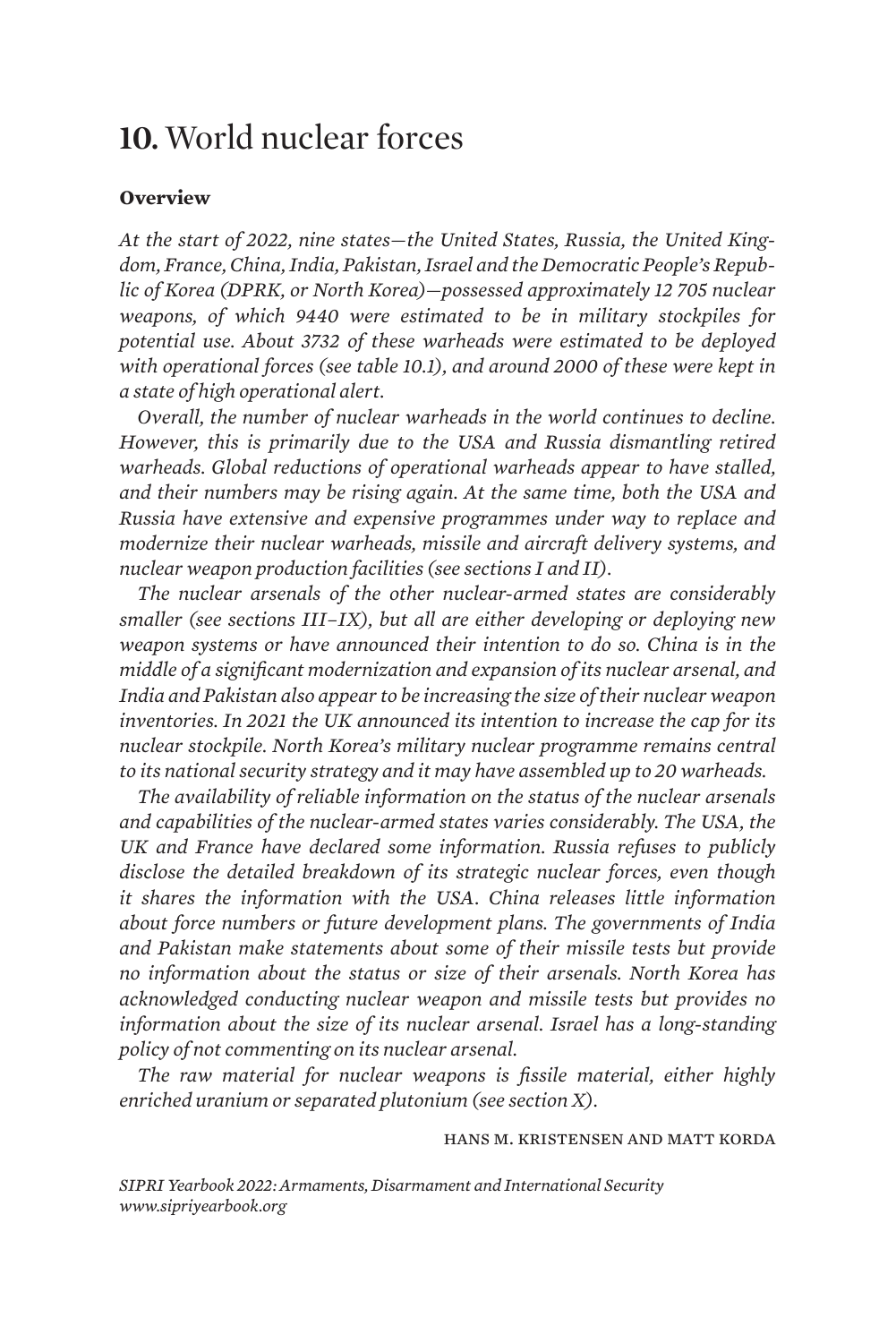| State                | Year of first Deployed<br>nuclear test warheads <sup>a</sup> |            | Stored<br>warheads <sup>b</sup> | Total<br>stockpile <sup>c</sup> | Retired<br>warheads  | Total<br>inventory |
|----------------------|--------------------------------------------------------------|------------|---------------------------------|---------------------------------|----------------------|--------------------|
| <b>United States</b> | 1945                                                         | $1744^d$   | $1964^e$                        | 3708                            | $1720^{f}$           | 5428               |
| Russia               | 1949                                                         | $1588^{g}$ | 2889h                           | 4477                            | $1,500^{f}$          | 5977               |
| United Kingdom 1952  |                                                              | 120        | 60                              | 180                             | $45^i$               | $225^{j}$          |
| France               | 1960                                                         | 280        | 10 <sup>k</sup>                 | 290                             | $\ddot{\phantom{0}}$ | 290                |
| China                | 1964                                                         |            | 350                             | 350                             |                      | 350                |
| India                | 1974                                                         |            | 160                             | 160                             | $\ddot{\phantom{0}}$ | 160                |
| Pakistan             | 1998                                                         |            | 165                             | 165                             | $\ddot{\phantom{0}}$ | 165                |
| Israel               | . .                                                          |            | 90                              | 90                              | $\ddot{\phantom{0}}$ | 90                 |
| North Korea          | 2006                                                         |            | 20                              | 20                              | . .                  | 20 <sup>l</sup>    |
| <b>Total</b>         |                                                              | 3732       | 5708                            | 9440                            | 3265                 | 12705              |

#### **Table 10.1.** World nuclear forces, January 2022

All figures are approximate and are estimates based on assessments by the authors. The estimates presented here are based on publicly available information and contain some uncertainties, as reflected in the notes to tables 10.1–10.10.

. . = not applicable or not available; – = nil or a negligible value.

*Note*: SIPRI revises its world nuclear forces data each year based on new information and updates to earlier assessments. The data for Jan. 2022 replaces all previously published SIPRI data on world nuclear forces.

*<sup>a</sup>* These are warheads placed on missiles or located on bases with operational forces.

*<sup>b</sup>* These are warheads in central storage that would require some preparation (e.g. transport and loading on to launchers) before they could be deployed.

*<sup>c</sup>* Some states, such as the USA, use the official term 'stockpile' to refer to this subset of warheads, while others, such as the UK, often use 'stockpile' to describe the entire nuclear inventory. SIPRI uses the term 'stockpile' to refer to all deployed warheads as well as warheads in central storage that could potentially be deployed after some preparation.

*<sup>d</sup>* This figure includes *c*.1344 warheads deployed on ballistic missiles and *c*. 300 stored at bomber bases in the USA, as well as *c*.100 non-strategic (tactical) nuclear bombs deployed outside the USA at North Atlantic Treaty Organization partner bases.

*<sup>e</sup>* This figure includes *c*.100 non-strategic nuclear bombs stored in the USA.

*<sup>f</sup>* This figure is for retired warheads awaiting dismantlement.

*<sup>g</sup>* This figure includes *c*.1388 strategic warheads deployed on ballistic missiles and *c*. 200 deployed at heavy bomber bases.

*<sup>h</sup>* This figure includes *c*. 977 strategic and *c*.1912 non-strategic warheads in central storage.

<sup>*i*</sup> This figure refers to retired warheads that have not yet been dismantled. It seems likely that they will be reconstituted to become part of the UK's total stockpile over the coming years (see note j).

*<sup>j</sup>* The British government declared in 2010 that its nuclear weapon inventory would not exceed 225 warheads. It is estimated here that the inventory remained at that number in Jan. 2022. A planned reduction to an inventory of 180 warheads by the mid 2020s was ended by a government review published in 2021. The review introduced a new ceiling of 260 warheads.

*<sup>k</sup>* The 10 warheads assigned to France's carrier-based aircraft are thought to be kept in central storage and are not normally deployed.

*<sup>l</sup>* In previous editions of the SIPRI Yearbook, this figure referred to the number of nuclear warheads that North Korea could potentially build with the amount of fissile material it has produced. However, SIPRI's estimate for Jan. 2022 is that North Korea has assembled up to 20 warheads. This is the first time that figures for North Korea have been included in the global totals.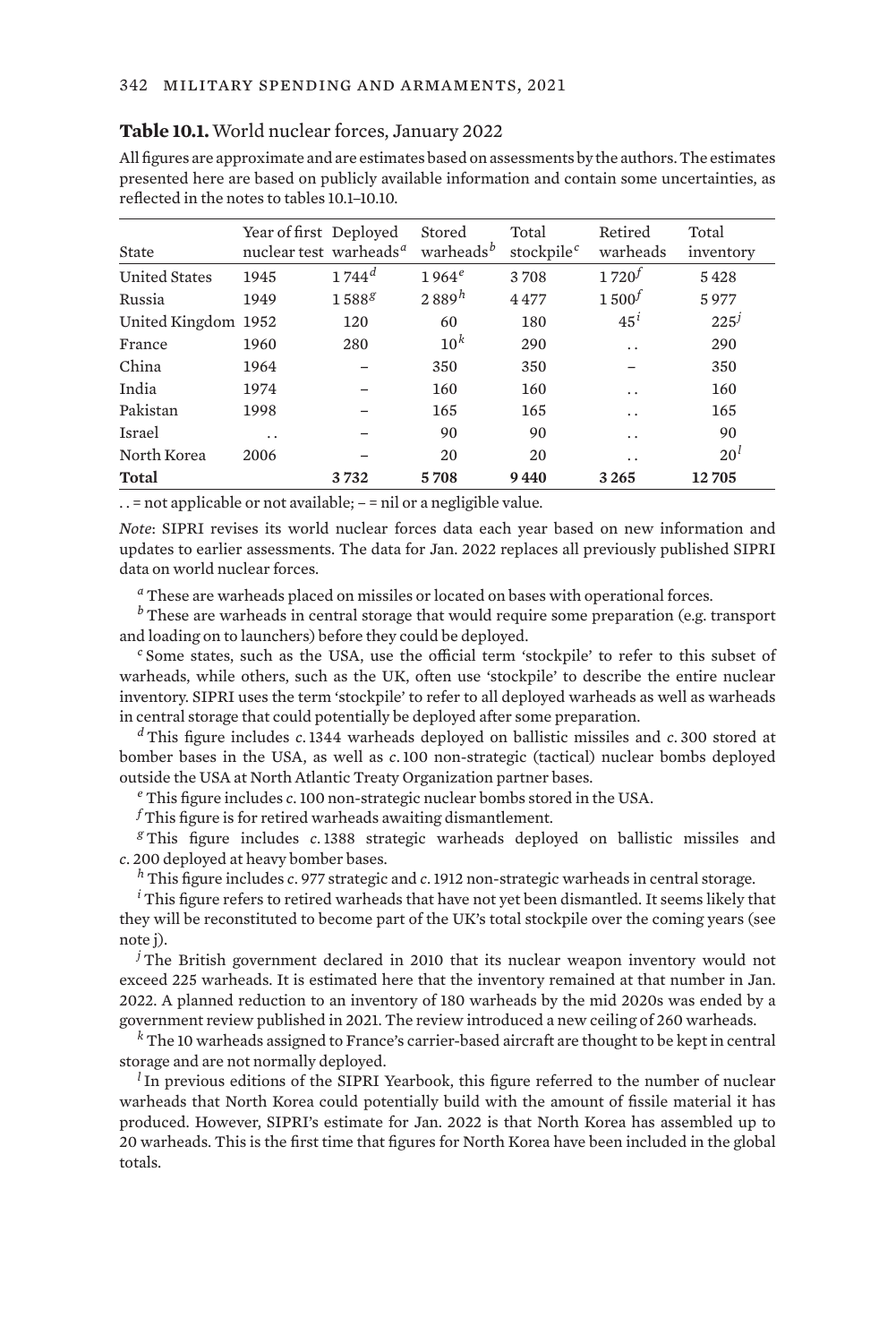# I. United States nuclear forces

### hans m. kristensen and matt korda

As of January 2022, the United States maintained a military stockpile of approximately 3708 nuclear warheads, around 100 fewer than the estimate for January 2021. Approximately 1744 of these—consisting of about 1644 strategic and roughly 100 non-strategic (tactical) warheads—were deployed on ballistic missiles and bomber bases. In addition, about 1964 warheads were held in reserve and around 1720 retired warheads were awaiting dismantlement (30 fewer than the previous year's estimate), giving a total inventory of approximately 5428 nuclear warheads (see table 10.2).

These estimates are based on publicly available information regarding the US nuclear arsenal and SIPRI estimates.<sup>1</sup> In 2010 the USA for the first time declassified the entire history of its nuclear weapon stockpile size.<sup>2</sup> Both the annual US stockpile size and the annual number of dismantled warheads were declassified every subsequent year. However, the administration of President Donald J. Trump halted this transparency process in 2019, refusing to disclose any numbers for 2018–19.3 In 2021 the administration of President Joe Biden restored nuclear transparency by declassifying both numbers for the entire history of the US nuclear arsenal until September 2020.<sup>4</sup> This effort revealed that the US nuclear stockpile consisted of 3750 warheads in September 2020, 3805 warheads in 2019 and 3785 warheads in 2018*.* <sup>5</sup> The US stockpile is expected to continue to decline gradually over the next decade as nuclear modernization programmes consolidate some nuclear weapon types.

In 2021 the USA remained in compliance with the final warhead limits prescribed by the 2010 Russian–US Treaty on Measures for the Further Reduction and Limitation of Strategic Offensive Arms (New START), which places a cap on the numbers of US and Russian deployed strategic nuclear forces.6 The most recent data exchange, on 1 September 2021, listed the USA deploying 1389 warheads attributed to 665 ballistic missiles and heavy

Strategic Security Blog, Federation of American Scientists, 3 Dec. 2020.<br><sup>4</sup> US Department of State, '[Transparency in the US nuclear weapons stockpile'](https://www.state.gov/wp-content/uploads/2021/10/Fact-Sheet_Unclass_2021_final-v2-002.pdf), Fact sheet, 5 Oct.

2021. <sup>5</sup> US Department of State (note 4).

<sup>6</sup> For a summary and other details of New START see annex A, section III, in this volume. On the negotiation of the renewal of New START see chapter 11, section I, in this volume.

<sup>&</sup>lt;sup>1</sup> Kristensen, H. M. and Korda, M., ['Estimating world nuclear forces: An overview and assessment of](https://www.sipri.org/commentary/topical-backgrounder/2021/estimating-world-nuclear-forces-overview-and-assessment-sources) [sources](https://www.sipri.org/commentary/topical-backgrounder/2021/estimating-world-nuclear-forces-overview-and-assessment-sources)', SIPRI Topical Backgrounder, 14 June 2021.<br><sup>2</sup> See e.g. US Department of Defense, ['Increasing transparency in the US nuclear weapons stockpile'](https://dod.defense.gov/Portals/1/features/defenseReviews/NPR/10-05-03_Fact_Sheet_US_Nuclear_Transparency__FINAL_w_Date.pdf),

Fact sheet, 3 May 2010.<br><sup>3</sup> Kristensen, H. M., ['Trump administration again refuses to disclose nuclear stockpile size](https://fas.org/blogs/security/2020/12/nuclear-stockpile-denial-2020/)', FAS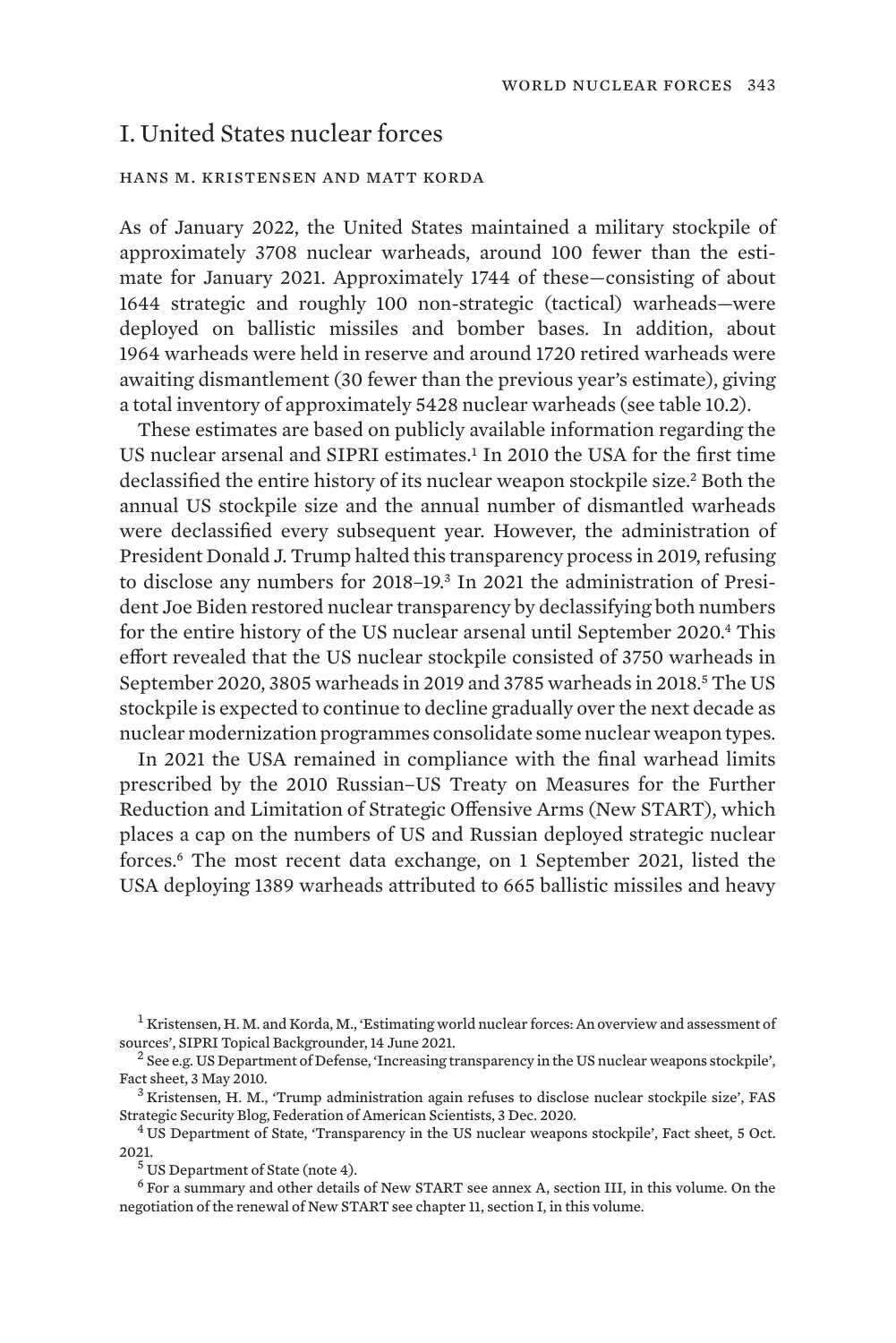#### **Table 10.2.** United States nuclear forces, January 2022

|                                         |                                        | No. of                | Year first Range  |        |                                              | No. of                |
|-----------------------------------------|----------------------------------------|-----------------------|-------------------|--------|----------------------------------------------|-----------------------|
| Type                                    | Designation                            | launchers             | deployed $(km)^d$ |        | Warheads x yield                             | warheads <sup>b</sup> |
|                                         | <b>Strategic nuclear forces</b>        | 746                   |                   |        |                                              | 3508 <sup>c</sup>     |
| Aircraft (bombers)                      |                                        | $107/66$ <sup>d</sup> |                   |        |                                              | $788^e$               |
| $B-52H$                                 | Stratofortress                         | 87/46                 | 1961              | 16 000 | 20 x AGM-86B                                 | 500 <sup>g</sup>      |
|                                         |                                        |                       |                   |        | ALCMs 5-150 $kt^f$                           |                       |
| $B-2A$                                  | Spirit                                 | 20/20                 | 1994              | 11000  | 16 x B61-7, -11,<br>B83-1 bombs <sup>h</sup> | 288                   |
|                                         | Land-based missiles (ICBMs)            | 400                   |                   |        |                                              | 800 <sup>i</sup>      |
|                                         | LGM-30G Minuteman III                  |                       |                   |        |                                              |                       |
|                                         | Mk12A                                  | 200                   | 1979              | 13 000 | 1-3 x W78 335 kt                             | 600 <sup>j</sup>      |
|                                         | Mk21 SERV                              | 200                   | 2006              | 13000  | 1 x W87 300 kt                               | 200 <sup>k</sup>      |
|                                         | Sea-based missiles (SLBMs)             | $14/280^{l}$          |                   |        |                                              | 1920 <sup>m</sup>     |
|                                         | UGM-133A Trident II D5(LE)             |                       |                   |        |                                              |                       |
|                                         | Mk4                                    | $\ddot{\phantom{0}}$  | 1992              | >12000 | $1-8 \times W$ 76-0100 kt                    | $\mathbf{n}$          |
|                                         | Mk4A                                   | $\ddot{\phantom{a}}$  | 2008              | >12000 | 1-8 x W76-1 90 kt                            | 1511                  |
|                                         | Mk4A                                   | $\ddot{\phantom{0}}$  | 2019              | >12000 | $1 \times W76 - 2^{\circ} 8$ kt              | 25                    |
|                                         | Mk5                                    |                       | 1990              | >12000 | 1-8 x W88 455 kt                             | 384                   |
| Non-strategic nuclear forces            |                                        |                       |                   |        |                                              | $200^p$               |
| $F-15E$                                 | Strike Eagle                           | $\ddot{\phantom{0}}$  | 1988              | 3840   | $5 \times B61-3, -4$                         | 80                    |
| $F-16C/D$                               | Falcon                                 | $\ddot{\phantom{0}}$  | 1987              |        | $3200^q$ 2 x B61-3, -4                       | 60                    |
| F-16MLU                                 | Falcon (NATO)                          | $\ddot{\phantom{0}}$  | 1985              | 3200   | $2 \times B61-3, -4$                         | 30                    |
| PA-200                                  | Tornado (NATO)                         | $\ddot{\phantom{0}}$  | 1983              | 2400   | $2 \times B61-3, -4$                         | 30                    |
| <b>Total stockpile</b>                  |                                        |                       |                   |        |                                              | $3708^{r}$            |
| Deployed warheads                       |                                        |                       |                   |        |                                              |                       |
| Reserve warheads                        |                                        |                       |                   |        |                                              |                       |
| Retired warheads awaiting dismantlement |                                        |                       |                   |        |                                              |                       |
|                                         | $5\,428^{t}$<br><b>Total inventory</b> |                       |                   |        |                                              |                       |

All figures are approximate and some are based on assessments by the authors.

 $\ldots$  = not available or not applicable; – = nil or a negligible value; ALCM = air-launched cruise missile; ICBM = intercontinental ballistic missile; kt = kiloton; NATO = North Atlantic Treaty Organization; SERV = security-enhanced re-entry vehicle; SLBM = submarine-launched ballistic missile.

*<sup>a</sup>* For aircraft, the listed range is for illustrative purposes only; actual mission range will vary according to flight profile, weapon payload and in-flight refuelling.

*b* These figures show the total number of warheads estimated to be assigned to nuclearcapable delivery systems. Only some of these warheads have been deployed on missiles and at air bases.

*<sup>c</sup>* Approximately 1644 of these strategic warheads were deployed on land- and sea-based ballistic missiles and at bomber bases. The remaining warheads were in central storage. This number is different from the number of deployed strategic warheads counted by the 2010 Russian–US Treaty on Measures for the Further Reduction and Limitation of Strategic Offensive Arms (New START) because the treaty attributes one weapon to each deployed bomber, even though bombers do not carry weapons under normal circumstances Additionally, the treaty does not count weapons stored at bomber bases and, at any given time, some nuclearpowered ballistic missile submarines (SSBNs) are not fully loaded with warheads and are thus not counted under the treaty.

*<sup>d</sup>* The first figure is the total number of bombers in the inventory; the second is the number of bombers that are counted as nuclear-capable under New START. The USA has declared that it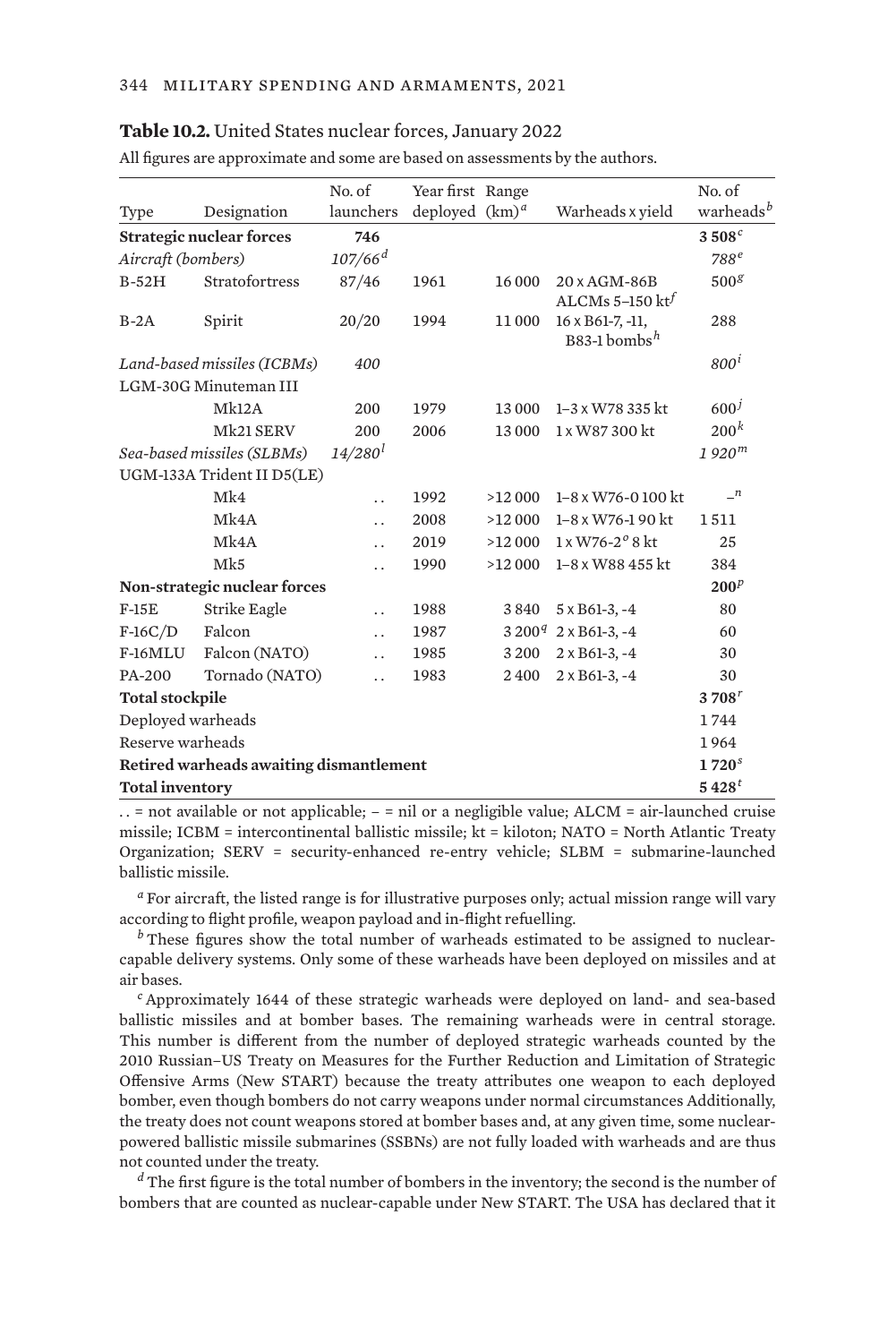will deploy no more than 60 nuclear bombers at any given time but normally only about 50 are deployed (45 were counted as deployed under New START as of Sep. 2021), with the remaining aircraft in overhaul.

*<sup>e</sup>* The estimate of *c*. 788 warheads assigned to strategic bombers is a decrease from the estimate of *c*. 848 warheads in *SIPRI Yearbook 2021*. The decrease is not the result of a recent retirement of weapons but of a reassessment of the number of warheads that are assigned to the bombers. Of the *c*. 788 bomber weapons, *c*. 300 (200 ALCMs and 100 bombs) were deployed at the bomber bases; all the rest were in central storage. Many of the gravity bombs are no longer fully active and are slated for retirement after deployment of the B61-12 in the early 2020s.

*<sup>f</sup>* The B-52H is no longer configured to carry nuclear gravity bombs.

*<sup>g</sup>* In 2006 the US Department of Defense decided to reduce the number of ALCMs to 528 missiles. Burg, R., Director of Strategic Security in the Air, Space and Information Operations, 'ICBMs, helicopters, cruise missiles, bombers and warheads', Statement before the Subcommittee on Strategic Forces, US Senate Armed Services Committee, 28. Mar. 2007, p. 7. Since then, the number has probably decreased gradually to around 500 as some missiles and warheads have probably been taken out of service and not been replaced.

*<sup>h</sup>* Strategic gravity bombs are assigned to B-2A bombers only. The maximum yields of strategic bombs are 360 kt for the B61-7, 400 kt for the B61-11 and 1200 kt for the B83-1. However, all these bombs, except the B-11, have lower-yield options. Most B83-1s have been moved to the inactive stockpile and B-2As rarely exercise with the bomb.

*<sup>i</sup>* Of the 800 ICBM warheads, only 400 were deployed on the missiles. The remaining warheads were in central storage.

*<sup>j</sup>* Only 200 of these W78 warheads were deployed, as each ICBM has had its warhead load reduced to carry a single warhead; all of the remaining warheads were in central storage.

*<sup>k</sup>* SIPRI estimates that another 340 W87 warheads might be in long-term storage outside the stockpile for use in the W78 replacement warhead (W87-1) programme.

*l* The first figure is the total number of nuclear-powered ballistic missile submarines (SSBNs) in the US fleet; the second is the maximum number of missiles that they can carry. However, although the 14 SSBNs can carry up to 280 missiles, 2 vessels are normally undergoing refuelling overhaul at any given time and are not assigned missiles. The remaining 12 SSBNs can carry up to 240 missiles, but 1 or 2 of these vessels are usually undergoing maintenance at any given time and may not be carrying missiles.

*<sup>m</sup>* Of the 1920 SLBM warheads, *c*. 944 were deployed on submarines as of Sep. 2021; all the rest were in central storage. Although each D5 missile was counted under the 1991 Strategic Arms Reduction Treaty as carrying 8 warheads and the missile was initially flight tested with 14, the US Navy has reduced the warhead load of each missile to an average of 4–5 warheads. D5 missiles equipped with the new low-yield W76-2 are estimated to carry only 1 warhead each.

*<sup>n</sup>* It is assumed here that all W76-0 warheads have been replaced by the W76-1.

*<sup>o</sup>* According to US military officials, the new low-yield W76-2 warhead will normally be deployed on at least two of the SSBNs on patrol in the Atlantic and Pacific oceans.

*<sup>p</sup>* Approximately 100 of the 200 tactical bombs are thought to be deployed across six NATO air bases outside the USA. The remaining bombs were in central storage in the USA. Older B61 versions will be dismantled once the B61-12 is deployed. The maximum yields of tactical bombs are 170 kt for the B61-3 and 50 kt for the B61-4. All have selective lower yields. The B61-10 was retired in 2016.

*<sup>q</sup>* Most sources list an unrefuelled ferry range of 2400 kilometres, but Lockheed Martin, which produces the F-16, lists 3200 km.

*<sup>r</sup>* Of these 3708 weapons, *c*.1744 were deployed on ballistic missiles, at bomber bases in the USA and at six NATO air bases outside the USA; all the rest were in central storage.

*<sup>s</sup>* Up until 2018, the US government published the number of warheads dismantled each year, but the administration of President Donald J. Trump ended this practice. The administration of President Joe Biden restored transparency in 2021, but publication of the 2018, 2019 and 2020 data showed that far fewer warheads had been dismantled than assumed (e.g. only 184 in 2020).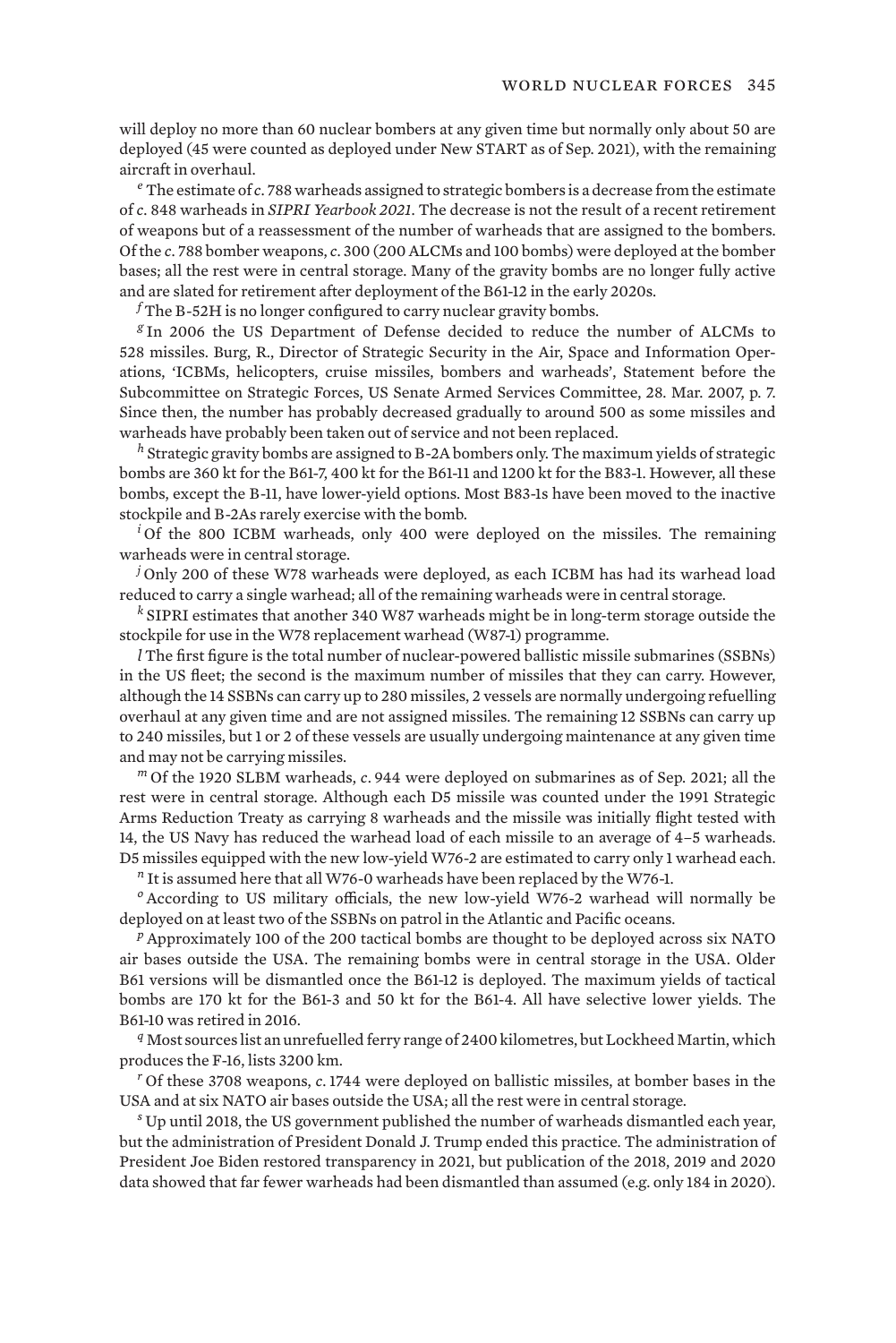#### 346 military spending and armaments, 2021

Nonetheless, dismantlement of the warheads has continued, leaving an estimated 1720 warheads in the dismantlement queue.

*<sup>t</sup>* In addition to these intact warheads, more than 20 000 plutonium pits were stored at the Pantex Plant, Texas, and perhaps 4000 uranium secondaries were stored at the Y-12 facility at Oak Ridge, Tennessee.

*Sources*: US Department of Defense, various budget reports and plans, press releases and documents obtained under the Freedom of Information Act; US Department of Energy, various budget reports and plans; US Air Force, US Navy and US Department of Energy, personal communications with officials; *Bulletin of the Atomic Scientists*, 'Nuclear notebook', various issues; and the authors' estimates.

bombers.<sup>7</sup> The numbers of deployed warheads presented here differ from the numbers reported under New START because the treaty attributes one weapon to each deployed bomber, even though bombers do not carry weapons under normal circumstances. Additionally, the treaty does not count weapons stored at bomber bases and, at any given time, some nuclearpowered ballistic missile submarines (SSBNs) are not fully loaded with warheads and are thus not counted under the treaty.

### **The role of nuclear weapons in US military doctrine**

According to the 2018 Nuclear Posture Review (NPR), 'The United States would only consider the employment of nuclear weapons in extreme circumstances to defend the vital interests of the United States, its allies, and partners.'8 The NPR further clarifies that the USA reserves the right to first use of nuclear weapons in a conflict, and could use nuclear weapons in response to 'significant non-nuclear strategic attacks' on 'the US, allied, or partner civilian population or infrastructure, and attacks on US or allied nuclear forces, their command and control, or warning and attack assessment capabilities'.<sup>9</sup>

The USA under the Biden administration continued to implement the 2018 NPR throughout 2021, including several large-scale nuclear weapon programmes initiated under the administration of President Barack Obama and accelerated and expanded by the Trump administration, which cover modernization programmes for all three legs of the nuclear triad (see 'Strategic nuclear forces' below).

The 2018 NPR's justification for the development of two nuclear 'supplements'—the W76-2 low-yield warhead and a nuclear sea-launched cruise missile (SLCM-N)—reflected important doctrinal changes in US nuclear

<sup>7</sup> US Department of State, 'Notification containing data for each category of data contained in part two of the protocol', 1 Sep. 2021, retrieved by request from the US Department of State, Bureau of Arms

<sup>&</sup>lt;sup>8</sup> US Department of Defense (DOD), *Nuclear Posture Review 2018* (DOD: Arlington, VA, Feb. 2018),

p. 21.<br><sup>9</sup> US Department of Defense (note 8), p. 21.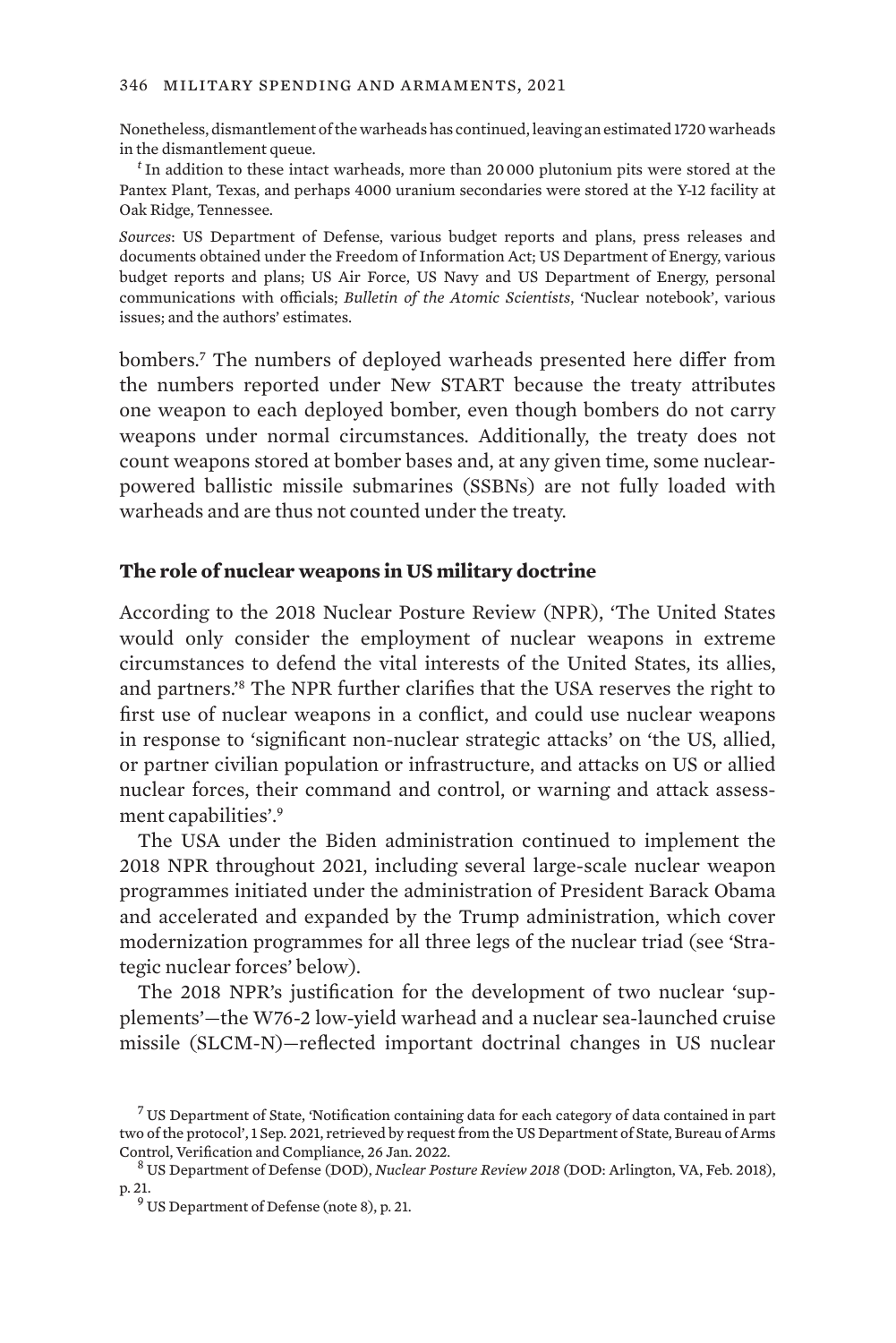planning. According to the NPR, the W76-2 is intended to provide the USA with a prompt low-yield capability aimed at deterring Russia from what the NPR suggested was a greater willingness to use nuclear weapons first—an alleged doctrinal shift that independent experts have questioned.10 Both the W76-2 and SLCM-N appear intended to restrengthen US non-strategic nuclear weapon capabilities, which had reduced in importance for the US military since the end of the cold war. This included, according to the NPR, the option of responding to non-nuclear strategic attacks, which would constitute first use of nuclear weapons—the very act that the NPR criticizes Russia for including in its alleged doctrine.<sup>11</sup>

### **Strategic nuclear forces**

US offensive strategic nuclear forces include heavy bomber aircraft, landbased intercontinental ballistic missiles (ICBMs) and SSBNs. These forces, together known as the triad, changed little during  $2021<sup>12</sup>$  SIPRI estimates that a total of 3508 nuclear warheads were assigned to the triad, of which an estimated 1644 warheads were deployed on ballistic missiles and at heavy bomber bases.

### *Aircraft and air-delivered weapons*

As of January 2022, the US Air Force (USAF) operated a fleet of 152 heavy bombers: 45 B-1Bs, 20 B-2As and 87 B-52Hs.13 Of these, 66 (20 B-2As and 46 B-52Hs) were nuclear-capable and 45 (11 B-2As and 34 B-52Hs) were counted as deployed under New START as of 1 September 2021.14 The B-2A can deliver gravity bombs (B61-7, B61-11 and B83-1) and the B-52H can deliver the AGM-86B/W80-1 nuclear air-launched cruise missile (ALCM). SIPRI estimates that approximately 788 warheads were assigned to strategic bombers, of which about 300 are deployed at bomber bases and ready for

<sup>10</sup> US Department of Defense (note 8), pp. 8, 53-55. See also e.g. Ven Bruusgaard, K., ['Here's why US](https://nationalinterest.org/feature/heres-why-us-tactical-nukes-are-bad-idea-38372) [tactical nukes are a bad idea'](https://nationalinterest.org/feature/heres-why-us-tactical-nukes-are-bad-idea-38372), *National Interest*, 10 Dec. 2018; Oliker, O. and Baklitskiy, A., ['The Nuclear](https://warontherocks.com/2018/02/nuclear-posture-review-russian-de-escalation-dangerous-solution-nonexistent-problem/) [Posture Review and Russian "de-escalation": A dangerous solution to a nonexistent problem'](https://warontherocks.com/2018/02/nuclear-posture-review-russian-de-escalation-dangerous-solution-nonexistent-problem/), War on the Rocks, 20 Feb. 2018; and Oliker, O., ['Russia's nuclear doctrine: What we know, what we don't, and](https://www.csis.org/analysis/russia’s-nuclear-doctrine)<br>what that means', Center for Strategic and International Studies (CSIS), 5 May 2016.

<sup>11</sup> US Office of the Under Secretary of Defense for Policy, ['Strengthening deterrence and reducing](https://www.state.gov/wp-content/uploads/2020/07/T-Paper-series-SLCM-N-Final-508.pdf) [nuclear risks, part ii: The sea-launched cruise missile-nuclear \(SLCM-N\)](https://www.state.gov/wp-content/uploads/2020/07/T-Paper-series-SLCM-N-Final-508.pdf)', *Arms Control and International Security Papers*, vol. 1, no. 11 (23 July 2020), p. 3; and US Department of Defense (note 8), p. xiii. For further detail on the Nuclear Posture Review see Kristensen, H. M., 'US nuclear forces',

*SIPRI Yearbook 2019.*<br><sup>12</sup> The reduction in bomber weapons compared with *SIPRI Yearbook 2021* is not the result of new<br>cuts but of new stockpile numbers causing a reassessment of the estimate.

 $^{13}$  In Sep. 2021 the US Air Force retired 17 B-1B heavy bombers; the remaining 45 B-1Bs will be decommissioned once the B-21 enters service in the mid 2020s. <sup>14</sup> US Department of State (note 7).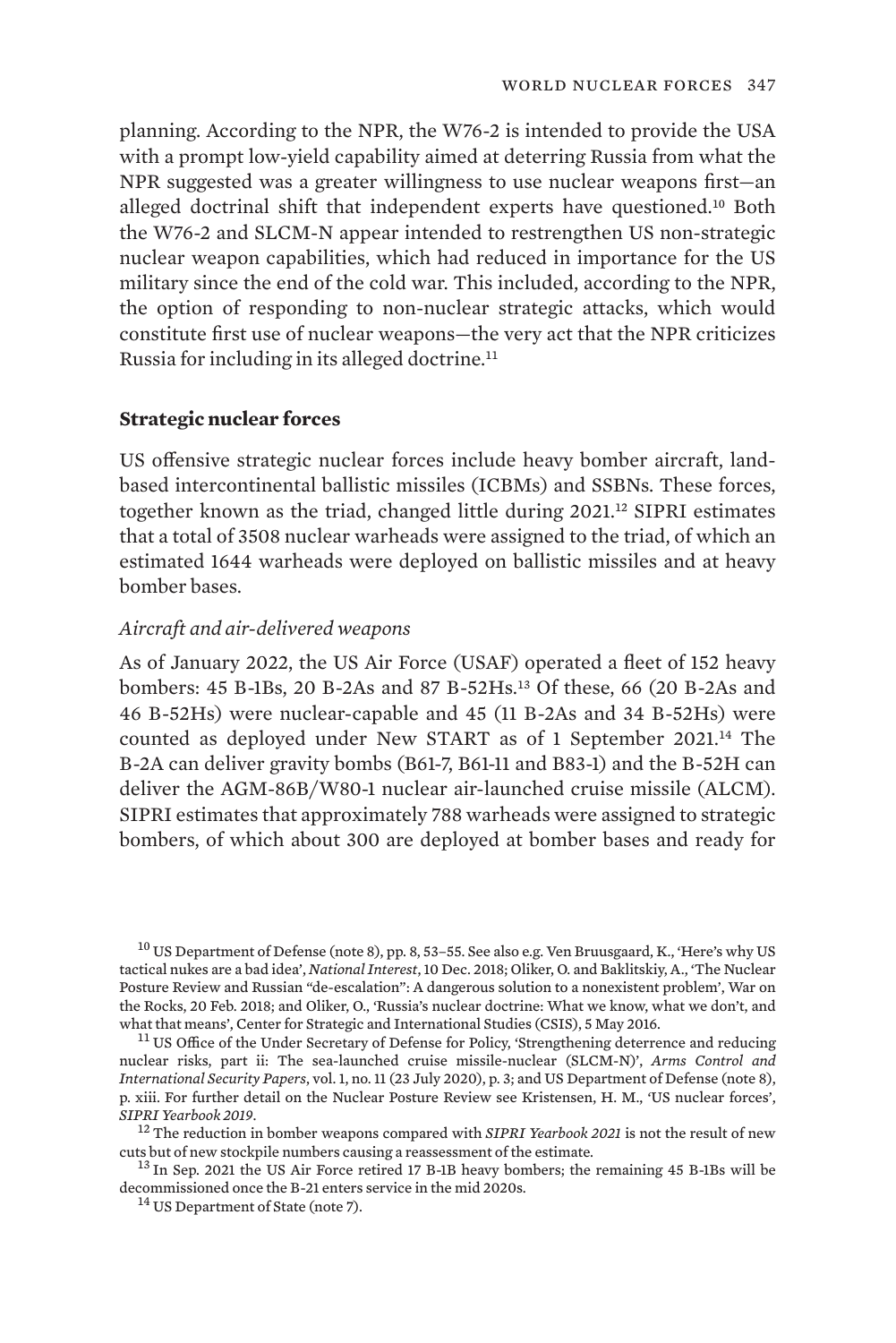delivery on relatively short notice.15 Both the B-2As and B-52Hs are currently undergoing modernization intended to improve their ability to receive and transmit secure nuclear mission data.<sup>16</sup>

The development of the next-generation long-range strike bomber, known as the B-21 Raider, was well under way by the end of 2021 and the first two test aircraft were being constructed.17 In July 2021 the USAF released its visual rendering of the B-21, indicating a flying-wing design similar to that of the B-2, along with a fact sheet noting that the B-21 would eventually be able to conduct uncrewed operations.<sup>18</sup> The B-21 will be capable of delivering two types of nuclear weapon: the B61-12 guided nuclear gravity bomb, which is scheduled to begin full-scale production in May 2022 and is also designed to be deliverable from shorter-range non-strategic aircraft (see below); and the long-range standoff weapon (LRSO) ALCM, which is in development. In June 2021 the acting administrator of the National Nuclear Security Administration (NNSA) noted in US Senate testimony that the W80-4 warhead—being developed for the LRSO—would probably be delayed due to the ongoing Covid-19 pandemic, and the first production unit was not expected until US financial year 2025.<sup>19</sup>

The B-21 is scheduled to enter service in the mid 2020s. At the end of 2021, six were in production, with roll-out and first flight expected in mid 2022.<sup>20</sup> The new bomber will replace the B-1B bombers—which are not nuclearcapable—at Dyess Air Force Base (AFB) in Texas and Ellsworth AFB in South Dakota. This, along with the reinstatement of nuclear-weapon storage capability at Barksdale AFB in Louisiana, will result in the number of US bomber bases with such capability increasing from two in 2021 to five by the early 2030s.<sup>21</sup> In June 2021 the USAF announced that Ellsworth AFB would

<sup>15</sup> The estimate of *c*. 788 warheads assigned to strategic bombers is a decrease from the estimate of *c*. 848 warheads in *SIPRI Yearbook 2021*. The decrease is not the result of a recent retirement of

<sup>16</sup> US Department of Defense (DOD), *[Fiscal Year \(FY\) 2021 Budget Estimates: Air Force: Justification](https://www.saffm.hq.af.mil/Portals/84/documents/FY21/RDTE_/FY21%20Air%20Force%20Research%20Development%20Test%20and%20Evaluation%20Vol%20IIIa.pdf?ver=2020-02-11-083556-403) Book*[, vol. 3a, Research, Development, Test & Evaluation, Air Force, vol. III, part 1](https://www.saffm.hq.af.mil/Portals/84/documents/FY21/RDTE_/FY21%20Air%20Force%20Research%20Development%20Test%20and%20Evaluation%20Vol%20IIIa.pdf?ver=2020-02-11-083556-403) (DOD: Arlington, VA,

<sup>17</sup> Tirpak, J., ['Second B-21 under construction as bomber moves toward first flight](https://www.airforcemag.com/second-b-21-under-construction-as-bomber-moves-toward-first-flight/)', *Air Force Magazine*, 15 Jan. 2021. <sup>18</sup> US Air Force, US Secretary of the Air Force Public Affairs, ['Air Force releases new B-21 Raider](https://www.af.mil/News/Article-Display/Article/2683003/air-force-releases-new-b-21-raider-artist-rendering/)

[artist rendering'](https://www.af.mil/News/Article-Display/Article/2683003/air-force-releases-new-b-21-raider-artist-rendering/), Press release, 6 July 2021; and US Air Force, ['B-21 Raider'](https://www.af.mil/About-Us/Fact-Sheets/Display/Article/2682973/b-21-raider/), Fact sheet, 6 July 2021.<br><sup>19</sup> Verdon, C., [Statement, US Senate Armed Services Committee hearing on Department of Energy](https://www.armed-services.senate.gov/hearings/department-of-energy-and-national-nuclear-security-administration-on-atomic-energy-defense-activities-in-review-of-the-defense-authorization-request-for-fiscal-year-2022-and-the-future-years-defense-program)

[and National Nuclear Security Administration on Atomic Energy Defense Activities in Review of the](https://www.armed-services.senate.gov/hearings/department-of-energy-and-national-nuclear-security-administration-on-atomic-energy-defense-activities-in-review-of-the-defense-authorization-request-for-fiscal-year-2022-and-the-future-years-defense-program) [Defense Authorization Request for Fiscal Year 2022 and the Future Years Defense Program,](https://www.armed-services.senate.gov/hearings/department-of-energy-and-national-nuclear-security-administration-on-atomic-energy-defense-activities-in-review-of-the-defense-authorization-request-for-fiscal-year-2022-and-the-future-years-defense-program) 24 June 2021; and ['NNSA assessing Covid-related delays to warhead refurbs; results in spring](https://www.exchangemonitor.com/nnsa-assessing-covid-related-delays-to-warhead-refurbs-results-in-spring/)', Exchange Monitor, 8 Feb. 2022. <sup>20</sup> Hadley, G., ['Six B-21s in production, fuel control software already tested'](https://www.airforcemag.com/six-b-21s-in-production-fuel-control-software-already-tested/), *Air Force Magazine*,

9 Feb. 2022.<br><sup>21</sup> Dawkins, J. C., Commander, 8th Air Force and Joint-Global Strike Operations Center, Barksdale

AFB, '[B21 General Dawkins intro](https://www.youtube.com/watch?v=IX_xY7egwj4)', YouTube, 19 Mar. 2020, 01:35; and Kristensen, H. M., '[USAF plans to](https://fas.org/blogs/security/2020/11/usaf-plans-to-expand-nuclear-bomber-bases/) [expand nuclear bomber bases'](https://fas.org/blogs/security/2020/11/usaf-plans-to-expand-nuclear-bomber-bases/), FAS Strategic Security Blog, Federation of American Scientists, 17 Nov. 2020.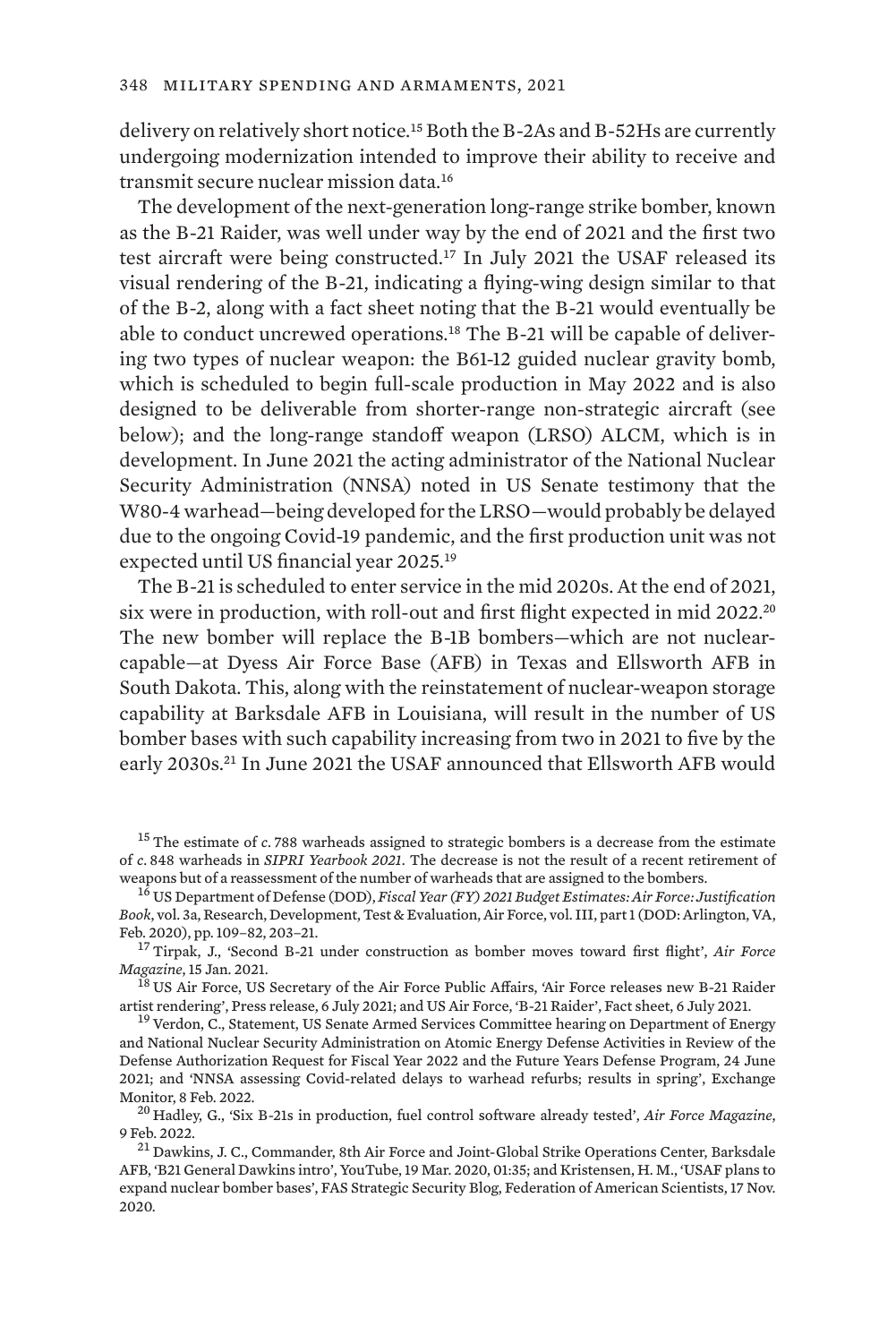be the first base to receive the B-21.<sup>22</sup> The USAF plans to acquire at least 100 (but possibly as many as 145) B-21 bombers by the mid 2030s.23 However, funding decisions made by the US Congress will determine the final number.

### *Land-based missiles*

As of January 2022, the USA deployed 400 Minuteman III ICBMs in 450 silos across three missile wings, with the 50 empty silos kept in a state of readiness for reloading with stored missiles if necessary.<sup>24</sup> Each Minuteman III ICBM was armed with either a 335-kiloton W78 or a 300-kt W87 warhead. Missiles carrying the W78 can be uploaded with up to two more warheads for a maximum of three multiple independently targetable re-entry vehicles (MIRVs). ICBMs with the W87 can only be loaded with one warhead. SIPRI estimates that there are 800 warheads assigned to the ICBM force, of which 400 are deployed on the missiles.<sup>25</sup>

The USAF has scheduled its next-generation ICBM, the Ground Based Strategic Deterrent (GBSD) weapon system, to begin replacing the Minuteman III in 2028, with full replacement by 2036.26 Each GBSD will be able to carry up to two W87 or W87-1 MIRVs (see below)—for a maximum of 800 warheads across all GBSDs—but will probably carry only one warhead under normal circumstances. The USAF is expected to conduct its first flight test of the system in 2023.<sup>27</sup> The projected cost of the programme has continued to increase and the absence of competition in the bidding process for the contract may have eliminated any potential to make savings up front.<sup>28</sup> In May 2021 the US Congressional Budget Office (CBO) estimated that the cost of acquiring and maintaining the ICBMs would total approximately \$82 billion over the 10-year period 2021–30, approximately \$20 billion more than the CBO had previously estimated for the period 2019–28.29 The cost is

 $^{22}$  Cisneros, M., ['AFCEC leads bed-down efforts for B-21 Raider stealth bomber](https://www.ellsworth.af.mil/News/Article-Display/Article/2854184/afcec-leads-bed-down-efforts-for-b-21-raider-stealth-bomber/#:~:text=After%20completing%20the%20requirements%20within,Main%20Operating%20Base%2C%20or%20MOB.)', Ellsworth Air Force Base, Press release, 22 Nov. 2021.

<sup>23</sup> Tirpak, J. A., ['A new bomber vision'](https://www.airforcemag.com/article/strategy-policy-9/), *Air Force Magazine*, 1 June 2020.<br><sup>24</sup> Willett, E., ['AF meets New START requirements](https://www.8af.af.mil/News/Article-Display/Article/1234307/af-meets-new-start-requirements/)', US Air Force Global Strike Command, Press<br>release. 28 June 2017.

 $25$  For further detail on the warheads and yields see Kristensen, H. M. and Korda, M., 'US nuclear forces', *SIPRI Yearbook <sup>2021</sup>*, p. 341. <sup>26</sup> Richard, C. A., Commander, US Strategic Command, [Statement before the US Senate Armed](https://www.armed-services.senate.gov/imo/media/doc/Richard_02-13-20.pdf)

[Services Committee](https://www.armed-services.senate.gov/imo/media/doc/Richard_02-13-20.pdf), 13 Feb. 2020, p. 9. For further detail on the GBSD see Kristensen and Korda (note 25), p. 341. <sup>27</sup> Tirpak, J., ['New GBSD will fly in 2023; no margin left for Minuteman'](https://www.airforcemag.com/new-gbsd-will-fly-in-2023-no-margin-left-for-minuteman/), *Air Force Magazine*, 14 June

2021. The requirements for reaching initial operating capability are deploying 20 GBSD missiles loaded with legacy W87-0/Mk21 warheads and re-entry vehicles, upgrading 20 Minuteman III launch facilities to GBSD standards, and operationally certifying 3 GBSD launch control centres and

1 integrated command centre.<br><sup>28</sup> Reif, K., '[New ICBM replacement cost revealed'](https://www.armscontrol.org/act/2017-03/news/new-icbm-replacement-cost-revealed), *Arms Control Today*, vol. 47, no. 2 (Mar. 2017);<br>and Burns, R., 'Pentagon estimates cost of new nuclear missiles at \$95.8B'. AP News, 20 Oc

 $29$  US Congressional Budget Office, '[Projected costs of US nuclear forces, 2021 to 2030](https://www.cbo.gov/system/files/2021-05/57130-Nuclear-Forces.pdf)', May 2021, p. 10; and US Congressional Budget Office, ['Projected costs of US nuclear forces, 2019 to 2028'](https://www.cbo.gov/system/files/2019-01/54914-NuclearForces.pdf), Jan. 2019, p. 9.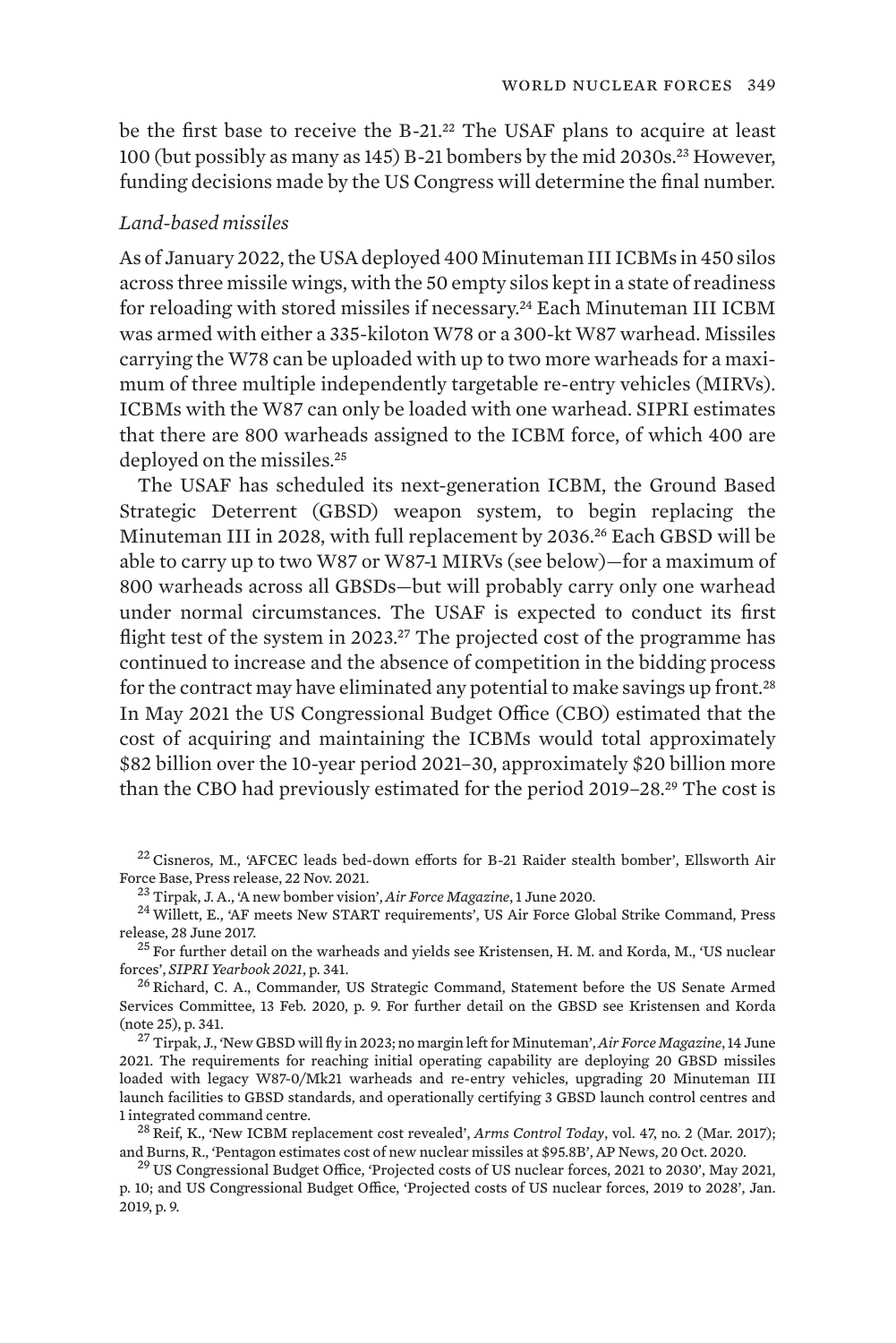likely to increase further, which perhaps calls into question the decision not to extend the life of the existing Minuteman III.

The USAF is also modernizing the nuclear warheads that will be used to arm the GBSD.30 The projected cost of the programme for the replacement warhead, known as the W87-1, is between \$11.8 billion and \$15 billion, but this estimate does not include costs associated with production of plutonium pits for the warhead (see below).31 In March 2021 the NNSA completed its review of requirements for the W87-1, a key milestone that allows the programme to progress to the next stage of its development.<sup>32</sup>

### *Sea-based missiles*

The US Navy operates a fleet of 14 Ohio-class SSBNs, of which 12 are normally considered to be operational and 2 are typically undergoing refuelling and overhaul at any given time. Eight of the SSBNs are based at Naval Base Kitsap in Washington state and six at Naval Submarine Base Kings Bay in Georgia.

Each Ohio-class SSBN can carry up to 20 Trident II D5 submarinelaunched ballistic missiles (SLBMs). To meet the New START limit on deployed launchers, 4 of the 24 initial missile tubes on each submarine were deactivated so that the 12 deployable SSBNs can carry no more than 240 missiles.33 Around 8 to 10 SSBNs are normally at sea, of which 4 or 5 are on alert in their designated patrol areas and ready to fire their missiles within 15 minutes of receiving the launch order. The US SSBN fleet conducts about 30 deterrent patrols per year.<sup>34</sup>

The Trident II D5 SLBMs carry two basic warhead types: the 455-kt W88 and the W76, which exists in two versions, the 90-kt W76-1 and the low-yield W76-2.<sup>35</sup> The NNSA has begun modernizing the ageing W88 warhead, and the first production unit for the W88 Alt 370 was completed on 1 July 2021.<sup>36</sup> Each SLBM can carry up to eight warheads but normally carries an average of four or five. SIPRI estimates that around 1920 warheads were assigned to the SSBN fleet, of which about 944 were deployed on missiles.<sup>37</sup>

<sup>30</sup> For further detail on the GBSD see Kristensen and Korda (note 25), pp. 341–42. <sup>31</sup> US Department of Energy, National Nuclear Security Administration (NNSA), *[Fiscal Year 2021](https://www.energy.gov/sites/prod/files/2020/12/f82/FY2021_SSMP.pdf) [Stockpile Stewardship and Management Plan: Biennial Plan Summary](https://www.energy.gov/sites/prod/files/2020/12/f82/FY2021_SSMP.pdf)*, Report to Congress (NNSA: Washington, DC, Dec. 2020), pp. 5-32, 5-33.<br><sup>32</sup> Sirota, S., '[NNSA completes requirements review of GBSD's W87-1 warhead](https://insidedefense.com/insider/nnsa-completes-requirements-review-gbsds-w87-1-warhead)', Inside Defense,

<sup>22</sup> Apr. 2021.<br> $33$  US Navy Office of Information, '[Fleet ballistic missile submarines—SSBN'](https://www.navy.mil/Resources/Fact-Files/Display-FactFiles/Article/2169580/fleet-ballistic-missile-submarines-ssbn/), Fact sheet, updated

<sup>25</sup> May 2021.<br><sup>34</sup> See e.g. Kristensen, H., ['US SSBN patrols steady, but mysterious reduction in Pacific in 2017](https://fas.org/blogs/security/2018/05/ssbnpatrols1960-2017/)', FAS

Strategic Security Blog, Federation of American Scientists, 24 May 2018.<br><sup>35</sup> The older W76-0 version has been, or remains in the process of being, retired. For further detail on these warheads see Kristensen and Korda (n

<sup>&</sup>lt;sup>36</sup> US Department of Energy, National Nuclear Security Administration (NNSA), ['NNSA completes](https://www.energy.gov/nnsa/articles/nnsa-completes-first-production-unit-w88-alteration-370) [first production unit of W88 Alteration 370'](https://www.energy.gov/nnsa/articles/nnsa-completes-first-production-unit-w88-alteration-370), 13 July 2021.<br><sup>37</sup> US Department of State, Bureau of Arms Control, Verification and Compliance, ['New START](https://2017-2021.state.gov/wp-content/uploads/2020/11/11-30-2020-FACTSHEET-Public-Release-of-Dis-aggregate-Data.pdf)

[Treaty aggregate numbers of strategic offensive arms](https://2017-2021.state.gov/wp-content/uploads/2020/11/11-30-2020-FACTSHEET-Public-Release-of-Dis-aggregate-Data.pdf)', Fact sheet, 1 Dec. 2020.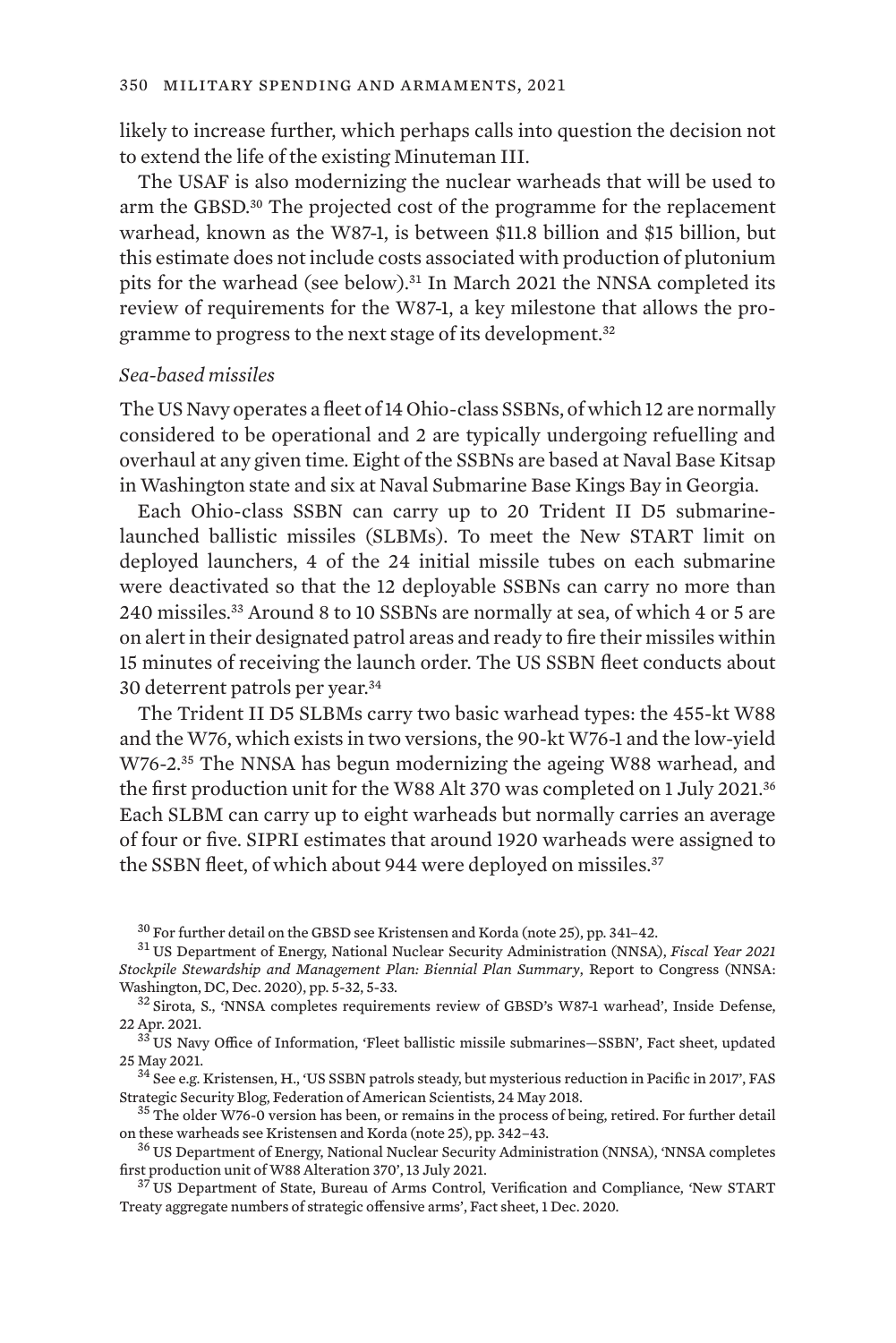The newest warhead, the low-yield W76-2, was first deployed in late 2019 on USS *Tennessee* (SSBN-734), which patrols the Atlantic Ocean, and has now been deployed on SSBNs in both the Atlantic and the Pacific.<sup>38</sup> It is a modification of the W76-1 and is estimated to have an explosive yield of about 8 kt.<sup>39</sup>

Since 2017, the US Navy has been replacing its Trident II D5 SLBMs with an enhanced version, known as the D5LE (LE for 'life extension'), with the upgrade scheduled for completion in 2024.40 In 2021 the US Navy conducted several flight tests of the D5LE SLBM, which is equipped with the new Mk6 guidance system.41 The D5LE will arm Ohio-class SSBNs for the remainder of their service lives (up to 2042) and will be deployed on the United Kingdom's Trident submarines (see section III). A new class of SSBN, the Columbia class, will initially also be armed with the D5LE, but from 2039 these will eventually be replaced with an upgraded SLBM, the D5LE2.42 The first Columbia-class SSBN—USS *Columbia* (SSBN-826)—is scheduled to start patrols in 2031.<sup>43</sup>

To arm the D5LE2, the NNSA has begun early design development of a new nuclear warhead, known as the W93, to complement the W76 and W88 warheads. This would be the first brand-new warhead developed by the USA since the end of the cold war. The W93 warhead will be housed in a new Mk7 re-entry body (aeroshell) that will also be delivered to the British Royal Navy (see section III). Production of the W93 is scheduled to begin in the mid 2030s.<sup>44</sup>

### *Warhead production*

From the end of the cold war, the USA relied on refurbishment of existing warhead types for its nuclear forces, but since around 2018 it has shifted to an expanded production capacity intended to produce new warheads. This plan depends heavily on the USA's ability to produce new plutonium pits. Whereas production capacity in 2021 was limited (to around 10 plutonium pits per year), the NNSA plans to produce up to 30 pits in 2026 and

 $39$  US military officials, Private communications with the authors, 2019–20.<br> $40$  Wolfe, J., Director of US Strategic Systems Programs, [Statement before the Subcommittee on](https://www.armed-services.senate.gov/imo/media/doc/Wolfe_05-01-19.pdf) [Strategic Forces, US Senate Armed Services Committee](https://www.armed-services.senate.gov/imo/media/doc/Wolfe_05-01-19.pdf), 1 May 2019, p. 4.<br><sup>41</sup> US Navy, ['USS Wyoming successfully tests Trident II D5LE missiles'](https://www.navy.mil/Press-Office/News-Stories/Article/2780845/uss-wyoming-successfully-tests-trident-ii-d5le-missiles/), Press release, 18 Sep. 2021.<br><sup>42</sup> Wolfe, J., Director of US Strategic Systems

[and atomic energy defense activities](https://docs.house.gov/meetings/AS/AS29/20200303/110593/HHRG-116-AS29-Wstate-WolfeJ-20200303.pdf)', Statement before the Subcommittee on Strategic Forces, US<br>House of Representatives Armed Services Committee, 3 Mar. 2020, p. 5.

<sup>43</sup> Wolfe (note 42), p. 3.<br><sup>44</sup> US Department of Defense, ['W93/Mk7 Navy warhead: Developing modern capabilities to address](http://www.lasg.org/documents/W93-MK7-WhitePaper.pdf) [current and future threats'](http://www.lasg.org/documents/W93-MK7-WhitePaper.pdf), White paper, May 2020, p. 2. Part of this document is available online. For further detail on this warhead programme see Kristensen and Korda (note 25), p. 343.

<sup>38</sup> Arkin, W. M. and Kristensen, H. M., '[US deploys new low-yield nuclear submarine warhead'](https://fas.org/blogs/security/2020/01/w76-2deployed/), FAS Strategic Security Blog, Federation of American Scientists, 29 Jan. 2020; and US Department of Defense, '[Statement on the fielding of the W76-2 low-yield submarine launched ballistic missile](https://www.defense.gov/Newsroom/Releases/Release/Article/2073532/statement-on-the-fielding-of-the-w76-2-low-yield-submarine-launched-ballistic-m/)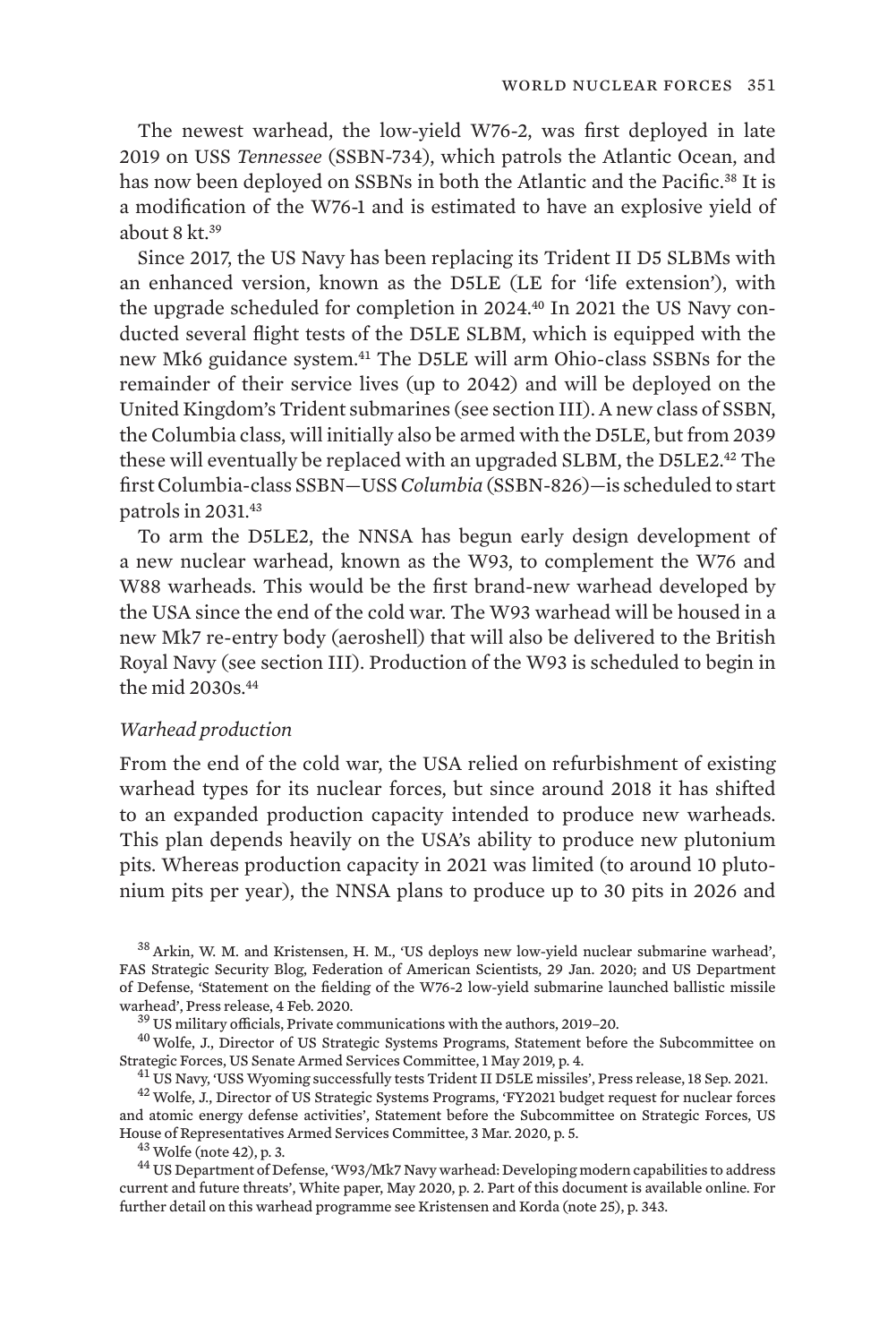at least 80 pits per year by 2030 to meet the demands of the US nuclear modernization programmes.<sup>45</sup> In order to fulfil these objectives, the NNSA is modernizing its plutonium facility (PF-4) at Los Alamos National Laboratory in New Mexico and creating a new plutonium processing facility at Savannah River in South Carolina.<sup>46</sup>

In June 2021 the acting administrator of the NNSA announced to the US Congress what outside experts had long predicted—that the NNSA's goal of producing up to 80 pits per year by 2030 would not be possible.47 This indicates that some of the aforementioned nuclear weapon programmes will probably face delays or that new delivery systems could be initially deployed with legacy warheads.<sup>48</sup>

### **Non-strategic nuclear forces**

US non-strategic (tactical) nuclear forces include nuclear bombs delivered by several types of short-range fighter-bomber aircraft, as well as potentially a future nuclear-armed SLCM.

#### *Air force weapons*

The USA, as of January 2022, had one basic type of air-delivered non-strategic weapon in its stockpile—the B61 gravity bomb, which exists in two versions: the B61-3 and the B61-4.<sup>49</sup> An estimated 200 tactical B61 bombs remained in the stockpile.

SIPRI estimates that the USAF has deployed approximately 100 of the B61 bombs for potential use by fighter-bomber aircraft at six air bases in five other member states of the North Atlantic Treaty Organization (NATO): Kleine Brogel in Belgium; Büchel in Germany; Aviano and Ghedi in Italy; Volkel in the Netherlands; and İncirlik in Turkey.50 The remaining (*c*. 100) B61 bombs

<sup>45</sup> US Department of Energy, National Nuclear Security Administration (NNSA), ['Plutonium pit](https://www.energy.gov/sites/prod/files/2019/05/f62/2019-05-13-FACTSHEET-plutonium-pits.pdf) [production'](https://www.energy.gov/sites/prod/files/2019/05/f62/2019-05-13-FACTSHEET-plutonium-pits.pdf), Fact sheet, Apr. 2019; and US Government Accountability Office (GAO), *[Nuclear Weapons:](https://www.gao.gov/assets/gao-20-703.pdf) [NNSA Should Further Develop Cost, Schedule, and Risk Information for the W87-1 Warhead Program](https://www.gao.gov/assets/gao-20-703.pdf)*,

 $\frac{46}{16}$  US Department of Energy (note 45).<br> $\frac{47}{12}$  Demarest, C., ['Plutonium pit production in SC might happen in 2035. The target was 2030'](https://www.postandcourier.com/aikenstandard/news/plutonium-pit-production-in-sc-might-happen-in-2035-the-target-was-2030/article_96e0b392-cada-11eb-a047-6fbc3e70d188.html), *Aiken Standard*, 12 June 2021. See also e.g. US Government Accountability Office (note 45), p. 5; and Hunter, D. E. et al., ['Independent assessment of the two-site pit production decision: Executive](https://www.ida.org/-/media/feature/publications/i/in/independent-assessment-of-the-two-site-pit-production-decision-executive-summary/d-10711.ashx) [summary](https://www.ida.org/-/media/feature/publications/i/in/independent-assessment-of-the-two-site-pit-production-decision-executive-summary/d-10711.ashx)', Institute for Defense Analyses document no. NS D-10711, May 2019, p. 4. <sup>48</sup> US Air Force (USAF), *Report on Development of Ground-Based Strategic Deterrent Weapon*, Report

to eight congressional committees (USAF: [Arlington, VA,] May 2020), p. 4. The USAF is already anticipating that the W87-1 will not be completed on time and is therefore planning for the GBSD to reach initial operational capability with legacy warheads.<br><sup>49</sup> A third version, the B61-10, was retired in Sep. 2016. US Department of Energy, National Nuclear

Security Administration (NNSA), *[Fiscal Year 2018 Stockpile Stewardship and Management Plan](https://www.energy.gov/sites/prod/files/2017/11/f46/fy18ssmp_final_november_2017%5B1%5D_0.pdf)*, Report

 $50$  For a detailed overview of the dual-capable aircraft programmes of the USA and its NATO allies see Kristensen (note 11), pp. 299–300; and Andreasen, S. et al., *[Building a Safe, Secure, and Credible](https://media.nti.org/documents/NTI_NATO_RPT_Web.pdf) [NATO Nuclear Posture](https://media.nti.org/documents/NTI_NATO_RPT_Web.pdf)* (Nuclear Threat Initiative: Washington, DC, Jan. 2018).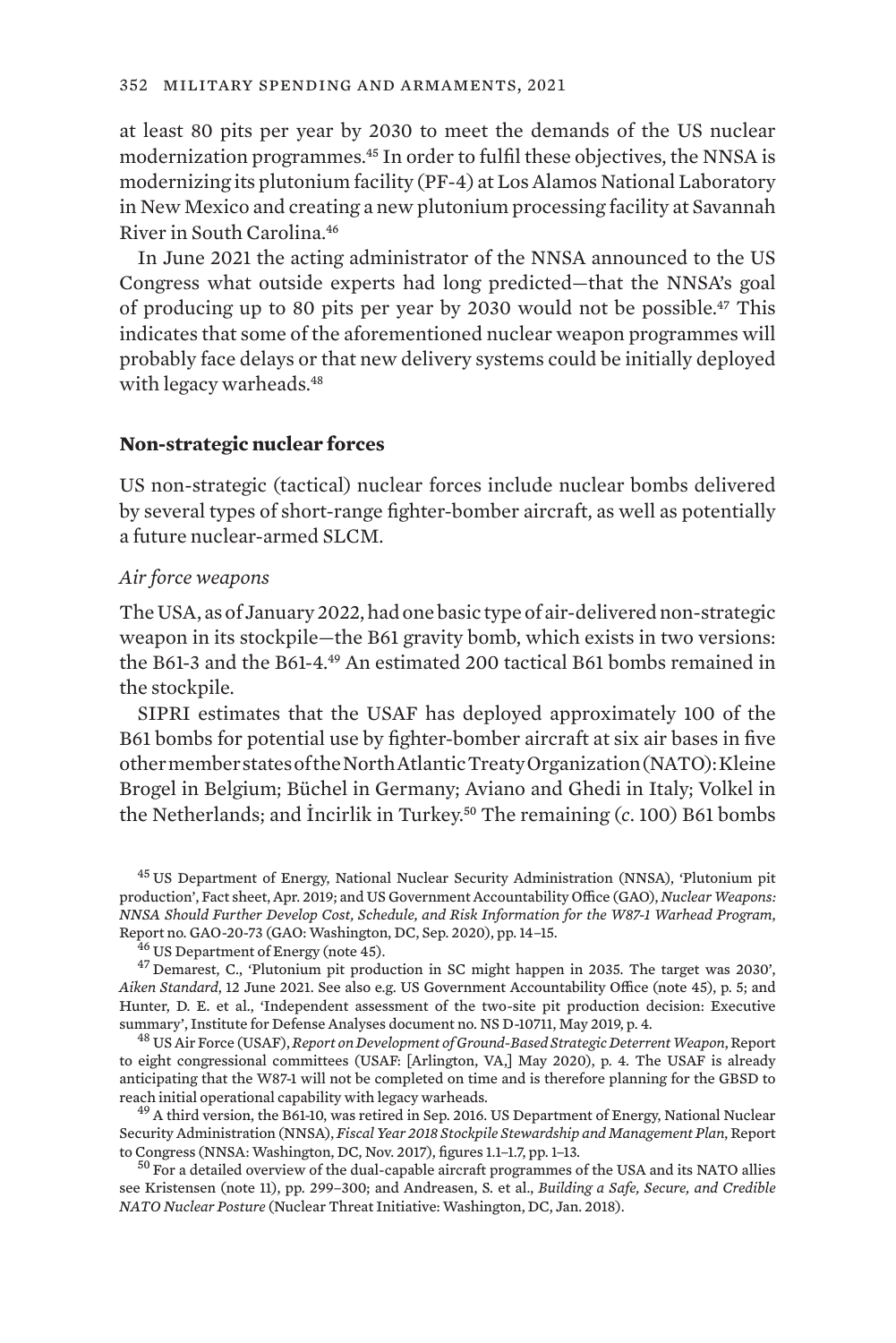are thought to be stored at Kirtland AFB in New Mexico for potential use by US aircraft in support of allies outside Europe, including in East Asia.<sup>51</sup> USA-based fighter wings for this mission include the 366th Fighter Wing at Mountain Home AFB in Idaho.<sup>52</sup>

The USA has completed development of the new B61-12 guided nuclear bomb, which will replace all existing versions of the B61 (both strategic and non-strategic). Delivery was scheduled to start in 2020 but production problems in 2019 caused delays; the first production unit was completed in November 2021, and full-scale production is scheduled for May 2022.<sup>53</sup> Certification training by the air forces of the countries where the bombs will be based is likely to begin in 2023. The new version is equipped with a guided tail-kit that enables it to hit targets more accurately, meaning that it can use lower yields against targets and thus generate less radioactive fallout.<sup>54</sup>

Operations to integrate the incoming B61-12 on existing USAF and NATO aircraft continued in 2021. The USAF plans to integrate the B61-12 on seven types of aircraft operated by the USA or its NATO allies: the B-2A, the new B-21, the F-15E, the F-16C/D, the F-16MLU, the F-35A and the PA-200 (Tornado).<sup>55</sup> The Tornado's age prevents it from using the B61-12's new guided tail-kit function, and the aircraft will instead deliver the B61-12 as a 'dumb' bomb akin to the older B61-3s and B61-4s.

Germany plans to retire its Tornado aircraft by 2030, and would require a new dual-capable aircraft if it intended to remain part of NATO's nuclearsharing mission. In November 2021 the incoming coalition government confirmed that its intention was for Germany to remain part of the mission.<sup>56</sup>

#### *Navy weapons*

As noted above, the 2018 NPR established a requirement for a new nucleararmed SLCM—the SLCM-N.57 In 2019 the US Navy began an 'analysis of alternatives' study for the new weapon, which was reportedly completed in 2021.<sup>58</sup>

<sup>&</sup>lt;sup>51</sup> US Department of Defense (note 8), p. 48.<br><sup>52</sup> Heflin, L., '[53rd Wing WSEP incorporates NucWSEP, enhances readiness for real world](https://www.acc.af.mil/News/Article-Display/Article/2770368/53rd-wing-wsep-incorporates-nucwsep-enhances-readiness-for-real-world-operations/)<br>operations', Air Combat Command, Press release, 9 Sep. 2021.

 $^{53}$  Mehta, A., '[How a \\$5 part used to modernize nuclear warheads could cost \\$850 million to fix'](https://www.defensenews.com/smr/nuclear-arsenal/2019/09/25/nuclear-warhead-programs-need-850m-fix-heres-how-the-government-plans-to-cover-it/), *Defense News*, 25 Sep. 2019; and US Department of Energy, National Nuclear Security Administration

<sup>&</sup>lt;sup>54</sup> Kristensen, H. M. and McKinzie, M., ['Video shows earth-penetrating capability of B61-12 nuclear](https://fas.org/blogs/security/2016/01/b61-12_earth-penetration/)

[bomb](https://fas.org/blogs/security/2016/01/b61-12_earth-penetration/)', FAS Strategic Security Blog, Federation of American Scientists, 14 Jan. 2016.<br><sup>55</sup> US Air Force (USAF), *[Acquisition Annual Report Fiscal Year 2018: Cost-effective Modernization](https://www.af.mil/Portals/1/documents/5/FY18_AQReport.pdf)*<br>(USAF: Arlington, VA, [n.d.]), p. 24

<sup>&</sup>lt;sup>56</sup> Siebold, S. and Wacket, M., ['Germany to remain part of NATO's nuclear sharing under new](https://www.reuters.com/world/europe/germany-remain-part-natos-nuclear-sharing-under-new-government-2021-11-24/) government', Reuters, 24 Nov. 2021.

 $^{57}$  US Department of Defense (note 8), pp. 54–55.  $^{58}$  Wolfe (note 42).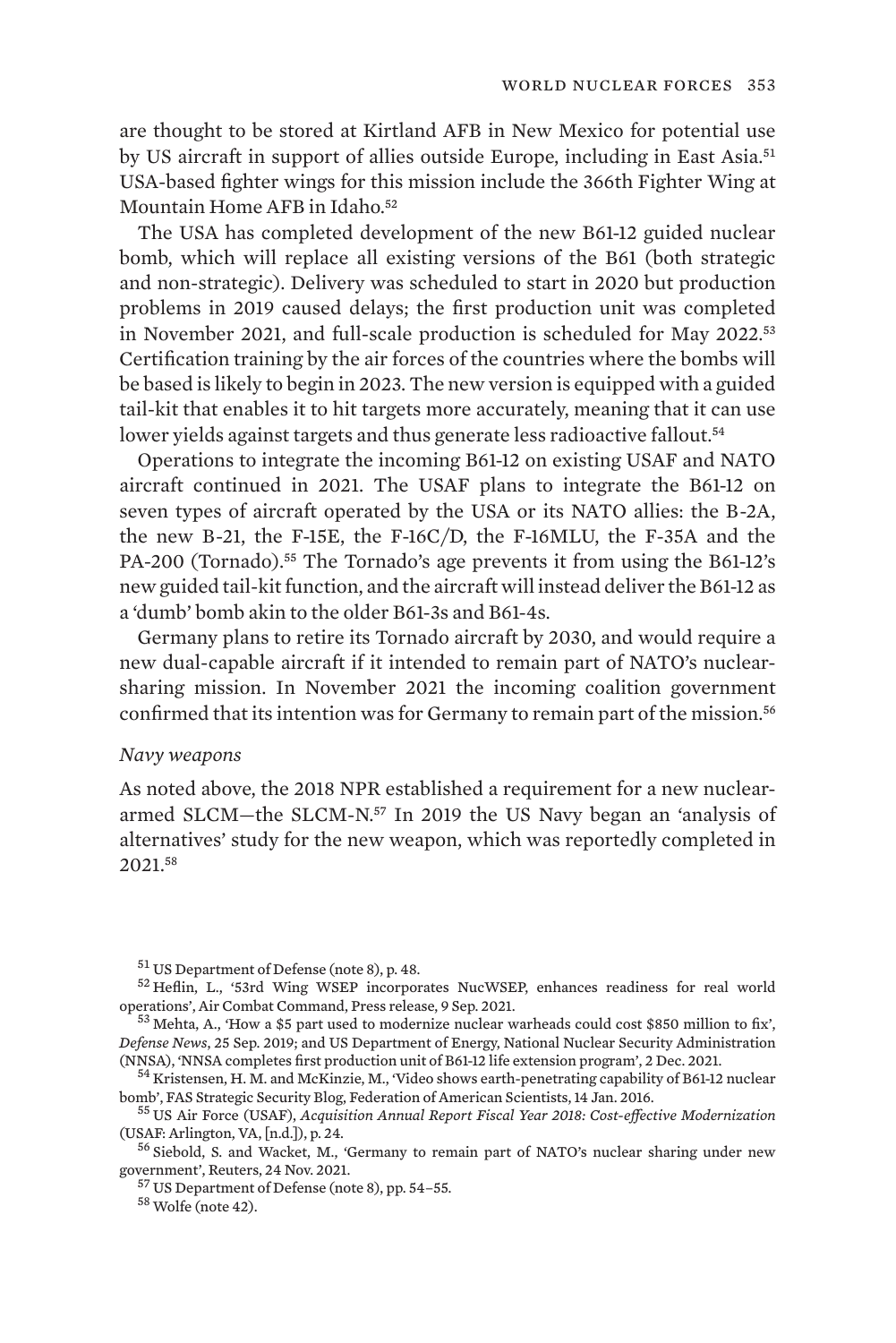The USA eliminated all non-strategic naval nuclear weapons after the end of the cold war. Completion of the SLCM-N would therefore mark a significant change in US Navy strategy.<sup>59</sup> In a leaked memorandum from June 2021, the acting Secretary of the Navy recommended that the SLCM-N be defunded, noting that 'the Navy cannot afford to simultaneously develop the next generation of air, surface, and subsurface platforms and must prioritize these programs balancing the cost of developing next generation capabilities against maintaining current capabilities'.60 If the Biden administration decides to continue with the programme and the US Congress agrees to fund it, then the new missile could be deployed on attack submarines by the end of the 2020s. This could potentially result in the first significant increase in the size of the US nuclear weapon stockpile since 1996.

 $^{59}$  Kristensen, H. M., ['Declassified: US nuclear weapons at sea'](https://fas.org/blogs/security/2016/02/nuclear-weapons-at-sea/), FAS Strategic Security Blog, Federation of American Scientists, 3 Feb. 2016.

 $^{60}$  Shelbourne, M. and LaGrone, S., 'SECNAV memo: New destrover, fighter or sub: You can only pick [one; cut nuclear cruise missile](https://news.usni.org/2021/06/08/secnav-memo-new-destroyer-fighter-or-sub-you-can-only-pick-one-cut-nuclear-cruise-missile)', USNI News, 8 June 2021.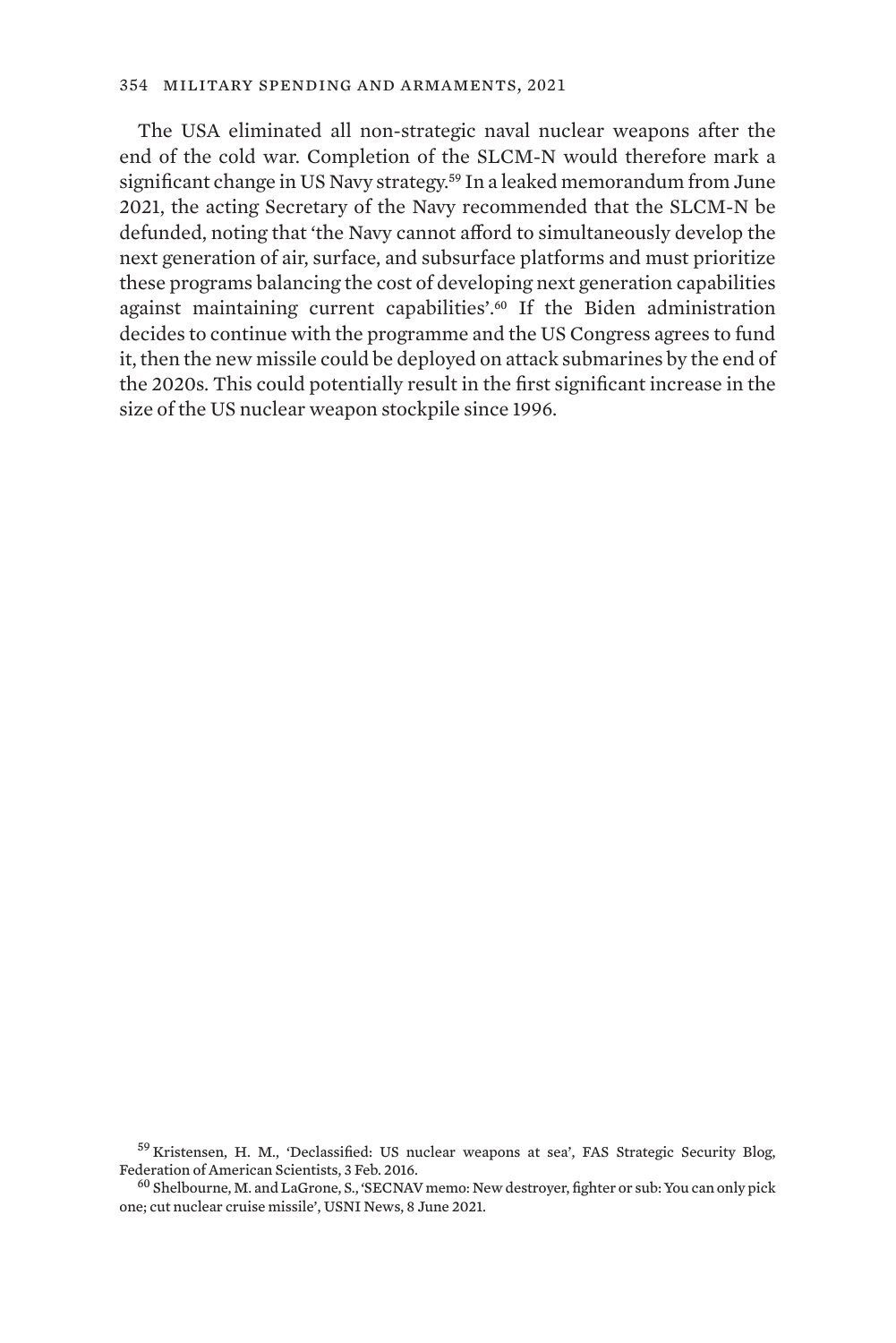# II. Russian nuclear forces

#### hans m. kristensen and matt korda

As of January 2022, Russia maintained a military stockpile of approximately 4477 nuclear warheads, around 20 fewer than the estimate for January 2021. About 2565 of these were offensive strategic warheads, of which roughly 1588 were deployed on land- and sea-based ballistic missiles and at bomber bases. Russia also possessed approximately 1912 non-strategic (tactical) nuclear warheads. All of the non-strategic warheads are thought to be at central storage sites.<sup>1</sup> An estimated additional 1500 retired warheads were awaiting dismantlement (260 fewer than the estimate for 2021), giving a total inventory of approximately 5977 warheads (see table 10.3).

These estimates are based on publicly available information about the Russian nuclear arsenal and the authors' estimates. Because of a lack of transparency, estimates and analysis of Russia's nuclear weapon developments come with considerable uncertainty, particularly with regard to Russia's sizable stockpile of non-strategic nuclear weapons. However, it is possible to formulate a reasonable assessment of the progress of Russia's nuclear modernization by reviewing satellite imagery and other forms of opensource intelligence, official statements, industry publications and interviews with military officials.<sup>2</sup>

In September 2021 Russia declared 1458 deployed warheads attributed to 527 strategic launchers, thus remaining in compliance with the final warhead limits prescribed by the 2010 Russian–United States Treaty on Measures for the Further Reduction and Limitation of Strategic Offensive Arms (New START).3 This treaty places a cap on the numbers of Russian and US deployed strategic nuclear forces. The numbers of deployed warheads presented here differ from the numbers reported under New START because the treaty attributes one weapon to each deployed bomber, even though bombers do not carry weapons under normal circumstances. Additionally, the treaty does not count weapons in storage and, at any given time, some nuclear-powered ballistic missile submarines (SSBNs) are not fully loaded with warheads and are thus not counted under the treaty.

<sup>1</sup> For an overview of Russia's nuclear weapon storage facilities see Podvig, P. and Serrat, J., *[Lock](https://unidir.org/sites/default/files/publication/pdfs/lock-them-up-zero-deployed-non-strategic-nuclear-weapons-in-europe-en-675.pdf) [Them Up: Zero-deployed Non-strategic Nuclear Weapons in Europe](https://unidir.org/sites/default/files/publication/pdfs/lock-them-up-zero-deployed-non-strategic-nuclear-weapons-in-europe-en-675.pdf)* (United Nations Institute for

Disarmament Research: Geneva, 2017).<br><sup>2</sup> Kristensen, H. M. and Korda, M., ['Estimating world nuclear forces: An overview and assessment of](https://www.sipri.org/commentary/topical-backgrounder/2021/estimating-world-nuclear-forces-overview-and-assessment-sources) sources', SIPRI Topical Backgrounder, 14 June 2021.

<sup>&</sup>lt;sup>3</sup> US Department of State, Bureau of Arms Control, Verification and Compliance, '[New START](https://www.state.gov/wp-content/uploads/2021/09/09-28-2021-September-NST-FACTSHEET-draft-Copy.pdf) [Treaty aggregate numbers of strategic offensive arms'](https://www.state.gov/wp-content/uploads/2021/09/09-28-2021-September-NST-FACTSHEET-draft-Copy.pdf), Fact sheet, 1 Sep. 2021. For a summary and other details of New START see annex A, section III. On the negotiation of the renewal of New START see chapter 11, section I, in this volume.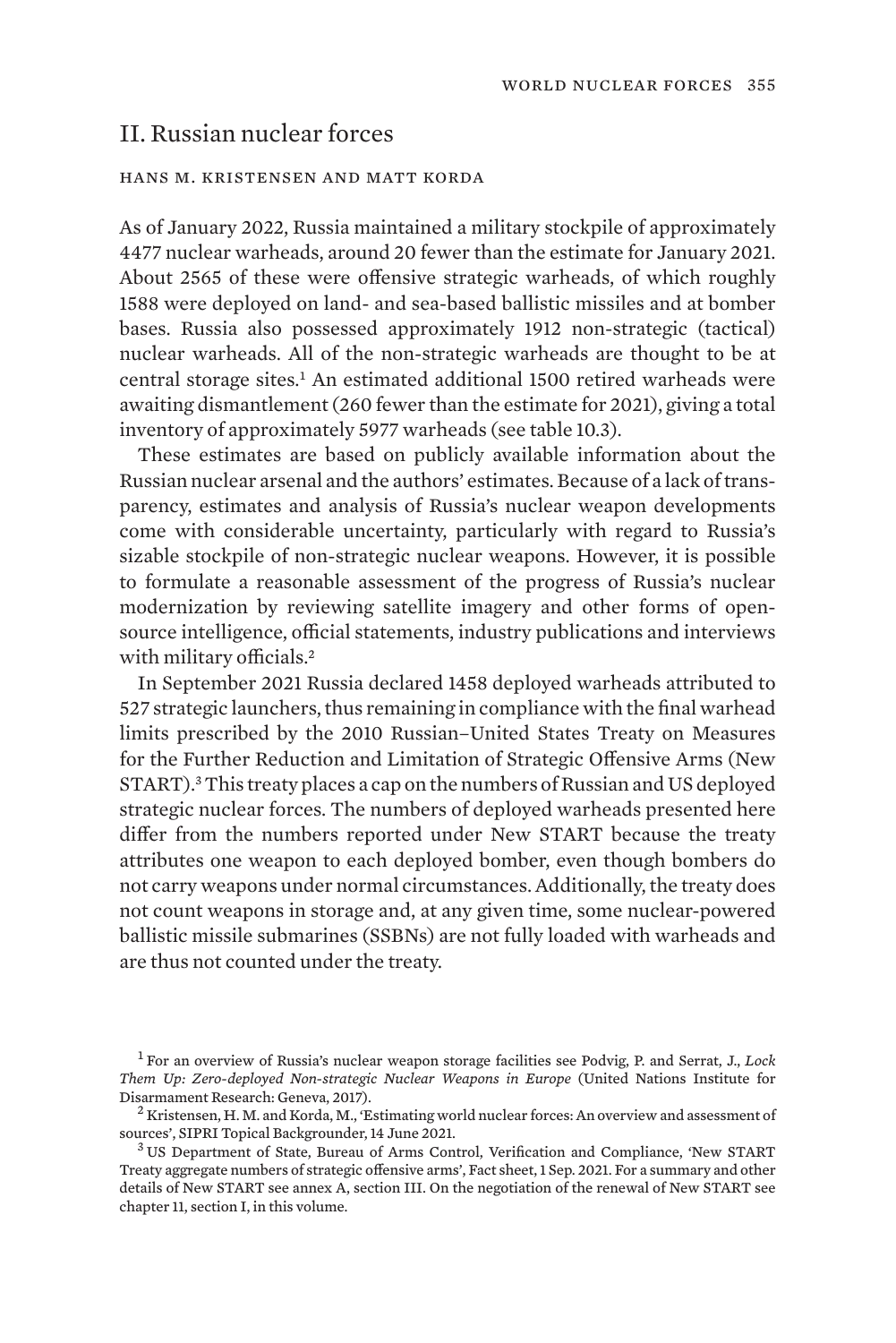### **Table 10.3.** Russian nuclear forces, January 2022

All figures are approximate and some are based on assessments by the authors.

| Type/                                                   |                            |                                                                                                                                                                       |                      |                                                     |                                 |
|---------------------------------------------------------|----------------------------|-----------------------------------------------------------------------------------------------------------------------------------------------------------------------|----------------------|-----------------------------------------------------|---------------------------------|
| Russian designation<br>(NATO designation)               | No. of<br>launchers        | Year first Range<br>deployed $(km)^d$                                                                                                                                 |                      | Warheads x yield                                    | No. of<br>warheads <sup>b</sup> |
|                                                         |                            |                                                                                                                                                                       |                      |                                                     |                                 |
| <b>Strategic nuclear forces</b>                         | 516<br>68 <sup>d</sup>     |                                                                                                                                                                       |                      |                                                     | 2565c                           |
| Aircraft (bombers)                                      |                            |                                                                                                                                                                       |                      |                                                     | 580 <sup>e</sup>                |
| Tu-95MS6/16/M<br>$(Bear-H)^f$                           | 55                         | 1984/<br>2015                                                                                                                                                         | 10500                | 6 500- 6-16 x 200 kt AS-15A or<br>AS-23B ALCMs      | 448                             |
| Tu-160/M/M2<br>(Blackjack)                              | 13                         | 1987/<br>2021                                                                                                                                                         | 13 200               | 10 500-12 x 200 kt AS-15A or<br>AS-23B ALCMs, bombs | 132                             |
| Land-based missiles<br>(ICBMs)                          | 306                        |                                                                                                                                                                       |                      |                                                     | $1\,185^{g}$                    |
| RS-20V Voevoda<br>$(SS-18 \text{ Satan})$               | 40                         | 1988                                                                                                                                                                  | 15 000               | 11 000-10 x 500-800 kt                              | 400 <sup>h</sup>                |
| RS-18 (SS-19 Stiletto)                                  | 0                          | 1980                                                                                                                                                                  | 10 000               | 6 x 400 kt                                          | $0^i$                           |
| Avangard (SS-19 Mod 4) <sup>j</sup>                     | 6                          | 2019                                                                                                                                                                  | 10 000               | $1 \times HGV$                                      | 6                               |
| RS-12M Topol<br>(SS-25 Sickle)                          | $\mathsf{q}^k$             | 1988                                                                                                                                                                  | 10 500               | 1 x 800 kt                                          | 9                               |
| RS-12M1 Topol-M<br>(SS-27 Mod 1/mobile)                 | 18                         | 2006                                                                                                                                                                  | 10 500               | $1 \times [800 \text{ kt}]$                         | 18                              |
| RS-12M2 Topol-M<br>$(SS-27 Mod 1/silo)$                 | 60                         | 1997                                                                                                                                                                  | 10 500               | $1 \times [800 \text{ kt}]$                         | 60                              |
| RS-24 Yars<br>(SS-27 Mod 2/mobile)                      | 153                        | 2010                                                                                                                                                                  | 10 500               | $[4 \times 250 \text{ kt}]$                         | $612^l$                         |
| RS-24 Yars<br>$(SS-27 \text{ Mod } 2/\text{silo})$      | 20                         | 2014                                                                                                                                                                  | 10 500               | $4 \times 250$ kt]                                  | 80                              |
| RS-28 Sarmat (SS-X-29)<br>Sea-based missiles<br>(SLBMs) | . .<br>10/160 <sup>m</sup> | $[2022]$                                                                                                                                                              | >10000               | $[10 \times 500 \text{ kt}]$                        | 800 <sup>n</sup>                |
| RSM-50 Volna<br>$(SS-N-18 M1$ Stingray)                 | 0/0                        | 1978                                                                                                                                                                  | 6500                 | 3 x 50 kt                                           | $0^o$                           |
| RSM-54 Sineva/Layner<br>$(SS-N-23 M2/3)$                | 5/80                       | 2007/<br>2014                                                                                                                                                         | 9000                 | $4 \times 100$ kt <sup>p</sup>                      | 320 <sup>q</sup>                |
| RSM-56 Bulava<br>$(SS-N-32)$                            | 5/80                       | 2012                                                                                                                                                                  | >8 0 5 0             | $[6 \times 100$ kt]                                 | $480^r$                         |
| Non-strategic nuclear forces                            |                            |                                                                                                                                                                       |                      |                                                     | 1912 <sup>s</sup>               |
| Navy weapons                                            | $\ddot{\phantom{0}}$       |                                                                                                                                                                       |                      |                                                     | 935                             |
| Submarines/surface<br>ships/naval aircraft              | $\ddot{\phantom{0}}$       | Land-attack cruise missiles, sea-launched<br>cruise missiles, anti-submarine weapons,<br>surface-to-air missiles, depth bombs,<br>torpedoes <sup><math>t</math></sup> | 935                  |                                                     |                                 |
| Air force weapons                                       | 260                        |                                                                                                                                                                       |                      |                                                     | <i>500</i>                      |
| Tu-22M3 (Backfire-C)                                    | 60                         | 1974                                                                                                                                                                  |                      | 3 x ASMs, bombs                                     | 300                             |
| Su-24M/M2 (Fencer-D)                                    | 70                         | 1974                                                                                                                                                                  | $\ddot{\phantom{0}}$ | 2 x bombs                                           | $70^u$                          |
| Su-34 (Fullback)                                        | 120                        | 2006                                                                                                                                                                  | $\ddot{\phantom{0}}$ | $2x$ bombs                                          | 120 <sup>u</sup>                |
| Su-57 (Felon)                                           | $\qquad \qquad -$          | $[2024]$                                                                                                                                                              | $\ddot{\phantom{0}}$ | [bombs, ASMs]                                       | $\ddots$                        |
| MiG-31K (Foxhound)                                      | 10                         | 2018                                                                                                                                                                  | . .                  | 1 x ALBM                                            | 10                              |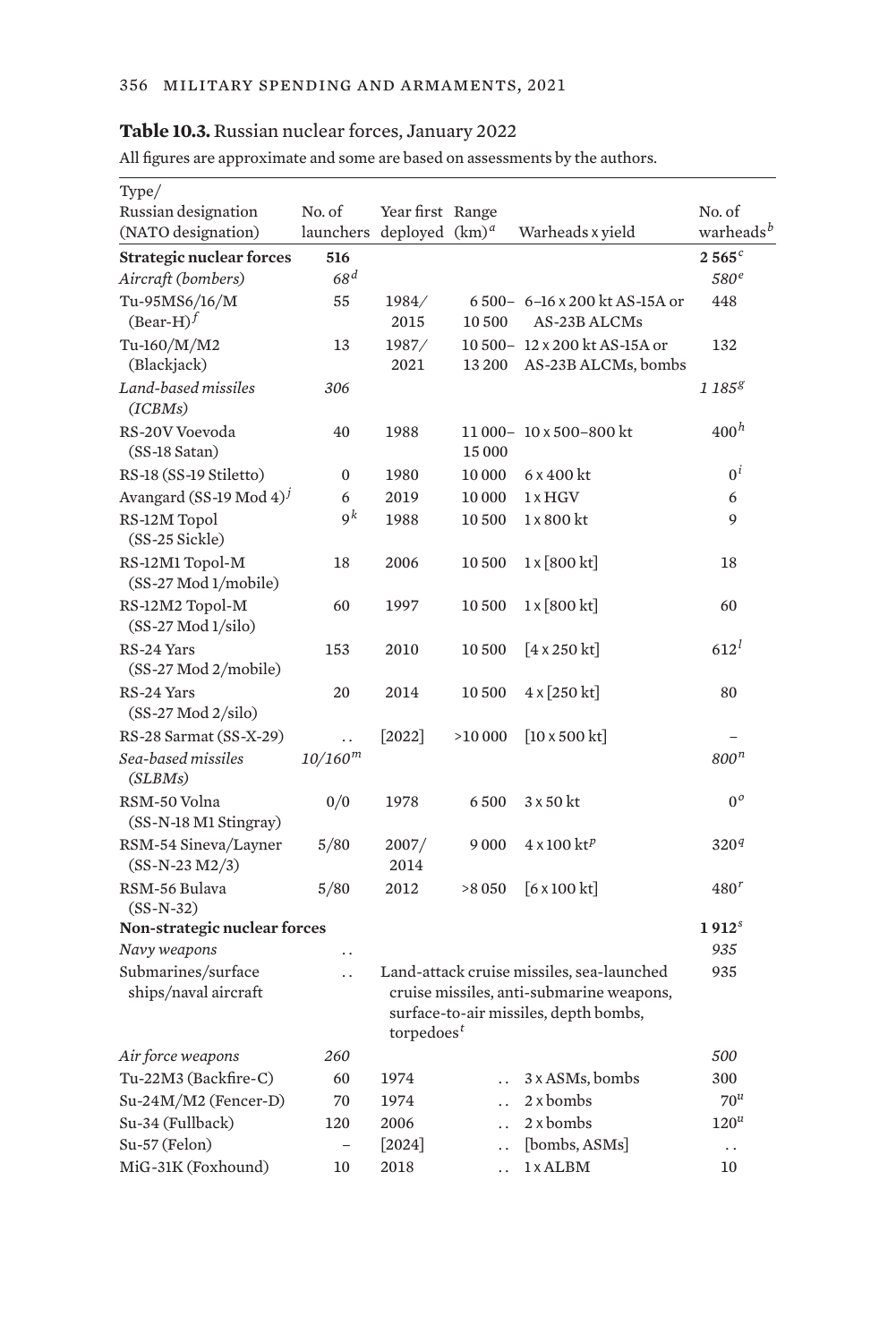| Type/                                                                            |                                      |                  |                      |                                  |                       |
|----------------------------------------------------------------------------------|--------------------------------------|------------------|----------------------|----------------------------------|-----------------------|
| Russian designation                                                              | No. of                               | Year first Range |                      |                                  | No. of                |
| (NATO designation)                                                               | launchers deployed (km) <sup>a</sup> |                  |                      | Warheads x yield                 | warheads <sup>b</sup> |
| Air, coastal and missile<br>defence                                              | 886                                  |                  |                      |                                  | 387                   |
| 53T6 (SH-08, Gazelle)                                                            | 68                                   | 1986             | 30                   | $1 \times 10$ kt                 | 68                    |
| S-300/400 (SA-20/21)                                                             | $750^{\nu}$                          | 1992/<br>2007    | $\ddot{\phantom{0}}$ | $1 \times$ low kt                | 290                   |
| 3M55/P-800 Oniks<br>(SS-N-26 Strobile),<br>3K55/K300-P Bastion<br>(SSC-5 Stooge) | 60                                   | 2015             | >400                 | $1 \times [10 - 100 \text{ kt}]$ | 25                    |
| SPU-35V Redut<br>(SSC-1B Sepal)                                                  | $8^w$                                | 1973             | 500                  | $1 \times 350$ kt                | 4                     |
| Army weapons                                                                     | 164                                  |                  |                      |                                  | 90                    |
| 9K720 Iskander-M<br>$(SS-26$ Stone).<br>9M728 Iskander-K<br>(SSC-7 Southpaw)     | 144                                  | 2005             | 350                  | $1 \times [10 - 100 \text{ kt}]$ | $70^x$                |
| 9M729 (SSC-8)                                                                    | 20                                   | 2016             | 2350                 | 1 x [10-100 kt]                  | 20 <sup>y</sup>       |
| <b>Total stockpile</b>                                                           |                                      |                  |                      |                                  | 4477                  |
| Deployed warheads                                                                |                                      |                  |                      |                                  | 1588                  |
| Reserve warheads                                                                 |                                      |                  |                      |                                  | 2889                  |
| Retired warheads awaiting dismantlement                                          |                                      |                  |                      |                                  |                       |
| <b>Total inventory</b>                                                           |                                      |                  |                      |                                  | 5977                  |

. . = data not available or not applicable; – = nil or a negligible value; [ ] = uncertain SIPRI estimate; ALBM = air-launched ballistic missile; ALCM = air-launched cruise missile; ASM = air-to-surface missile; HGV = hypersonic glide vehicle; kt = kiloton; ICBM = intercontinental ballistic missile; NATO = North Atlantic Treaty Organization; SLBM = submarine-launched ballistic missile.

*<sup>a</sup>* For aircraft, the listed range is for illustrative purposes only; actual mission range will vary according to flight profile, weapon payload and in-flight refuelling.

*b* These figures show the total number of warheads estimated to be assigned to nuclearcapable delivery systems. Only some of these warheads have been deployed on missiles and at air bases.

*<sup>c</sup>* Approximately 1588 of these strategic warheads were deployed on land- and sea-based ballistic missiles and at bomber bases. The remaining warheads were in central storage. This number is different from the number of deployed strategic warheads counted by the 2010 Russian–United States Treaty on Measures for the Further Reduction and Limitation of Strategic Offensive Arms (New START) because the treaty attributes one weapon to each deployed bomber, even though bombers do not carry weapons under normal circumstances. Additionally, the treaty does not count weapons stored at bomber bases and, at any given time, some nuclear-powered ballistic missile submarines (SSBNs) are not fully loaded with warheads and are thus not counted under the treaty.

*<sup>d</sup>* All of Russia's long-range strategic bombers are nuclear-capable. Of these, only about 50 are thought to be counted as deployed under New START. Because of ongoing bomber modernization, there is considerable uncertainty about how many bombers are operational.

*<sup>e</sup>* The maximum possible payload on the bombers is more than 800 nuclear weapons but, given that only some of the bombers are fully operational, SIPRI estimates that only about 580 weapons have been assigned to the long-range bomber force, of which approximately 200 might be deployed and stored at the two strategic bomber bases. The remaining weapons are thought to be in central storage facilities.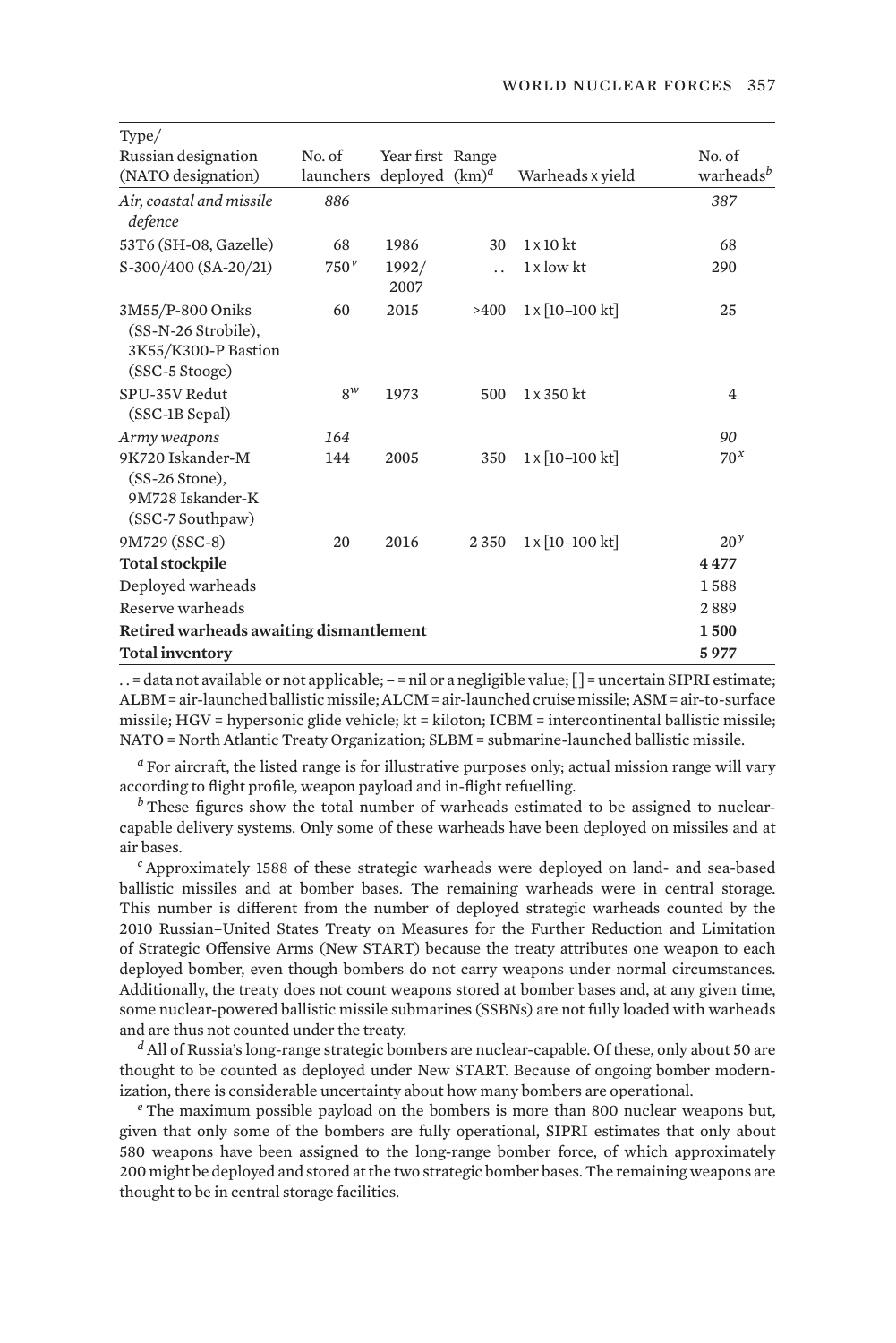*<sup>f</sup>* There are two types of Tu-95MS aircraft: the Tu-95MS6, which can carry 6 AS-15A missiles internally; and the Tu-95MS16, which can carry an additional 10 AS-15A missiles externally, for a total of 16 missiles. Both types were being modernized in 2021. The modernized aircraft (Tu-95MSM) can carry 8 AS-23B missiles externally and possibly 6 internally, for a total of 14 missiles.

*<sup>g</sup>* These ICBMs can carry a total of 1185 warheads, but SIPRI estimates that they have had their warhead load reduced to approximately 812 warheads, with the remaining warheads in storage.

*<sup>h</sup>* It is possible that, as of Jan. 2022, the RS-20Vs carried only five warheads each to meet the New START limit for deployed strategic warheads. It is also possible that one of the four RS-20V regiments started an upgrade in late 2021 to convert to the Avangard.

*<sup>i</sup>* It is possible that the remaining RS-18s have been retired, although activities continued at some regiments.

*<sup>j</sup>* The missile uses a modified RS-18 ICBM booster with an HGV payload.

*<sup>k</sup>* It is possible that one regiment at Barnaul, Altai krai, has not yet completed upgrade to RS-24. In 2021 one additional regiment at Yurya, Kirov oblast, had nine RS-12M launchers and was expected to upgrade to the RS-24 in 2022; however, the regiment served a back-up launch transmission function and was not nuclear-armed. Therefore, it is not included in this table.

*<sup>l</sup>* Two more road-mobile regiments were being upgraded from RS-12M to RS-24. It is possible that, as of Jan. 2022, the RS-24s carried only three warheads each to meet the New START limit on deployed strategic warheads.

*<sup>m</sup>* The first figure is the total number of nuclear-powered ballistic missile submarines (SSBNs) in the Russian fleet; the second is the maximum number of missiles that they can carry. Of Russia's 10 operational SSBNs in 2021, 1 or 2 were in overhaul at any given time and did not carry their assigned nuclear missiles and warheads (see note n).

*<sup>n</sup>* The warhead load on SLBMs is thought to have been reduced for Russia to stay below the New START warhead limit. Additionally, at any given time, one or two SSBNs were in overhaul and did not carry nuclear weapons. Therefore, it is estimated here that only around 576 of the 800 SLBM warheads have been deployed.

*<sup>o</sup>* The last remaining Delta III-class SSBN was converted to an attack submarine in mid 2021. Therefore, it no longer carries the RSM-50.

*<sup>p</sup>* The current version of the RSM-54 SLBM might be the Layner (SS-N-23 M3), a modification of the previous version—the Sineva (SS-N-23 M2). However, the US Air Force's National Air and Space Intelligence Center (NASIC) did not include the Layner in its 2020 report on ballistic and cruise missile threats, and there is some uncertainty regarding its status and capability. In 2006 US intelligence estimated that the missile could carry up to 10 warheads, but it lowered the estimate to 4 in 2009. The average number of warheads carried on each missile has probably been limited to 4 multiple independently targetable re-entry vehicles (MIRVs) to meet the New START limits.

*<sup>q</sup>* SIPRI estimates that, at any given time, only 256 of these warheads have been deployed on four operational Delta IV submarines, with the fifth boat in overhaul. The actual number may even be lower as two boats often undergo maintenance at the same time.

*<sup>r</sup>* It is possible that, as of Jan. 2022, Bulava SLBMs carried only four warheads each for Russia to meet the New START limit on deployed strategic warheads.

*<sup>s</sup>* According to the Russian government, non-strategic nuclear warheads are not deployed with their delivery systems but are kept in storage facilities. Some storage facilities are near operational bases. It is possible that there are more unreported nuclear-capable non-strategic systems.

*<sup>t</sup>* Only submarines are assumed to be assigned nuclear torpedoes.

*<sup>u</sup>* These estimates assume that half of the aircraft have a nuclear role.

<sup>v</sup> As of Jan. 2022, there were at least 80 S-300/400 sites across Russia, each with an average of 12 launchers, each with 2–4 interceptors. Each launcher has several reloads.

*<sup>w</sup>* It is assumed that all SPU-35V Redut units, except for a single silo-based version in Crimea, had been replaced by the K-300P Bastion by Jan. 2022.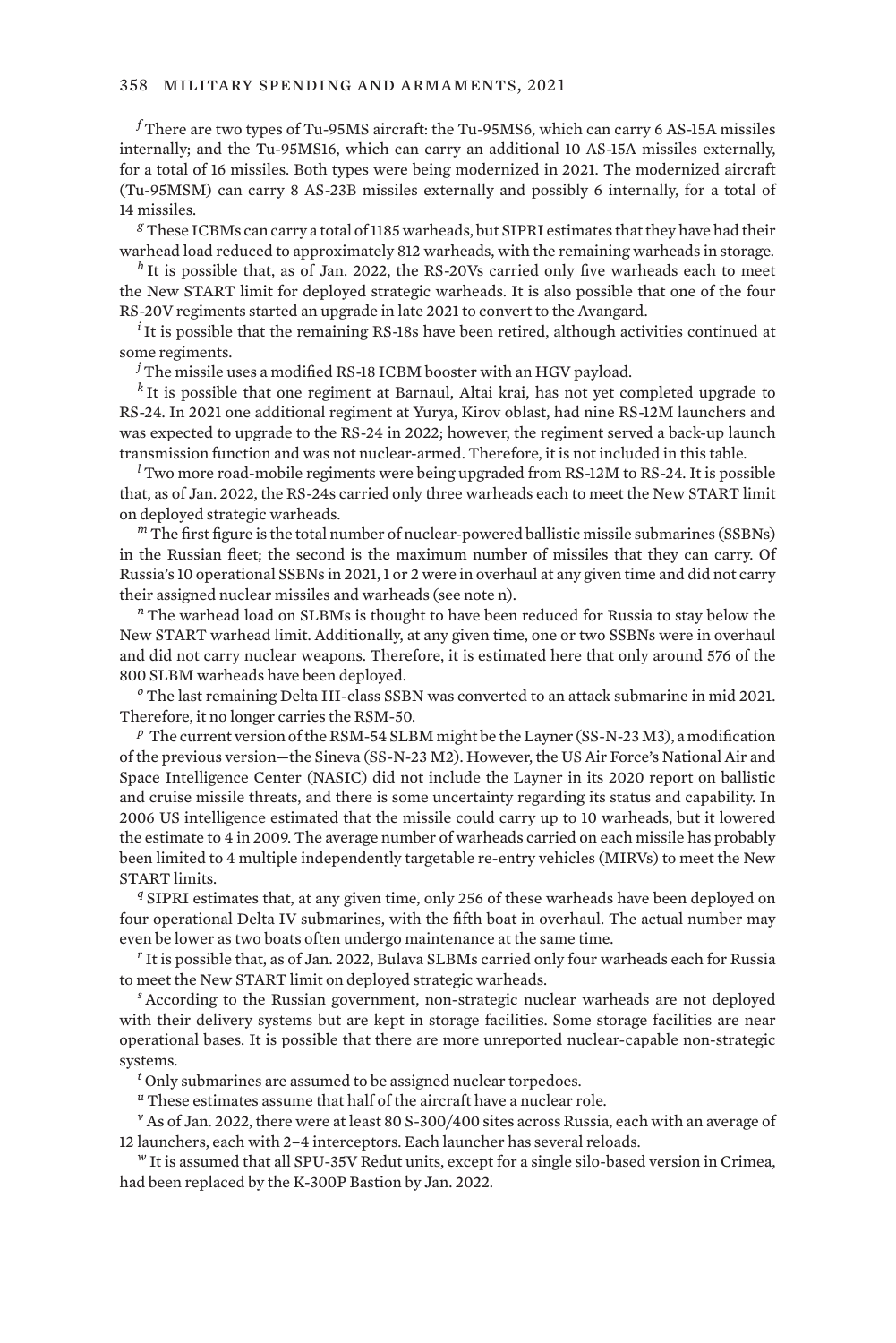*<sup>x</sup>* This estimate assumes that around half of the dual-capable launchers have a secondary nuclear role. In its 2020 report, NASIC listed the 9M728 as 'Conventional, Nuclear Possible'.

*<sup>y</sup>* This figure assumes that there are five 9M729 battalions, each with four launchers, for a total of 80 missiles. Each launcher is assumed to have at least one reload, for a total of at least 160 missiles. Most missiles are thought to be conventional, with 4–5 nuclear warheads per battalion, for a total of about 20.

*Sources*: Russian Ministry of Defence, various press releases; US Department of State, START Treaty Memoranda of Understanding, 1990–July 2009; New START aggregate data releases, various years; US Air Force, National Air and Space Intelligence Center (NASIC), *Ballistic and Cruise Missile Threat 2020* (NASIC: Wright-Patterson Air Force Base, OH, July 2020); US Department of Defense (DOD), *Nuclear Posture Review 2018* (DOD: Arlington, VA, Feb. 2018); DOD, *2019 Missile Defense Review* (DOD: Arlington, VA, 2019); US Office of the Deputy Assistant Secretary of Defense for Nuclear Matters, *Nuclear Matters Handbook 2020* (DOD: Arlington, VA, Mar. 2020); DOD, various Congressional testimonies; BBC Monitoring; Russian news media; Russian Strategic Nuclear Forces website; International Institute for Strategic Studies, *The Military Balance*, various years; Cochran, T. B. et al., *Nuclear Weapons Databook*, vol. 4, *Soviet Nuclear Weapons* (Harper & Row: New York, 1989); *IHS Jane's Strategic Weapon Systems*, various issues; US Naval Institute, *Proceedings*, various issues; *Bulletin of the Atomic Scientists*, 'Nuclear notebook', various issues; and authors' estimates.

### **The role of nuclear weapons in Russian military doctrine**

Russia's deterrence policy (last updated in 2020) lays out explicit conditions under which it could launch nuclear weapons: to retaliate against an ongoing attack 'against critical governmental or military sites' by ballistic missiles, nuclear weapons or other weapons of mass destruction (WMD), and to retaliate against 'the use of conventional weapons when the very existence of the state is in jeopardy'.4 This formulation is largely consistent with previous public iterations of Russian nuclear policy, despite US allegations of a shift towards greater reliance on potential first use of nuclear weapons (see section I).<sup>5</sup>

### **Strategic nuclear forces**

As of January 2022, Russia had an estimated 2565 warheads assigned for potential use by strategic launchers: long-range bombers, land-based intercontinental ballistic missiles (ICBMs) and submarine-launched ballistic missiles (SLBMs). This is a decrease of approximately 20 warheads compared with January 2021, due to fluctuations in the arsenal caused by the gradual replacement of some heavy ICBMs with newer ICBMs that carry fewer warheads, as well as the dismantlement of two SSBNs.

<sup>4</sup> Russian Ministry of Foreign Affairs, '[Basic principles of state policy of the Russian Federation on](https://archive.mid.ru/en/web/guest/foreign_policy/international_safety/disarmament/-/asset_publisher/rp0fiUBmANaH/content/id/4152094?p_p_id=101_INSTANCE_rp0fiUBmANaH&_101_INSTANCE_rp0fiUBmANaH_languageId=en_GB) [nuclear deterrence'](https://archive.mid.ru/en/web/guest/foreign_policy/international_safety/disarmament/-/asset_publisher/rp0fiUBmANaH/content/id/4152094?p_p_id=101_INSTANCE_rp0fiUBmANaH&_101_INSTANCE_rp0fiUBmANaH_languageId=en_GB), Approved by Russian Presidential Executive Order no. 355, 2 June 2020. <sup>5</sup> US Department of Defense (DOD), *[Nuclear Posture Review 2018](https://media.defense.gov/2018/Feb/02/2001872886/-1/-1/1/2018-NUCLEAR-POSTURE-REVIEW-FINAL-REPORT.PDF)* (DOD: Arlington, VA, Feb. 2018),

p. 30.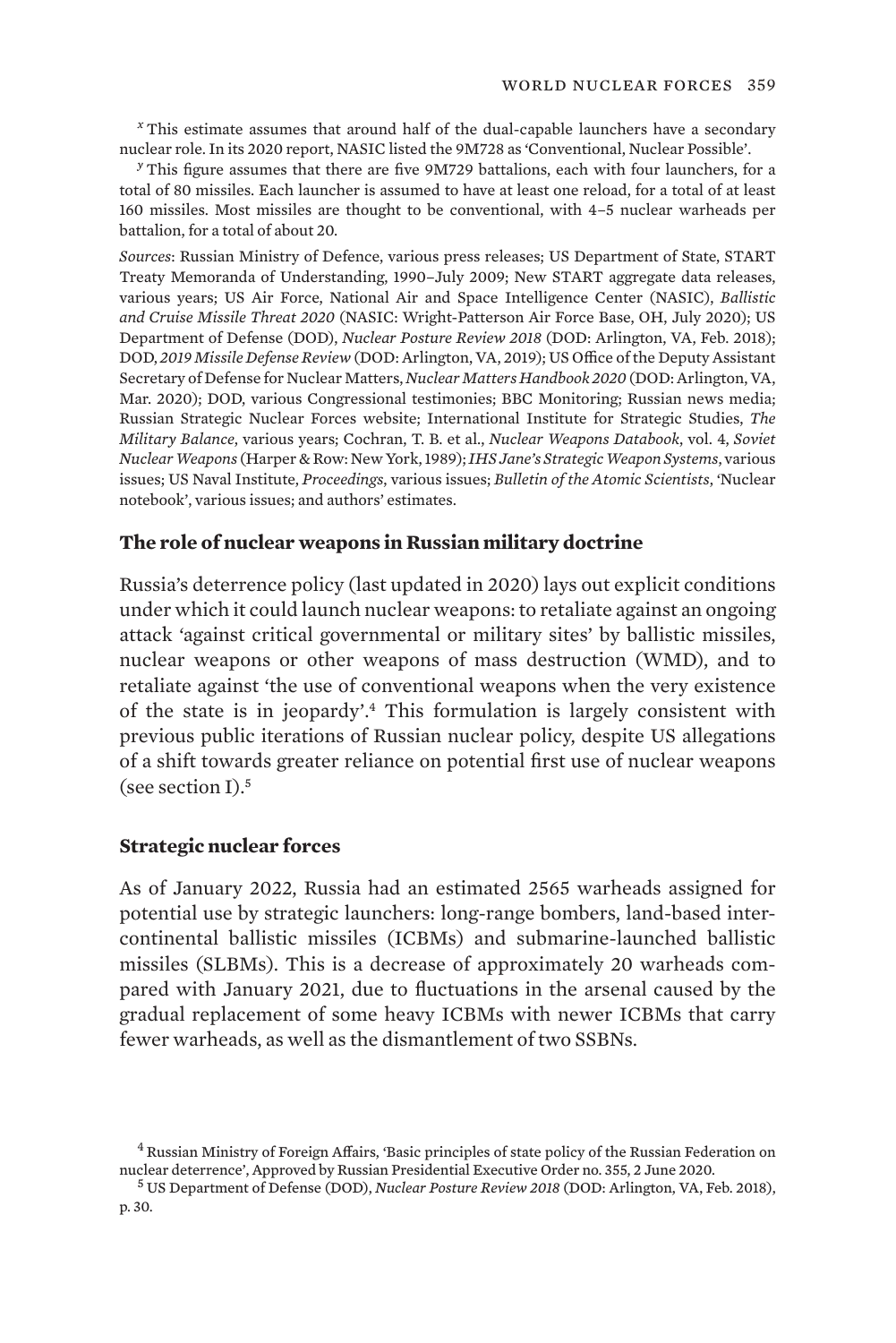#### *Aircraft and air-delivered weapons*

As of January 2022, Russia's Long-Range Aviation command operated a fleet of approximately 68 operational heavy bombers, comprising 13 Tu-160 (Blackjack) and 55 Tu-95MS (Bear) bombers.6 Not all of these counted as deployed under New START and some were undergoing various upgrades. The maximum possible payload on the bombers is more than 800 nuclear weapons but, since only some of the bombers were fully operational, it is estimated here that the number of assigned weapons was lower—around 580. SIPRI estimates that approximately 200 of these weapons were probably stored at the two strategic bomber bases: Engels in Saratov oblast and Ukrainka in Amur oblast.<sup>7</sup>

Modernization of the bombers—which includes upgrades to their avionics suites, engines and long-range nuclear and conventional cruise missiles continued but remained subject to delays.8 The upgraded Tu-95MS is known as the Tu-95MSM and the upgraded Tu-160 is known as the Tu-160M. The upgraded bombers are capable of carrying the new Kh-102 (AS-23B) nuclear air-launched cruise missile. In his end-of-year defence report, President Vladimir Putin indicated that four Tu-95MS aircraft were upgraded in 2021 and delivery of two Tu-160Ms was scheduled for 2022.9 It seems likely that all of the Tu-160s and most of the Tu-95s will eventually be upgraded to maintain a bomber force of perhaps 50–60 operational aircraft. Russia has also resumed production of the Tu-160M airframes to produce at least 10 brandnew Tu-160M2 bombers with new engines and advanced communications suites.10 The maiden flight of the first Tu-160M2 was initially expected in late 2021, but was delayed until January 2022.<sup>11</sup>

The modernized Tu-95MSM, Tu-160M and Tu-160M2 bombers are intended to be only a temporary bridge to Russia's next-generation bomber: the PAK-DA. This is a subsonic aircraft whose flying-wing design may look similar to that of the USA's B-2 bomber. Construction of the first PAK-DA's cockpit reportedly began in May 2020, with final assembly of the first aircraft postponed from 2021 to 2023, and serial production expected to begin in

 $<sup>6</sup>$  For the missiles, aircraft and submarines discussed in this section, a designation in parentheses</sup> (e.g. Blackjack) following the Russian designation (e.g. Tu-160) is that assigned by the North Atlantic Treaty Organization (NATO). The Tu-95MS exists in two versions: the Tu-95MS16 (Bear-H16) and the Tu-95MS6 (Bear-H6).<br><sup>7</sup> Podvig, P., '[Strategic aviation](http://russianforces.org/aviation/)', Russian Strategic Nuclear Forces, 7 Aug. 2021.<br><sup>8</sup> President of Russia, ['Meeting with workers of Gorbunov Kazan aviation factory and Tu-160M](http://en.kremlin.ru/events/president/news/56707)

[pilots](http://en.kremlin.ru/events/president/news/56707)', 25 Jan. 2018.<br><sup>9</sup> President of Russia, '[Expanded meeting of the Defence Ministry Board](http://en.kremlin.ru/events/president/news/67402)', 21 Dec. 2021.<br><sup>10</sup> ['Tu-160M2, Tu-22M3M bombers to get communications suite from latest Su-57 fighter](https://tass.com/defense/1188883)', TASS,

12 Aug. 2020.<br><sup>11</sup> ['First newly-built Tu-160M to make maiden flight in 4th quarter of 2021](https://tass.com/defense/1241341)', TASS, 30 Dec. 2020;

and United Aircraft Corporation (@UAC\_Russia\_eng), ['Today, the first newly manufactured strategic](https://twitter.com/UAC_Russia_eng/status/1481251963434151939) [missile carrier Tu-160M performed its maiden flight from the airfield of the Kazan Aviation Plant. The](https://twitter.com/UAC_Russia_eng/status/1481251963434151939) [flight took place at an altitude of 600 meters and lasted about 30 minutes](https://twitter.com/UAC_Russia_eng/status/1481251963434151939)', Twitter, 12 Jan. 2022.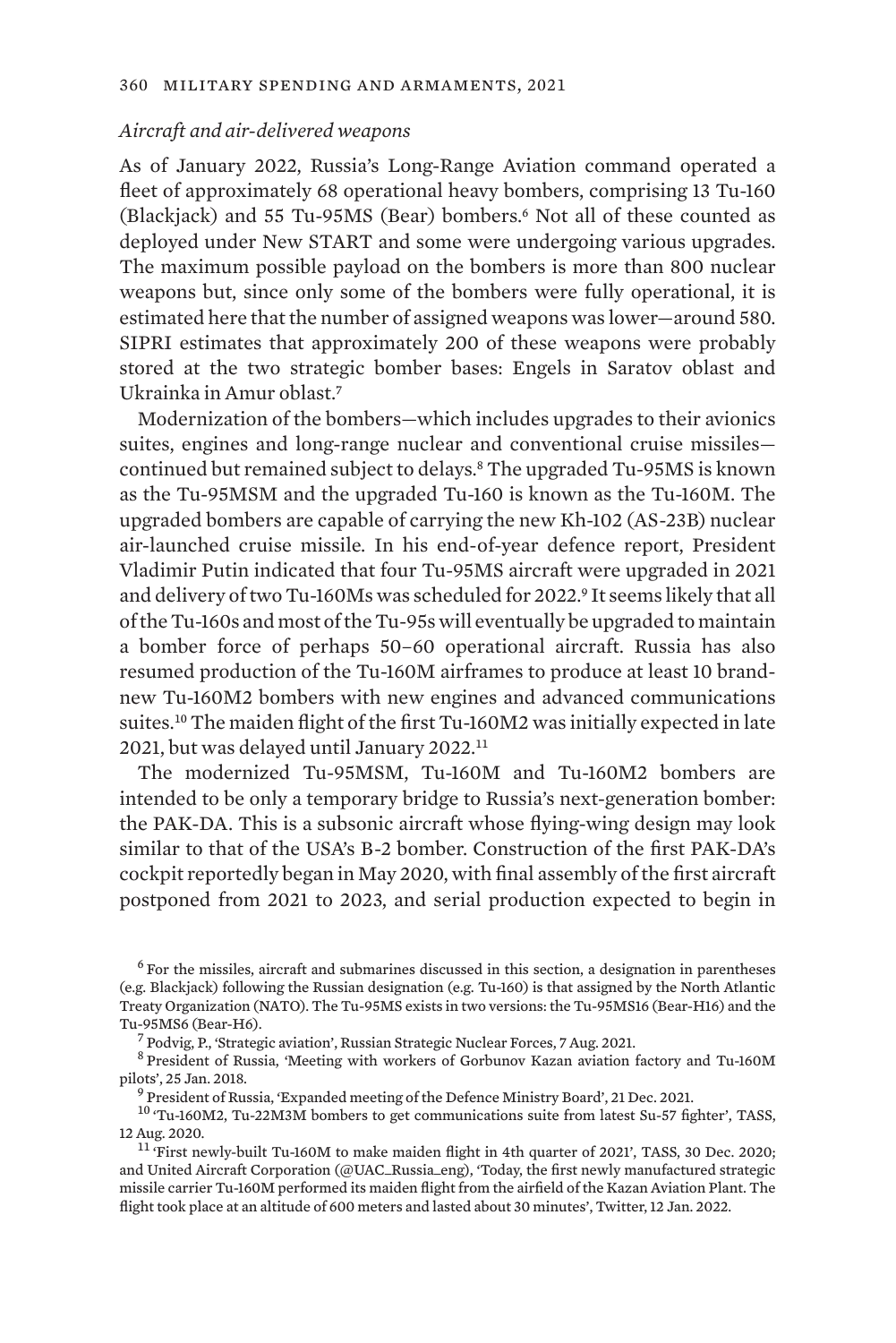2028 or 2029.12 The PAK-DA will eventually replace all Tu-95s and Tu-160s as well as the Tu-22s deployed with non-strategic forces (see below).<sup>13</sup>

### *Land-based missiles*

As of January 2022, Russia's Strategic Rocket Forces (SRF)—the branch of the armed forces that controls land-based ICBMs—consisted of 12 missile divisions grouped into 3 armies, deploying an estimated 306 ICBMs of different types and variations (see table 10.3).<sup>14</sup> These ICBMs can carry a maximum of about 1185 warheads, but SIPRI estimates that they have had their warhead load reduced to around 812 warheads, to keep Russia below the New START limit for deployed strategic warheads. These ICBMs carry approximately half of Russia's estimated 1588 deployed strategic warheads.

At the end of 2021, Russia's ICBM force was most of the way through a significant modernization programme to replace all Soviet-era missiles with new types. The missiles will not be replaced on a one-for-one basis, meaning that Russia will probably have fewer missiles after the modernization is completed. The programme also involves substantial reconstruction of silos, launch control centres, garrisons and support facilities.<sup>15</sup> The modernization programme, which began in the late 1990s, appears to be progressing more slowly than previously envisioned. In December 2021 Colonel General Sergey Karakaev, commander of the SRF, stated that around 83 per cent of the ICBM force had been modernized, which is significantly lower than the goal announced in 2014 of 97 per cent of modernization completed by the end of 2020.16 In November 2020 the chief designer of the RS-24 Yars (SS-27 Mod 2) missile suggested that the last Soviet-era ICBM would be phased out by 2024.17 However, this seems unlikely based on SIPRI's assessment of the probable time frame for replacing the RS-20V (SS-18) (see below).

The bulk of the modernization programme has focused on the RS-24 Yars, a version of the RS-12M1/2 Topol-M (SS-27 Mod 1) deployed with multiple independently targetable re-entry vehicles (MIRVs). In December 2020

<sup>12</sup> ['PAK DA demonstrational model to be ready by 2023: Source](https://tass.com/defense/1321611)', TASS, 2 Aug. 2021; '[Russia begins](https://tass.com/defense/1160253) [construction of the first PAK DA strategic bomber: Sources'](https://tass.com/defense/1160253), TASS, 26 May 2020; and Lavrov, A., Kretsul, R. and Ramm, A., [[PAKage agreement: The latest bomber assigned a deadline for production](https://iz.ru/963694/anton-lavrov-roman-kretcul-aleksei-ramm/paketnoe-soglashenie-noveishemu-bombardirovshchiku-naznachili-sroki-vykhoda-v-seriiu)], Izvestia, 14 Jan. 2020 (in Russian).

<sup>13</sup> ['Russia to test next-generation stealth strategic bomber](https://tass.com/defense/1071613)', TASS, 2 Aug. 2019.<br><sup>14</sup> One of these ICBM divisions, the 40th missile regiment at Yurya, Kirov oblast, was being modernized alongside the rest of the ICBM force; however, the regiment's ICBMs are believed to serve<br>as back-up launch code transmitters and therefore have not been armed with nuclear weapons.

<sup>15</sup> See e.g. Kristensen, H. M., '[Russian ICBM upgrade at Kozelsk'](https://fas.org/blogs/security/2018/09/kozelsk-icbm-upgrade/), FAS Strategic Security Blog, Federation of American Scientists, 5 Sep. 2018.<br><sup>16</sup> [\[Russia's indisputable argument](http://redstar.ru/besspornyj-argument-rossii/)], Interview with Karakaev, S. V. (Col. Gen.), *Krasnaya Zvezda*,

17 Dec. 2021 (in Russian); and 'Russian TV show announces new ICBM to enter service soon', TRK<br>Petersburg Channel 5, 21 Apr. 2014, Translation from Russian, BBC Monitoring.

<sup>17</sup> ['Russia to complete rearming Strategic Missile Force with advanced Yars ICBMs by 2024'](https://tass.com/defense/1219001), TASS, 2 Nov. 2020.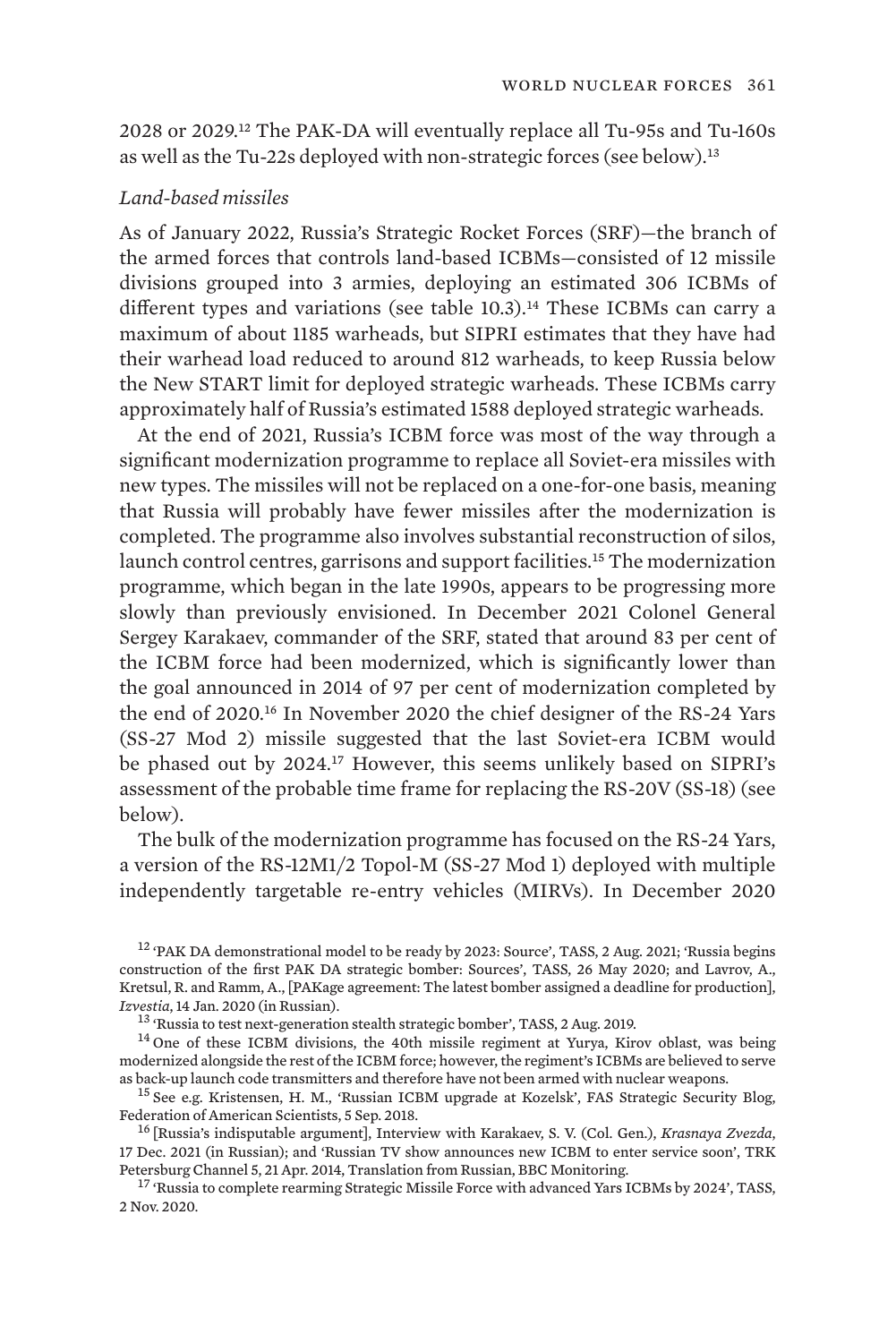the Russian Ministry of Defence's television channel declared that approximately 150 mobile and silo-based RS-24 ICBMs had been deployed.18 SIPRI estimates that, as of January 2022, this number had grown to approximately 173 mobile- and silo-based RS-24 missiles, including four completed mobile divisions (Irkutsk, Nizhniy Tagil, Novosibirsk and Yoshkar-Ola), with two more in progress (Barnaul and Vypolzovo—sometimes referred to as Bologovsky).19 The upgrade to the Barnaul division was scheduled for completion by April 2022, and SIPRI estimates that this division has already been fully disarmed of its older RS-12M Topol (SS-25) ICBMs in preparation for receiving the new RS-24.20 In addition, one completed mobile division at Teykovo, Ivanovo oblast, was equipped with both the single-warhead RS-12M1 Topol-M (SS-27 Mod 1) and MIRV-equipped RS-24 ICBMs. The first silo-based RS-24s have been installed at Kozelsk, Kaluga oblast; one regiment of 10 silos was completed in 2018, and the second regiment was completed in 2020.21 In December 2021 Colonel General Karakaev announced that the third regiment at Kozelsk had begun combat duty with new RS-24 ICBMs; however, commercial satellite imagery indicated that the necessary infrastructure upgrades had only been completed at a couple of the regiment's silos.<sup>22</sup> Given how long it took to upgrade the previous two regiments, it is unlikely that the third regiment will be completed by the 2024 target date. It is likely that the 60 RS-12M2 Topol-M (SS-27 Mod 1) silos at Tatishchevo, Saratov oblast, will eventually also be upgraded to the RS-24.

In December 2021 Russia completed the rearmament of its first regiment of six RS-18 (SS-19 Mod 4) missiles equipped with the Avangard hypersonic glide vehicle (HGV) system.<sup>23</sup> The missiles were installed in former RS-20V silos at Dombarovsky, Orenburg oblast. Russia has been installing Avangard-equipped missiles at a rate of two per year in upgraded complexes with new facilities, fences and Dym-2 perimeter defence systems.<sup>24</sup> Russia plans to install the first two missiles in the second Avangard regiment at Dombarovsky in 2022 or 2023 (construction was already well under way in

 $18$  Levin, E., [\[Strategic Rocket Forces commander names the number of Yars complexes entering](https://tvzvezda.ru/news/2020128952-vJ1t0.html) combat duty]. *Krasnaya Zvezda*, 8 Dec. 2020 (in Russian).

<sup>&</sup>lt;sup>19</sup> Tikhonov, A., [[You won't catch them by surprise\]](http://redstar.ru/ih-vrasploh-ne-zastanesh/), *Krasnaya Zvezda*, 28 May 2018 (in Russian); and [\[The commander of the Strategic Missile Forces announced the completion of the rearmament of the](https://ria.ru/20180329/1517498719.html)

[Tagil division](https://ria.ru/20180329/1517498719.html)], RIA Novosti, 29 Mar. 2018 (in Russian).<br><sup>20</sup> [\[The Barnaul division of the Strategic Missile Forces will be completely re-equipped with the](https://tass.ru/armiya-i-opk/13478153) Yars complex in 2022], TASS, 20 Jan. 2022 (in Russian); and autho

 $^{21}$  [\[Two regiments of the Strategic Rocket Forces will be re-equipped with 'Yars' missile systems](https://tass.ru/armiya-i-opk/10312921) [in 2021\]](https://tass.ru/armiya-i-opk/10312921), TASS, 21 Dec. 2020 (in Russian); and authors' assessment based on observation of satellite

imagery.<br><sup>22</sup> [Russia's indisputable argument] (note 16); and authors' assessment based on observation of satellite imagery.

 $^{23}$  President of Russia (note 9).<br> $^{24}$  Russia Insight, '[BREAKING! Russia's new top secret "toy" revealed: "Dym" small arms system](https://www.youtube.com/watch?v=97_Ipnuv254&ab_channel=RussiaInsight) [protects RS-24 Yars ICBMs](https://www.youtube.com/watch?v=97_Ipnuv254&ab_channel=RussiaInsight)', YouTube, 21 Dec. 2018.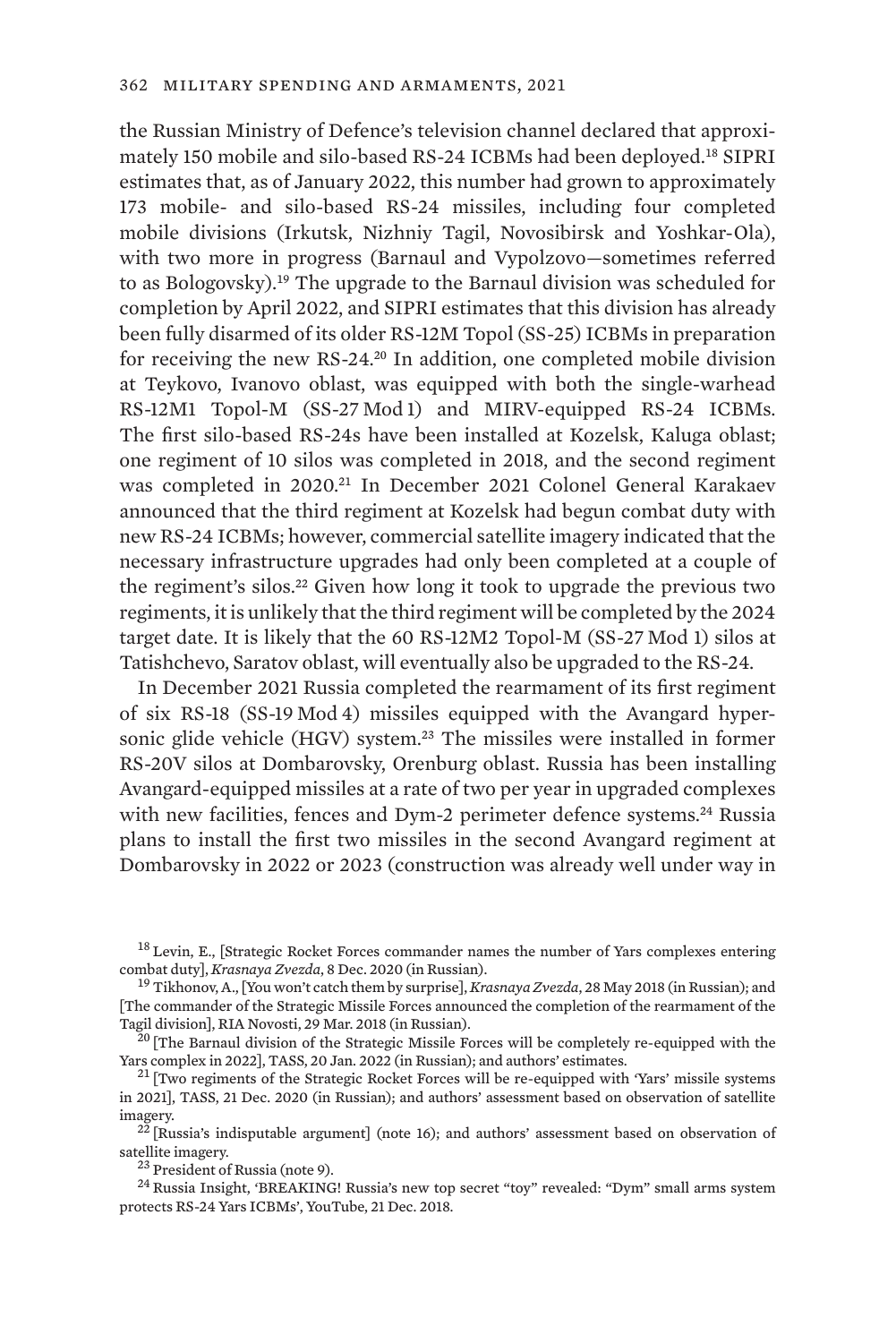2021), with the entire regiment's rearmament scheduled for completion by the end of 2027.<sup>25</sup>

Russia has also been developing a new 'heavy' liquid-fuelled, silo-based ICBM, known as the RS-28 Sarmat (SS-X-29), as a replacement for the RS-20V. Like its predecessor, the RS-28 is expected to carry a large number of MIRVs (possibly as many as 10), but some might be equipped with one or more Avangard HGVs. After manufacturing-related delays, full-scale flight testing of the RS-28 was scheduled to begin in early 2022 at the new proving ground at Severo-Yeniseysky, Krasnoyarsk krai, with serial production expected to begin in mid 2022—although this would depend on a successful flight-test programme.26 In December 2021 Colonel General Karakaev announced that the first RS-28 ICBMs would assume combat duty at the ICBM complex at Uzhur, Krasnoyarsk krai, sometime in 2022.<sup>27</sup> Satellite imagery indicates that, as of January 2022, the regiment's older RS-20Vs had already been removed to prepare for the incoming RS-28 ICBMs.<sup>28</sup>

In December 2021 Karakaev also declared the development of 'a new mobile ground-based missile system'. This could be a reference to the development programme for the future Osina-RV ICBM, which is reportedly derived from the RS-24.29 It is also possible that Karakaev was referring to Russia's 'Kedr' project, which reportedly includes research and development on next-generation missile systems.30 The Kedr ICBM will probably be fielded sometime around 2030.

Russia conducted several small- and larger-scale exercises with roadmobile and silo-based ICBMs during 2021. These included combat patrols for road-mobile regiments, simulated launch exercises for silo-based regiments, and participation in command staff exercises.<sup>31</sup>

### *Sea-based missiles*

As of January 2022, the Russian Navy had a fleet of 10 operational nuclear-armed SSBNs. The fleet included five Soviet-era Delfin-class or Project 667BDRM (Delta IV) SSBNs and five (of a planned total of 10) Boreiclass or Project 955 (Dolgorukiy) SSBNs. The number of SSBNs is lower

 $^{25}$  [Russia's indisputable argument] (note 16); and '[Russia's 1st regiment of Avangard hypersonic](https://tass.com/defense/1324415) missiles to go on combat alert by yearend', TASS, 10 Aug. 2021.

 $^{26}$  President of Russia (note 9); Safronov, I. and Nikolsky, A., [[Tests of the latest Russian nuclear](https://www.vedomosti.ru/politics/articles/2019/10/29/815013-letnie-ispitaniya-sarmat) [missile start at the beginning of the year\]](https://www.vedomosti.ru/politics/articles/2019/10/29/815013-letnie-ispitaniya-sarmat), *Vedomosti*, 29 Oct. 2019 (in Russian); and Военно-болтовой (@warbolts), [[This is not the first time in the course of litigation details are revealed about the progress](https://t.me/warbolts/779) % [of the ROC on the creation of advanced weapons.](https://t.me/warbolts/779) . .], Telegram, 4 Jan. 2022 (in Russian).<br><sup>27</sup> [Russia's indisputable argument] (note 16).<br><sup>28</sup> Authors' assessment based on observation of satellite imagery.<br><sup>29</sup> [Russi

[system with the index '15P182' is being created by JSC 'Corporation' MIT\]](https://t.me/warbolts/439), Telegram, 15 June 2021 (in Russian).<br><sup>30</sup> ['Russia develops new-generation Kedr strategic missiles system](https://tass.com/defense/1261243)', TASS, 1 Mar. 2021.<br><sup>31</sup> See e.g. '[Yars ICBM launchers embark on combat patrols in Siberia drills](https://tass.com/defense/1317911)', TASS, 26 July 2021.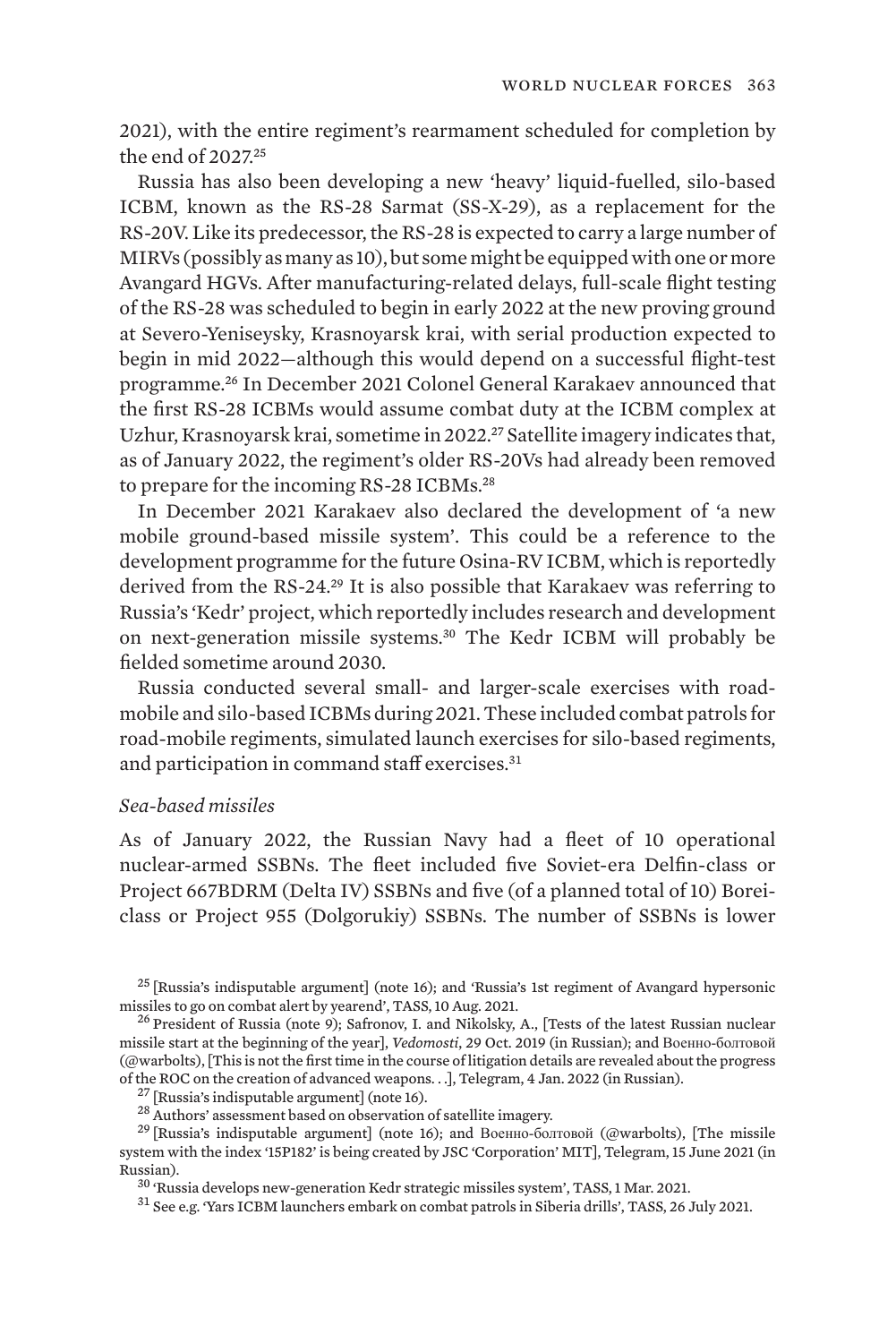than the previous year's estimate because in 2021 Russia's last Kalmar-class or Project 667BDR (Delta III) SSBN was reclassified as a multi-purpose submarine, and one Delfin-class SSBN was withdrawn from the navy to prepare for its disposal in 2022.<sup>32</sup>

The two newest Borei submarines are of an improved design, known as Borei-A or Project 955A. After delays due to technical issues during sea trials, the first Borei-A was accepted into the navy in June 2020.33 The second Borei-A was delivered to the navy in December 2021, following a test launch of a Bulava SLBM from the vessel in October.<sup>34</sup> The third Borei-A was launched in December 2021, meaning that it is not expected to be delivered to the navy before December 2022.35 The next four Borei-A SSBNs are scheduled for delivery in the mid to late 2020s; the first two keels were laid in 2015 and 2016, while the last two keels were laid in August 2021.36 Eventually, five Borei SSBNs will be assigned to the Northern Fleet (in the Arctic Ocean) and five will be assigned to the Pacific Fleet, replacing all remaining Delfinclass SSBNs.<sup>37</sup>

Each of the 10 operational SSBNs can be equipped with 16 ballistic missiles and the Russian SSBN fleet can carry a total of 800 warheads.<sup>38</sup> However, one or two SSBNs are normally undergoing repairs and maintenance at any given time and are not armed. It is also possible that the warhead load on some missiles has been reduced to meet the total warhead limit under New START. As a result, SIPRI estimates that only about 576 of the 800 warheads have been deployed.

In 2021 the Russian Navy continued to develop the Poseidon or Status-6 (Kanyon), a long-range, strategic nuclear-powered torpedo intended for future deployment on two new types of special-purpose submarine: (*a*) the K-329 Belgorod or Project 09852—a converted Antei-class or Project 949A (Oscar-II) guided-missile submarine (SSGN)—and (*b*) the Khabarovskclass

 $32$  [\[Guarantor of stability in the Asia-Pacific region\]](http://redstar.ru/garant-stabilnosti-v-aziatsko-tihookeanskom-regione/), Interview with Dmitriev, V. (Vice Admiral), *Krasnaya Zvezda*, 19 Mar. 2021 (in Russian); and '[Russian Navy to decommission Delta IV-class](https://tass.com/defense/1284099)

 $33$  Russian Ministry of Defence, [\[On Russia Day, the newest Borei-A class strategic missile submarine](https://function.mil.ru/news_page/country/more.htm?id=12296989)<br>'Prince Vladimir' was inaugurated into the Navy], 12 June 2020 (in Russian).

 $34$  Sevmash, [[The ceremony of handing over to the Navy of two nuclear submarines 'Prince Oleg' and](https://www.sevmash.ru/rus/news/3177-------------q-q--qq.html) ['Novosibirsk' took place at Sevmash\]](https://www.sevmash.ru/rus/news/3177-------------q-q--qq.html), 21 Dec. 2021 (in Russian); and Lindemann, I., [\[Missile submarine](https://tvzvezda.ru/news/20211021930-oJs6L.html)

 $35$  Sevmash, [[The ceremony of pulling out of the boathouse of the nuclear submarine 'Generalissimo](https://www.sevmash.ru/rus/news/3181-2021-12-25-09-47-58.html) [Suvorov' took place at Sevmash](https://www.sevmash.ru/rus/news/3181-2021-12-25-09-47-58.html)], 25 Dec. 2021 (in Russian). <sup>36</sup> Sevmash, [[Nuclear-powered submarine cruisers 'Dmitry Donskoy' and 'Prince Potemkin' laid](https://www.sevmash.ru/rus/news/3137-2021-08-23-13-48-49.html)

[down at Sevmash\]](https://www.sevmash.ru/rus/news/3137-2021-08-23-13-48-49.html), 23 Aug. 2021 (in Russian).<br><sup>37</sup> [\[Source: Two more 'Borei-A' strategic submarines will be built at 'Sevmash' by 2028\]](https://tass.ru/armiya-i-opk/5856741), TASS,

<sup>30</sup> Nov. 2020 (in Russian).  $38$  The Delfin-class or Project 667BDRM (Delta IV) SSBNs carry RSM-54 Sineva/Layner

<sup>(</sup>SS-N-23 M2/3) SLBMs, while the Borei(-A)-class or Project 955(A) SSBNs carry RSM-56 Bulava (SS-N-32) SLBMs. Each RSM-54 can carry up to four warheads, while each RSM-56 can carry up to six warheads. It is assumed that each RSM-56 has had its warhead load reduced to four warheads, to meet New START limits.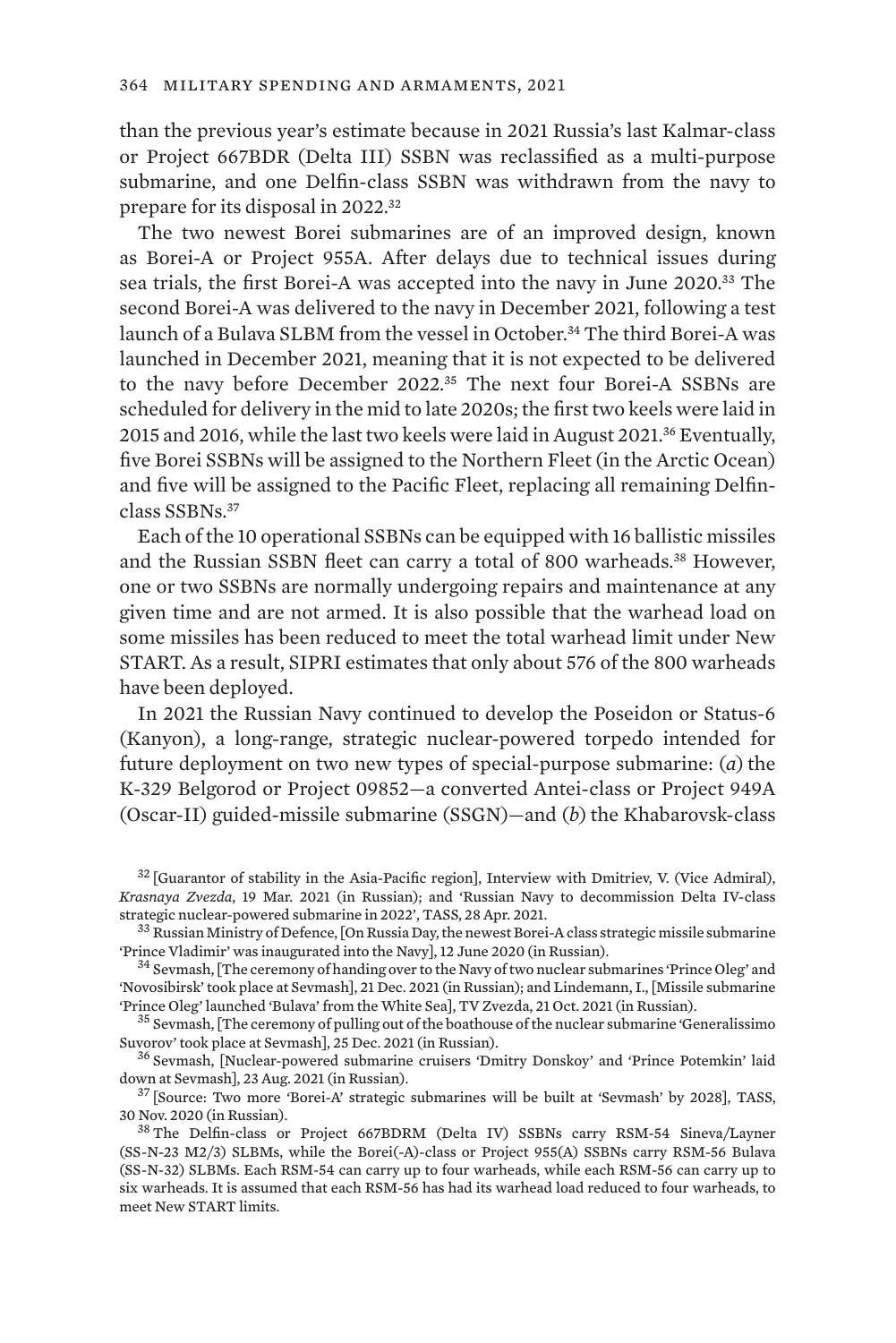or Project 09851 submarine, based on the Borei-class SSBN hull.<sup>39</sup> The Belgorod was originally scheduled for delivery to the navy by the end of 2020 but returned to dry dock in October 2021 following delayed sea trials.<sup>40</sup> The official transfer of the Belgorod to the Pacific Fleet was expected to take place in July 2022.41 The Belgorod and the Khabarovsk submarines will each be capable of carrying up to six Poseidon torpedoes.<sup>42</sup>

The Russian Navy conducted military exercises with its ballistic missile submarines throughout 2021. Notably, in March 2021 three SSBNs—two Delfin-class vessels and possibly a Borei-class vessel—simultaneously surfaced alongside each other near the North Pole during Russia's Umka-2021 major Arctic exercise.<sup>43</sup>

### **Non-strategic nuclear forces**

There is no universally accepted definition of 'tactical', 'non-strategic' or 'theatre' nuclear weapons. Generally speaking, these terms refer to shorterrange weapons that are not covered by arms control agreements regulating long-range strategic forces.

Different agencies within the US intelligence community have offered varying estimates of Russian non-strategic nuclear weapons. The 2018 US Nuclear Posture Review stated that Russia had 'up to 2000' non-strategic nuclear weapons, while the US Defense Intelligence Agency in 2021 suggested a lower range of '1000 to 2000'.44 These examples reflect both the degree of uncertainty associated with estimating Russian non-strategic nuclear forces, and the variations in estimates between different US governmental agencies.

SIPRI estimates that, as of January 2022, Russia had approximately 1912 warheads assigned for potential use by non-strategic forces—an unchanged estimate from the previous year. Russia's non-strategic nuclear weapons—most of which are dual-capable, meaning that they can also be

 $39$  Sutton, H. I., '[Khabarovsk-class-submarine](http://www.hisutton.com/Khabarovsk-Class-Submarine.html)', Covert Shores, 20 Nov. 2020; and Sutton, H. I., 'Poseidon torpedo', Covert Shores, 22 Feb. 2019.

<sup>&</sup>lt;sup>40</sup> [\['Poseidon' drone carrier submarine 'Belgorod' to be handed over to the fleet in 2021](https://tass.ru/armiya-i-opk/10340115)], TASS, 24 Dec. 2020 (in Russian); and Sutton, H. I., '[The submarine which came in from the cold: Belgorod](http://www.hisutton.com/Belgorod-Submarine-Returns-To-Builder.html) [under cover'](http://www.hisutton.com/Belgorod-Submarine-Returns-To-Builder.html), Covert Shores, 6 Oct. 2021.<br><sup>41</sup> ['Russian Navy to receive special-purpose sub with nuclear-armed drones in summer: Sources'](https://tass.com/defense/1393205),

TASS, 26 Jan. 2022. <sup>42</sup> [\[Second 'Poseidon' carrier submarine planned to be launched in spring–summer 2021](https://tass.ru/armiya-i-opk/9936435)], TASS,

<sup>6</sup> Nov. 2020 (in Russian).<br><sup>43</sup> Russian Ministry of Defence, [\[Integrated arctic expedition of the Russian Navy and the Russian](https://youtu.be/CkXbyklunp4)<br>Geographical Society 'Umka-21'], YouTube, 26 Mar. 2021 (in Russian).

 $^{44}$  US Department of Defense (note 5), p. 53; and Berrier, S., Director, US Defense Intelligence Agency, '[Worldwide threat assessment'](https://www.dia.mil/Articles/Speeches-and-Testimonies/Article/2590462/statement-for-the-record-worldwide-threat-assessment/), Statement for the record, US Senate Armed Services Committee, 26 Apr. 2021.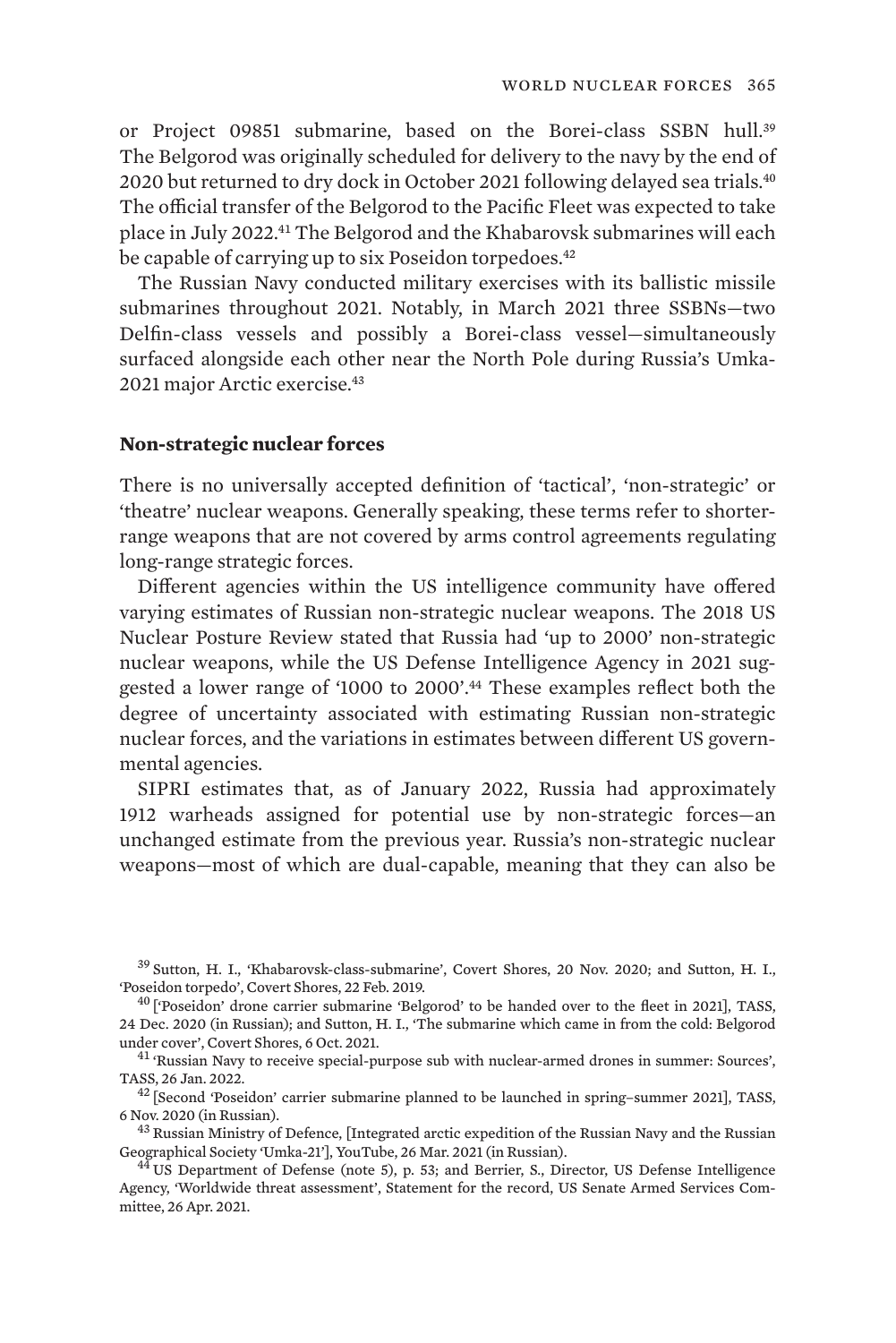armed with conventional warheads—are intended for use by ships and submarines, aircraft, air- and missile-defence systems, and army missiles.

Russia's non-strategic nuclear weapons chiefly serve to compensate for perceived weaknesses in its conventional forces, to provide regional attack options, and to maintain overall parity with the total US nuclear force level. There has been considerable debate about the role that non-strategic nuclear weapons have in Russian nuclear strategy, including potential first use.<sup>45</sup>

### *Navy weapons*

The Russian military service that is thought to be assigned the highest number of non-strategic nuclear weapons is the navy, with an estimated 935 warheads for use by land-attack cruise missiles, anti-ship cruise missiles, anti-submarine rockets, depth bombs, and torpedoes delivered by ships, submarines and naval aviation.

The nuclear version of the long-range, land-attack Kalibr submarinelaunched cruise missile (SLCM), also known as the 3M-14 (SS-N-30A), is a significant new addition to the navy's stock of weapons.<sup>46</sup> It has been integrated on numerous types of surface ship and attack submarine, including the new Yasen/-M or Project 885/M (Severodvinsk) SSGN.<sup>47</sup> The second boat of this class completed its sea trials in late 2020, hitting a target over 1000 kilometres away with a Kalibr cruise missile, and became operational with the Northern Fleet in 2021.48 The next Yasen-M SSGN was delivered to the Pacific Fleet in December 2021, indicating that it will probably become operational in 2022.<sup>49</sup>

Other notable navy weapons include the 3M-55 (SS-N-26) SLCM and the future 3M-22 Tsirkon (SS-NX-33) hypersonic anti-ship missile (although

dual-capable 3M-14, it is uncertain how many of them have been assigned a nuclear role.<br><sup>48</sup> ['Newest Russian submarine hits target 1000 km away with Kalibr cruise missile'](https://tass.com/defense/1226971), TASS, 23 Nov.

<sup>45</sup> On this debate see e.g. US Department of Defense (note 5), p. 30; Kofman, M. and Fink, A. L., '[Escalation management and nuclear employment in Russian military strategy](https://warontherocks.com/2020/06/escalation-management-and-nuclear-employment-in-russian-military-strategy/)', War on the Rocks, 23 June 2020; Oliker, O., ['Moscow's nuclear enigma: What is Russia's arsenal really for?'](https://www.foreignaffairs.com/articles/russian-federation/2018-10-15/moscows-nuclear-enigma), *Foreign Affairs*, vol. 97, no. 6 (Nov./Dec. 2018); Stowe-Thurston, A., Korda, M. and Kristensen, H. M., ['Putin deepens](https://russiamatters.org/analysis/putin-deepens-confusion-about-russian-nuclear-policy) [confusion about Russian nuclear policy](https://russiamatters.org/analysis/putin-deepens-confusion-about-russian-nuclear-policy)', Russia Matters, 25 Oct. 2018; Tertrais, B., ['Russia's nuclear](https://doi.org/10.1080/00396338.2018.1448560) [policy: Worrying for the wrong reasons](https://doi.org/10.1080/00396338.2018.1448560)', *Survival*, vol. 60, no. 2 (Apr. 2018); and Ven Bruusgaard, K.,

<sup>&</sup>lt;sup>46</sup> There is considerable confusion about the designation of what is commonly referred to as the Kalibr missile. The Kalibr designation actually refers not to a specific missile but to a launcher for a family of weapons that, in addition to the 3M-14 (SS-N-30/A) land-attack versions, includes the 3M-54 (SS-N-27) anti-ship cruise missile and the 91R anti-submarine missile. For further detail see US Navy, Office of Naval Intelligence (ONI), *[The Russian Navy: A Historic Transition](https://nuke.fas.org/guide/russia/historic.pdf)* (ONI: Washington, DC, Dec. 2015), pp. 34–35.<br> $^{47}$  It is important to caution that although a growing number of vessels are capable of launching the

<sup>2020;</sup> and '[Defense ministry announces Kazan missile-carrying submarine joins Russian Navy'](https://tass.com/defense/1287275), TASS, 7 May 2021. <sup>49</sup> Manaranche, M., '[Yasen-M class SSGN "Novosibirsk" begins its sea trials'](https://www.navalnews.com/naval-news/2021/07/yasen-m-class-ssgn-novosibirsk-begins-its-sea-trials/), Naval News, 2 July

<sup>2021;</sup> and Sevmash (note 34).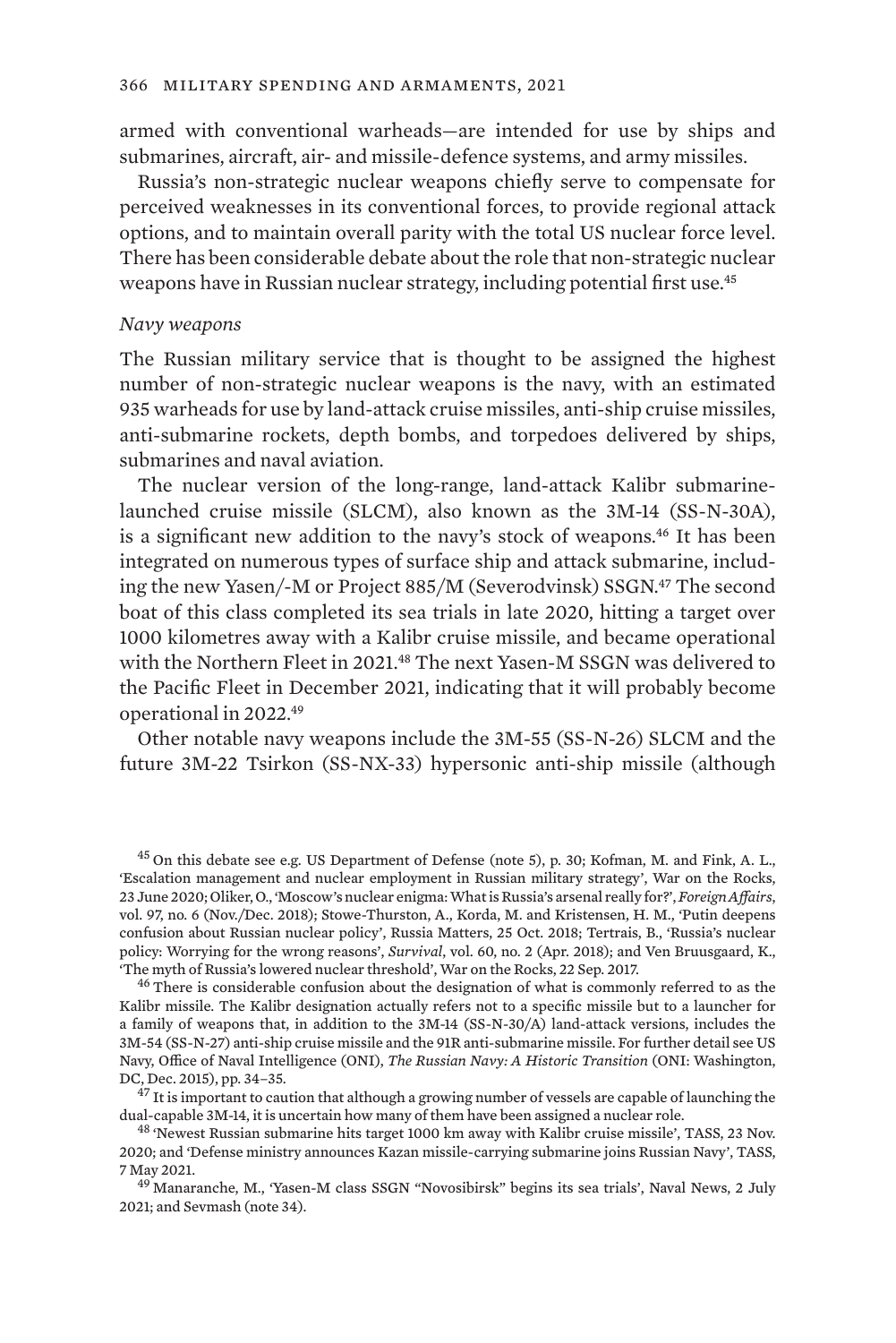it is unclear whether the Tsirkon is dual-capable), which will begin serial production and delivery to the navy in 2022.<sup>50</sup>

### *Air force weapons*

The second largest stock of non-strategic nuclear weapons is assigned to the Russian Air Force, which is estimated to have approximately 500 nuclear warheads for use by Tu-22M3 (Backfire-C) intermediate-range bombers, Su-24M (Fencer-D) fighter-bombers, Su-34 (Fullback) fighter-bombers and MiG-31K (Foxhound) attack aircraft.<sup>51</sup> The new Su-57 (Felon) combat aircraft, also known as PAK-FA, is dual-capable, and the first serial production units were delivered in 2020 and 2021.<sup>52</sup>

The MiG-31K is equipped with the new 9A-7760 Kinzhal air-launched ballistic missile, which in 2021 was operational with the Southern Military District and Northern Fleet, and will eventually be integrated into the Western and Central Military Districts by 2024.53 Russia has also begun introducing the nuclear-capable Kh-32 air-to-surface missile, an upgrade of the Kh-22N (AS-4) used on the Tu-22M3.<sup>54</sup>

### *Air-, coastal- and missile-defence weapons*

The third largest stock of non-strategic nuclear weapons is assigned to Russian air-, coastal- and missile-defence forces, which are estimated to have around 387 nuclear warheads. Most have been assigned for use by dualcapable S-300 and S-400 air-defence forces and the Moscow A-135 missiledefence system. Russian coastal-defence units are believed to have been assigned a small number of nuclear weapons. Russia has also been developing the S-500 air-defence system, which might potentially be dual-capable, but there is no publicly available authoritative information confirming a nuclear role.55 It is likely that the stock of warheads associated with Russia's air-, coastal- and missile-defence forces will eventually decrease due to the improving capabilities of conventional air-defence interceptors—including

[Sea Route'](https://tass.com/defense/1366999), TASS, 26 Nov. 2021; and [\[Add hypersonic: Another military district will be armed with](https://iz.ru/1175052/roman-kretcul-anna-cherepanova/pribavit-giperzvuk-eshche-odin-voennyi-okrug-vooruzhat-kinzhalami/) 'Daggers'], *Izvestia*, 7 June 2021 (in Russian).

<sup>54</sup> US Department of Defense (note 5), p. 8.<br><sup>55</sup> Podvig, P., ['Missile defense in Russia'](https://fas.org/wp-content/uploads/media/Missile-Defense-In-Russia.pdf), Working paper, Federation of American Scientists (FAS), Project on Nuclear Dynamics in a Multipolar Strategic BMD World, May 2017.

<sup>50</sup> ['Russia's Tsirkon sea-launched hypersonic missile enters final stage of trials: Top brass](https://tass.com/defense/1390793)', TASS, 20 Jan. 2022.<br><sup>51</sup> US Department of Defense, '[US nuclear deterrence policy](https://media.defense.gov/2019/Apr/01/2002108036/-1/-1/1/U.S.-NUCLEAR-WEAPONS-CLAIMS-AND-RESPONSES.PDF)', Fact sheet, 1 Apr. 2019, p. 3;

International Institute for Strategic Studies, *The Military Balance 2021* (Routledge: London, 2021); and authors' estimate. It is possible that the Su-30SM is also capable of delivering nuclear weapons. <sup>52</sup> D'Urso, S., ['First serial production Su-57 Felon delivered to the Russian Aerospace Forces'](https://theaviationist.com/2020/12/30/first-serial-production-su-57-felon-delivered-to-the-russian-aerospace-forces/), *The* 

*Aviationist*, 30 Dec. 2020; and Rob Lee (@RALee85), ['Two new "serial" Su-57 fighters \(bort red 02 and](https://twitter.com/RALee85/status/1489302156729593869) [52, including RF-81775\) photographed in Novosibirsk](https://twitter.com/RALee85/status/1489302156729593869)', Twitter, 3 Feb. 2022.<br><sup>53</sup> President of Russia (note 9); '[Russia's upgraded MiG-31 fighters to provide security for Northern](https://tass.com/defense/1366999)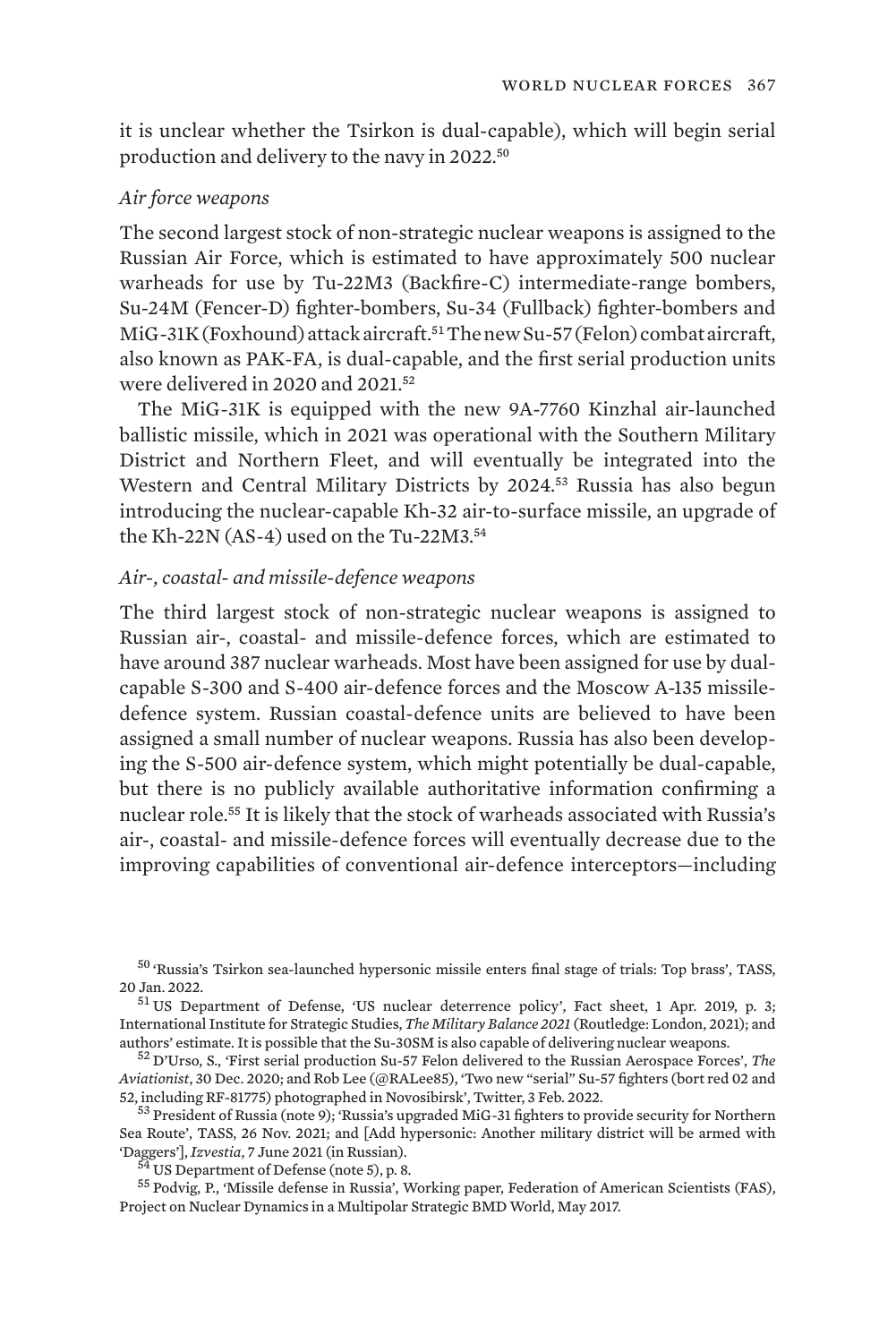the Nudol and Aerostat systems under development in 2021—and the retirement of legacy warheads.

### *Army weapons*

The Russian Army has the smallest stock of non-strategic nuclear weapons, an estimated 90 warheads to arm 9K720 Iskander-M (SS-26) short-range ballistic missiles (SRBMs) and 9M729 (SSC-8) ground-launched cruise missiles (GLCMs). As of January 2022, the dual-capable Iskander-M had completely replaced the Tochka (SS-21) SRBM in 12 missile brigades.<sup>56</sup> The 9M728 Iskander-K (SSC-7) GLCM might also be dual-capable.

The dual-capable 9M729 GLCM was cited by the USA as its main reason for withdrawing from the 1987 Treaty on the Elimination of Intermediate-Range and Shorter-Range Missiles (INF Treaty) in 2019.57 SIPRI estimates that four or five 9M729 battalions have so far been co-deployed with four or five of the Iskander-M brigades. Following President Putin's October 2020 declaration of willingness to impose a moratorium on future 9M729 deployments in European territory, subject to conditions, the Russian foreign ministry in December 2021 published a draft security agreement that included a ban on deployment of Russian and US missiles with ranges previously covered by the now defunct INF Treaty in areas where they could reach the other side's territory.<sup>58</sup>

There have been suggestions that the Russian Army may also have stocks of nuclear artillery shells and landmines, but the publicly available evidence is conflicting.<sup>59</sup>

<sup>58</sup> President of Russia, ['Statement by Vladimir Putin on additional steps to de-escalate the situation](http://en.kremlin.ru/events/president/news/64270) [in Europe after the termination of the Intermediate-Range Nuclear Forces Treaty \(INF Treaty\)'](http://en.kremlin.ru/events/president/news/64270), 26 Oct. 2020; and Russian Ministry of Foreign Affairs, [Agreement on Measures to Ensure the Security](https://mid.ru/ru/foreign_policy/rso/nato/1790803/?lang=en) [of the Russian Federation and Member States of the North Atlantic Treaty Organization,](https://mid.ru/ru/foreign_policy/rso/nato/1790803/?lang=en) Unofficial translation, 17 Dec. 2021. See also Kristensen, H. M. and Korda, M., ['Russian nuclear forces'](https://www.sipriyearbook.org/view/9780198869207/sipri-9780198869207-chapter-010-div1-128.xml), *SIPRI Yearbook 2020*, p. 356. <sup>59</sup> E.g. the 2018 US Nuclear Posture Review did not list nuclear artillery shells or landmines, but a

statement by former US Department of Defense official Ellen M. Lord before a US Senate subcommittee in May 2019 did mention them. US Department of Defense (note 5); and Lord, E. M., Under Secretary for Acquisition and Sustainment, [Statement before the Subcommittee on Strategic Forces, US Senate](https://www.armed-services.senate.gov/imo/media/doc/Lord_05-01-19.pdf) [Armed Services Committee,](https://www.armed-services.senate.gov/imo/media/doc/Lord_05-01-19.pdf) 1 May 2019, p. 3.

<sup>56</sup> Authors' assessment based on observation of satellite imagery. <sup>57</sup> US Department of State, Bureau of Arms Control, Verification and Compliance, '[INF Treaty](https://2017-2021.state.gov/inf-treaty-at-a-glance/index.html) [at a glance](https://2017-2021.state.gov/inf-treaty-at-a-glance/index.html)', Fact sheet, 8 Dec. 2017. For a summary and other details of the INF Treaty see annex A, section III, in this volume. See also Topychkanov, P. and Davis, I., '[Russian–US nuclear arms control](https://www.sipriyearbook.org/view/9780198869207/sipri-9780198869207-chapter-011-div1-159.xml) [and disarmament](https://www.sipriyearbook.org/view/9780198869207/sipri-9780198869207-chapter-011-div1-159.xml)', *SIPRI Yearbook 2020*; and Kile, S. N., '[Russian–US nuclear arms control and](https://www.sipriyearbook.org/view/9780198869207/sipri-9780198869207-chapter-011-div1-159.xml)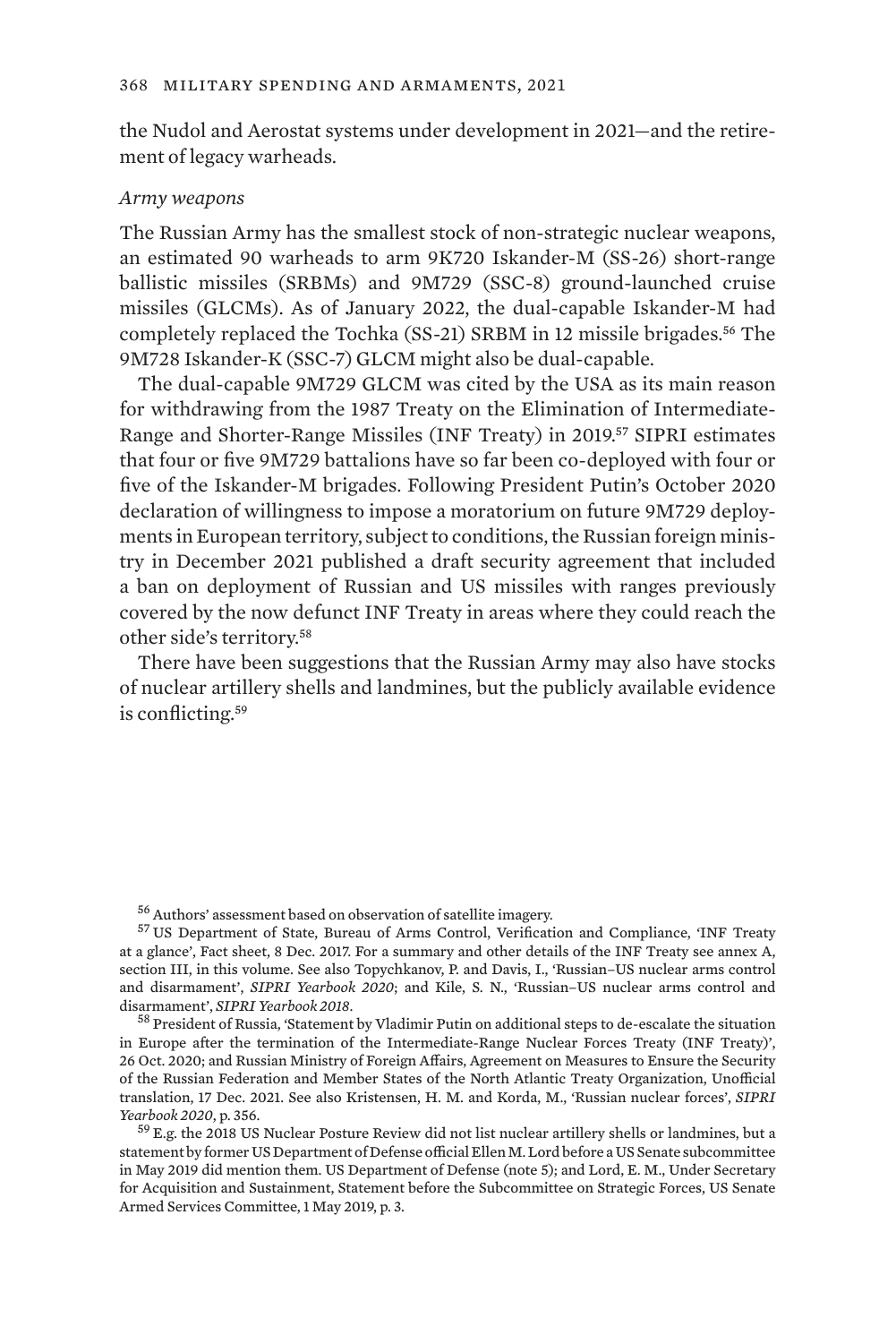## III. British nuclear forces

#### hans m. kristensen and matt korda

As of January 2022, the United Kingdom's nuclear weapon inventory consisted of approximately 225 warheads (see table 10.4)—an unchanged estimate from the previous year. This estimate is based on publicly available information on the British nuclear arsenal and conversations with British officials. The authors consider the British government to have generally been more transparent about its nuclear activities than many other nuclear-armed states—for example, by having declared the size of its nuclear weapon inventory in 2010 and the number of warheads it intends to keep in the future. However, the UK has never declassified the history of its inventory or the actual number of warheads it possesses, and in 2021 declared that it will no longer publicly disclose figures for the country's operational stockpile, deployed warheads or deployed missile numbers.<sup>1</sup>

### **The role of nuclear weapons in British military doctrine**

The British government has stated that it remains 'deliberately ambiguous about precisely when, how, and at what scale [it] would contemplate the use of nuclear weapons'.2 However, British policy also states that the UK 'would consider using . . . nuclear weapons only in extreme circumstances of selfdefence, including the defence of ... NATO [North Atlantic Treaty Organization] Allies'.<sup>3</sup>

The UK is the only nuclear-armed state that operates a single type of nuclear weapon: the country's nuclear deterrent is entirely sea-based. The UK possesses four Vanguard-class nuclear-powered ballistic missile submarines (SSBNs) that carry Trident II D5 submarine-launched ballistic missiles (SLBMs).4 In a posture known as continuous at-sea deterrence (CASD), which began in 1969, one British SSBN carrying approximately 40 warheads is on patrol at all times.5 While the second and third SSBNs

<sup>1</sup> British Government, *[Global Britain in a Competitive Age: Integrated Review of Security, Defence,](https://assets.publishing.service.gov.uk/government/uploads/system/uploads/attachment_data/file/975077/Global_Britain_in_a_Competitive_Age-_the_Integrated_Review_of_Security__Defence__Development_and_Foreign_Policy.pdf) [Development and Foreign Policy](https://assets.publishing.service.gov.uk/government/uploads/system/uploads/attachment_data/file/975077/Global_Britain_in_a_Competitive_Age-_the_Integrated_Review_of_Security__Defence__Development_and_Foreign_Policy.pdf)*, CP 403 (HM Stationery Office: London, Mar. 2021), pp. 76–77. On the challenges of collecting information on world nuclear forces more generally see Kristensen, H. M. and Korda, M., '[Estimating world nuclear forces: An overview and assessment of sources](https://www.sipri.org/commentary/topical-backgrounder/2021/estimating-world-nuclear-forces-overview-and-assessment-sources)', SIPRI Topical Backgrounder, 14 June 2021. <sup>2</sup> British Government, *[National Report of the United Kingdom of Great Britain and Northern Ireland,](https://assets.publishing.service.gov.uk/government/uploads/system/uploads/attachment_data/file/1029703/UK-national-report-non-proliferation-of-nuclear-weapons-10th-review-conference.pdf)* 

*[pursuant to Actions 5, 20 and 21 of the Treaty on the Non-Proliferation of Nuclear Weapons \(NPT\) Review](https://assets.publishing.service.gov.uk/government/uploads/system/uploads/attachment_data/file/1029703/UK-national-report-non-proliferation-of-nuclear-weapons-10th-review-conference.pdf) [Conference 2010 for the 10th NPT Review Conference](https://assets.publishing.service.gov.uk/government/uploads/system/uploads/attachment_data/file/1029703/UK-national-report-non-proliferation-of-nuclear-weapons-10th-review-conference.pdf)* (British Ministry of Defence: London, Nov. 2021),

p. 9. <sup>3</sup> British Government (note 1), p. 76.

<sup>4</sup> Mills, C., *[Replacing the UK's Strategic Nuclear Deterrent: Progress of the Dreadnought Class](https://researchbriefings.files.parliament.uk/documents/CBP-8010/CBP-8010.pdf)*, Briefing Paper no. CBP-8010 (House of Commons Library: London, 2 Mar. 2021), p. 7.

<sup>5</sup> British Ministry of Defence, '[UK's nuclear deterrent \(CASD\)'](https://www.gov.uk/government/collections/uks-nuclear-deterrent-casd), 17 Mar. 2021.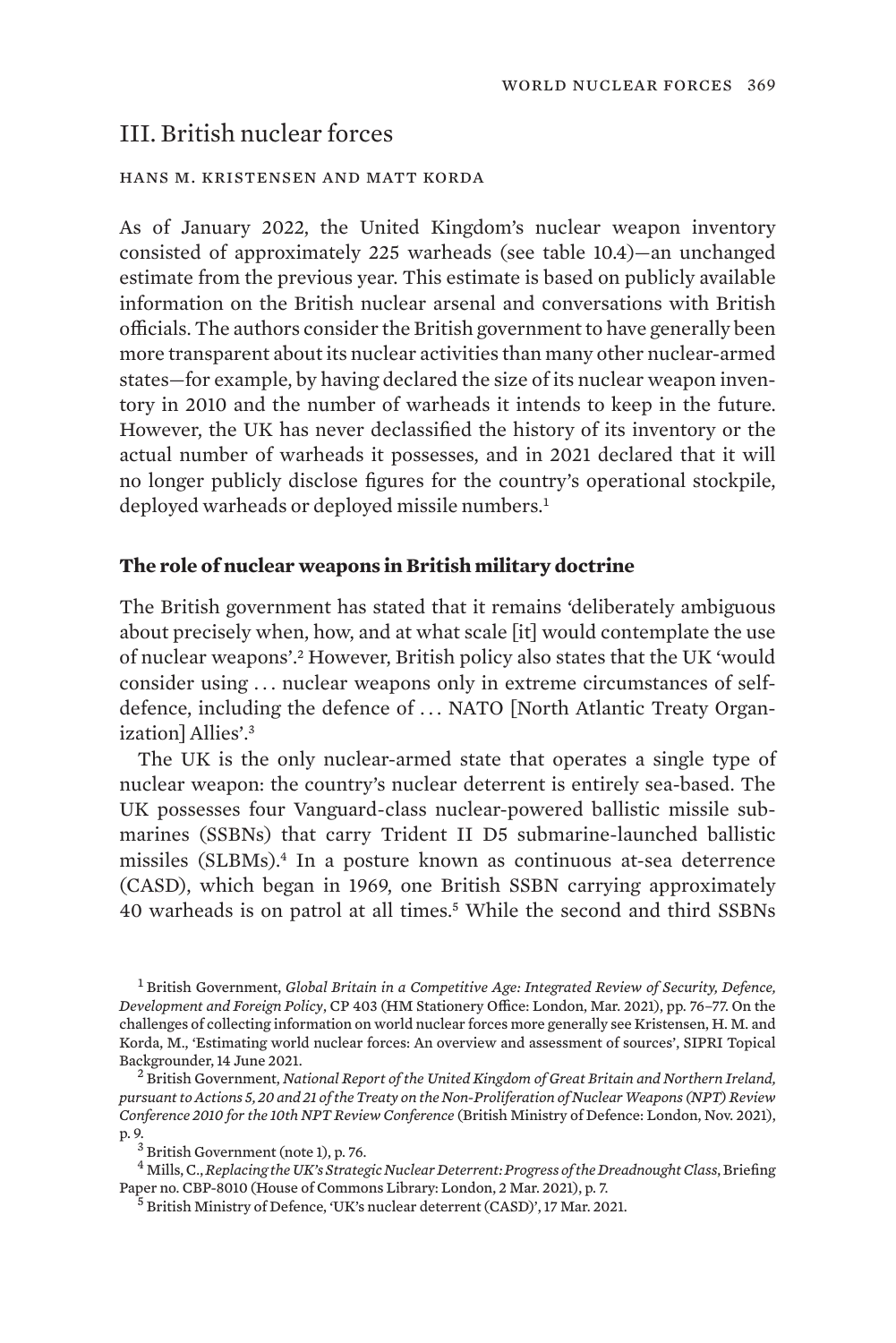#### **Table 10.4.** British nuclear forces, January 2022

All figures are approximate and some are based on assessments by the authors.

| Type/designation                       | No. of<br>launchers | Year first<br>deployed | Range<br>(km) | Warheads x vield                     | No. of<br>warheads |  |
|----------------------------------------|---------------------|------------------------|---------------|--------------------------------------|--------------------|--|
| Sea-based missiles<br>(SLBMs)          | $4/64^{\circ}$      |                        |               |                                      | 120                |  |
| Trident II D5                          | $48^b$              | 1994                   |               | $>10000^c$ 1-8 x 100 kt <sup>d</sup> | 120                |  |
| Total operationally available warheads |                     |                        |               |                                      |                    |  |
| Other stored warheads                  |                     |                        |               |                                      |                    |  |
| <b>Total inventory</b>                 |                     |                        |               |                                      | $225^{8}$          |  |

kt = kiloton; SLBM = submarine-launched ballistic missile.

*<sup>a</sup>* The first figure is the total number of nuclear-powered ballistic missile submarines (SSBNs) in the British fleet; the second is the maximum number of missiles that they can carry. However, the total number of missiles carried is lower (see note b). Of the four SSBNs, one is in overhaul at any given time.

*<sup>b</sup>* The three operational SSBNs can carry a total of 48 Trident SLBMs. The United Kingdom has purchased the right to 58 missiles from a pool shared with the United States Navy.

*<sup>c</sup>* The Trident II D5 missiles on British SSBNs are identical to the Trident II D5 missiles on US Navy SSBNs, which have demonstrated a range of more than 10 000 km in test flights.

*<sup>d</sup>* The British warhead is called the Holbrook, a modified version of the USA's W76 warhead, with a potential lower-yield option.

*<sup>e</sup>* Of the 120 operationally available warheads, approximately 40 are deployed on the single SSBN that is at sea at any given time.

*<sup>f</sup>* This figure includes *c*. 45 retired warheads that have not yet been dismantled. It seems likely that they will be reconstituted to become part of the UK's total stockpile over the coming years (see note g). Many of the stored warheads that have not been retired are thought to be undergoing upgrade from the Mk4 to the Mk4A.

*<sup>g</sup>* The British government declared in 2010 that its inventory would not exceed 225 warheads, and that the UK would reduce the number of warheads in its overall nuclear stockpile to no more than 180. Despite these stated intentions, the UK's nuclear inventory appears to have remained at approximately 225 warheads throughout the decade 2010–20. The integrated review of security, defence, development and foreign policy undertaken in 2020 and published in early 2021 introduced a new ceiling of 260 warheads.

*Sources*: British Ministry of Defence, white papers, press releases and website; British House of Commons, *Hansard*, various issues; *Bulletin of the Atomic Scientists*, 'Nuclear notebook', various issues; and authors' estimates.

remain in port and could be put to sea in a crisis, the fourth would probably be unable to deploy because it would be in the midst of extensive overhaul and maintenance.

The UK operates its submarines at a 'reduced alert' level with detargeted missiles, meaning that it could take days—rather than minutes—to fire nuclear missiles in a crisis.<sup>6</sup> This distinguishes British nuclear policy from that of countries such as Russia or the United States, which are postured to launch nuclear missiles at a moment's notice and could be prompted to launch without first receiving a wholly accurate confirmation of an adversarial

<sup>6</sup> British Ministry of Defence, '[The UK's nuclear deterrent: What you need to know](https://www.gov.uk/government/publications/uk-nuclear-deterrence-factsheet/uk-nuclear-deterrence-what-you-need-to-know)', 17 Feb. 2022.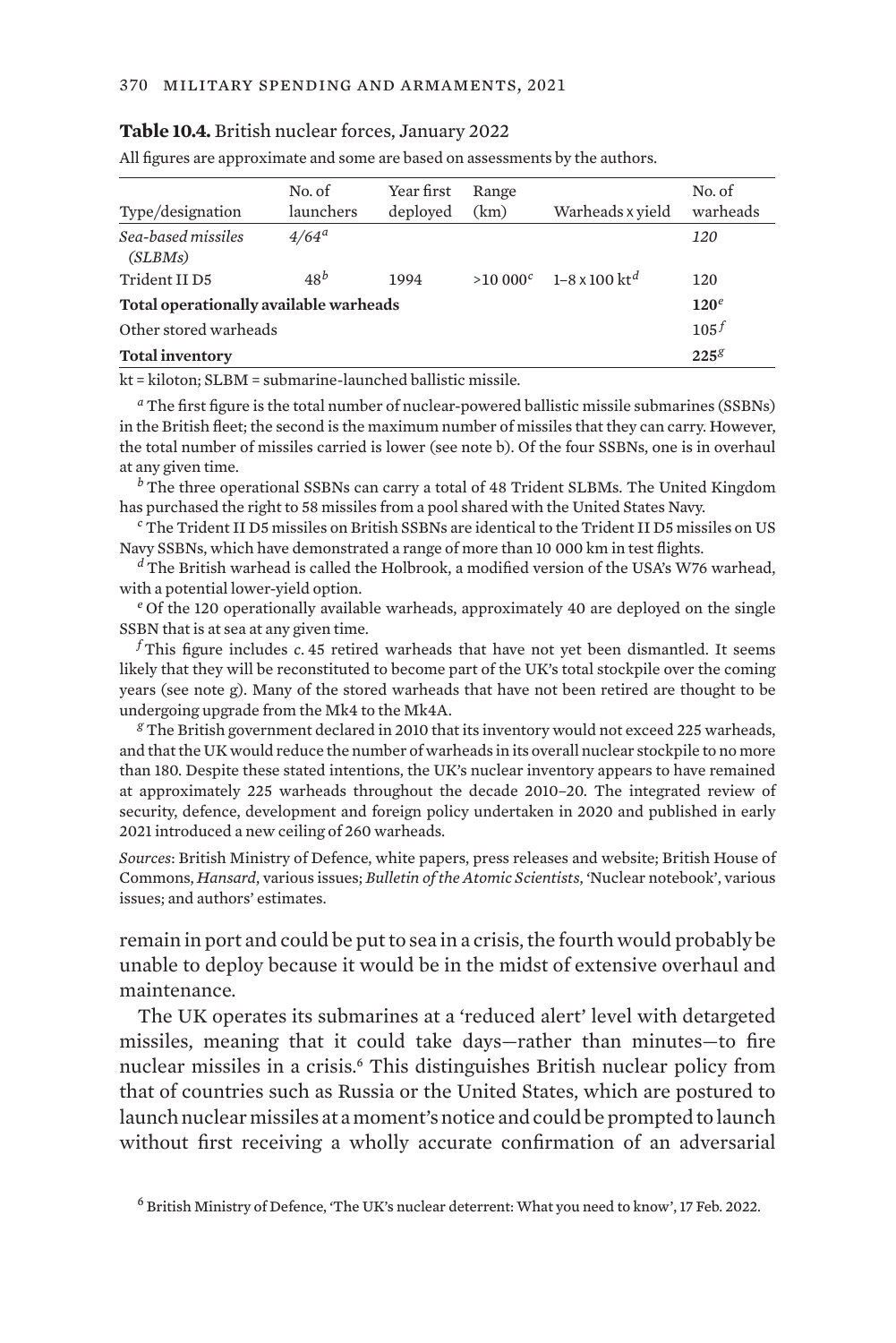first strike. In order to command its submarines in the event of a degraded command and control environment, the British government uses a system of pre-written 'letters of last resort' to issue possible retaliatory orders: on a prime minister's first day in office, after being briefed on the precise damage that a Trident missile could cause, the prime minister is expected to offer preplanned instructions regarding the UK's response in the event of a nuclear crisis.<sup>7</sup>

### **Revisions to British nuclear policy**

For approximately 15 years, the British government had been in the process of reducing the number of operationally available warheads and the size of its overall nuclear stockpile, until a sudden policy shift occurred in 2021.

In 2006 the British Ministry of Defence (MOD) announced that the country would be 'reducing the number of operationally available warheads from fewer than 200 to fewer than 160'.8 By May 2010, the MOD had also reduced the country's overall nuclear stockpile from approximately 240 to 245 warheads in 2006 to no more than 225 warheads.<sup>9</sup>

In October 2010 the British government's strategic defence and security review (SDSR) announced additional plans for reductions: the number of warheads carried by each submarine would be reduced from 48 to 40 and the number of operational missiles on each submarine would also be reduced; the number of operationally available nuclear warheads would be reduced from fewer than 160 to no more than 120; and the overall nuclear stockpile would be reduced from no more than 225 warheads to no more than 180.10 The 2015 SDSR reaffirmed these planned reductions and announced that the number of operationally available nuclear warheads had already been reduced from fewer than 160 to no more than 120, and that all Vanguard-class SSBNs 'now carr[ied] 40 nuclear warheads and no more than eight operational missiles'  $(see below).<sup>11</sup>$ 

Despite these reductions and the government's stated intentions about gradually further reducing the overall nuclear stockpile, from 2010 until 2021 the size of the UK's stockpile remained constant at approximately

<sup>7</sup> Norton-Taylor, R., ['Theresa May's first job: Decide on UK's nuclear response](https://www.theguardian.com/politics/2016/jul/12/theresa-mays-first-job-decide-on-uks-nuclear-response)', *The Guardian*,

12 July 2016.<br><sup>8</sup> British Ministry of Defence, *[The Future of the United Kingdom's Nuclear Deterrent](http://www.fas.org/nuke/guide/uk/doctrine/sdr06/WhitePaper.pdf)*, White Paper,<br>CM 6994 (HM Stationery Office: London, Dec. 2006), p. 8.

<sup>9</sup> British Ministry of Defence, '[Response to Freedom of Information Act request made by Rob](https://robedwards.typepad.com/files/mod-foi-response-on-dismantling-nuclear-weapons.pdf)

[Edwards: Ref. 25-03-2013-173601-014'](https://robedwards.typepad.com/files/mod-foi-response-on-dismantling-nuclear-weapons.pdf), 25 July 2013.<br><sup>10</sup> British Government, *[Securing Britain in an Age of Uncertainty: The Strategic Defence and Security](https://assets.publishing.service.gov.uk/government/uploads/system/uploads/attachment_data/file/62482/strategic-defence-security-review.pdf)*<br>*Review*, Cm 7948 (HM Stationery Office: London, 2010), p. 38.

<sup>11</sup> Fallon, M., British secretary of state for defence, ['Statement on nuclear deterrent'](https://publications.parliament.uk/pa/cm201415/cmhansrd/cm150120/wmstext/150120m0001.htm), *Hansard*, 20 Jan. 2015, column 4WS; and British Government, *[National Security Strategy and Strategic Defence](https://assets.publishing.service.gov.uk/government/uploads/system/uploads/attachment_data/file/555607/2015_Strategic_Defence_and_Security_Review.pdf) [and Security Review 2015: A Secure and Prosperous United Kingdom](https://assets.publishing.service.gov.uk/government/uploads/system/uploads/attachment_data/file/555607/2015_Strategic_Defence_and_Security_Review.pdf)*, Cm 9161, (HM Stationery Office: London, 2015), p. 34.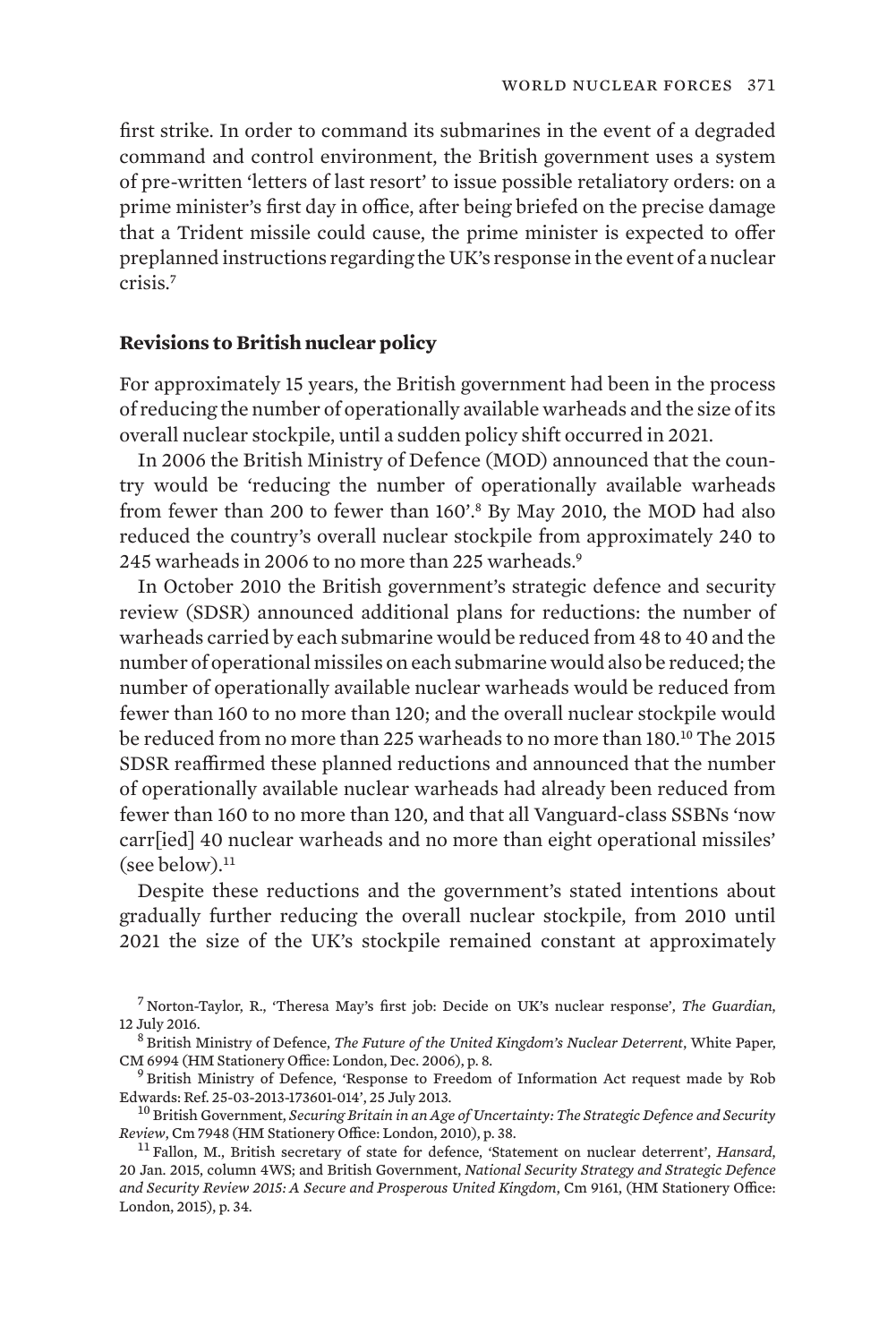225 warheads. While warheads removed from operationally available service throughout this period were placed into storage, they were not dismantled, contrary to what many analysts believed at the time.<sup>12</sup>

In its integrated review of security, defence, development and foreign policy, published in March 2021, the British government revealed a marked shift in policy by announcing a significant increase to the upper limit of its nuclear stockpile, to up to no more than 260 warheads.13 British officials clarified that the target of 180 warheads stated in the 2010 and 2015 SDSRs 'was indeed a goal, but it was never reached, and it has never been our cap'.<sup>14</sup> In addition, in its 2021 national report in advance of the planned 2022 10th Review Conference of the Parties to the Treaty on the Non-Proliferation of Nuclear Weapons, the British government stated that the 260 number 'is a ceiling, not a target, and it is not our current stockpile number'.<sup>15</sup>

It is unclear what exactly has prompted the UK to reverse decades of gradual disarmament policy. British government officials have offered differing and somewhat vague explanations for the increase in the UK's overall nuclear stockpile, but following the integrated review's publication, Ben Wallace, the British secretary of state for defence, explicitly pointed to improvements in Russia's ballistic missile defence capabilities as one driving factor.<sup>16</sup> It is also possible that raising the limit on its nuclear stockpile could enable the UK to deploy its SSBNs with a full load of Trident missiles and warheads. If the UK intends to increase the size of its nuclear stockpile, this would position the UK with China and Russia as the three members out of the five permanent members of the United Nations Security Council that are increasing the sizes of their nuclear stockpiles.

### **Nuclear weapon modernization**

The UK's lead SSBN, HMS *Vanguard*, entered service in December 1994, while the last submarine in the class, HMS *Vengeance*, entered service in February 2001 with an expected service life of 25 years.17 The 2015 SDSR stated the government's intention to replace the Vanguard-class submarines with four new SSBNs, known as the Dreadnought class.<sup>18</sup>

[Ben Wallace: "We need a credible nuclear deterrent"](https://twitter.com/BBCPolitics/status/1373578535944740869)', Twitter, 21 Mar. 2021.<br><sup>17</sup> Mills (note 4).<br><sup>18</sup> British Government (note 11), para. 4.73.

<sup>&</sup>lt;sup>12</sup> British officials, Interviews with the authors, May 2021.<br><sup>13</sup> British Government (note 1) p. 76.<br><sup>14</sup> Aidan Liddle (@AidanLiddle), the UK's permanent representative to the Conference on Disarmament, ['That cap was maintained in 2015. 180 was indeed a goal, but it was never reached, and](https://twitter.com/AidanLiddle/status/1371912132141445120) [it has never been our cap. And by the way, we're talking about ceilings, not targets, or indeed our actual](https://twitter.com/AidanLiddle/status/1371912132141445120) [numbers](https://twitter.com/AidanLiddle/status/1371912132141445120)', Twitter, 16 Mar. 2021. This information was also later confirmed by other officials. British % officials, Interviews with the authors, May 2021.<br><sup>15</sup> British Government (note 2), p. 11.<br><sup>16</sup> BBC Politics (@BBCPolitics) ['#Marr: Do we need 80 new nuclear weapons? Defence Secretary](https://twitter.com/BBCPolitics/status/1373578535944740869)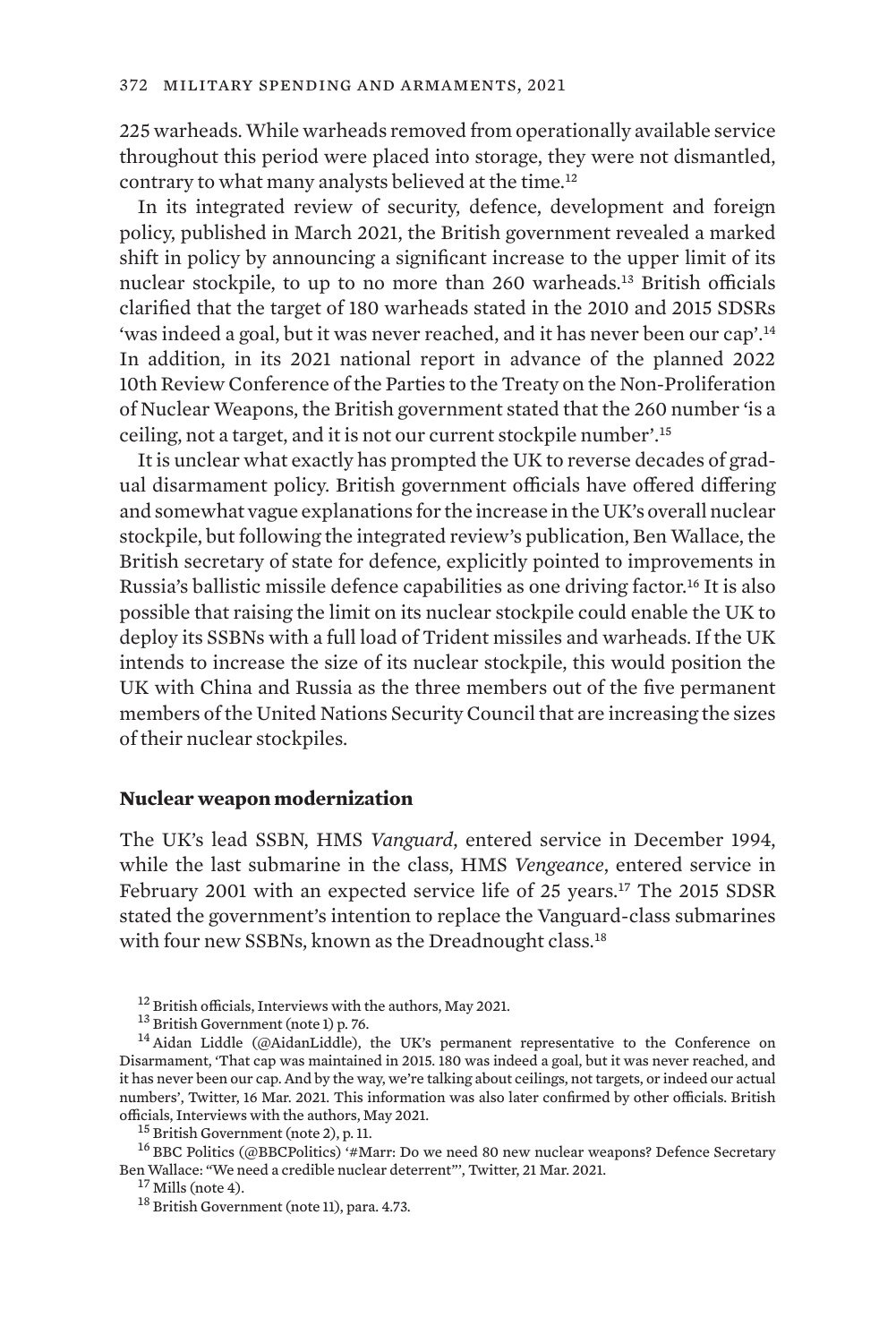The new Dreadnought-class submarines were originally expected to begin entering into service by 2028, but this has been delayed until the early 2030s. The service life of the Vanguard-class SSBNs has been commensurately extended to an overall lifespan of approximately 37 to 38 years.<sup>19</sup> The UK is participating in the US Navy's programme to extend the service life of the Trident II D5 missile. The first and second life-extended versions are known as D5LE and D5LE2, respectively; the D5LE will function until the early 2060s and the D5LE2 until the mid 2080s.<sup>20</sup>

The warhead carried on the Trident II D5 is called the Holbrook, which is currently being upgraded to accommodate the USA-produced Mk4A re-entry body, in a collaboration between the British MOD's Atomic Weapons Establishment and US nuclear laboratories. British defence officials have suggested that 'the Mk4A programme will not increase the destructive power of the warhead'.21 However, the Mk4A is equipped with a new fuze system incorporating new technology that significantly increases the system's ability to conduct nuclear strike missions against hardened targets.22 British defence officials have acknowledged the enhanced capability.23 According to Nukewatch, a UK-based disarmament group that tracks warhead convoys across the country, it is possible that sufficient Mk4Aupgraded warheads had been produced by the end of 2021 to arm the UK's Vanguard-class SSBNs.<sup>24</sup>

The British government in 2020 announced its intention to replace the Holbrook with a new warhead, which will use the Mk7 aeroshell to be developed for the new US W93 warhead.<sup>25</sup> Although the administration of US President Joe Biden is expected to continue the W93 programme started under the previous administration, British defence officials stated in 2021 that the UK's warhead replacement programme would move forward regardless of the status of the USA's W93 programme.<sup>26</sup>

<sup>19</sup> Mills (note 4).<br><sup>20</sup> Mills (note 4).<br><sup>21</sup> British Ministry of Defence, ['Defence in the media: 8 June 2016](https://modmedia.blog.gov.uk/2016/06/08/defence-in-the-media-8-june-2016/)', Defence in the Media blog,<br>8 June 2016.

 $^{22}$  Kristensen, H. M., McKinzie, M. and Postol, T., '[How US nuclear force modernization is](https://thebulletin.org/2017/03/how-us-nuclear-force-modernization-is-undermining-strategic-stability-the-burst-height-compensating-super-fuze/) [undermining strategic stability: The burst-height compensating super-fuze'](https://thebulletin.org/2017/03/how-us-nuclear-force-modernization-is-undermining-strategic-stability-the-burst-height-compensating-super-fuze/), *Bulletin of the Atomic Scientists*, 1 Mar. 2017. <sup>23</sup> Norton-Taylor, R., '[Trident more effective with US arming device, tests suggest](http://www.theguardian.com/uk/2011/apr/06/trident-us-arming-system-test)', *The Guardian*,

% 6 Apr. 2011. 24 Nukewatch, '[Warhead convoy movements summary 2021'](https://www.nukewatch.org.uk/wp-content/uploads/2022/01/Convoy-log-2021.pdf), 2021. 2021.<br><sup>24</sup> Nukewatch, 'Warhead convoy movements summary 2021', 2021.<br><sup>25</sup> Wallace, B., British secretary of state for defence, 'Nuclear deterrent

HCWS125, British Parliament, 25 Feb. 2020; and Wolfe, J., Director of US Strategic Systems Programs, '[FY2022 budget request for nuclear forces and atomic energy defense activities](https://www.armed-services.senate.gov/imo/media/doc/12May%20SSP%20Written%20Testimony%20to%20SASC-Strategic%20Forces%20Hearing%20Nuclear%20Forces.pdf)', Statement before the Subcommittee on Strategic Forces, US Senate Armed Forces Committee, 12 May 2021, pp. 6–7. For further detail see Kristensen, H. M. and Korda, M., 'British nuclear forces', SIPRI Yearbook 2021.

further detail see Kristensen, H. M. and Korda, M., 'British nuclear forces', *SIPRI Yearbook 2021*. <sup>26</sup> Mehta, A., ['UK official: American warhead decision won't impact British nuclear plans](https://www.defensenews.com/smr/nuclear-arsenal/2021/04/13/uk-official-nuclear-plans-wont-be-impacted-by-american-warheads-future/)', *Defense News*, 13 Apr. 2021.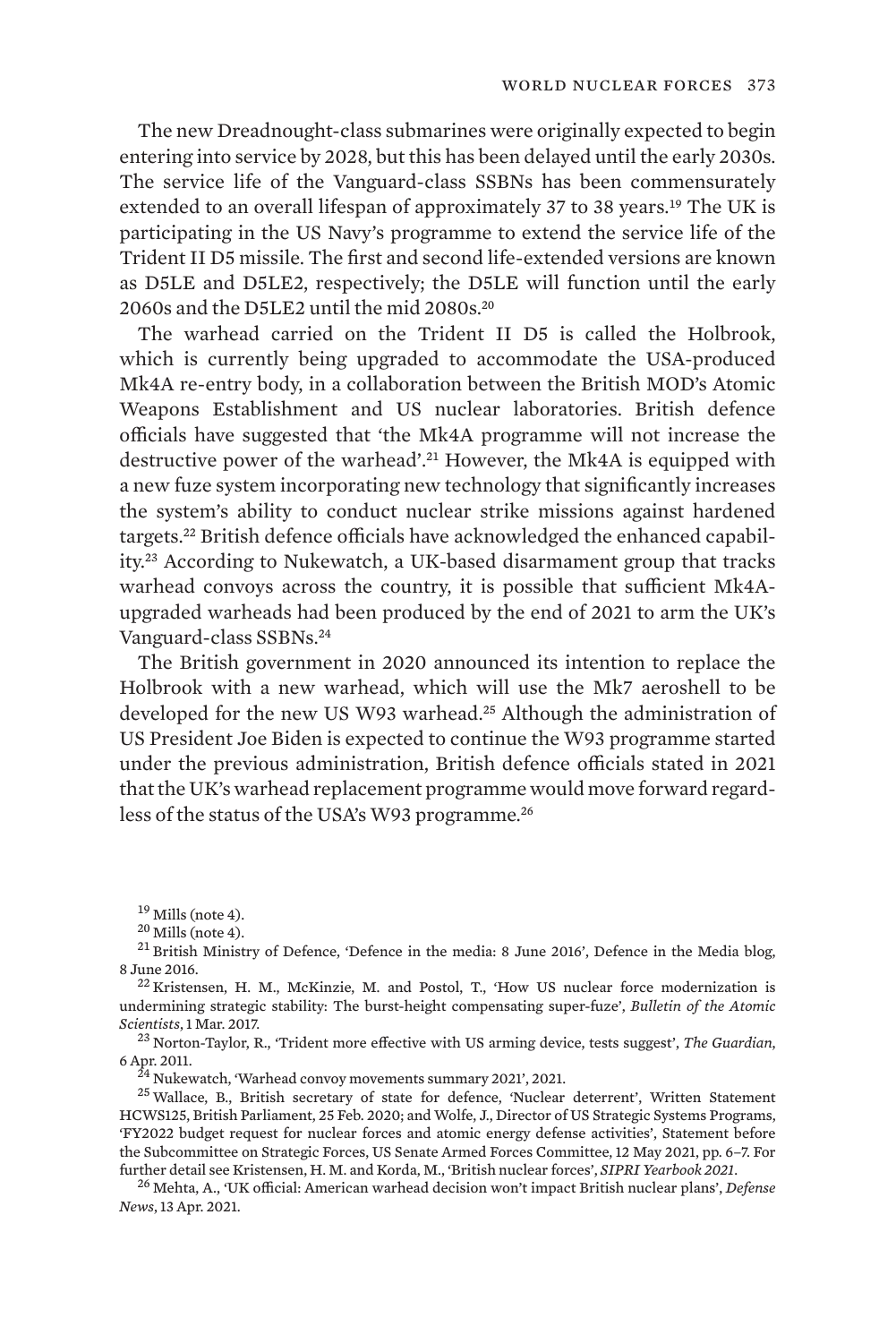The new Dreadnought-class submarines will have 12 launch tubes—a reduction from the 16 carried by the Vanguard-class (see below). Delivery of the first batch of missile tubes, which are produced in the USA, was initially delayed, but, as of January 2022, all 12 of the tubes required for the first SSBN in the class (HMS *Dreadnought*) had been delivered and were in the process of being integrated into the SSBN's pressure hull.<sup>27</sup> The Dreadnought-class is expected to be significantly stealthier than its predecessor, as a result of its hull design and electric-drive propulsion.<sup>28</sup>

The cost of the Dreadnought programme has been a source of concern and controversy since its inception.29 In its annual update to the parliament in December 2021, the MOD reported that a total of £10.4 billion (\$14.3 billion) had been spent on the programme's concept, assessment and delivery phases as of 31 March 2021—of which £1.9 billion (\$2.6 billion) was spent in financial year 2020/21.<sup>30</sup>

### **Sea-based missiles**

The current Vanguard-class SSBNs can each be armed with up to 16 Trident II D5 SLBMs. The UK does not own the missiles, but has purchased the right to 58 Trident SLBMs from a pool shared with the US Navy at the US Strategic Weapons Facility in Kings Bay, Georgia.<sup>31</sup> Previously, under limits set out in the 2010 SDSR and reaffirmed by the 2015 SDSR, when on patrol, the submarines would be armed with no more than 8 operational missiles with a total of 40 nuclear warheads.<sup>32</sup> However, after the 2021 integrated review's policy changes, it is possible that these limits are no longer applicable and that the number of deployed missiles and warheads on each submarine could therefore increase.

 $^{27}$  British Ministry of Defence, '[The United Kingdom's future nuclear deterrent: The 2021 update to](https://www.gov.uk/government/publications/the-united-kingdoms-future-nuclear-deterrent-the-2021-update-to-parliament/the-united-kingdoms-future-nuclear-deterrent-the-2021-update-to-parliament) Parliament', 16 Dec. 2021.

 $^{28}$  Sutton, H. I., ['First submarine to use new stealth technology'](https://www.navalnews.com/naval-news/2021/11/first-submarine-to-use-new-stealth-technology/), Naval News, 3 Nov. 2021; O'Rourke, R., *[Navy Columbia \(SSBN-826\) Class Ballistic Missile Submarine Program: Background](https://sgp.fas.org/crs/weapons/R41129.pdf) [and Issues for Congress](https://sgp.fas.org/crs/weapons/R41129.pdf)*, Congressional Research Service (CRS) Report R41129 (US Congress, CRS: Washington, DC, 19 Oct. 2021), p. 41; and O'Rourke, R., *[Electric-drive Propulsion for US Navy Ships:](https://www.everycrsreport.com/files/20000731_RL30622_c288e8b1829d574fffb93ddf56d0891b36cff9fc.pdf) [Background and Issues for Congress](https://www.everycrsreport.com/files/20000731_RL30622_c288e8b1829d574fffb93ddf56d0891b36cff9fc.pdf)*, Congressional Research Service (CRS) Report RL30622 (US Congress, CRS: Washington, DC, 31 July 2000), pp. 11–12.<br><sup>29</sup> Mills (note 4). See also Kristensen and Korda (note 25), p. 361.<br><sup>30</sup> British Ministry of Defence (note 27).<br><sup>31</sup> Allison, G., 'No, America doesn't control Bri

<sup>2019.</sup> <sup>32</sup> Fallon (note 11); and British Government (note 11), p. 34.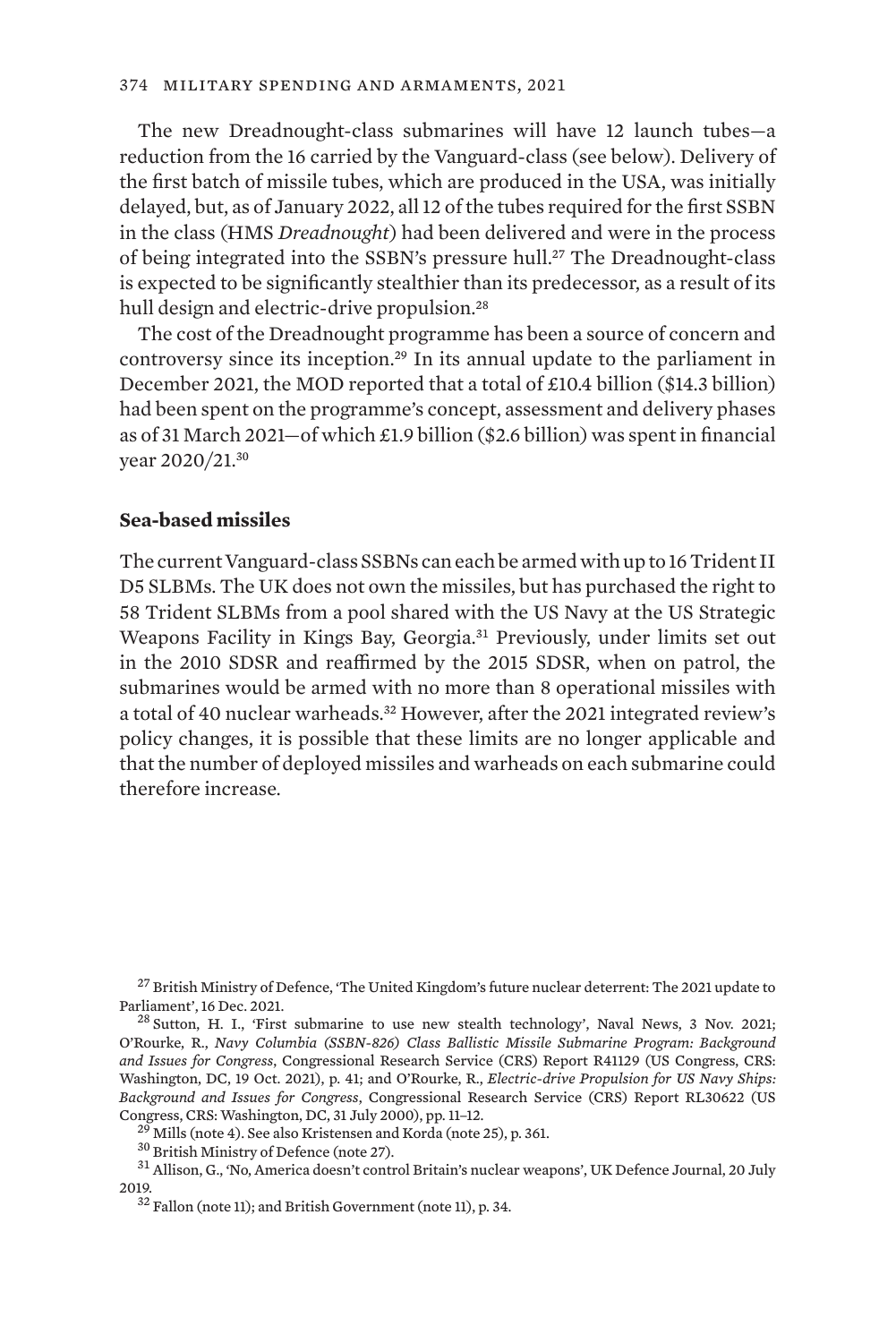# IV. French nuclear forces

#### hans m. kristensen and matt korda

As of January 2022, France's nuclear weapon stockpile consisted of about 290 warheads, the same number as in January 2021. The warheads are allocated for delivery by 48 submarine-launched ballistic missiles (SLBMs) and approximately 50 air-launched cruise missiles (ALCMs) produced for land- and carrier-based aircraft (see table 10.5). However, the 10 warheads assigned to France's carrier-based aircraft are thought to be kept in central storage and are not normally deployed. The estimate of France's nuclear weapon stockpile is based on publicly available information.<sup>1</sup> France is relatively transparent about many of its nuclear weapon activities and has in the past publicly disclosed the size of its stockpile and details of its nuclearrelated operations.<sup>2</sup>

### **The role of nuclear weapons in French military doctrine**

France considers all of its nuclear weapons to be strategic and reserved for the defence of France's 'vital interests'.3 While this concept has appeared in various governmental white papers and presidential speeches for several decades, what constitutes France's 'vital interests' remains unclear, and President Emmanuel Macron has implied that these 'vital interests' could increasingly take on a European dimension.<sup>4</sup> No changes to French military doctrine were announced in 2021.

### **Nuclear weapon modernization**

President Macron has reaffirmed the French government's commitment to the long-term modernization of France's air- and sea-based nuclear deterrent forces.5 Current plans include the modernization of France's nuclearpowered ballistic missile submarines (SSBNs, or *sous-marins nucléaires lanceurs d'engins*, SNLEs), SLBMs, aircraft and ALCMs (see below). The 2018 Law on Military Planning (Loi de Programmation Militaire, LPM) for

 $^{-1}$  For additional information see Kristensen, H. M. and Korda, M., 'Estimating world nuclear forces:<br>An overview and assessment of sources', SIPRI Topical Backgrounder, 14 June 2021.

<sup>&</sup>lt;sup>2</sup> Macron, E., French President, [Speech on defence and deterrence strategy](https://www.elysee.fr/en/emmanuel-macron/2020/02/07/speech-of-the-president-of-the-republic-on-the-defense-and-deterrence-strategy) (in French, with English

translation), École de Guerre, Paris, 7 Feb. 2020. <sup>3</sup> Tertrais, B., *[French Nuclear Deterrence Policy, Forces and Future: A Handbook](https://www.frstrategie.org/sites/default/files/documents/publications/recherches-et-documents/2020/202004.pdf)*, Recherches &

<sup>&</sup>lt;sup>4</sup> Macron (note 2). See also Kristensen, H. M. and Korda, M., 'French nuclear forces', *SIPRI Yearbook 2021*.

<sup>5</sup> Macron, E., French President, [Speech on the challenges and priorities of defence policy](https://www.vie-publique.fr/discours/204784-declaration-de-m-emmanuel-macron-president-de-la-republique-sur-les-d) (in French), Toulon, 19 Jan. 2018.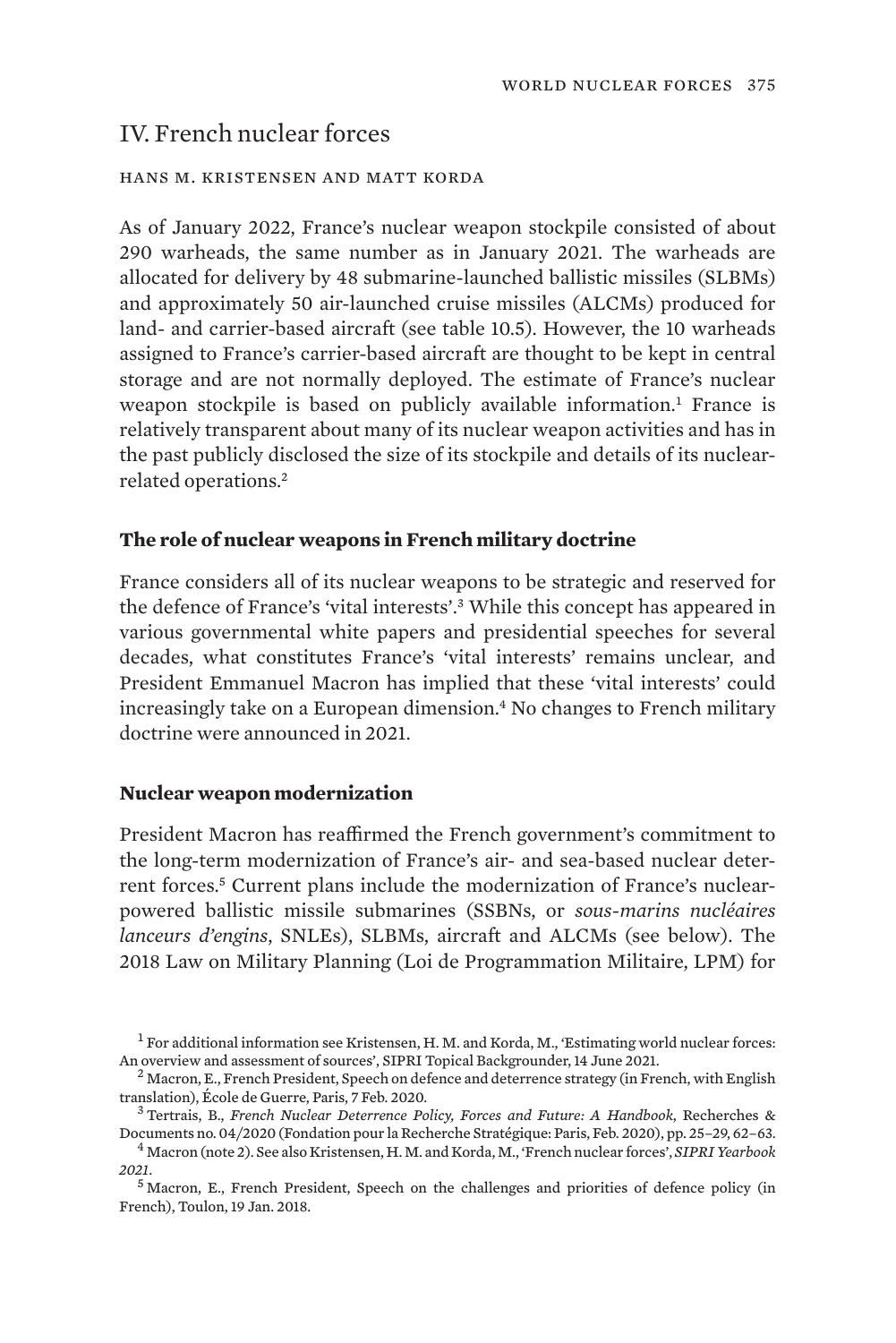#### **Table 10.5.** French nuclear forces, January 2022

All figures are approximate and some are based on assessments by the authors.

| Type/designation              | No. of<br>launchers | Year first<br>deployed | Range<br>$(km)^a$ | Warheads x yield                | No. of<br>warheads |
|-------------------------------|---------------------|------------------------|-------------------|---------------------------------|--------------------|
| Land-based aircraft           |                     |                        |                   |                                 |                    |
| Rafale BF3 $^b$               | 40                  | $2010 - 11$            | 2000              | $1x < 300$ kt TNA <sup>c</sup>  | 40                 |
| Carrier-based aircraft        |                     |                        |                   |                                 |                    |
| Rafale MF3 $^b$               | 10                  | $2010 - 11$            | 2000              | $1x < 300$ kt TNA <sup>c</sup>  | 10 <sup>d</sup>    |
| Sea-based missiles<br>(SLBMs) | $4/64^e$            |                        |                   |                                 | 240                |
| M51.2 <sup>f</sup>            | 48 <sup>g</sup>     | 2017                   | $>9000^h$         | $4-6 \times 100$ kt TNO         | 240                |
| M51.3 <sup>i</sup>            | -                   | $[2025]$               | $>$ [9 000]       | [up to 6] $\times$ [100 kt] TNO |                    |
| <b>Total stockpile</b>        |                     |                        |                   |                                 | 290 <sup>j</sup>   |

 $[$ ] = uncertain SIPRI estimate;  $-$  = nil or a negligible value; kt = kiloton; SLBM = submarinelaunched ballistic missile; TNA = *tête nucléaire aéroportée* (air-launched nuclear warhead); TNO = *tête nucléaire océanique* (sea-based nuclear warhead).

*<sup>a</sup>* For aircraft, the listed range is for illustrative purposes only; actual mission range will vary according to flight profile, weapon payload and in-flight refuelling.

*<sup>b</sup>* The BF3 and MF3 aircraft both carry the ASMP-A (*air–sol moyenne portée–améliorée*) air-launched cruise missile (ALCM). Most sources report that the ASMP-A has a range of 500–600 kilometres, although some suggest that it might be over 600 km.

*<sup>c</sup>* The TN81 warhead for the original ASMP had an estimated yield of 300 kt, but the new TNA warhead has a so-called medium energy yield.

*<sup>d</sup>* The 10 warheads assigned to France's carrier-based aircraft are thought to be kept in central storage and are not normally deployed.

*<sup>e</sup>* The first figure is the total number of nuclear-powered ballistic missile submarines (SSBNs) in the French fleet; the second is the maximum number of missiles that they can carry. However, the total number of missiles carried is lower (see note g). Of the four SSBNs, one is in overhaul at any given time.

*<sup>f</sup>* The last M51.1 missiles were offloaded from *Le Terrible* in late 2020 in preparation for a oneyear refuelling overhaul and upgrade to the more advanced M51.2 missile.

*<sup>g</sup>* France has 48 SLBMs in service—enough to equip the three operational SSBNs.

*<sup>h</sup>* The M51.2 has a 'much greater range' than the M51.1 according to the French Ministry of the Armed Forces.

*<sup>i</sup>* The M51.3 is under development and has not yet been deployed.

*<sup>j</sup>* In Feb. 2020 President Emmanuel Macron reaffirmed that the arsenal 'is currently under 300 nuclear weapons'. A few of the warheads are thought to be undergoing maintenance and inspection at any given time.

*Sources*: Speeches (in French) of French presidents and defence ministers: Macron, E., Speech on defence and deterrence strategy, École de Guerre, Paris, 7 Feb. 2020; Parly, F., Speech, ArianeGroup, Les Mureaux, 14 Dec. 2017; Hollande, F., Speech on nuclear deterrence, Istres Air Base, 19 Feb. 2015; Sarkozy, N., Speech on the new defence policy, Porte de Versailles, 17 June 2008; Sarkozy, N., Speech on the white paper on national defence and security, nuclear deterrence and the non-proliferation of nuclear weapons, Cherbourg, 21 Mar. 2008; Chirac, J., Speech on France's defence policy, Île Longue, Brest, 19 Jan. 2006. Other sources: French Ministry of Defence/Ministry of the Armed Forces, various publications; French National Assembly, various defence bills; *Air Actualités*, various issues; *Aviation Week & Space Technology*, various issues; *Bulletin of the Atomic Scientists*, 'Nuclear notebook', various issues; Tertrais, B., *French Nuclear Deterrence Policy, Forces and Future: A Handbook*, Recherches & Documents no. 04/2020 (Fondation pour la Recherche Stratégique: Paris, Feb. 2020); and authors' estimates.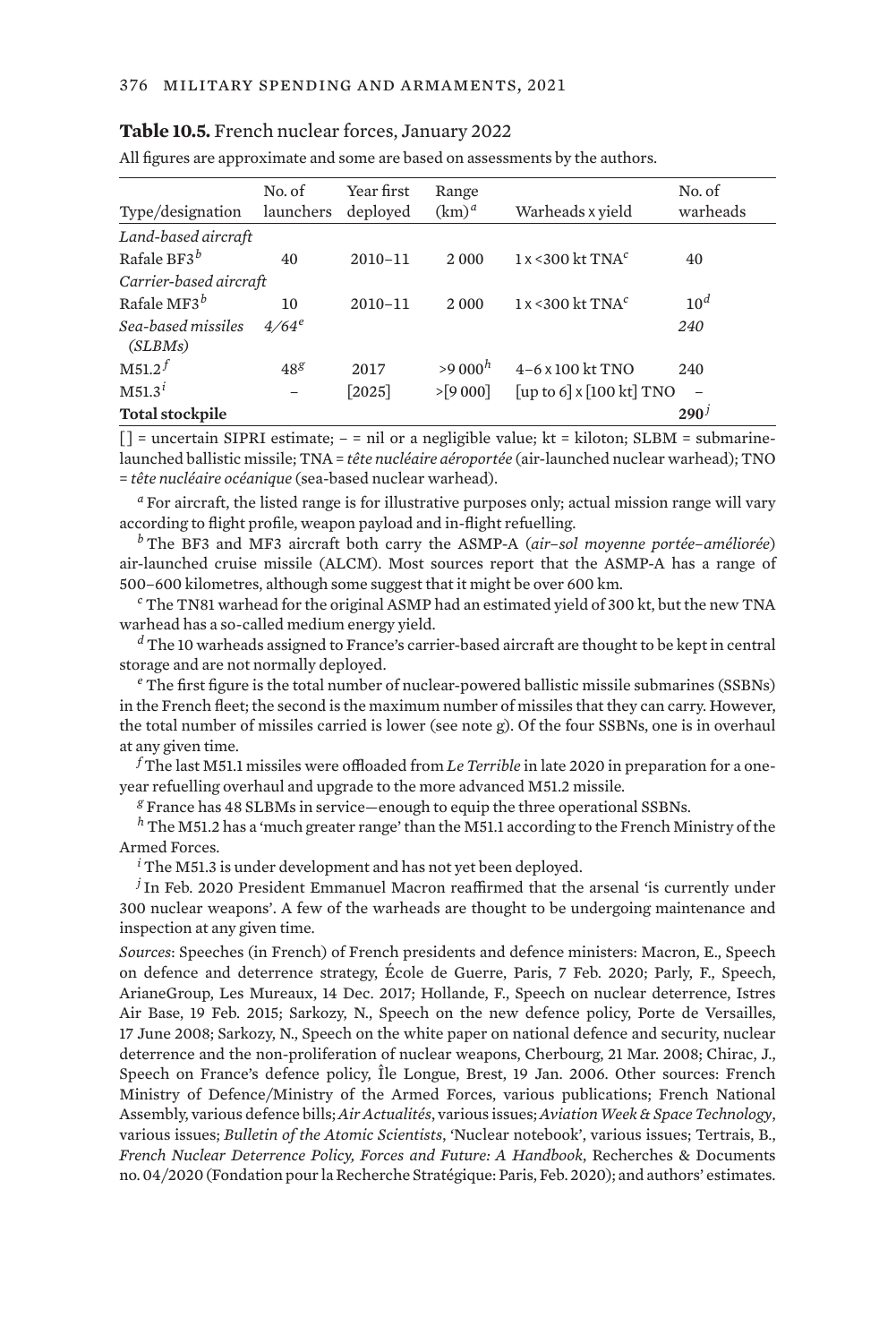2019–25 allocated  $\epsilon$ 37 billion (\$43.7 billion) for maintenance and modernization of France's nuclear forces and infrastructure.<sup>6</sup> This is a significant nominal increase on the €23 billion (\$30.5 billion) allocated to nuclear forces and associated infrastructure by the LPM for 2014–19.<sup>7</sup>

The 2022 budget of the Ministry of the Armed Forces (France's defence ministry) allocated  $\epsilon$ 5.3 billion (\$6.3 billion) to nuclear weapon-related activity, which is €0.3 billion more than in the 2021 budget.8 France intends to spend a total of €25 billion (\$29.5 billion) on nuclear modernization between 2019 and 2023<sup>9</sup>

## **Aircraft and air-delivered weapons**

The airborne component of the French nuclear forces consists of land- and carrier-based aircraft. The French Air and Space Force has 40 deployed nuclear-capable Rafale BF3 aircraft based at Saint-Dizier Air Base in northeast France. The French Naval Nuclear Air Force (Force aéronavale nucléaire, FANu) consists of a squadron of 10 Rafale MF3 aircraft for deployment on the aircraft carrier *Charles de Gaulle*. The FANu and its nuclear-armed missiles are not permanently deployed but can be rapidly deployed by the French president in support of nuclear operations.<sup>10</sup>

The Rafale aircraft are equipped with medium-range air-to-surface cruise missiles (*air–sol moyenne portée–améliorée*, ASMPA), which are currently being refurbished, with delivery expected in 2022 or 2023.11 The ASMPA missiles are equipped with a new warhead, the *tête nucléaire aéroportée*

<sup>8</sup> French Ministry of the Armed Forces (MAF), *[Projet de loi de finances: Année 2022](https://www.defense.gouv.fr/projet-loi-finances-armees-2022-lpm-annee-4)* [Finance bill: Year 2022] (MAF: Paris, Sep. 2021), p. 43; and Rose, M., ['Amid arms race, Macron offers Europe French](https://www.reuters.com/article/us-france-defence-macron-idUSKBN20119O) [nuclear wargames insight](https://www.reuters.com/article/us-france-defence-macron-idUSKBN20119O)', Reuters, 7 Feb. 2020.<br><sup>9</sup> Groizeleau, V., ['Dissuasion: 25 milliards en cinq ans pour le renouvellement des deux composantes'](https://www.meretmarine.com/fr/content/dissuasion-25-milliards-en-cinq-ans-pour-le-renouvellement-des-deux-composantes)

[Deterrence: 25 billion in five years for the renewal of the two components], Mer et Marine, 2 Oct. 2019. <sup>10</sup> Pintat, X. et al., '[Rapport d'information fait au nom de la commission des affaires étrangères, de](https://www.senat.fr/rap/r16-560/r16-5601.pdf)

<sup>6</sup> Agence-France Presse, '[Macron promulgue la loi de programmation militaire 2019–2025'](https://www.lefigaro.fr/flash-actu/2018/07/13/97001-20180713FILWWW00282-macron-promulgue-la-loi-de-programmation-militaire-2019-2025.php) [Macron signs the Law on Military Planning for 2019–2025], *Le Figaro*, 13 July 2018; [Loi relative](https://www.legifrance.gouv.fr/jorf/id/JORFTEXT000037192797) [à la programmation militaire pour les années 2019 à 2025](https://www.legifrance.gouv.fr/jorf/id/JORFTEXT000037192797) [Law on Military Planning for the Years 2019 to 2025], French Law no. 2018-607 of 13 July 2018, *Journal Officiel de la République Française*, 14 July 2018; and Agence-France Presse, '[France to spend 37 bn euros on upgrading nuclear arsenal',](https://www.france24.com/en/20180208-france-spend-37-bn-euros-upgrading-nuclear-arsenal) France 24, 8 Feb. 2018. The total defence budget approved for the seven-year period was €295 billion (\$348 billion). On France's military expenditure see chapter 8, sections I and II, in this volume.

<sup>&</sup>lt;sup>7</sup> [Loi relative à la programmation militaire pour les années 2014 à 2019](https://www.legifrance.gouv.fr/loda/id/JORFTEXT000028338825/) [Law on Military Planning for the Years 2014 to 2019], French Law no. 2013-1168 of 18 Dec. 2013, *Journal Officiel de la République* 

[la défense et des forces armées par le groupe de travail "La modernisation de la dissuasion nucléaire"'](https://www.senat.fr/rap/r16-560/r16-5601.pdf) [Information report made on behalf of the Committee on Foreign Affairs, Defense and the Armed Forces by the working group 'Modernization of nuclear deterrence'], Report of the French Senate no. 560, 23 May 2017.<br> $11$  For further detail see Kristensen and Korda (note 4), p. 366.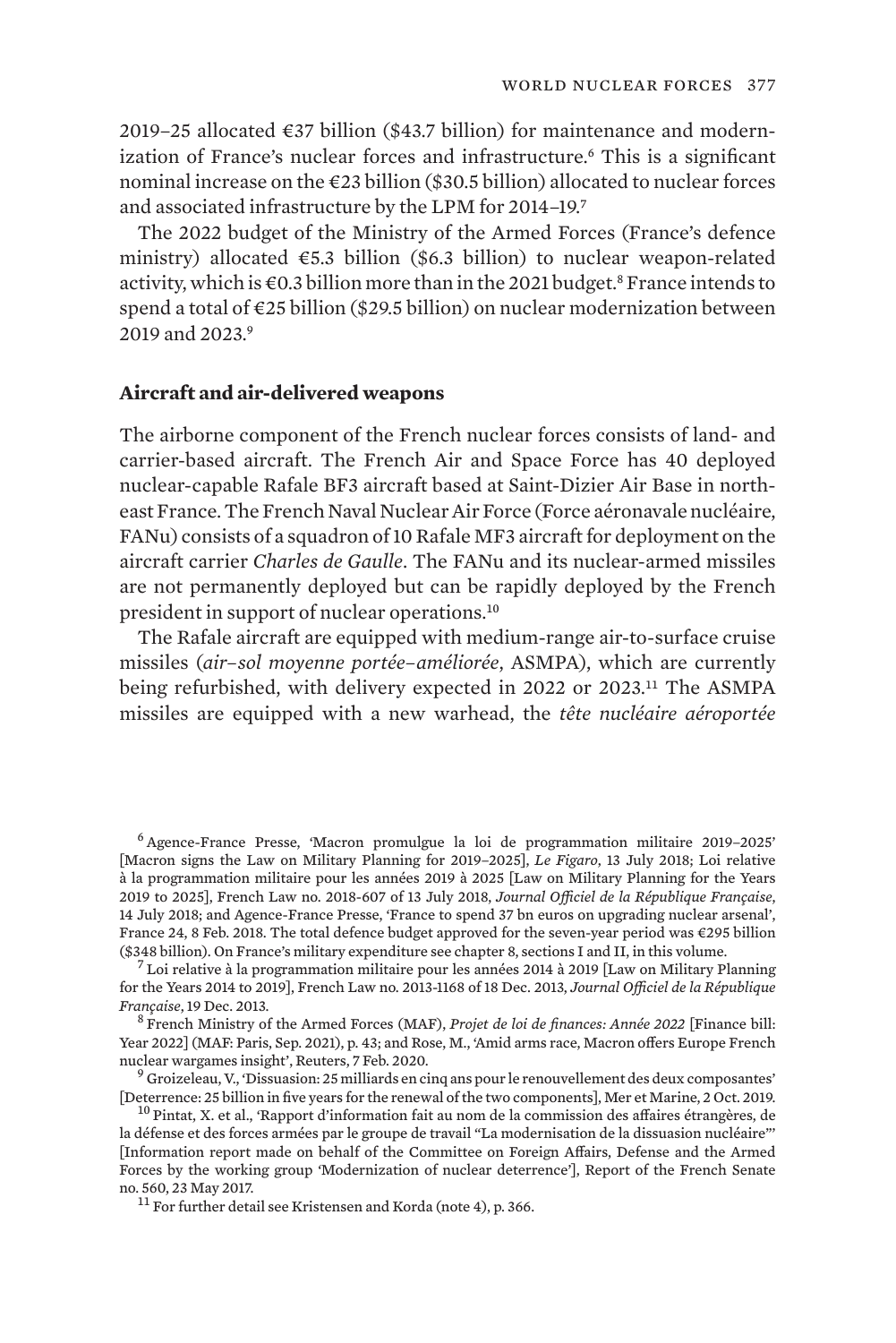(TNA), which the missile's producer (MBDA) says has a 'medium energy' yield.<sup>12</sup>

The Ministry of the Armed Forces has begun developing a successor: a fourth-generation air-to-surface nuclear missile (*air–sol nucléaire de 4e génération*, ASN4G) with enhanced stealth and manoeuvrability to counter potential technological improvements in air defences.13 The ASN4G is scheduled to reach initial operational capability in 2035.<sup>14</sup> France's Rafale aircraft are also being modernized, and flight trials for the latest F4 configuration with new radars and targeting capabilities began in May 2021.<sup>15</sup>

#### **Sea-based missiles**

The main component of France's nuclear forces is the Strategic Oceanic Force (Force océanique stratégique, FOST). It consists of four *Le Triomphant*-class SSBNs based on the Île Longue peninsula near Brest, north-west France. Each is capable of carrying 16 SLBMs. However, at any given time one SSBN is out of service for overhaul and maintenance work, and is not armed. France has 48 SLBMs in service—enough to equip the three operational SSBNs.

The French Navy (Marine nationale) maintains a continuous at-sea deterrence posture with one SSBN on patrol at all times. It has conducted more than 500 such patrols since 1972.<sup>16</sup>

France's SLBM, the M51, is being upgraded. The first version, the M51.1, was capable of carrying up to six TN-75 warheads in multiple independently targetable re-entry vehicles (MIRVs), each with an explosive yield of 100 kilotons. Over the past several years, the M51.1 has been gradually replaced by the M51.2, an upgraded version with greater range and improved accuracy. With the deployment of the M51.2 on *Le Téméraire* in mid 2020, the only SSBN left to receive this upgrade, *Le Terrible*, began its major refit in late 2020.17 Thus, the M51.1 had been officially removed from service by early 2021.

<sup>12</sup> MBDA, ['ASMPA: Air-to-ground missile, medium range, enhanced](https://www.mbda-systems.com/?action=force-download-attachment&attachment_id=5253)', Fact sheet, [n.d.]. <sup>13</sup> French Ministry of the Armed Forces, '[La dissuasion nucléaire](https://www.asafrance.fr/item/retrouvez-l-actu-defense-de-la-semaine-du-14-juin-2018.html)' [Nuclear deterrence], *Actu* 

airborne nuclear deterrence], Air Actualités, Oct. 2019, p. 36.<br><sup>15</sup> Jennings, G., ['France begins Rafale F4 flight trials](https://www.janes.com/defence-news/news-detail/france-begins-rafale-f4-flight-trials)', Janes, 21 May 2021.<br><sup>16</sup> French Ministry of the Armed Forces, '500e patrouille d'un sous-marin nuc

<sup>17</sup> French Ministry of the Armed Forces and Naval Group, 'Le SNLE *Le Terrible* [transféré de l'Île](https://www.naval-group.com/sites/default/files/2021-01/20210108_CP_transfert TER_VDEF.pdf) [Longue à la base navale de Brest pour son grand carénage'](https://www.naval-group.com/sites/default/files/2021-01/20210108_CP_transfert TER_VDEF.pdf) [The SSBN *Le Terrible* transferred from Île Longue to the Brest naval base for its major refit], Press release, 8 Jan. 2021.

*Défense*, 14 June 2018, p. 1; and Tran, P., ['France studies nuclear missile replacement](https://www.defensenews.com/global/europe/2014/11/29/france-studies-nuclear-missile-replacement/)', *Defense News*, 29 Nov. 2014.<br> $14$  Medeiros, J., "'Faire FAS": 55 ans de dissuasion nucléaire aéroportée' ['Go FAS': 55 years of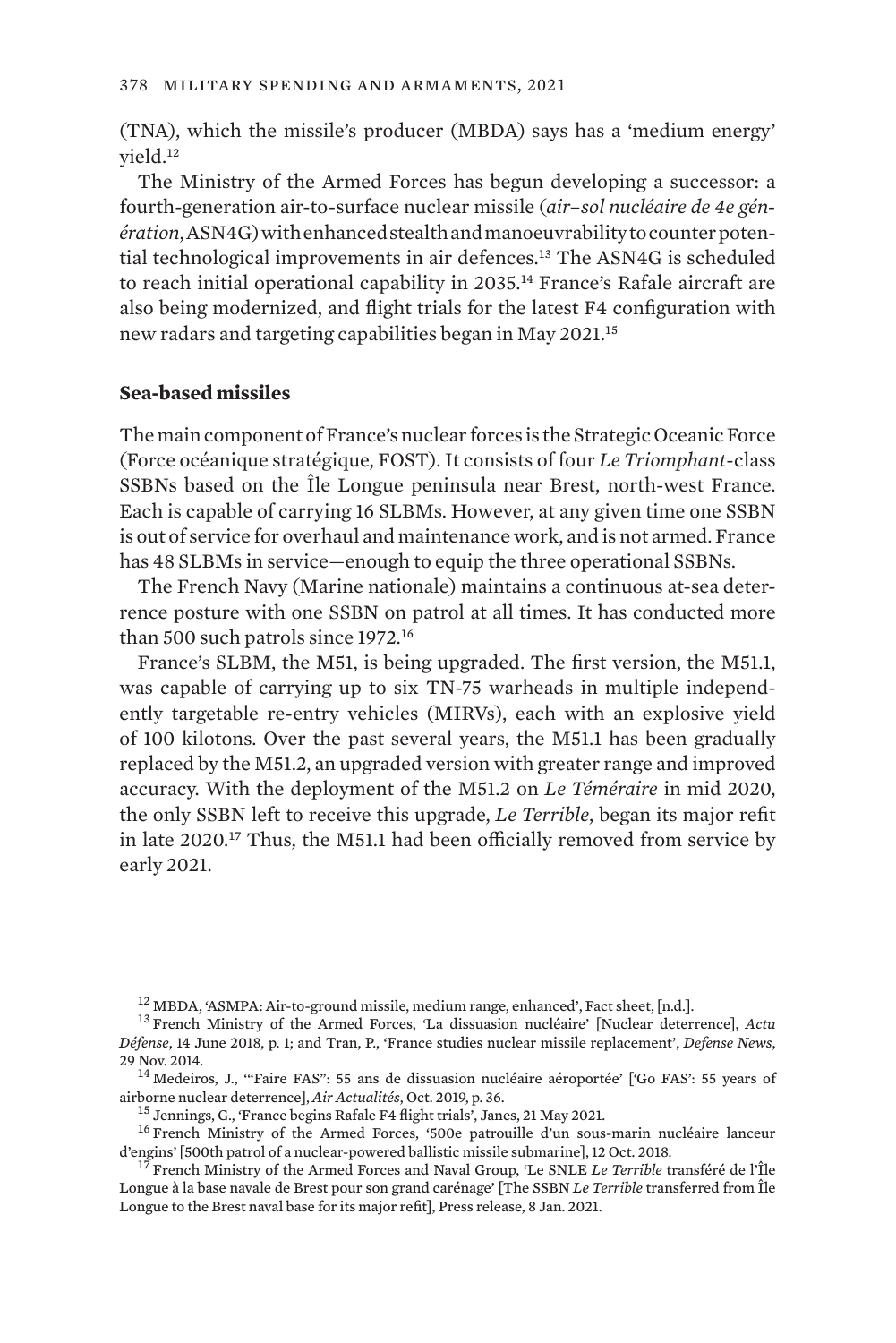The M51.2 is designed to carry a new, stealthier nuclear warhead, the *tête nucléaire océanique* (TNO), which has a reported yield of up to 100 kt.18 To allow for targeting flexibility, some of the missiles have fewer warheads than others.19 France has also commenced design work on another upgrade, the M51.3, which will have improved accuracy. The first M51.3 missiles are scheduled to replace their M51.2 predecessors and become operational in 2025.<sup>20</sup>

In April 2021 France conducted a successful test launch of the M51 from the missile testing site near Biscarosse in south-west France; however, the impact area referenced in the notice to mariners was significantly offset from a regular ballistic trajectory.<sup>21</sup> This could potentially indicate that the launch included a test of a manoeuvrable re-entry vehicle or a post-boost capability. This was the 10th test of the M51.

In the LPM for 2019–25, the French government announced that it would produce a third-generation SSBN, designated the SNLE 3G.22 The programme was officially launched in early 2021.<sup>23</sup> The SNLE 3G will eventually be equipped with a further modification of the M51 SLBM, the M51.4.<sup>24</sup> The construction of the first of four submarines in the class is scheduled to begin in 2023 and is expected to be completed by 2035. The other three submarines will be delivered on a schedule of one boat every five years.<sup>25</sup> In 2021 France dismantled its second of five retired SSBNs and plans to complete the deconstruction programme by 2026.<sup>26</sup>

<sup>18</sup> Groizeleau (note 9); and Groizeleau, V., 'Dissuasion: F. Hollande détaille sa vision et l'arsenal [français'](https://www.meretmarine.com/fr/content/dissuasion-f-hollande-detaille-sa-vision-et-larsenal-francais) [Deterrence: F. Hollande outlines his vision and the French arsenal], Mer et Marine, 20 Feb.<br>2015.

 $\frac{19}{19}$  Tertrais (note 3), p. 57.<br><sup>20</sup> French Ministry of the Armed Forces, ['Missiles balistiques stratégiques \(MSBS\)](https://web.archive.org/web/20200520031256/https://www.defense.gouv.fr/marine/equipements/missiles/missiles-balistiques-strategiques-msbs)' [Strategic ballistic missiles], 28 Jan. 2020; and Parly, F., French minister of the armed forces, [Speech \(in French\),](https://www.vie-publique.fr/discours/204491-declaration-de-mme-florence-parly-ministre-des-armees-sur-lentreprise)

<sup>21</sup> French Ministry of the Armed Forces, ['Succès d'un tir d'essai de missile M51 sans charge militaire'](https://www.achats.defense.gouv.fr/actualites/Succes-d-un-tir-d-essai-de-missile-M51-sans-charge-militaire), 28 Apr. 2021; and Dr Marco Langbroek (@Marco\_Langbroek), ['Navigational Warnings suggest that](https://twitter.com/Marco_Langbroek/status/1386290103719452677) [France will be test-firing an #ICBM from DGA Essais de Missiles near Biscarosse towards Bermuda](https://twitter.com/Marco_Langbroek/status/1386290103719452677)

<sup>22</sup> French Ministry of the Armed Forces, 'Projet de loi de programmation militaire, 2019-2025' [Military Planning Bill, 2019–2025], Press kit, Feb. 2018, p. 38.<br><sup>23</sup> French Ministry of the Armed Forces, ['Florence Parly, ministre des armées, annonce le lancement](https://web.archive.org/web/20211107050403/https://www.defense.gouv.fr/salle-de-presse/communiques/florence-parly-ministre-des-armees-annonce-le-lancement-en-realisation-des-sous-marins-nucleaires-lanceurs-d-engins-de-3e-generation-snle-3g)

[en réalisation des sous-marins nucléaires lanceurs d'engins de 3e génération \(SNLE 3G\)](https://web.archive.org/web/20211107050403/https://www.defense.gouv.fr/salle-de-presse/communiques/florence-parly-ministre-des-armees-annonce-le-lancement-en-realisation-des-sous-marins-nucleaires-lanceurs-d-engins-de-3e-generation-snle-3g)' [Florence Parly, minister of the armed forces, announces the launch of the 3rd-generation nuclear-powered ballistic missile submarines (SNLE 3G)], 19 Feb. 2021; and Mackenzie, C., ['France to begin building new](https://www.defensenews.com/naval/2021/02/22/france-to-begin-building-new-ballistic-missile-subs/)<br>ballistic missile subs', *Defense News*, 22 Feb. 2021.

<sup>24</sup> Tertrais (note 3), pp. 56, 60, 65.<br><sup>25</sup> French Ministry of the Armed Forces (note 23); Groizeleau (note 9); and Mackenzie (note 23).<br><sup>26</sup> Naval Group, 'Naval Group starts the deconstruction of a third French nuclear[missile submarine in Cherbourg'](https://www.naval-group.com/en/naval-group-starts-deconstruction-third-french-nuclear-powered-ballistic-missile-submarine), News release, 15 Sep. 2021.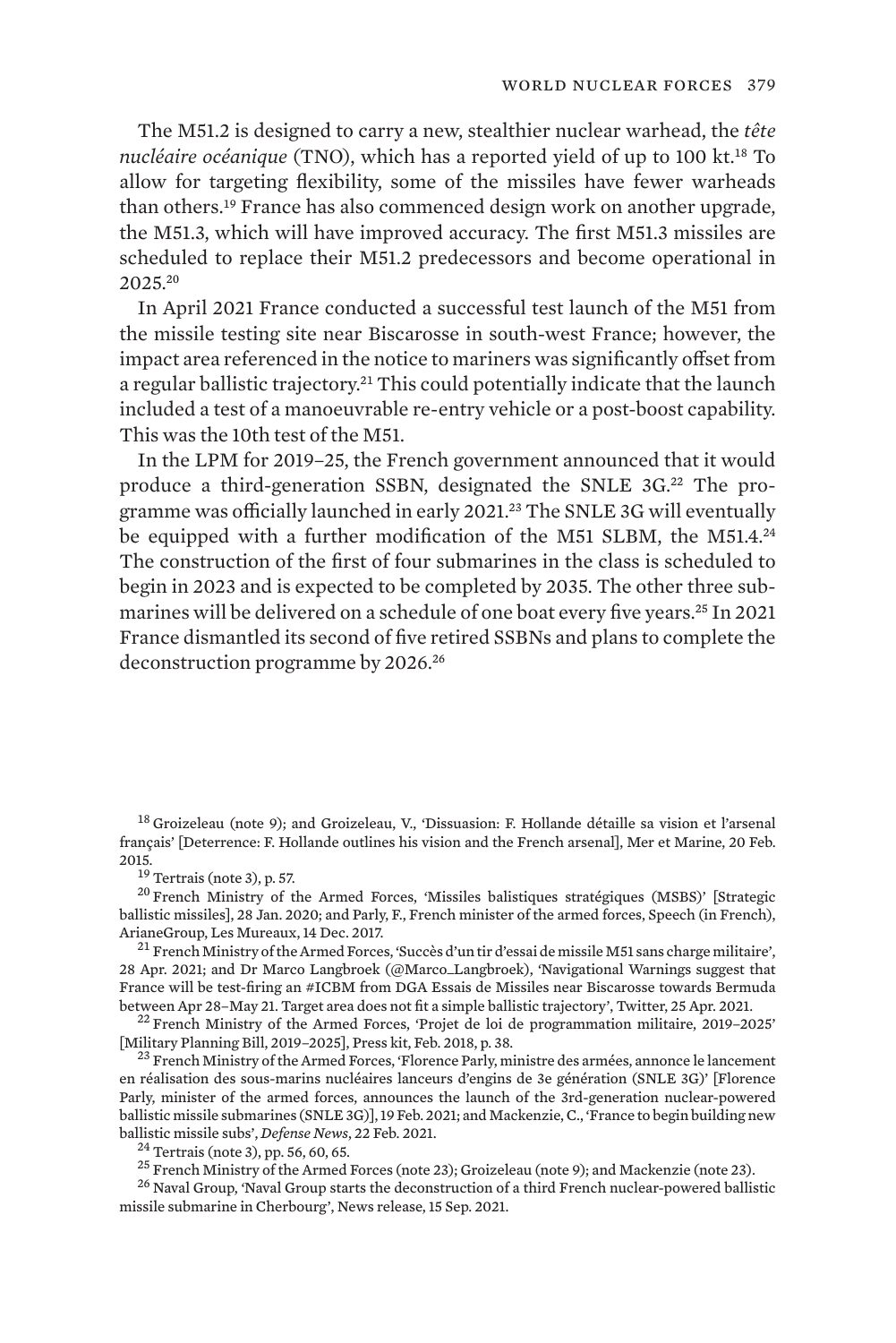## V. Chinese nuclear forces

## hans m. kristensen and matt korda

As of January 2022, China maintained an estimated total stockpile of about 350 nuclear warheads. This estimate is higher than the 'low-200' warheads reported in the United States Department of Defense (US DOD) 2020 report to the US Congress; however, the DOD's estimate only referred to 'operational' nuclear warheads and therefore presumably excluded warheads assigned to the newer launchers that were in the process of being fielded.<sup>1</sup> As a result, even though SIPRI's estimate of China's total inventory is the same as for January 2021, the ratio of stockpiled and other stored warheads has changed because additional and new launchers became operational during 2021. These warheads have been assigned to China's operational land- and sea-based ballistic missiles and to nuclear-configured aircraft (see table 10.6). Although it is expected to increase significantly in the next decade, China's nuclear stockpile as at January 2022 remained much smaller than that of either Russia or the USA.

SIPRI's estimate of 350 warheads relies on publicly available information on the Chinese nuclear arsenal.2 China itself has never declared the size of its nuclear arsenal. Occasionally, Chinese officials reference open-source estimates as a means of discussing China's nuclear weapon programme publicly or in diplomatic negotiations.3 As a result, many of the assessments here rely on data from the US DOD and must therefore be treated with a degree of caution. For example, in 2021 the US DOD estimated that China 'likely intends to have at least 1000 warheads by 2030'; however, this claim relies on several assumptions about China's future force posture and plutonium production that have not yet been fully realized.<sup>4</sup>

#### **The role of nuclear weapons in Chinese military doctrine**

The Chinese government's declared aim is to maintain its nuclear capabilities at the minimum level required for safeguarding national security. The goal is 'deterring other countries from using or threatening to use nuclear

<sup>1</sup> US Department of Defense, *[Military and Security Developments Involving the People's Republic of](https://media.defense.gov/2020/Sep/01/2002488689/-1/-1/1/2020-DOD-CHINA-MILITARY-POWER-REPORT-FINAL.PDF) [China 2020](https://media.defense.gov/2020/Sep/01/2002488689/-1/-1/1/2020-DOD-CHINA-MILITARY-POWER-REPORT-FINAL.PDF)*, Annual Report to Congress (Office of the Secretary of Defense: Arlington, VA, 1 Sep. 2020), p. 85. <sup>2</sup> Kristensen, H. M. and Korda, M., ['Estimating world nuclear forces: An overview and assessment of](https://www.sipri.org/commentary/topical-backgrounder/2021/estimating-world-nuclear-forces-overview-and-assessment-sources)

[sources](https://www.sipri.org/commentary/topical-backgrounder/2021/estimating-world-nuclear-forces-overview-and-assessment-sources)', SIPRI Topical Backgrounder, 14 June 2021.<br><sup>3</sup> See e.g. Chinese Ministry of National Defense, ['China reiterates it will not join so-called China–](http://eng.mod.gov.cn/news/2020-07/09/content_4867804.htm)US–Russia arms control negotiations', 9 July 2020.

<sup>&</sup>lt;sup>4</sup> US Department of Defense, [Military and Security Developments Involving the People's Republic of](https://media.defense.gov/2021/Nov/03/2002885874/-1/-1/0/2021-CMPR-FINAL.PDF) *[China 2021](https://media.defense.gov/2021/Nov/03/2002885874/-1/-1/0/2021-CMPR-FINAL.PDF)*, Annual Report to Congress (Office of the Secretary of Defense: Arlington, VA, 3 Nov. 2021), p. 90; and Sokolski, H. D. (ed.), *[China's Civil Nuclear Sector: Plowshares to Swords?](https://npolicy.org/article_file/2102_Chinas_Civil_Nuclear_Sector.pdf)*, Nonproliferation Policy Education Center (NPEC), Occasional Paper no. 2102 (NPEC: Arlington, VA, Mar. 2021).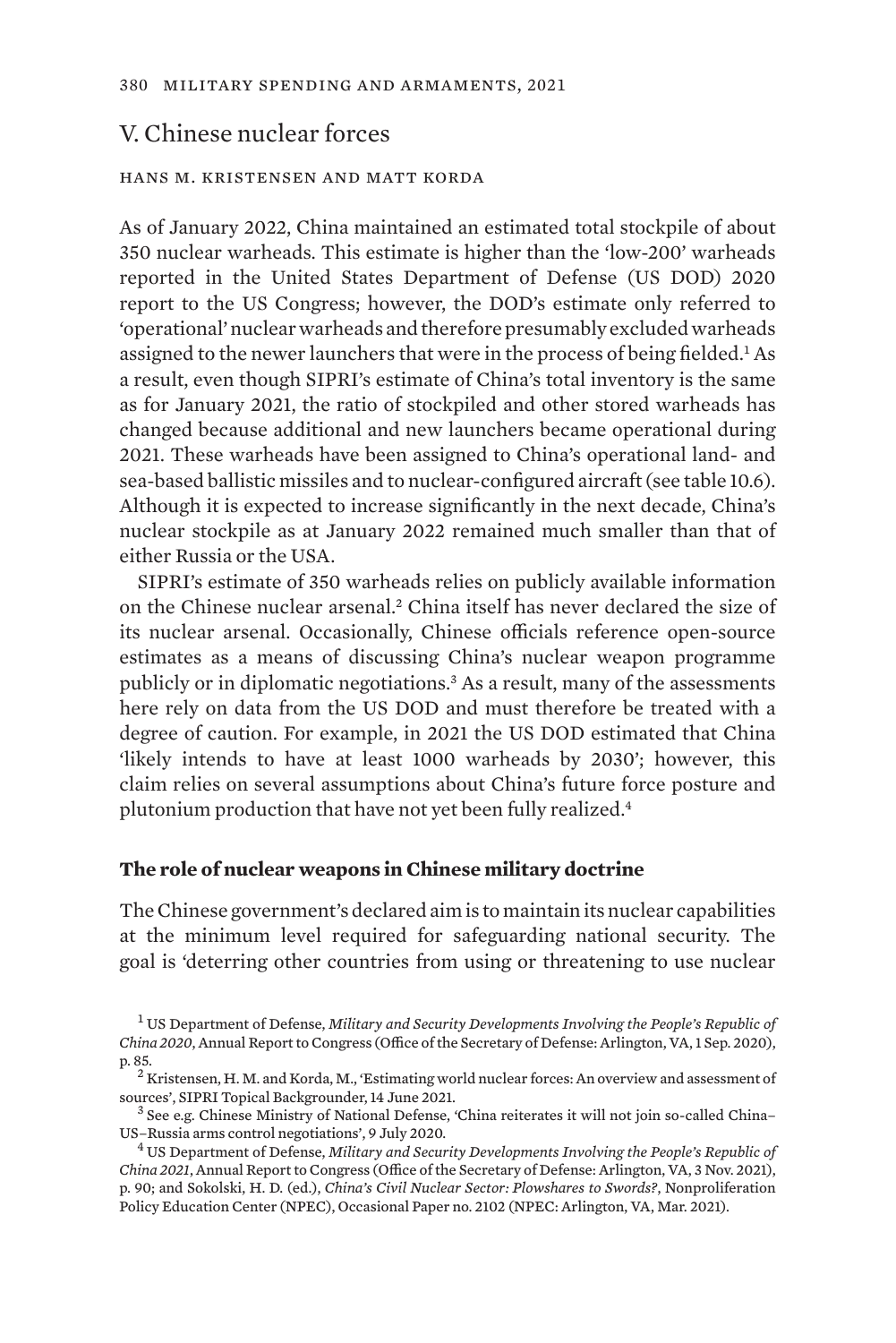weapons against China'.5 For decades, China did so with an arsenal of mainly liquid-fuelled land-based ballistic missiles and a few sea-based ballistic missiles, with a small stockpile of gravity bombs available for bombers as a semi-dormant back-up capacity. Since around 2017, China has started to put in place a triad of nuclear forces—solid-fuelled mobile and siloed landbased missiles, nuclear-powered ballistic missile submarines (SSBNs), and bombers with a full, re-established nuclear mission—in order to strengthen its nuclear deterrence and counterstrike capabilities in response to what it sees as a growing threat from other countries.<sup>6</sup>

Despite the continuing growth in the sophistication and size of its nuclear arsenal, there is no official public evidence that the Chinese government has deviated from its long-standing core nuclear policies, including its no-firstuse (NFU) policy.7 Although US officials have publicly and increasingly questioned China's NFU policy in recent years, the US DOD's 2021 report to the US Congress on China's military power acknowledged that 'there has also been no indication that national leaders are willing to publicly attach such additions, nuances, or caveats [to the NFU policy]'.<sup>8</sup>

In April 2021 the commander of US Strategic Command stated before the US Congress that 'increasing evidence suggests China has moved a portion of its nuclear force to a Launch on Warning (LOW) posture and . . . [is] adopting a limited "high alert duty" strategy'.9 Additionally, in July 2021 an official from the US Department of State noted that 'Since 2017 PLA [the People's Liberation Army] has also conducted exercises involving launch-on-warning, and now has deployed at least one satellite into orbit for its [LOW] posture'.<sup>10</sup>

The Chinese posture has always involved procedures for loading warheads onto launchers in a crisis, but with warheads kept in central storage, separate from their delivery vehicles, during peacetime.11 The US DOD's 2021 report

<sup>5</sup> Chinese State Council, *[China's National Defense in the New Era](http://english.www.gov.cn/archive/whitepaper/201907/24/content_WS5d3941ddc6d08408f502283d.html)* (Information Office of the State

 $^6$  Fabey, M., ['China on faster pace to develop nuclear triad, according to Pentagon, analysts](https://www.janes.com/defence-news/news-detail/china-on-faster-pace-to-develop-nuclear-triad-according-to-pentagon-analysts)', Jane's, 3 May 2019; and ['Chinese military paper urges increase in nuclear deterrence capabilities'](https://www.reuters.com/article/us-china-security-idUSKBN1FJ1A0), Reuters,

30 Jan. 2018. <sup>7</sup> Santoro, D. and Gromoll, R., ['On the value of nuclear dialogue with China'](https://pacforum.org/wp-content/uploads/2020/11/issuesinsights_Vol20No1.pdf), Pacific Forum, *Issues & Insights* (special report), vol. 20, no. 1 (Nov. 2020); and Kulacki, G., '[Would China use nuclear weapons](https://thediplomat.com/2020/04/would-china-use-nuclear-weapons-first-in-a-war-with-the-united-states/)

 $8$  Zhou, L., '[China should "fine-tune" nuclear weapons policy amid US pressure, ex-diplomat says'](https://www.scmp.com/news/china/military/article/3149720/china-should-fine-tune-nuclear-weapons-policy-amid-us-pressure), *South China Morning Post*, 22 Sep. 2021; and US Department of Defense (note 4), pp. 90–91. <sup>9</sup> Richard, C. A., Commander, United States Strategic Command, [Statement before the US Senate](https://www.armed-services.senate.gov/imo/media/doc/Richard04.20.2021.pdf)

[Armed Services Committee,](https://www.armed-services.senate.gov/imo/media/doc/Richard04.20.2021.pdf) 20 Apr. 2021.<br><sup>10</sup> Shashank Joshi (@shashj), '... [PRC is building nuclear reactors and \[ENR\] facilities, while](https://twitter.com/shashj/status/1420702605588697091)

[seeking to portray them as having only civilian purposes. Since 2017 PLA has also conducted exercises](https://twitter.com/shashj/status/1420702605588697091) [involving launch-on-warning, and now has deployed at least one satellite into orbit for its \[LoW\]](https://twitter.com/shashj/status/1420702605588697091)

<sup>11</sup> Stokes, M. A., *[China's Nuclear Warhead Storage and Handling System](https://project2049.net/wp-content/uploads/2018/05/chinas_nuclear_warhead_storage_and_handling_system.pdf)* (Project 2049 Institute: Arlington, VA, 12 Mar. 2010), p. 8; Li, B., '[China's potential to contribute to multilateral nuclear](https://www.armscontrol.org/act/2011-03/china%E2%80%99s-potential-contribute-multilateral-nuclear-disarmament) [disarmament'](https://www.armscontrol.org/act/2011-03/china%E2%80%99s-potential-contribute-multilateral-nuclear-disarmament), *Arms Control Today*, vol. 41, no. 2 (Mar. 2011); and US Department of Defense (note 4), p. 91.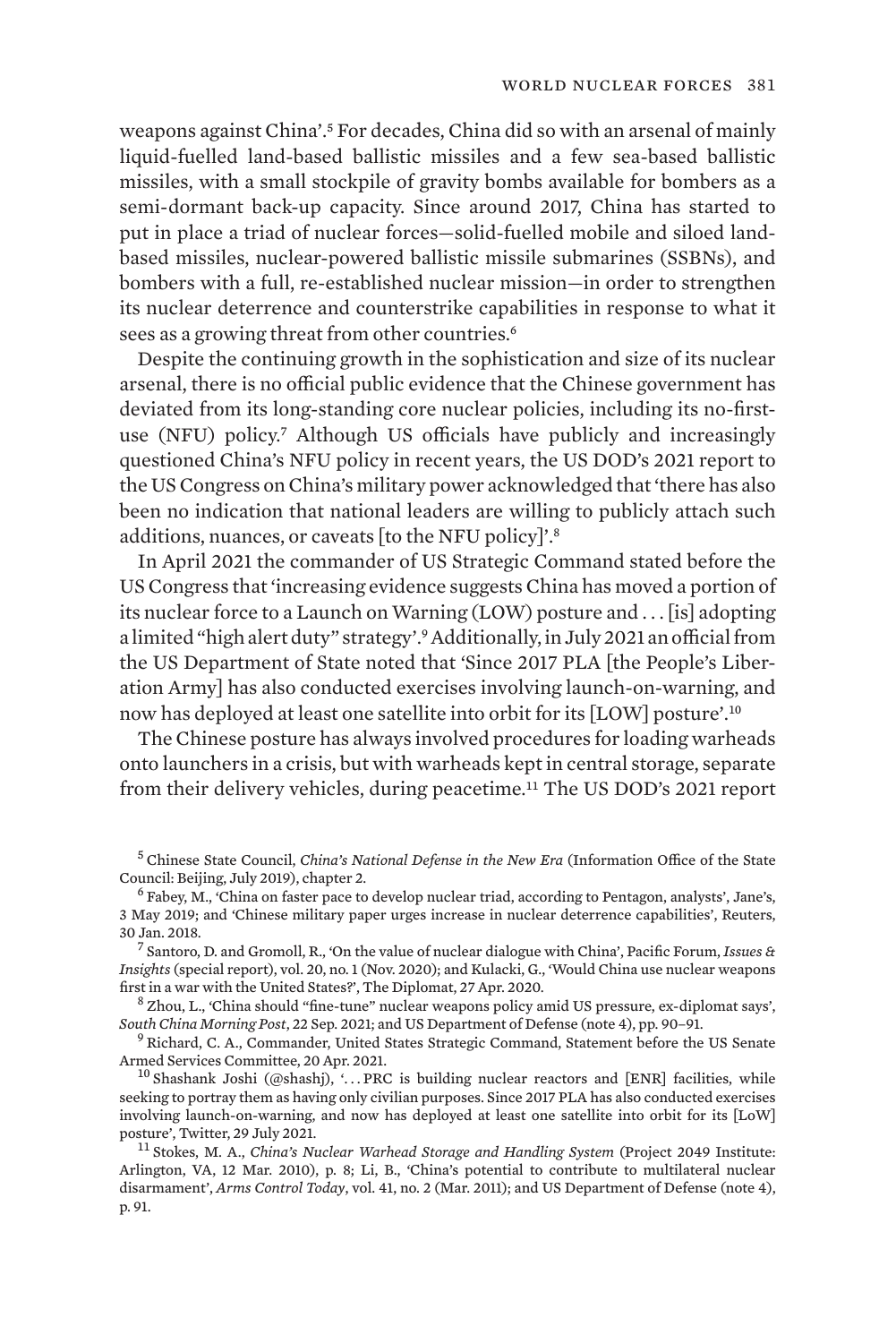#### **Table 10.6.** Chinese nuclear forces, January 2022

All figures are approximate and some are based on assessments by the authors.

| Type/Chinese designation<br>(US designation) | No. of<br>launchers | Year first<br>deployed | Range<br>$(km)^a$ | Warheads x yield <sup>b</sup> | No. of<br>warheads <sup>c</sup> |
|----------------------------------------------|---------------------|------------------------|-------------------|-------------------------------|---------------------------------|
| Aircraft                                     | 20 <sup>d</sup>     |                        |                   |                               | 20                              |
| $H-6K(B-6)$                                  | 20                  | 2009                   | 3 1 0 0           | 1 x bomb                      | 20                              |
| $H-6N(B-6N)$                                 |                     | 2021                   |                   | $.1 \times ALBM$              |                                 |
| $H-20(B-20)$                                 |                     | $[2025]$               |                   |                               |                                 |
| Land-based missiles <sup>e</sup>             | 398                 |                        |                   |                               | 258                             |
| $DF-4 (CSS-3)$                               | 6 <sup>f</sup>      | 1980                   | 5500              | 1 x 3 300 kt                  | 6                               |
| $DF-5A (CSS-4 Mod 2)$                        | 10                  | 1981                   | 12 000            | $1 \times 4000 - 5000$ kt     | 10                              |
| $DF-5B(CSS-4 Mod 3)$                         | 10                  | 2015                   | 13 000            | 5 x 200-300 kt                | 50                              |
| DF-5C (CSS-4 Mod 4)                          |                     | $\left[2020s\right]$   | 13 000            | [MIRV]                        | . .                             |
| $DF-15(CSS-6)$                               | . .                 | 1990                   | 600               | 1x.8                          | . .                             |
| DF-17 (CSS-22)                               | 36 <sup>h</sup>     | 2020                   | >1800             | $1 \times HGV^1$              | . .                             |
| DF-21A/E (CSS-5 Mod $2/6$ )                  | 40 <sup>j</sup>     | 2000/2016              |                   | $>2.100k$ 1 x 200-300 kt      | 40 <sup>l</sup>                 |
| DF-26 (CSS-18)                               | 200                 | 2016                   | 4 0 0 0           | 1 x 200–300 kt                | 20 <sup>m</sup>                 |
| DF-31 (CSS-10 Mod 1)                         | 6                   | 2006                   | 7 2 0 0           | $1x200 - 300$ kt              | 6                               |
| DF-31A/AG (CSS-10 Mod 2) <sup>n</sup>        | 72                  | 2007/2018              | 11 200            | 1x200-300 kt                  | 72                              |
| DF-41 (mobile version)<br>$(CSS-20)$         | $18^{\circ}$        | 2020                   | 12 000            | $3 \times 200 - 300$ kt       | 54                              |
| Sea-based missiles (SLBMs)                   | 6/72P               |                        |                   |                               | 72                              |
| $JL-2 (CSS-N-14)$                            | 72                  | 2016                   | >7000             | $1 \times 200 - 300$ kt       | 72                              |
| $JL-3 (CSS-N-X-.)$                           | . .                 | $[2020s]^{q}$          | >10 000           | [MIRV]                        | . .                             |
| <b>Total stockpile</b>                       | 490                 |                        |                   |                               | 350 <sup>r</sup>                |

. . = not available or not applicable; – = nil or a negligible value; [ ] = uncertain SIPRI estimate; ALBM = air-launched ballistic missile; HGV = hypersonic glide vehicle; kt = kiloton; MIRV = multiple independently targetable re-entry vehicle; SLBM = submarine-launched ballistic missile.

*<sup>a</sup>* For aircraft, the listed range is for illustrative purposes only; actual mission range will vary according to flight profile, weapon payload and in-flight refuelling.

*<sup>b</sup>* Warhead yields are listed for illustrative purposes. Actual yields are not known, except that older and less accurate missiles were equipped with megaton-yield warheads. Newer long-range missile warheads probably have yields of a few hundred kilotons, and it is possible that some warheads have even lower yield options.

*<sup>c</sup>* Figures are based on estimates of one warhead per nuclear-capable launcher, except for the MIRV-capable DF-5B, which can carry up to five warheads, and the MIRV-capable DF-41, which is estimated to carry three warheads. China's warheads are not thought to be deployed on launchers under normal circumstances but kept in storage facilities. All estimates are approximate.

*d* The number of bombers only counts those estimated to be assigned a nuclear role. H-6 bombers were used to deliver nuclear weapons during China's nuclear weapon testing programme (one test used a fighter-bomber) and models of nuclear bombs are exhibited in military museums. It is thought (but not certain) that a small number of H-6 bombers previously had a secondary contingency mission with nuclear bombs. The United States Department of Defense (US DOD) reported in 2018 that the People's Liberation Army Air Force was reassigned a nuclear mission.

*<sup>e</sup>* China defines missile ranges as short-range, <1000 kilometres; medium-range, 1000–3000 km; long-range, 3000–8000 km; and intercontinental range, >8000 km.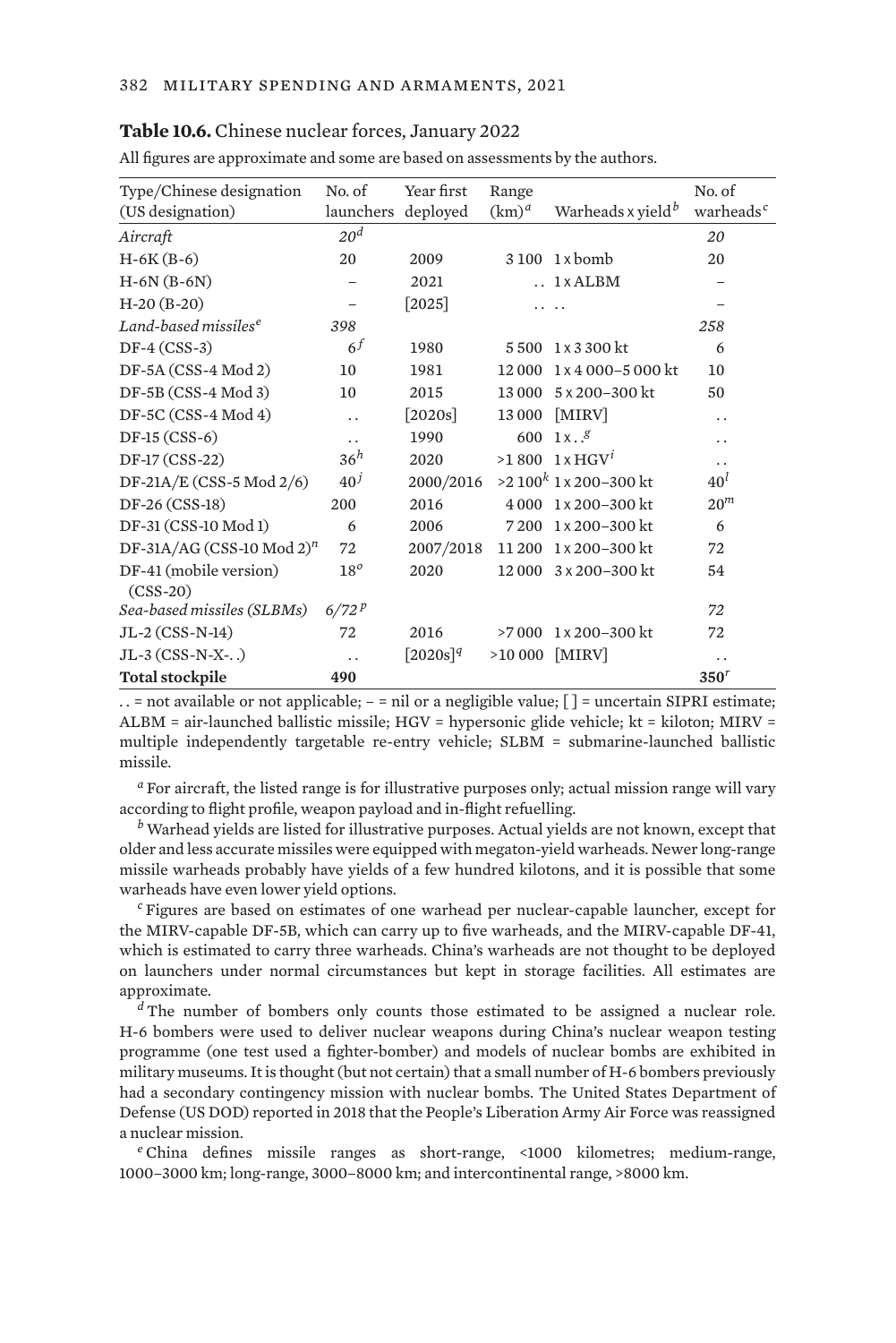*<sup>f</sup>* The US DOD's 2021 report to the US Congress still listed the old liquid-fuelled DF-4 as an element of China's fixed intercontinental ballistic missile (ICBM) force, but the DF-4 is generally believed to be in the process of being retired.

*<sup>g</sup>* The US Central Intelligence Agency concluded in 1993 that China 'almost certainly' had developed a warhead for the DF-15, but it is unclear whether the capability was fielded.

*<sup>h</sup>* This number is based on the assumption that two DF-17 brigades were operational and up to two more were under preparation as of Jan. 2022.

*<sup>i</sup>* The DF-17 carries an HGV with an unknown payload. The US DOD's 2021 report to the US Congress noted that the DF-17 is 'primarily a conventional platform' but that it could 'be equipped with nuclear warheads'.

*<sup>j</sup>* In 2017 the US Air Force's (USAF) National Air and Space Intelligence Center reported that China had 'fewer than 50' Mod 2 launchers. The Mod 6 is thought to be a replacement for the Mod 2.

*<sup>k</sup>* The range of the nuclear-armed DF-21 variants (CSS-5 Mod 2 and Mod 6) is thought to be greater than the 1750 km reported for the original (CSS-5 Mod 1), which has been retired. The USAF has reported the range as 2150 km.

<sup>*l*</sup> It is assumed that nuclear launchers do not have any reloads, unlike conventional versions (DF-21C and DF-21D) that are assumed to have one reload.

*<sup>m</sup>* The DF-26 is a dual-capable launcher. It is thought that its mission is primarily conventional and that only a few launchers are assigned nuclear warheads. Only one nuclear warhead is assumed for each of the DF-26's missiles that have been assigned a nuclear mission, with any reloads assumed to be conventional.

*<sup>n</sup>* The DF-31AG is thought to carry the same missile as the DF-31A.

*<sup>o</sup>* This number assumes two brigades were operational as of Jan. 2022. It is possible that the number of launchers is closer to 24.

*<sup>p</sup>* The first figure is the total number of operational nuclear-powered ballistic missile submarines (SSBNs) in the Chinese fleet; the second is the maximum number of missiles that they can carry. Two additional Jin-class (Type 094) SSBNs joined the fleet in 2021 to give a total of six SSBNs.

*<sup>q</sup>* US officials have suggested that the JL-3 might have already become operational; however, it is thought that the system is intended to arm the future Type 096 SSBN, which will not be ready for several years.

*<sup>r</sup>* The US DOD's 2021 report to the US Congress stated that the 'operational' stockpile was in the low 200s and increasing. Since then, the DF-41 and two additional submarines have become operational (see notes o and p). Consequently, SIPRI estimates that the total stockpile is larger and includes approximately 350 warheads.

*Sources*: US Air Force (USAF), National Air and Space Intelligence Center, *Ballistic and Cruise Missile Threat*, various years; USAF Global Strike Command, various documents; US Central Intelligence Agency, various documents; US Defense Intelligence Agency, various documents; US Department of Defense, *Military and Security Developments Involving the People's Republic of China*, Annual Report to Congress, various years; Kristensen, H. M., Norris, R. S. and McKinzie, M. G., *Chinese Nuclear Forces and US Nuclear War Planning* (Federation of American Scientists/Natural Resources Defense Council: Washington, DC, Nov. 2006); *Bulletin of the Atomic Scientists*, 'Nuclear notebook', various issues; Google Earth satellite imagery; and authors' estimates.

reaffirmed that China 'almost certainly keeps the majority of its nuclear force on a peacetime status—with separated launchers, missiles, and warheads'.<sup>12</sup> A transition to a LOW posture, where space-based sensors could detect an incoming attack before impact, does not necessarily require China to keep

<sup>12</sup> US Department of Defense (note 4), pp. 90–91.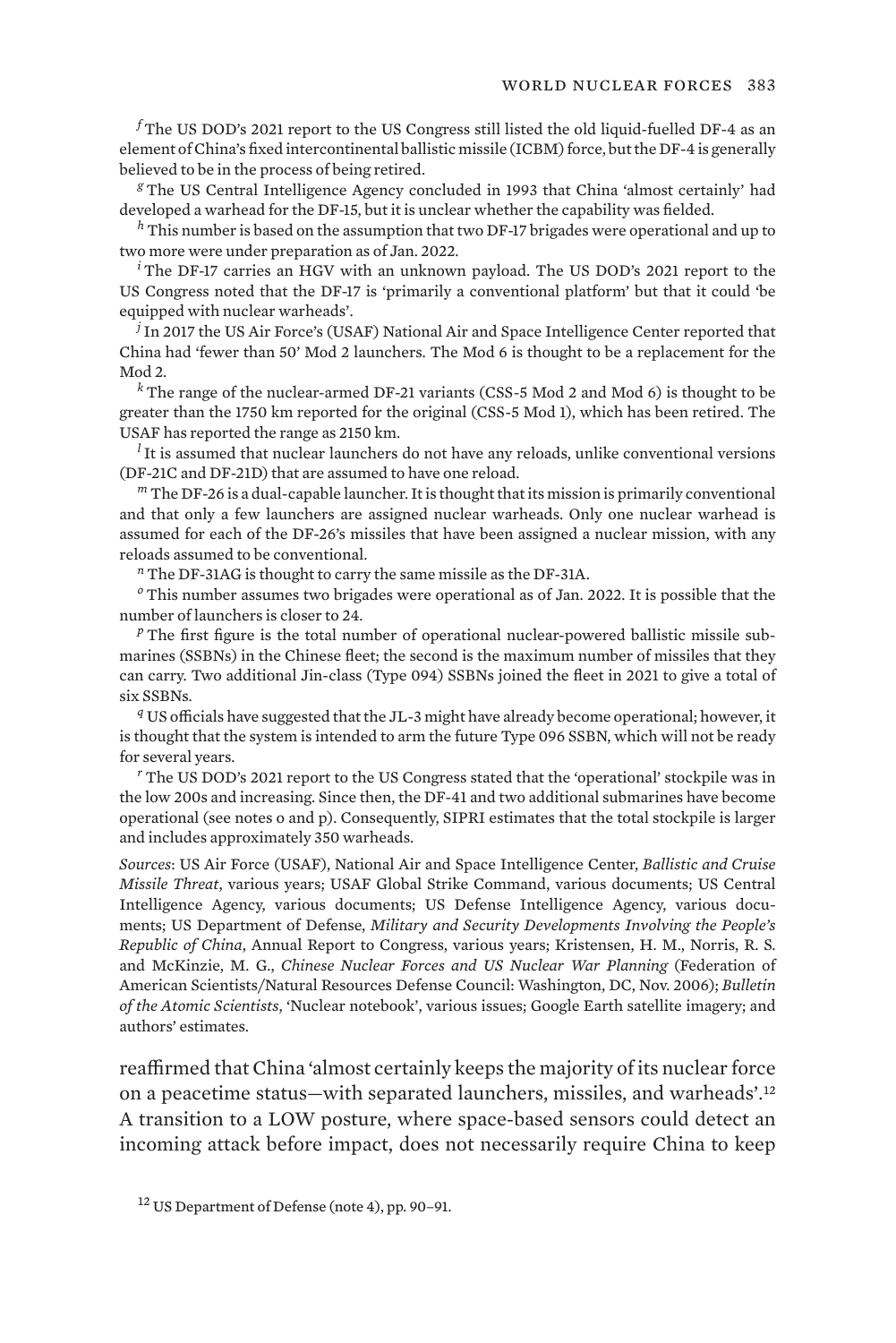warheads on delivery vehicles under normal circumstances, and doing so would constitute a significant change to the country's long-held nuclear custodial practices. But missile brigades need training to be ready to load the warheads. The US DOD's 2021 report stated that the PLA Rocket Force (PLARF) brigades conduct 'combat readiness duty' and 'high alert duty' drills, which 'apparently includes assigning a missile battalion to be ready to launch and rotating to standby positions as much as monthly for unspecified periods of time'.<sup>13</sup>

## **Aircraft and air-delivered weapons**

Chinese medium-range bombers have long had a capability of delivering nuclear weapons and were used to conduct more than 12 atmospheric nuclear tests in the 1960s and 1970s. Until 2018, the capability was not fully operational and was probably a back-up contingency mission. As a result, until 2018, SIPRI continued to assess that China maintained a small inventory of gravity bombs for secondary contingency use by Hong-6, or H-6 (B-6) bombers.<sup>14</sup>

In 2018, however, the US DOD reported that the PLA Air Force (PLAAF) was 'newly re-assigned a nuclear mission'.15 In its 2021 report, the US DOD concluded that China in 2019 had 'signaled the return of the airborne leg of its nuclear triad after the PLAAF publicly revealed the H-6N (B-6N) as its first nuclear-capable air-to-air refuelable bomber', and noted that as of 2020, the H-6N had been operationally fielded.16 Legacy H-6 bombers did not include an air-to-air refuelling probe, which significantly limited their long-range targeting capability.

Since at least 2015, China has been developing two new air-launched ballistic missiles (ALBMs), one of which is assessed by the USA to be potentially nuclear-capable.17 This missile, which can be carried by the H-6N bomber and is designated as CH-AS-X-13 by the USA, may be a variant of the Dong Feng-21, or DF-21 (CSS-5), medium-range ballistic missile (MRBM), or

<sup>&</sup>lt;sup>13</sup> US Department of Defense (note 4), pp. 90–91.<br><sup>14</sup> For the aircraft, missiles and submarines discussed here, a designation in parentheses (in this case B-6) following the Chinese designation (in this case H-6) is that assigned by the USA. <sup>15</sup> US Department of Defense*, [Military and Security Developments Involving the People's Republic](https://media.defense.gov/2018/Aug/16/2001955282/-1/-1/1/2018-CHINA-MILITARY-POWER-REPORT.PDF)* 

*[of China 2018](https://media.defense.gov/2018/Aug/16/2001955282/-1/-1/1/2018-CHINA-MILITARY-POWER-REPORT.PDF)*, Annual Report to Congress (Office of the Secretary of Defense: Arlington, VA, 16 May 2018), p. 75.<br><sup>16</sup> US Department of Defense (note 4), pp. 55–56.<br><sup>17</sup> US Department of Defense (note 4), pp. 55–56; Ashley, R., Director, US Defense Intelligence

Agency, '[Worldwide threat assessment](https://www.armed-services.senate.gov/imo/media/doc/Ashley_03-06-18.pdf)', Statement for the record, US Senate Armed Services Committee, 6 Mar. 2018, p. 8; US Air Force, National Air and Space Intelligence Center (NASIC), *[Ballistic and Cruise Missile Threat 2020](https://media.defense.gov/2021/Jan/11/2002563190/-1/-1/1/2020%20BALLISTIC%20AND%20CRUISE%20MISSILE%%2020THREAT_FINAL_2OCT_REDUCEDFILE.PDF)* (NASIC: Wright-Patterson Air Force Base, OH, July 2020), p. 37; and Stewart, V. R., Director, US Defense Intelligence Agency, '[Worldwide threat assessment'](http://www.armed-services.senate.gov/imo/media/doc/Stewart_02-09-16.pdf), Statement for the record, US Senate Armed Services Committee, 9 Feb. 2016.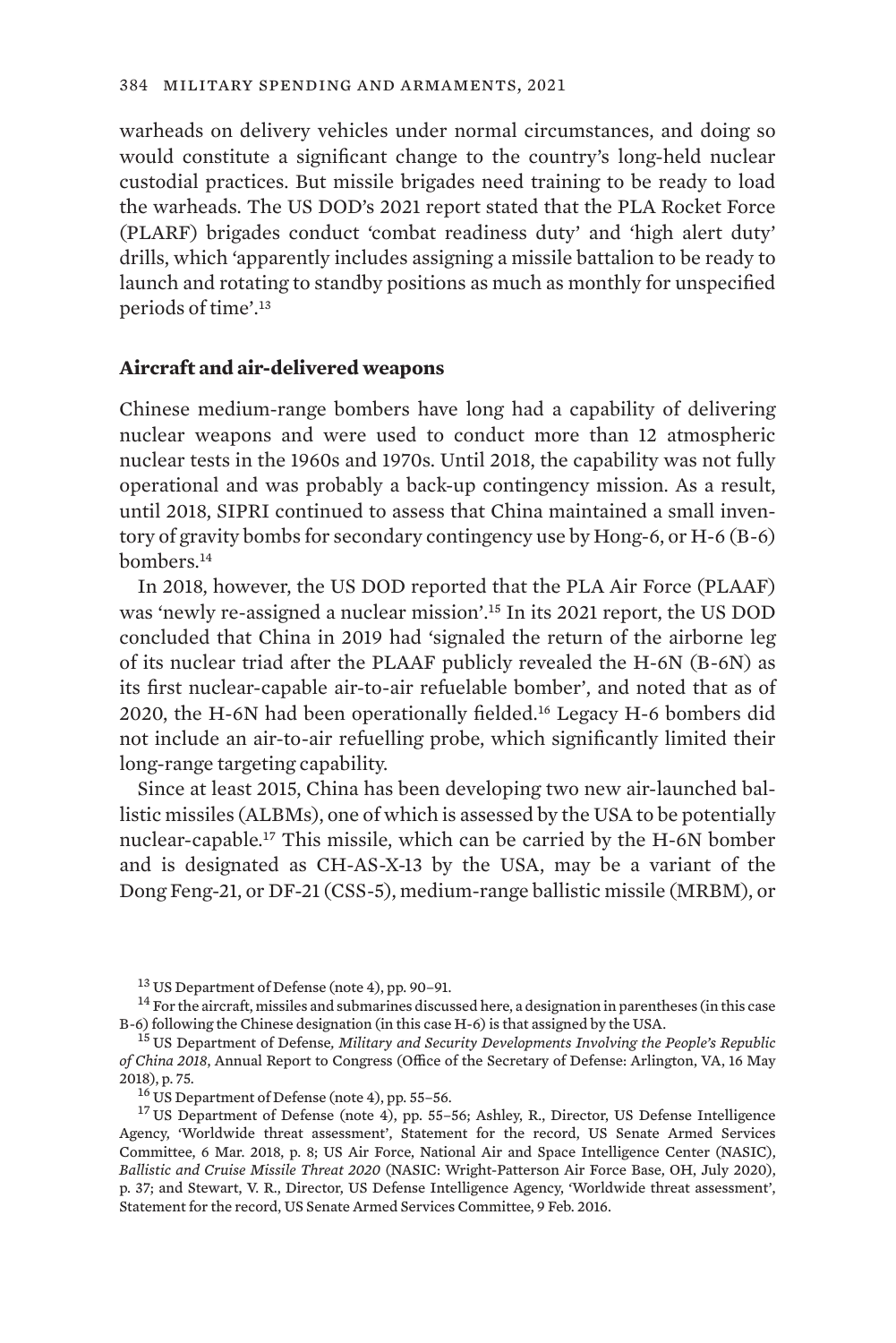possibly the DF-15.18 The first base to be equipped with this capability might be Neixiang, Henan province, where an H-6N bomber was observed flying with the possible new ALBM in October 2020.<sup>19</sup> In its 2021 report, the US DOD stated that 'The PRC has possibly already established a nascent "nuclear triad" with the development of a nuclear-capable air-launched ballistic missile . . . and improvement of its ground and sea-based nuclear capabilities', potentially indicating that it assessed the ALBM to be operational.<sup>20</sup> Even so, the 'viability' of the triad would depend on the survivability and capability of each leg.

In addition to the intermediate-range H-6 bomber, the PLAAF has been developing its first long-range strategic bomber, known as the H-20 (B-20), with an anticipated range of at least 8500 kilometres and a stealthy design.<sup>21</sup> The aircraft might be in production within 10 years, according to the US DOD.22 The US DOD has also suggested that the H-20 will be dual-capable that is, able to deliver both conventional and nuclear weapons.<sup>23</sup>

## **Land-based missiles**

China's nuclear-capable land-based ballistic missile arsenal has been undergoing significant modernization as China replaces its ageing silo-based, liquid-fuelled missiles with large numbers of new mobile and silo-based, solid-fuelled models.

## *Intercontinental ballistic missiles*

In 2021 commercial satellite imagery revealed that China had started construction of what appeared to be more than 300 new missile silos across at least three distinct fields in northern China.<sup>24</sup> On several separate occasions, different elements of the US government appeared to validate the open-

<sup>21</sup> US Department of Defense (note 4), p. 85.<br><sup>22</sup> US Office of the Deputy Assistant Secretary of Defense for [Nuclear Matters](https://fas.org/man/eprint/nmhb2020.pdf), *Nuclear Matters* [Handbook 2020](https://fas.org/man/eprint/nmhb2020.pdf) (US Department of Defense: Arlington, VA, Mar. 2020), figure 1.1, p. 3.<br><sup>23</sup> US Department of Defense (note 4), p. 85.<br><sup>24</sup> Lewis, J. and Eveleth, D., ['Chinese ICBM silos](https://www.armscontrolwonk.com/archive/1212340/chinese-icbm-silos/)', Arms Control Wonk, 2 July 2021; Kor

<sup>&</sup>lt;sup>18</sup> Wright, T., '[Chinese PLAAF H-6N pictured carrying large missile'](https://www.iiss.org/blogs/analysis/2020/10/mdi-chinese-plaaf-h-6n-missile), International Institute for Strategic Studies, 23 Oct. 2020; and Panda, A., ['Revealed: China's nuclear-capable air-launched ballistic](https://thediplomat.com/2018/04/revealed-chinas-nuclear-capable-air-launched-ballistic-missile/)

 $19$  Lee, R., '[China's Air Force might be back in the nuclear business'](https://thediplomat.com/2020/09/chinas-air-force-might-be-back-in-the-nuclear-business/), The Diplomat, 9 Sep. 2020; and Rod Lee (@roderick\_s\_lee), '[The video footage of an H-6N with a possible air-launched ballistic](https://twitter.com/roderick_s_lee/status/1317319284230705152) [missile appears to be taken at this location just outside Neixiang Afld. This corroborates my theory that](https://twitter.com/roderick_s_lee/status/1317319284230705152) [the 106th bde operates H-6N's and, per the CMPR suggesting nuclear-capable ALBMs, is a nuclear](https://twitter.com/roderick_s_lee/status/1317319284230705152) [unit](https://twitter.com/roderick_s_lee/status/1317319284230705152)', Twitter, 17 Oct. 2020.<br><sup>20</sup> US Department of Defense (note 4), p. 90.

Kristensen, H. M., '[China is building a second nuclear missile silo field](https://fas.org/blogs/security/2021/07/china-is-building-a-second-nuclear-missile-silo-field/)', FAS Strategic Security Blog, Federation of American Scientists, 26 July 2021; and Lee, R., ['PLA likely begins construction of an](https://www.airuniversity.af.edu/CASI/Display/Article/2729781/pla-likely-begins-construction-of-an-intercontinental-ballistic-missile-silo-si/) [intercontinental ballistic missile silo site near Hanggin Banner](https://www.airuniversity.af.edu/CASI/Display/Article/2729781/pla-likely-begins-construction-of-an-intercontinental-ballistic-missile-silo-si/)', China Aerospace Studies Institute, 12 Aug. 2021.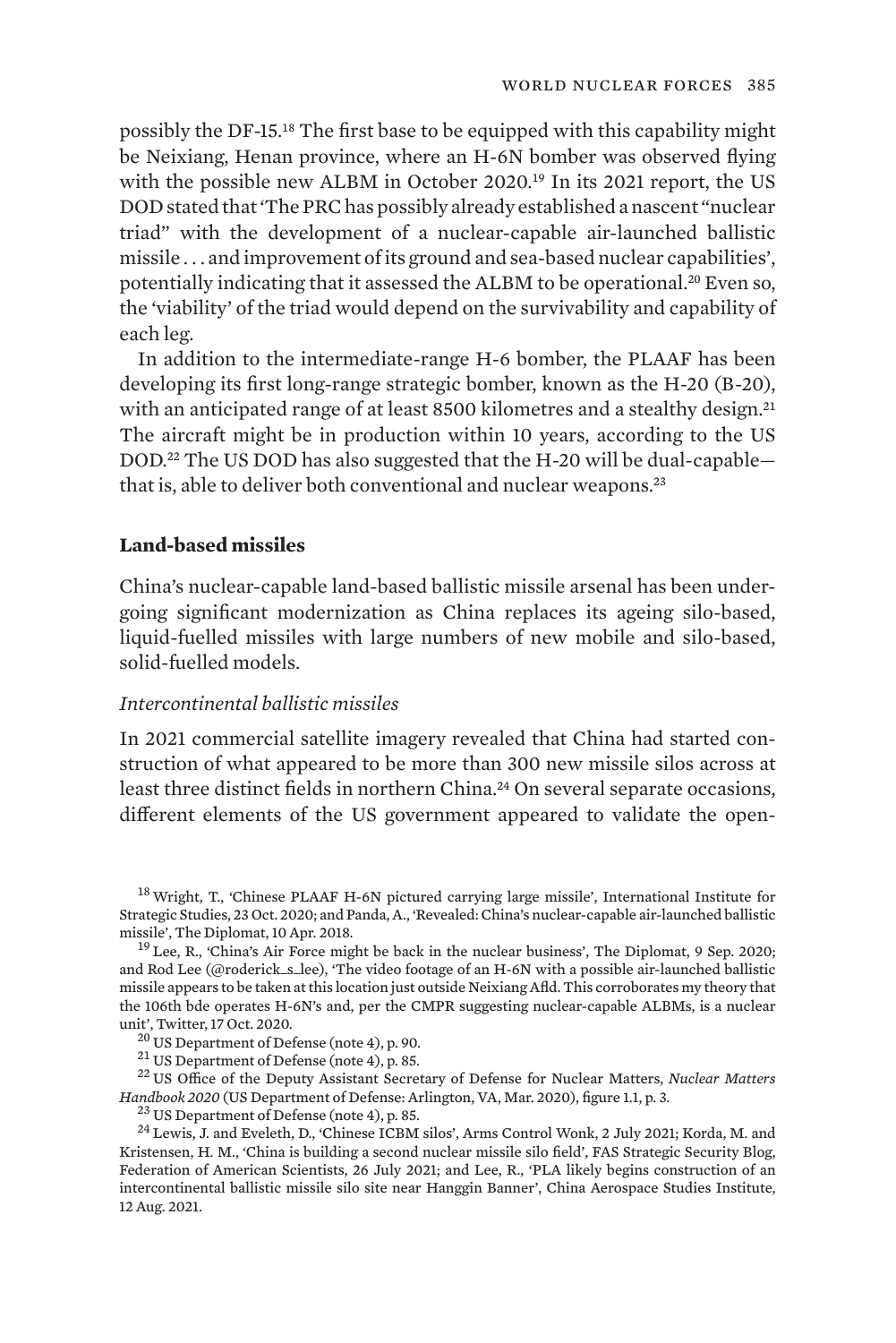source assessment that the construction sites were associated with China's missile programme.25 If China eventually fills each suspected silo site with a single-warhead missile, the number of warheads attributed to China's intercontinental ballistic missile (ICBM) force, estimated at January 2022 as around 190 warheads, could more than double to approximately 450 warheads. If each suspected silo were filled with a missile equipped with three multiple independently targetable re-entry vehicles (MIRVs), this number could rise to approximately 1000 warheads. However, as of January 2022 it was unclear how China plans to operate the new silos, whether they will all be filled, how many warheads each missile would carry, and whether a portion of them could potentially have conventional strike roles.<sup>26</sup>

Notably, China's new silo fields are located deeper inside China than any other known ICBM base and are beyond the reach of US conventional cruise missiles. This, combined with the large number of silos, could suggest that one of the main drivers of the construction effort is to reduce the vulnerability of China's nuclear arsenal from long-range conventional strikes.

In its 2021 report to the US Congress, the US DOD estimated that China's operational arsenal included 100 ICBMs, and that the number of warheads on Chinese ICBMs capable of reaching the USA was expected to grow to 200 by 2025.27 Additionally, the report noted that China appeared to be doubling the number of launchers in some ICBM brigades, although this could be the result of redistributing existing launchers.<sup>28</sup>

The silo-based, liquid-fuelled, two-stage DF-5 (CSS-4) family of missiles which first entered into service in the early 1980s—were believed to be China's longest-range ICBMs as at the end of 2021. Along with the roadmobile, solid-fuelled, three-stage DF-31A/AG (CSS-10 Mod 2) ICBM and the new solid-fuelled, three-stage DF-41 (CSS-20) ICBM, DF-5s are capable of targeting all of continental USA and Europe.

China is believed to have deployed at least two mobile DF-41 brigades totalling around 18 launchers—and appeared to be preparing for the

 $25$  US Strategic Command (@US\_Stratcom), '[This is the second time in two months the public has](https://twitter.com/US_Stratcom/status/1420149192203374603) [discovered what we have been saying all along about the growing threat the world faces and the veil of](https://twitter.com/US_Stratcom/status/1420149192203374603) [secrecy that surrounds it](https://twitter.com/US_Stratcom/status/1420149192203374603)', Twitter, 27 July 2021; Shashank Joshi (@shashj), ['State Dept. told me: "This](https://twitter.com/shashj/status/1420702241636372480) [build-up is deeply concerning, raises questions about the PRC's intent, and reinforces the importance](https://twitter.com/shashj/status/1420702241636372480) [of pursuing practical measures to reduce nuclear risks"'](https://twitter.com/shashj/status/1420702241636372480), Twitter, 29 July 2021; and US Department of Defense (note 4), pp. 60–62. <sup>26</sup> Roderick Lee of the United States Air Force's China Aerospace Studies Institute—who disclosed

the third Chinese silo complex at Hanggin Banner in Aug. 2021—suggests that circumstantial evidence could indicate that China might consider using some of its new ICBM silos in a conventional strike role. Lee, R., ['A case for China's pursuit of conventionally armed ICBMs](https://thediplomat.com/2021/11/a-case-for-chinas-pursuit-of-conventionally-armed-icbms/)', The Diplomat, 17 Nov. 2021.<br><sup>27</sup> US Department of Defense (note 4), pp. 60–62.<br><sup>28</sup> US Department of Defense (note 4), p. 61; and Decker Eveleth (

[an overstatement: TEL garages have doubled at 644, the DF-41 OT&E brigade, possibly indicating](https://twitter.com/dex_eve/status/1456009540982374404) [~24 launchers. At other new ICBM units, number of garages has actually gone down, from 12 to 8.](https://twitter.com/dex_eve/status/1456009540982374404) [Possible the PLARF is redistributing existing DF-31AG launchers'](https://twitter.com/dex_eve/status/1456009540982374404), Twitter, 3 Nov. 2021.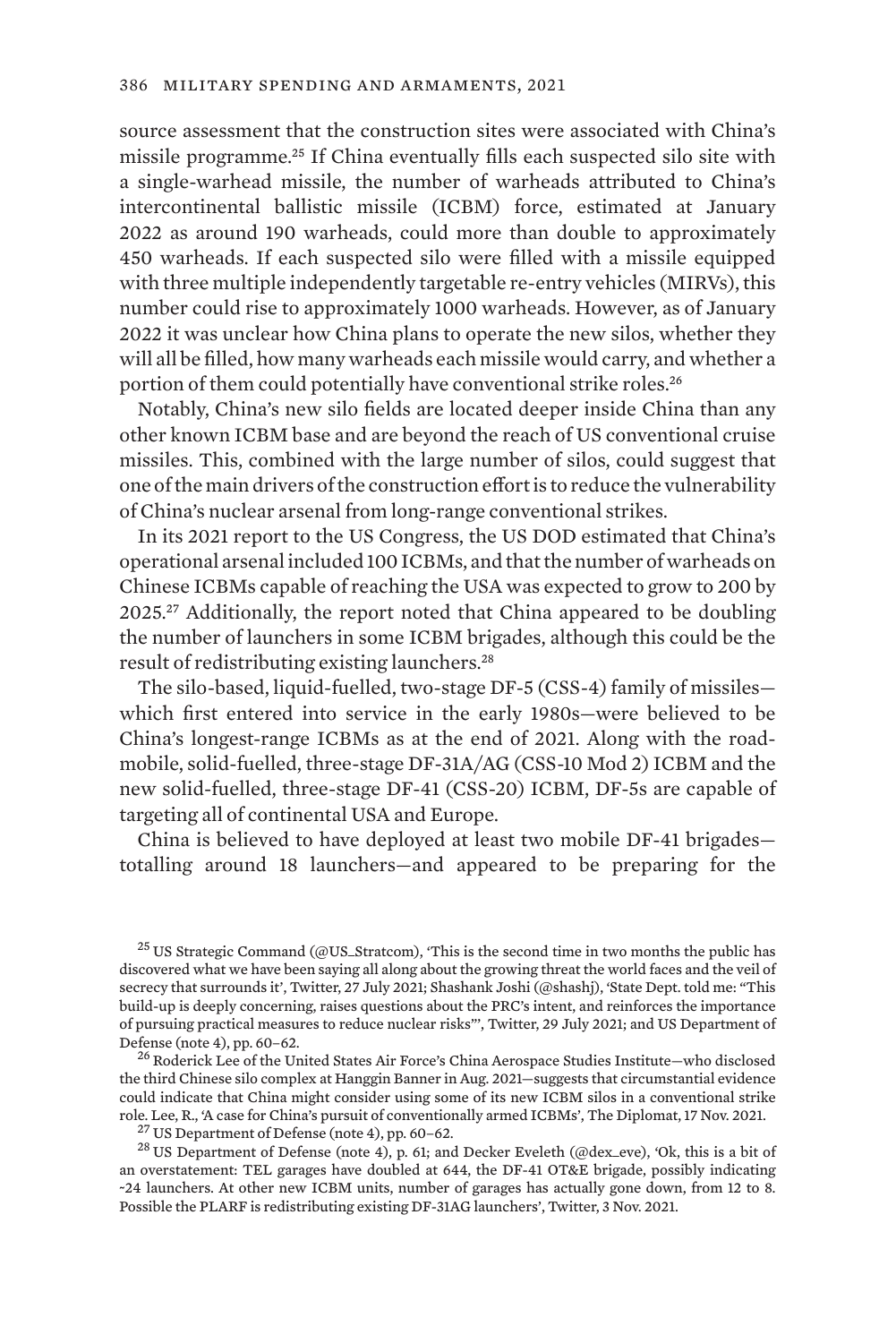integration of additional DF-41 brigades.29 The US DOD assessed in 2020 and 2021 that China might ultimately plan to deploy the DF-41 in both mobile and silo-based modes, in some or all of China's new missile silo fields, and potentially in a rail-based mode as well.30 However, the new silo fields were still only in the early stages of construction in late 2021.<sup>31</sup>

The US DOD's 2021 report states that China has also begun developing a new missile called the DF-27, which could have a range of 5000–8000 km.<sup>32</sup> However, public information about this new missile is scarce and rife with unsubstantiated rumours.

After many years of research and development, China has modified a small number of ICBMs to deliver nuclear MIRVs, apparently to improve the penetration capabilities of its warheads in response to advances in US and, to a lesser extent, Russian and future Indian missile defences. The DF-5B (CSS-4 Mod 3) is a MIRV-capable variant of the DF-5 that can carry up to five warheads, two more than previously assumed.33 A second variant under development, the DF-5C (CSS-4 Mod 4), can reportedly also deliver multiple warheads. Some US media reports have suggested that it might be capable of carrying up to 10 warheads, but it seems more likely that it will carry a number similar to that of the DF-5B version.<sup>34</sup> There has been speculation that the DF-41 is able to carry 6–10 warheads, but there is significant uncertainty about the actual capability, and it is likely to carry fewer than its maximum capacity in order to maximize range. SIPRI cautiously estimates that the DF-41 carried 3 warheads as at January 2022.

China reportedly conducted two tests of what appeared to be a hypersonic boost-glide system in July and August 2021.35 According to the US Office of the Director of National Intelligence, at least one test 'flew completely around the world', indicating that the test might have been of an orbital bombardment system.36 Additionally, the US DOD noted that at least one test fired a missile mid-flight over the South China Sea.<sup>37</sup> Other credible details

<sup>29</sup> US Department of Defense (note 4), p. 62; and Rod Lee (@roderick\_s\_lee), ['More evidence that](https://twitter.com/roderick_s_lee/status/1475885536254599172) [651 Bde has DF-41s: An officer assigned to 651 Bde inspecting a probable 41 TEL in garrison. Known](https://twitter.com/roderick_s_lee/status/1475885536254599172) [651 Bde personalities state that in the past few years, the brigade has been swapping out for a new](https://twitter.com/roderick_s_lee/status/1475885536254599172)

<sup>30</sup> US Department of Defense (note 4), p. 62; and US Department of Defense (note 1), p. 56.<br><sup>31</sup> Gertz, B., '[Exclusive: China building third missile field for hundreds of new ICBMs](https://www.washingtontimes.com/news/2021/aug/12/china-engaged-breathtaking-nuclear-breakout-us-str/)', *Washington* Times, 12 Aug. 2021.

<sup>32</sup> US Department of Defense (note 4), p. 62.<br><sup>33</sup> US Department of Defense (note 4), p. 61; and Lewis, J. G., 'China's belated embrace of MIRVs', eds M. Krepon, T. Wheeler and S. Mason, *The Lure and Pitfalls of MIRVs: From the First to the Second* 

*Nuclear Age* (Stimson Center: Washington, DC, May 2016), pp. 95–99.<br><sup>34</sup> Gertz, B., ['China tests missile with 10 warheads](https://freebeacon.com/national-security/china-tests-missile-10-warheads/)', Washington Free Beacon, 31 Jan. 2017.<br><sup>35</sup> Sevastopulo, D., 'China conducted two hypersonic weapo

<sup>36</sup> US Office of the Director of National Intelligence (ODNI), *[Annual Threat Assessment of the US](https://www.dni.gov/files/ODNI/documents/assessments/ATA-2022-Unclassified-Report.pdf) [Intelligence Community](https://www.dni.gov/files/ODNI/documents/assessments/ATA-2022-Unclassified-Report.pdf)* (ODNI: McLean, VA, 7 Feb. 2022), p. 7. <sup>37</sup> Sevastopulo (note 35).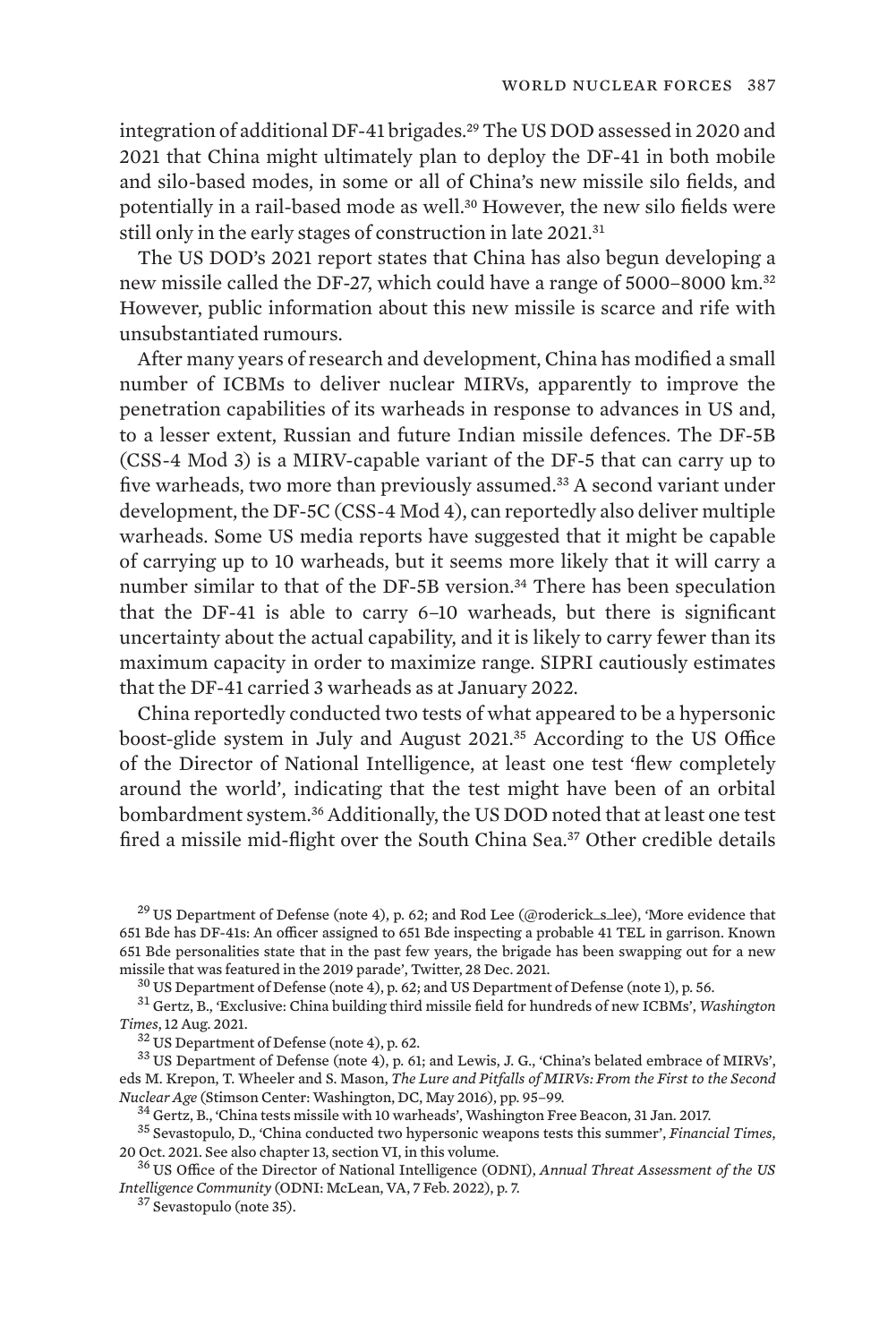about this new system are scarce; however, if the initial reporting is accurate, then the system may be intended to counter advances in US missile defences.

## *Intermediate- and medium-range ballistic missiles*

In 2016 the PLARF began the deployment of the dual-capable DF-26 (CSS-18) intermediate-range ballistic missile (IRBM). This missile has an estimated maximum range exceeding 4000 km and can therefore reach targets in India, the South China Sea, and the western Pacific Ocean, including the US strategic base on Guam.<sup>38</sup> The missile is equipped with a manoeuvrable re-entry vehicle (MaRV) that can be swapped with another warhead at a rapid pace, thus theoretically allowing the PLARF to switch the missile's mission between precision conventional strikes and nuclear strikes against ground targets—and even conventional strikes against naval targets—at the last minute.<sup>39</sup> The majority of the DF-26s are thought to serve a conventional mission with a smaller number assigned a nuclear role. In its 2021 report, the US DOD noted that: 'The DF-26 is the PRC's first nuclear-capable missile system that can conduct precision strikes, and therefore, is the most likely weapon system to field a lower-yield warhead in the near-term.'40 It remains unclear, however, whether low-yield options have been produced for China's nuclear forces.

China appears to be producing the DF-26 in significant numbers, and in 2021 the US DOD estimated that China might have up to 200 launchers and 300 missiles in its inventory, although SIPRI estimates that only a small number of those have a nuclear role.<sup>41</sup> The launcher number might also be on the higher end of an estimated range and could also include launchers in production as of January 2022. There were sightings of the missile at several PLARF brigade bases during 2021, and PLARF brigades conducted several exercises that featured multiple waves of missile strikes, reloads and relocations.<sup>42</sup>

The US DOD's 2021 report indicated a sizable increase in China's MRBM force, from 150 launchers and 150-plus missiles in 2020 to 250 launchers and 600 missiles in 2021.43 Most of these are conventional versions, and the numbers are probably on the higher end of an estimated range and could also include launchers and missiles in production. SIPRI estimates that, as of January 2022, around 40 of the PLARF's MRBMs were nuclear

 $38$  US Department of Defense (note 4), p. 61.<br> $39$  Pollack, J. H. and LaFoy, S., ['China's DF-26: A hot-swappable missile?](https://www.armscontrolwonk.com/archive/1209405/chinas-df-26-a-hot-swappable-missile/)', Arms Control Wonk, 17 May 2020; Deng, X., ['China deploys Dongfeng-26 ballistic missile with PLA Rocket Force](https://www.globaltimes.cn/content/1099815.shtml)', *Global* 

Times, 26 Apr. 2018; and US Department of Defense (note 4), p. 61.<br>  $^{40}$  US Department of Defense (note 4), p. 93.<br>  $^{41}$  US Department of Defense (note 4), p. 163.<br>  $^{42}$  Liu, X., 'PLA Rocket Force practices night DF

<sup>&</sup>lt;sup>43</sup> US Department of Defense (note 4), p. 163; and US Department of Defense (note 1), p. 166.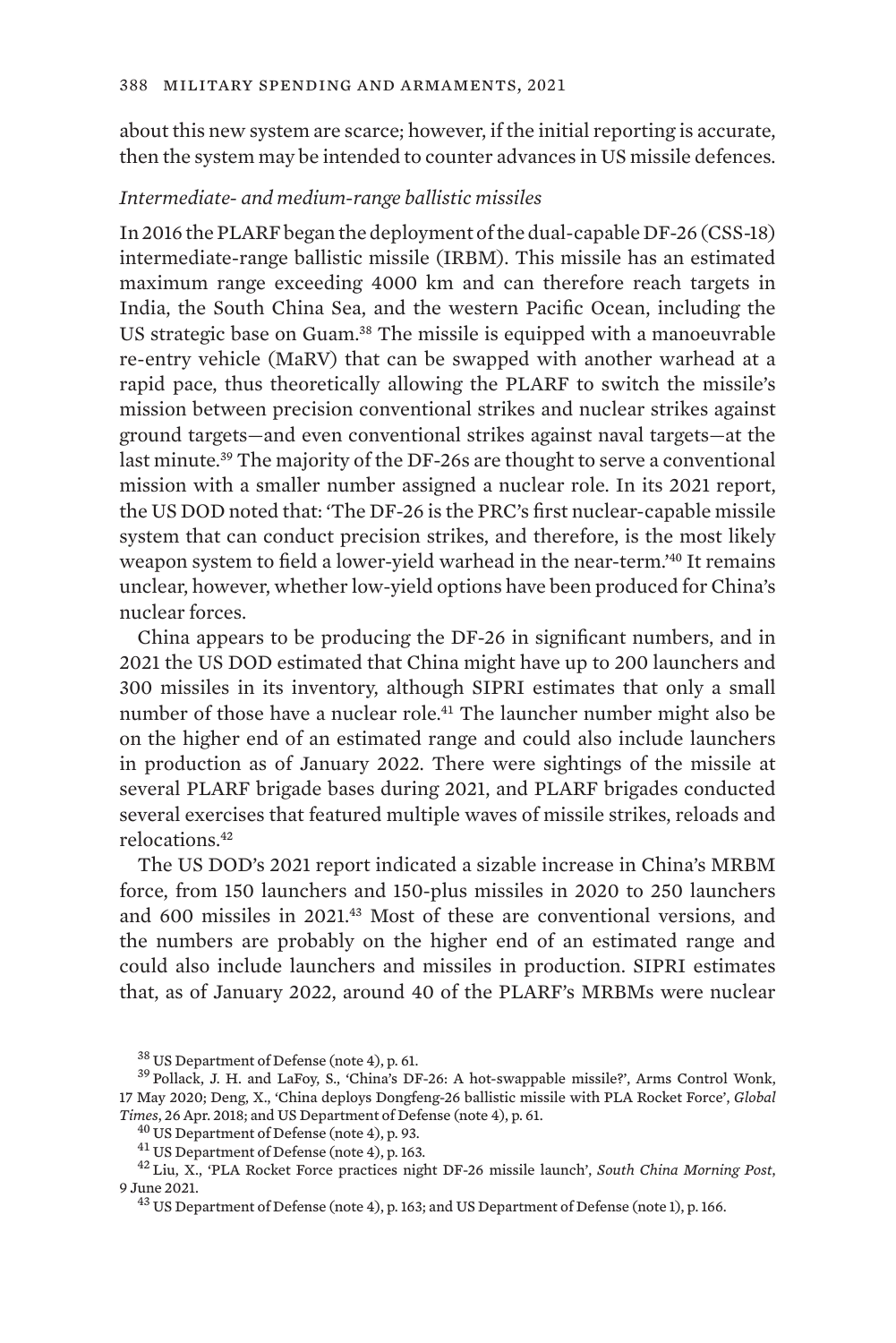DF-21s (CSS-5). The DF-21 is a two-stage, solid-fuelled mobile missile. The original DF-21 (CSS-5 Mod 1), which was first deployed in 1991, has been retired. An upgraded variant, the DF-21A (CSS-5 Mod 2), was first deployed in 1996 and an enhanced version, possibly known as the DF-21E (CSS-5 Mod 6), was fielded in 2017.<sup>44</sup> Two other versions of the DF-21 (DF-21C and DF-21D) are armed with conventional warheads.

The PLARF has also begun fielding the new DF-17 (CSS-22) MRBM equipped with a hypersonic glide vehicle (HGV).<sup>45</sup> The US DOD's 2021 report noted that the DF-17 is 'primarily a conventional platform', but that it could 'be equipped with nuclear warheads'.46 As of January 2022, the DF-17 was operational in at least two brigades, with integration under way in several additional brigades.<sup>47</sup>

### **Sea-based missiles**

In 2021 China continued to pursue its long-standing strategic goal from the early 1980s of developing and deploying a sea-based nuclear deterrent. According to the US DOD's 2021 report, the PLA Navy (PLAN) has constructed six Type 094 SSBNs.<sup>48</sup> The two newest boats-Type 094A, believed to be variants of the original design—were handed over to the PLAN in April 2020 and one of them formally entered service in April 2021.49 The US DOD's 2021 report assessed that these six operational Type 094 SSBNs constitute China's 'first credible, sea-based nuclear deterrent'.<sup>50</sup>

China's four original Type 094 submarines can each carry up to 12 threestage, solid-fuelled Julang-2, or JL-2 (CSS-N-14), submarine-launched ballistic missiles (SLBMs). The JL-2 is a sea-based variant of the DF-31 ICBM. It has an estimated maximum range in excess of 7000 km and is believed to carry a single nuclear warhead.<sup>51</sup>

There has been considerable speculation about whether the missiles on China's SSBNs are mated with warheads under normal circumstances; there appear to be no credible public reports that China has commenced

<sup>44</sup> O'Halloran, J. C. (ed.), *IHS Jane's Weapons: Strategic, 2015-16* (IHS Jane's: Coulsdon, 2015), pp. 21-22; and US Department of Defense (note 4), p. 93.

<sup>45</sup> US Department of Defense (note 4), p. 61.<br><sup>46</sup> US Department of Defense (note 4), p. 61.<br><sup>47</sup> Rod Lee (@roderick\_s\_lee), '[The PLA appears to be fielding the \(likely hypersonic\) DF-17 at](https://twitter.com/roderick_s_lee/status/1344294473036136448) [an operational unit, suggesting the DF-17 has achieved at least initial operational capability. PRC](https://twitter.com/roderick_s_lee/status/1344294473036136448) [television footage from 29 December shows a probable DF-17 TEL at the PLARF's 627 Brigade in](https://twitter.com/roderick_s_lee/status/1344294473036136448) [Jieyang'](https://twitter.com/roderick_s_lee/status/1344294473036136448), Twitter, 30 Dec. 2020; Chan, M., ['Chinese military beefs up coastal forces as it prepares for](https://www.scmp.com/news/china/diplomacy/article/3105953/chinese-military-beefs-coastal-forces-it-prepares-possible) [possible invasion of Taiwan'](https://www.scmp.com/news/china/diplomacy/article/3105953/chinese-military-beefs-coastal-forces-it-prepares-possible), *South China Morning Post*, 18 Oct. 2020; and authors' estimates.<br><sup>48</sup> US Department of Defense (note 4), p. 49.<br><sup>49</sup> Chan, M., 'China's new nuclear submarine missiles expand range in US: Anal

*Morning Post*, 2 May 2021.<br><sup>50</sup> US Department of Defense (note 4), p. 49.<br><sup>51</sup> US Air Force (note 17), p. 33.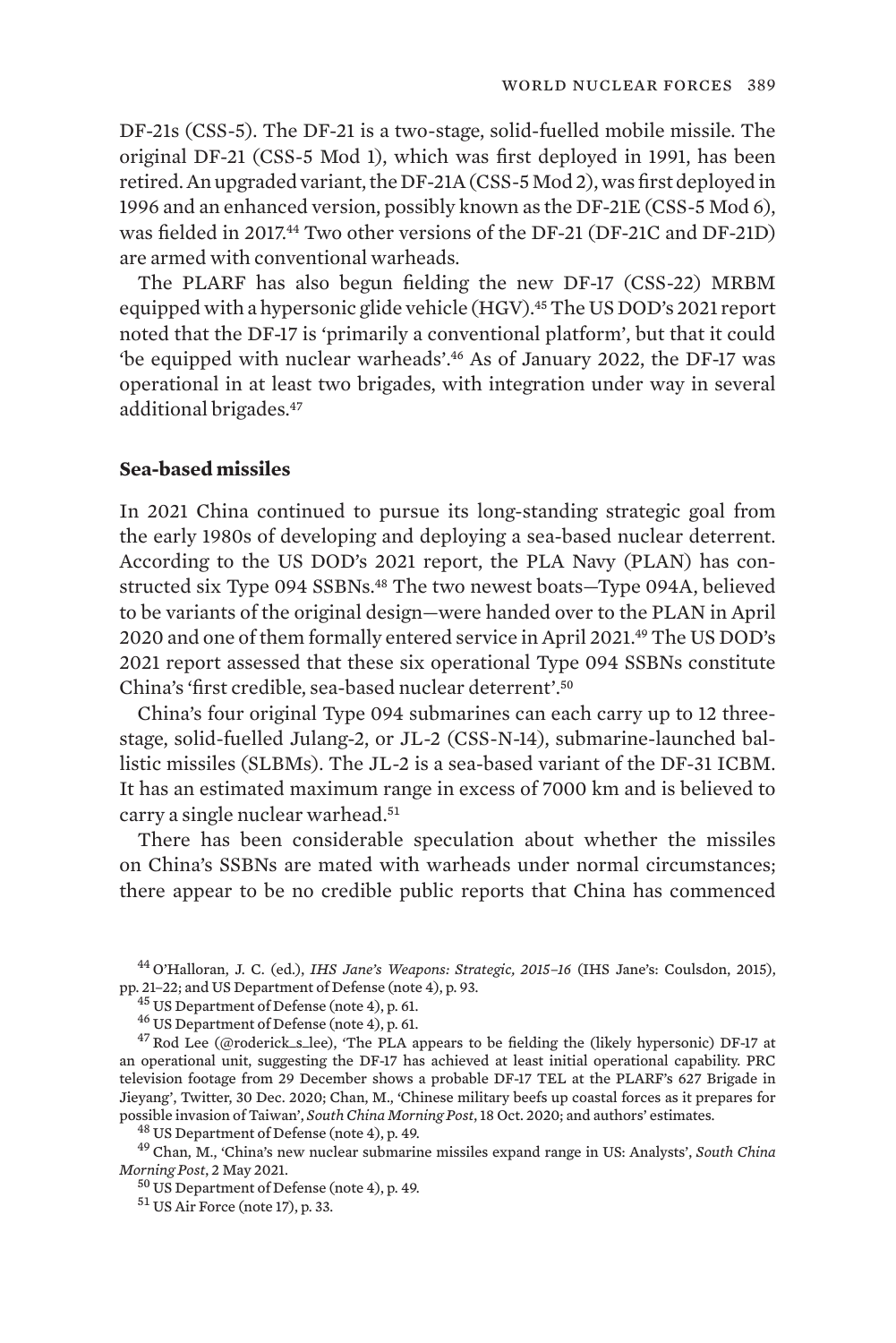nuclear-armed patrols. The routine deployment of nuclear weapons on China's SSBNs would constitute a significant change to the country's longheld practice of keeping nuclear warheads in central storage in peacetime and would pose operational challenges for its nuclear command-and-control arrangements. During a war, geographic choke points and advanced US anti-submarine warfare capabilities could force China to deploy its nuclear submarines in a protective bastion within the South China Sea, rather than sail them past Japan and out into the Pacific Ocean. These constraints significantly limit Chinese SSBNs from targeting continental USA.

The US DOD's 2021 report indicates that the PLAN has begun construction of its next-generation SSBN, Type 096, and a potential hull section was visible in commercial satellite imagery from February 2021.52 Reports vary widely on the design parameters, but the new submarine is expected to be larger and quieter than the Type 094 and could possibly be equipped with more missile launch tubes. Given the expected lifespans of the current Type 094 and the next-generation Type 096 SSBNs, the PLAN is expected to operate both types concurrently. In 2021 the US DOD assessed that China could have up to eight SSBNs by 2030.<sup>53</sup>

The Type 096 SSBN will be armed with a successor to the JL-2: the JL-3 SLBM, which is thought to use technologies from the land-based DF-41 ICBM and have a longer range than the JL-2. The US Air Force's National Air and Space Intelligence Center has assessed that the JL-3 will be capable of carrying multiple warheads and have a range of more than 10 000 km.54 According to the US DOD, the JL-3's longer range could enable the PLAN to deploy its SSBNs in bastions in the South China Sea and the Bohai Gulf, to enhance their survivability.<sup>55</sup>

 $52$  US Department of Defense (note 4), p. 49; and Sutton, H. I., ['First image of China's new nuclear](https://www.navalnews.com/naval-news/2021/02/first-image-of-chinas-new-nuclear-submarine-under-construction/) submarine under construction'. Naval News, 1 Feb. 2021.

<sup>&</sup>lt;sup>53</sup> US Department of Defense (note 4), p. 49.<br><sup>54</sup> US Air Force (note 17), p. 37. 55 US Department of Defense (note 4), p. 91.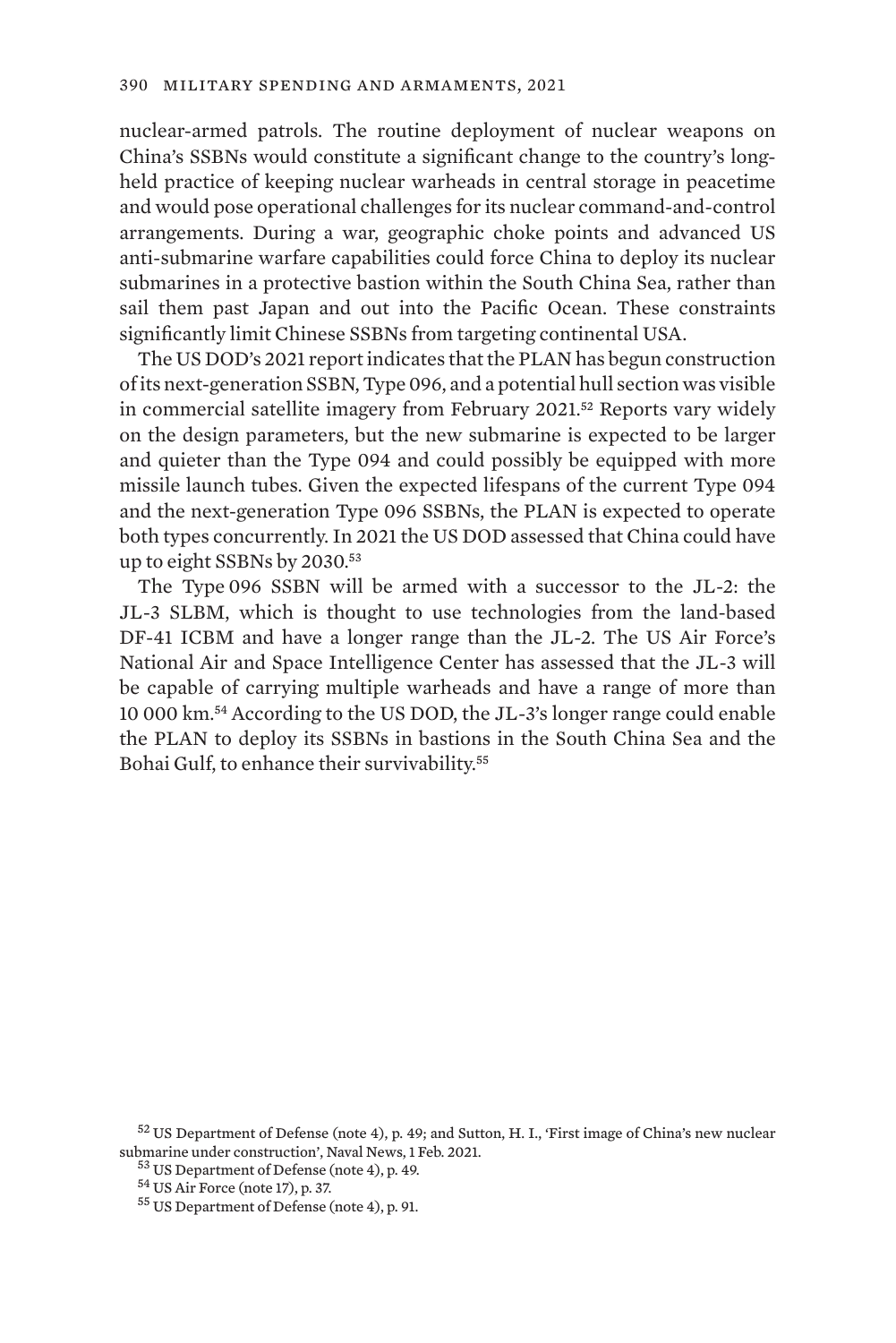# VI. Indian nuclear forces

#### hans m. kristensen and matt korda

As of January 2022, India was estimated to have a growing stockpile of about 160 nuclear weapons—a small increase from the previous year (see table 10.7). These weapons were assigned to a maturing nuclear triad of aircraft, landbased missiles and ballistic missile submarines. The warhead estimate is based on calculations of India's inventory of weapon-grade plutonium, the estimated number of operational nuclear-capable delivery systems, India's nuclear doctrine, publicly available information on the Indian nuclear arsenal, and private conversations with defence officials.1 The Indian government itself has not provided much public information about the size of its nuclear forces, other than conducting occasional parade displays and making announcements about missile flight tests. India has continued to expand the size and capability of its nuclear weapon inventory as well as its infrastructure for producing nuclear warheads.

### **The role of nuclear weapons in Indian military doctrine**

Until the early 2010s, the limited ranges of India's initial nuclear systems meant that their only credible role was to deter Pakistan. However, with the development over the subsequent decade of longer-range missiles capable of targeting all of China, it appears that India has placed increased emphasis on China in recent years. It remains to be seen how this development, as well as recent border clashes with China and Pakistan, will affect India's nuclear arsenal and strategy.2 While India has adhered to a nuclear no-firstuse policy since 1999, this pledge was qualified by a 2003 caveat that India could use nuclear forces to retaliate against attacks by non-nuclear weapons of mass destruction (WMD).<sup>3</sup> This 2003 statement was reaffirmed as recently as 2018, and could still be in place as official policy.4 Doubts about India's commitment to the no-first-use policy have increased, and although India is believed to store its warheads separate from its delivery systems, there has been increasing evidence of some parts of India's nuclear arsenal

<sup>&</sup>lt;sup>1</sup> Kristensen, H. M. and Korda, M., ['Estimating world nuclear forces: An overview and assessment of](https://www.sipri.org/commentary/topical-backgrounder/2021/estimating-world-nuclear-forces-overview-and-assessment-sources) [sources](https://www.sipri.org/commentary/topical-backgrounder/2021/estimating-world-nuclear-forces-overview-and-assessment-sources)', SIPRI Topical Backgrounder, 14 June 2021.<br><sup>2</sup> On the border tensions in 2021 between China and India and between India and Pakistan see

chapter 4, section III, in this volume.<br><sup>3</sup> Indian Ministry of External Affairs, '[The Cabinet Committee on Security reviews \[o\]perational-](https://mea.gov.in/press-releases.htm?dtl/20131/The_Cabinet_Committee_on_Security_Reviews_perationalization_of_Indias_Nuclear_Doctrine+Report+of+National+Security+Advisory+Board+on+Indian+Nuclear+Doctrine)

[ization of India's nuclear doctrine'](https://mea.gov.in/press-releases.htm?dtl/20131/The_Cabinet_Committee_on_Security_Reviews_perationalization_of_Indias_Nuclear_Doctrine+Report+of+National+Security+Advisory+Board+on+Indian+Nuclear+Doctrine), Press release, 4 Jan. 2003; and Indian Embassy in Washington, DC,

 $<sup>4</sup>$  Indian Prime Minister's Office, ['Prime Minister felicitates crew of INS Arihant on completion of](https://pib.gov.in/Pressreleaseshare.aspx?PRID=1551894)</sup> [nuclear triad](https://pib.gov.in/Pressreleaseshare.aspx?PRID=1551894)', Press release, 5 Nov. 2018.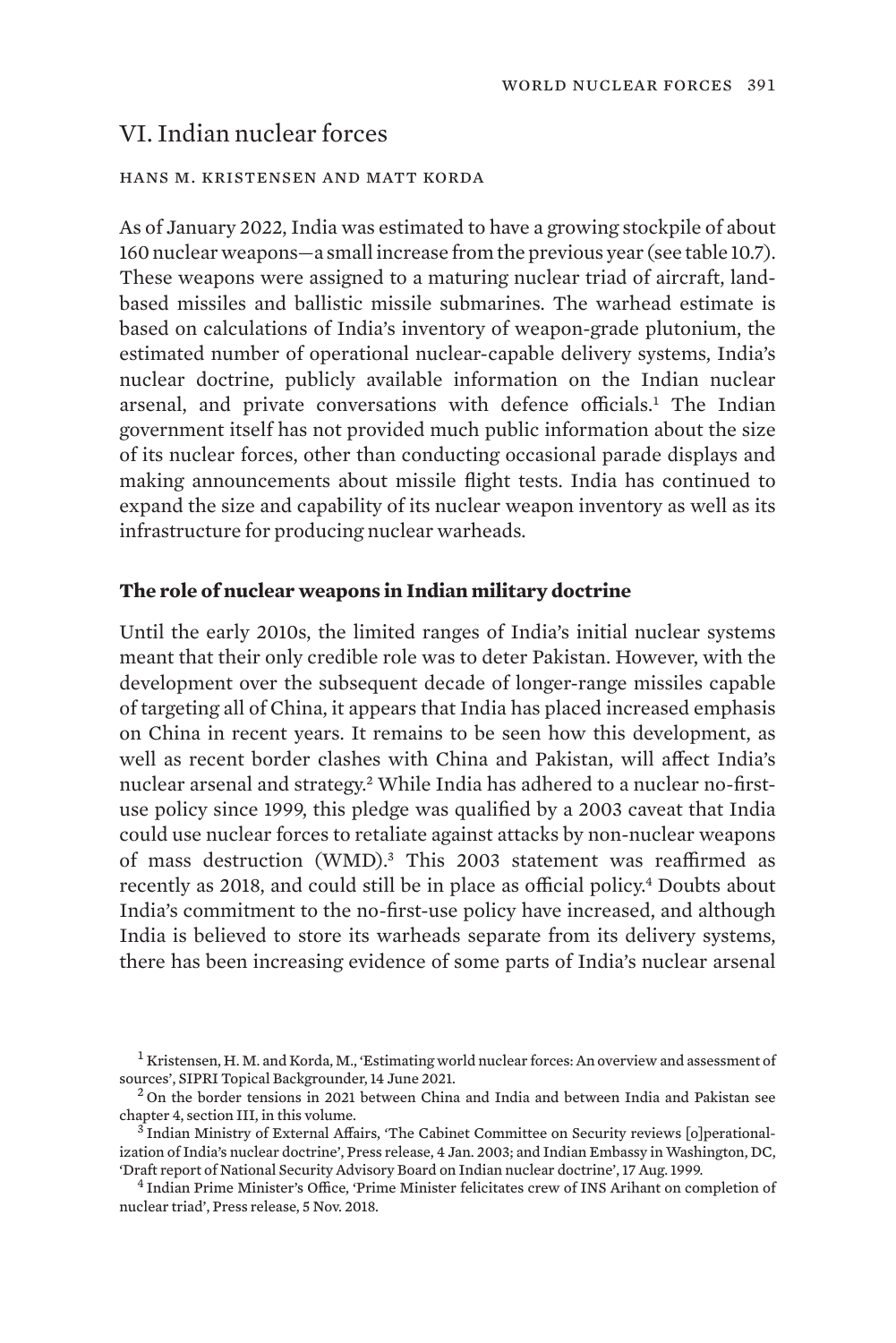| Table 10.7. Indian nuclear forces, January 2022 |  |  |  |  |
|-------------------------------------------------|--|--|--|--|
|-------------------------------------------------|--|--|--|--|

| All figures are approximate and some are based on assessments by the authors. |                     |                        |                   |                                              |                                 |
|-------------------------------------------------------------------------------|---------------------|------------------------|-------------------|----------------------------------------------|---------------------------------|
| Type/designation                                                              | No. of<br>launchers | Year first<br>deployed | Range<br>$(km)^d$ | Warheads x yield <sup>b</sup>                | No. of<br>warheads <sup>c</sup> |
| Aircraft <sup>d</sup>                                                         | 48                  |                        |                   |                                              | 48                              |
| Mirage 2000H                                                                  | 32                  | 1985                   | 1850              | 1 x 12 kt bomb                               | 32                              |
| Jaguar IS                                                                     | 16                  | 1981                   | 1600              | $1 \times 12$ kt bomb                        | 16                              |
| Rafale                                                                        | $\qquad \qquad -$   | $[2022]$               | 2000              | $\equiv$                                     | $\overline{\phantom{m}}$        |
| Land-based missiles                                                           | 64                  |                        |                   |                                              | 64                              |
| Prithvi-II                                                                    | 24                  | 2003                   | 250 <sup>e</sup>  | $1 \times 12$ kt                             | 24                              |
| Agni-I                                                                        | 16                  | 2007                   | >700              | $1 \times 10 - 40$ kt                        | 16                              |
| Agni-II                                                                       | 16                  | 2011                   | >2000             | $1 \times 10 - 40$ kt                        | 16                              |
| Agni-III                                                                      | 8                   | 2018                   | >3 200            | $1 \times 10 - 40$ kt                        | 8                               |
| Agni-IV                                                                       |                     | $[2022]$               | >3500             | 1 x 10-40 kt                                 |                                 |
| Agni-V                                                                        |                     | $[2022]$               | >5000             | $1 \times 10 - 40$ kt                        |                                 |
| Agni-VI                                                                       |                     | $[2025]$               | >6000             | $1 \times 10 - 40$ kt                        |                                 |
| Agni-P                                                                        |                     | $[2025]$               | $1000 -$          | $[2 \times 10 - 40 \text{ kt} \text{ MIRV}]$ |                                 |
|                                                                               |                     |                        | 2000              |                                              |                                 |
| Sea-based missiles                                                            | $3/14^{f}$          |                        |                   |                                              | 16                              |
| Dhanush                                                                       | $\overline{2}$      | 2013                   | 400               | $1 \times 12$ kt                             | 4 <sup>g</sup>                  |
| K-15 $(B-0.5)^h$                                                              | $12^i$              | 2018                   | 700               | $1 \times 12$ kt                             | 12                              |
| $K-4$                                                                         | $\equiv j$          | $[2025]$               | 3500              | $1 \times 10 - 40$ kt                        |                                 |
| Other stored warheads <sup>k</sup>                                            |                     |                        |                   |                                              | 32                              |
| <b>Total stockpile</b>                                                        | 126                 |                        |                   |                                              | $160^k$                         |

 $-$  = nil or a negligible value;  $\lceil$  = uncertain SIPRI estimate; kt = kiloton; MIRV = multiple independently targetable re-entry vehicle.

*<sup>a</sup>* For aircraft, the listed range is for illustrative purposes only; actual mission range will vary according to flight profile, weapon payload and in-flight refuelling.

*<sup>b</sup>* The yields of India's nuclear warheads are not known. The 1998 nuclear tests demonstrated yields of up to 12 kt. Since then, it is possible that boosted warheads have been introduced with a higher yield, perhaps up to 40 kt. There is no open-source evidence that India has developed two-stage thermonuclear warheads.

*<sup>c</sup>* Aircraft and several missile types are dual-capable—that is, they can be armed with either conventional or nuclear warheads. This estimate counts an average of one nuclear warhead per launcher. All estimates are approximate.

*<sup>d</sup>* Other aircraft that could potentially have a secondary nuclear role include the Su-30MKI.

*<sup>e</sup>* The Prithvi-II's range is often reported as 350 kilometres. However, the United States Air Force's National Air and Space Intelligence Center sets the range at 250 km.

*<sup>f</sup>* The first figure is the number of operational vessels—two ships and one nuclear-powered ballistic missile submarine (SSBN); the second is the maximum number of missiles that they can carry. India has launched two SSBNs, but only one—INS *Arihant*—was believed to be operational as of Jan. 2022, and was believed to have only a limited operational capability. The other SSBN— INS *Arighat*—was being fitted out and might become operational during or after 2022.

*<sup>g</sup>* Each Sukanya-class patrol ship equipped with Dhanush missiles was thought to have possibly one reload.

*<sup>h</sup>* Some sources have referred to the K-15 missile as 'Sagarika', which was the name of the missile development project rather than the missile itself.

*<sup>i</sup>* Each SSBN has 4 missile tubes, each of which can carry 3 K-15 submarine-launched ballistic missiles (SLBMs), for a total of 12 missiles per SSBN. SIPRI estimates that around 12 additional K-15 missiles and warheads have been produced for deployment on INS *Arighat* and might become operational during or after 2022 (see notes f and k).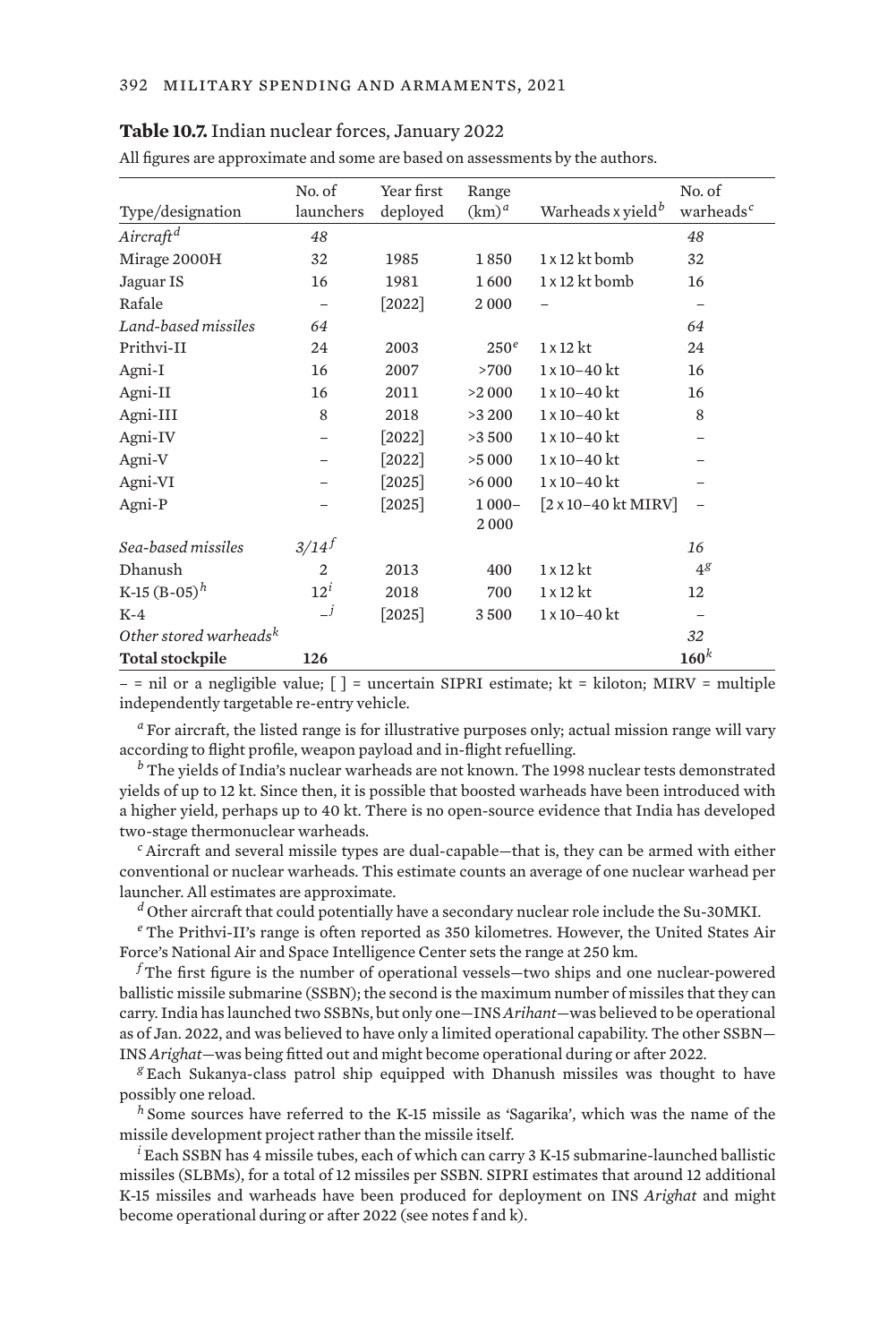*j* Each missile tube will be able to carry one K-4 SLBM once it becomes operational.

*<sup>k</sup>* In addition to the approximately 128 warheads estimated to be assigned to operational forces, SIPRI estimates that around 32 warheads might have been produced to arm Agni-IV and Agni-V missiles (*c*. 20 warheads) and K-15 missiles (*c*.12 warheads for INS *Arighat*), for a total estimated stockpile of around 160 warheads. India's stockpile is expected to continue to increase.

*Sources*: Indian Ministry of Defence, annual reports and press releases; International Institute for Strategic Studies, *The Military Balance*, various years; US Air Force, National Air and Space Intelligence Center (NASIC), *Ballistic and Cruise Missile Threat*, various years; Indian news media reports; *Bulletin of the Atomic Scientists*, 'Nuclear notebook', various issues; and authors' estimates.

being kept at a much higher state of readiness.5 This growing emphasis on increased readiness and quicker ability to launch has prompted some analysts to consider the possibility that India could be transitioning towards a counterforce nuclear posture with the goal of targeting an adversary's nuclear weapons early in a crisis, before they could be used.<sup>6</sup> However, other analysts have challenged those claims, citing a lack of evidence and pointing to other ways in which declaratory policy has remained consistent.<sup>7</sup>

## **Aircraft and air-delivered weapons**

Aircraft are the most mature component of India's nuclear strike capabilities. India has several types of combat aircraft with performance characteristics that make them suitable as nuclear delivery platforms, including the Mirage 2000H, Jaguar IS and Rafale. However, with the exception of the Mirage 2000H, for which there is at least one detailed source that describes how the aircraft was converted for a nuclear strike role in the 1990s, there are no official sources that confirm their nuclear-capable roles. Given this significant uncertainty, SIPRI estimates that approximately 48 nuclear bombs have been assigned to Indian aircraft.

The Indian Air Force (IAF) has reportedly certified its Mirage 2000H combat aircraft for delivery of nuclear gravity bombs.<sup>8</sup> The IAF has begun upgrading 51 of these aircraft with new mission computers, radar, navigation, avionics, and communications systems, as well as a life-extension programme intended to keep the aircraft in service until the 2040s.<sup>9</sup> It has also been

<sup>5</sup> For further detail see Kristensen, H. M. and Korda, M., 'Indian nuclear forces', *SIPRI Yearbook 2021*.

<sup>6</sup> Clary, C. and Narang, V., ['India's counterforce temptations: Strategic dilemmas, doctrine, and](https://doi.org/10.1162/isec_a_00340) [capabilities'](https://doi.org/10.1162/isec_a_00340), *International Security*, vol. 43, no. 3 (2019); and Kaushal, S. et al., ['India's nuclear doctrine:](https://rusi.org/explore-our-research/publications/commentary/indias-nuclear-doctrine-agni-p-and-stability-instability-paradox)

<sup>&</sup>lt;sup>7</sup> Rajagopalan, R., [India and Counterforce: A Question of Evidence](https://www.orfonline.org/research/india-and-counterforce-a-question-of-evidence-66126/), ORF Occasional Paper no. 247 (Observer Research Foundation: New Delhi, May 2020).<br><sup>8</sup> Kampani, G., ['New Delhi's long nuclear journey: How secrecy and institutional roadblocks delayed](https://doi.org/10.1162/ISEC_a_00158)

[India's weaponization'](https://doi.org/10.1162/ISEC_a_00158), *International Security*, vol. 38, no. 4 (spring 2014), pp. 94, 97–98.<br><sup>9</sup> Philip, S. A., '[Why India is set to miss 2021 deadline to upgrade Mirage 2000 fighters'](https://theprint.in/defence/why-india-is-set-to-miss-2021-deadline-to-upgrade-mirage-2000-fighters/746444/), The Print,

<sup>7</sup> Oct. 2021.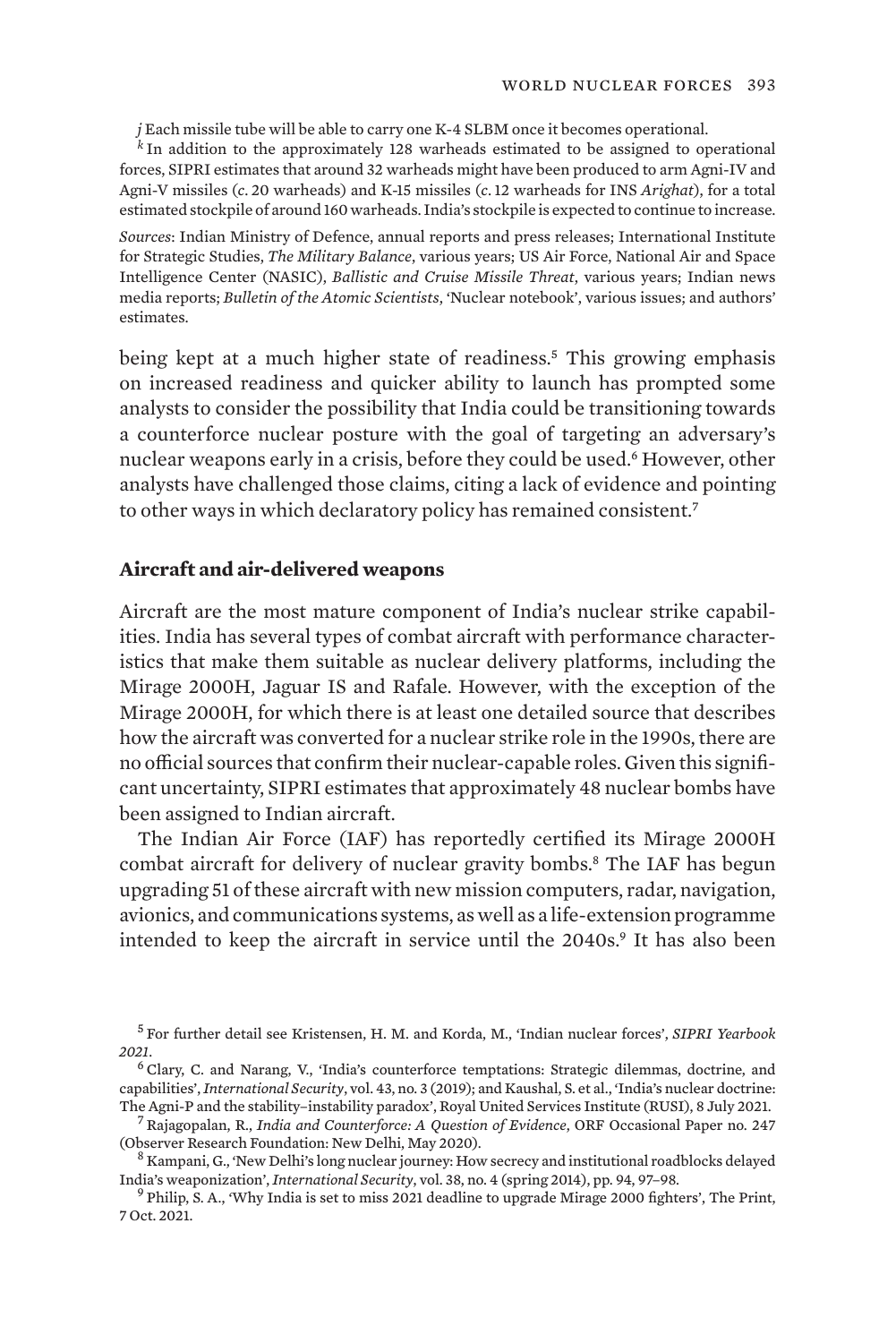widely reported in Indian media sources that the IAF's Jaguar IS combat aircraft might also be certified to deliver nuclear gravity bombs.<sup>10</sup>

In addition to the Mirage 2000H, India has acquired 36 Rafale combat aircraft from France, scheduled for full delivery by early 2022.11 According to the Indian Ministry of Defence (MOD), the 'Rafale will provide IAF the strategic deterrence and requisite capability cum technological edge'.<sup>12</sup> It is unclear whether this language indicates a future nuclear role for the Rafales, and there have been other instances where the Indian MOD used similar language to describe non-nuclear systems.13 However, at the time of the sale, Indian defence officials reportedly told the media that the decision to purchase the Rafales was based on its ability to be converted for a nuclear strike role.<sup>14</sup>

#### **Land-based missiles**

The Indian Army's Strategic Forces Command operates four types of mobile nuclear-capable ballistic missile: the short-range Prithvi-II (250 kilometres) and Agni-I (700 km); the medium-range Agni-II (>2000 km); and the intermediate-range Agni-III  $(>3200 \text{ km})$ .<sup>15</sup> As of January 2022, three new land-based ballistic missiles were in development: the Agni-P (1000–2000 km), the Agni-IV (>3500 km) and the Agni-V (>5000 km); while a variant with an even longer range, the Agni-VI (6000 km), was in the design stage of development.<sup>16</sup>

The Agni-P and Agni-V missiles achieved significant milestones in 2021, with test launches, respectively, in June and December, and in October.17 The

<sup>10</sup> See e.g. Cohen, S. and Dasgupta, S., *[Arming Without Aiming: India's Military Modernization](https://www.jstor.org/stable/10.7864/j.ctt24hg2k)* (Brookings Institution Press: Washington, DC, 2010), pp. 77–78; and Shukla, A., ['Jaguar fighter gets](https://www.business-standard.com/article/economy-policy/jaguar-fighter-gets-20-year-lease-of-life-with-darin-iii-avionics-116112300756_1.html)<br>20-year lease of life with DARIN-III avionics'. Business Standard, 24 Nov. 2016.

<sup>11</sup> Gupta, S., '[36th Rafale to have all India specific enhancements, arrives Jan 2022](https://www.hindustantimes.com/india-news/36th-rafale-to-have-all-india-specific-enhancements-arrives-jan-2022-101631254286620.html)', *Hindustan Times*, 10 Sep. 2021; and NDTV, ['3 of 4 remaining Rafale jets will arrive on time in February: Air Force](https://www.ndtv.com/india-news/3-of-4-remaining-rafale-jets-will-arrive-on-time-in-february-air-force-chief-2658228) [chief'](https://www.ndtv.com/india-news/3-of-4-remaining-rafale-jets-will-arrive-on-time-in-february-air-force-chief-2658228), 18 Dec. 2021.<br><sup>12</sup> Indian Ministry of Defence (MOD), *Annual Report 2018–19* (MOD: New Delhi, 2019), p. 43.<br><sup>13</sup> See e.g. Tiwary, A. K., ['IAF: The strategic force of choice](http://www.indiandefencereview.com/news/iaf-the-strategic-force-of-choice/)', *Indian Defence Review*, vol. 22, no. 3

(July–Sep. 2007); and Major, F. H., '[Indian Air Force in the 21st century: Challenges and opportunities'](https://www.idsa.in/jds/2_1_2008_IndianAirForceinthe21stCentury_FHMajor), *Journal of Defence Studies*, vol. 2, no. 1 (summer 2008). <sup>14</sup> Singh, S., '[Behind Rafale deal: Their "strategic" role in delivery of nuclear weapons'](https://indianexpress.com/article/india/india-news-india/behind-rafale-deal-their-strategic-role-in-delivery-of-nuclear-weapons-3036852/), *Indian* 

*Express*, 18 Sep. 2016; and Malhotra, J., ['India favoured Rafale also because of its "nuclear advantage"'](https://theprint.in/defence/india-favoured-rafale-also-because-of-its-nuclear-advantage/193103/), The Print, 15 Feb. 2019.<br><sup>15</sup> The Prithvi-II's range is often reported as 350 km. However, the range is set at 250 km in

information provided by the United States. See e.g. US Air Force, National Air and Space Intelligence Center (NASIC), *[Ballistic and Cruise Missile Threat 2020](https://media.defense.gov/2021/Jan/11/2002563190/-1/-1/1/2020%C2%A0BALLISTIC%C2%A0AND%C2%A0CRUISE%C2%A0MISSILE%C2%A0THREAT_FINAL_2OCT_REDUCEDFILE.PDF)* (NASIC: Wright-Patterson Air Force Base, OH, July 2020), p. 17. <sup>16</sup> Vikas, S. V., '[Why India may not test Agni 6 even if DRDO is ready with technology'](https://www.oneindia.com/india/why-india-may-not-test-agni-6-even-if-drdo-is-ready-with-tecnology-2805212.html), OneIndia,

10 July 2019.<br><sup>17</sup> Indian Ministry of Defence (MOD), 'DRDO successfully flight tests new generation Agni P

[ballistic missile](https://pib.gov.in/PressReleasePage.aspx?PRID=1730828)', Press release, 28 June 2021; Indian MOD, ['Surface to surface ballistic missile, Agni-5,](https://pib.gov.in/PressReleseDetailm.aspx?PRID=1767034) [successfully launched from APJ Abdul Kalam Island](https://pib.gov.in/PressReleseDetailm.aspx?PRID=1767034)', Press release, 27 Oct. 2021; and Indian MOD, '[New generation ballistic missile "Agni P" successfully test-fired by DRDO](https://www.pib.gov.in/PressReleseDetail.aspx?PRID=1782960)', Press release, 18 Dec. 2021.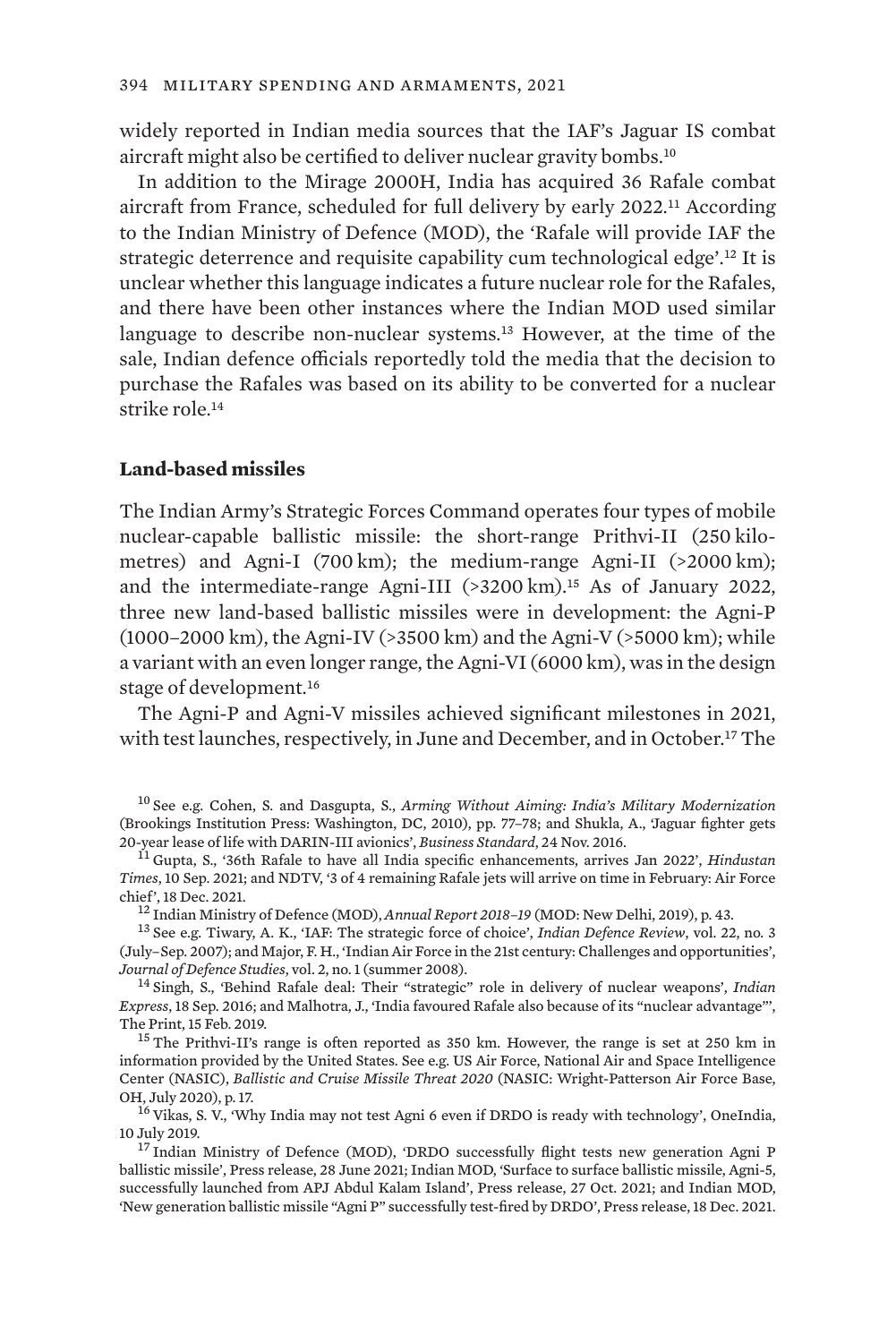medium-range Agni-P (described by the Indian MOD as a next-generation nuclear-capable ballistic missile) reportedly incorporates technology developed specifically for the Agni-V programme, including advanced navigation and new mobile canisterized launch systems, which will reduce the time required to place the missiles on alert in a crisis.18 The solid-fuelled Agni-P can reportedly manoeuver upon re-entry, which could allow the missile to evade regional missile defences.19 It is expected that the Agni-P will eventually replace India's first-generation Agni-I missile, and possibly the Prithvi-II and Agni-II missiles, once the system becomes operational. The three-stage, solid-fuelled Agni-V was test launched for the eighth time in October 2021.20 Notably, this was the first user trial for the system, meaning that its integration into the Indian armed forces is likely to take place in 2022 or 2023.<sup>21</sup>

India has also begun developing a land-based, short-range version (750 km) of the K-15 submarine-launched ballistic missile (SLBM), known as the Shaurya. Because the K-15 is nuclear-capable, media reports have also widely attributed nuclear capability to the Shaurya.<sup>22</sup> No official government statement has confirmed this, however, and with only three or four flight tests, reports about imminent deployment seem premature.<sup>23</sup> The United States Air Force's National Air and Space Intelligence Center (NASIC) did not mention the Shaurya in its ballistic and cruise missile reports of 2020 and 2017.24 Because of the high level of uncertainty about the status of the Shaurya, it is not included in SIPRI's estimate for January 2022.

India seems to have been pursuing a technology development programme for multiple independently targetable re-entry vehicles (MIRVs). Notably, the June 2021 Agni-P test appeared to use two decoys to simulate a MIRVequipped payload, with defence sources suggesting that a functional MIRV capability would take another two years to develop and flight test; however, given the inherent technological barriers to developing an operational MIRV

<sup>18</sup> 'DRDO successfully flight tests new generation Agni P ballistic missile' (note 17); and Rout, H. K., '[India test fires new generation nuclear capable Agni-Prime missile off Odisha coast](https://www.newindianexpress.com/nation/2021/jun/28/india-test-fires-new-generation-nuclear-capable-agni-prime-missile-off-odisha-coast-2322550.html)', *New Indian* 

<sup>I9</sup> Philip, S. A., ['Agni Prime is the new missile in India's nuclear arsenal. This is why it's special'](https://theprint.in/defence/agni-prime-is-the-new-missile-in-indias-nuclear-arsenal-this-is-why-its-special/687271/), The Print, 30 June 2021; and Zhen, L., ['India's latest Agni-P missile no great threat to China: Experts'](https://www.scmp.com/news/china/military/article/3139421/indias-latest-agni-p-missile-no-great-threat-china-experts),

<sup>20</sup> 'Surface to surface ballistic missile, Agni-5, successfully launched from APJ Abdul Kalam Island' (note 17). <sup>21</sup> Gupta, S., ['Strategic Forces Command conducts Agni V trial, hits target 5,000 km away](https://www.hindustantimes.com/india-news/strategic-forces-command-conducts-agni-v-trial-hits-target-5000-km-away-101635389131043.html)', *Hindustan* 

*Times*, 28 Oct. 2021.<br><sup>22</sup> See e.g. Press Trust of India, ['India successfully test-fires nuclear capable hypersonic missile](https://www.hindustantimes.com/india-news/india-successfully-test-fires-nuclear-capable-hypersonic-missile-shaurya/story-6OVLkT6uXueovpkKniuxGK.html)

[Shaurya](https://www.hindustantimes.com/india-news/india-successfully-test-fires-nuclear-capable-hypersonic-missile-shaurya/story-6OVLkT6uXueovpkKniuxGK.html)', *Hindustan Times*, 3 Oct. 2020; and Gupta, S., '[Govt okays induction of nuke-capable Shaurya](https://www.hindustantimes.com/india-news/shaurya-missile-to-be-inducted-in-strategic-arsenal-agni-5-s-sea-version-by-2022/story-bS1100SkwoGLEXW5ANFQuO.html)

<sup>23</sup> Subramanian, T. S. and Mallikarjun, Y., '[India successfully test-fires Shourya missile'](https://www.thehindu.com/sci-tech/science/india-successfully-testfires-shourya-missile/article2482010.ece), *The Hindu*, 24 Sep. 2011; and Press Trust of India, "Shaurya" successfully test fired', *The Hindu*, 3 Oct. 2020.

<sup>24</sup> United States Air Force (note 15), p. 17; and US Air Force, NASIC, *[Ballistic and Cruise Missile](https://www.nasic.af.mil/Portals/19/images/Fact%20Sheet%20Images/2017%20Ballistic%20and%20Cruise%20Missile%20Threat_Final_small.pdf?ver=2017-07-21-083234-343) [Threat 2017](https://www.nasic.af.mil/Portals/19/images/Fact%20Sheet%20Images/2017%20Ballistic%20and%20Cruise%20Missile%20Threat_Final_small.pdf?ver=2017-07-21-083234-343)* (NASIC: Wright-Patterson Air Force Base, OH, June 2017).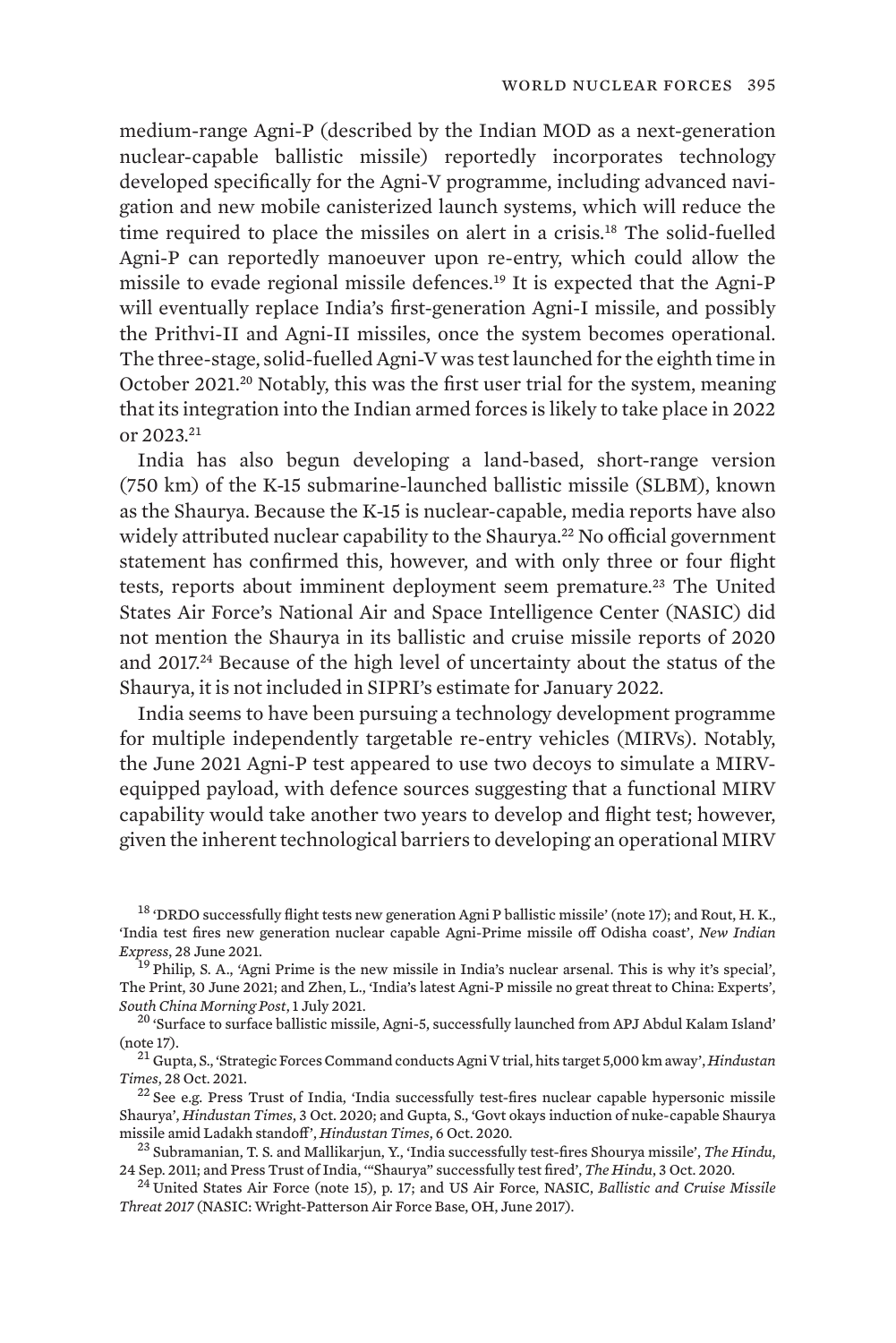capability, it could take much longer.25 It is also possible that the Agni-V, and eventually the intercontinental Agni-VI, could be equipped with MIRVs.<sup>26</sup>

#### **Sea-based missiles**

With the aim of creating an assured second-strike capability, India has continued to develop the naval component of its nascent nuclear triad and build a fleet of four to six nuclear-powered ballistic missile submarines (SSBNs).27 The first SSBN, INS *Arihant*, was launched in 2009, formally commissioned in 2016 and completed its first 'deterrence patrol' in 2018, although it is doubtful that the submarine's missiles carried nuclear warheads during the patrol; it is unlikely that India's submarines will carry a nuclear payload during peacetime.28 SIPRI estimates that 12 nuclear warheads were delivered for potential deployment by INS *Arihant* and another 12 produced for a second SSBN, INS *Arighat*. INS *Arihant* appears to have only a limited operational capability relative to its successors, given its less powerful reactor and fewer missile tubes.

INS *Arighat* was launched in November 2017 and was undergoing advanced sea trials in 2021 ahead of its expected commissioning into the Indian Navy in 2022.29 A third submarine, known as S4, was reportedly launched in November 2021, and a fourth was expected to be launched in 2023.<sup>30</sup>

Photographs indicate that INS *Arihant* and INS *Arighat* have each been equipped with a four-tube vertical-launch system and could carry up to 12 two-stage, 700-km-range K-15 (which may have been renamed to the B-05) SLBMs.31 India's third and fourth submarines are expected to be larger than its first two. They will reportedly have eight launch tubes to hold up to 24 K-15 missiles or 8 K-4 missiles, which are in development.<sup>32</sup>

<sup>29</sup> Bhattacharjee, S., '[Third Arihant class submarine quietly launched in November'](https://www.thehindu.com/news/national/andhra-pradesh/third-arihant-class-submarine-quietly-launched-in-november/article38103275.ece), *The Hindu*, 4 Jan. 2022. Until its launch, the submarine was assumed to be named INS *Aridhaman*. <sup>30</sup> Chris Biggers (@CSBiggers), ['India quietly launched S4 in November 2021 at SBC](https://twitter.com/CSBiggers/status/1476048094580117509) . . .', Twitter,

<sup>&</sup>lt;sup>25</sup> Pandit, R., ['Key trial of 5,000-km ICBM Agni-V in October'](https://timesofindia.indiatimes.com/india/key-trial-of-5000-km-icbm-agni-v-in-october/articleshow/86468298.cms), *Times of India*, 24 Sep. 2021.<br><sup>26</sup> Rout, H. K., '[India to conduct first user trial of Agni-V missile'](https://www.newindianexpress.com/states/odisha/2021/sep/13/india-to-conduct-first-user-trial-of-agni-v-missile-2357942.html), *New Indian Express*, 13 Sep. 2021.<br><sup>27</sup> Davenport, 2018). <sup>28</sup> Dinakar, P., ['Now, India has a nuclear triad](https://www.thehindu.com/news/national/Now-India-has-a-nuclear-triad/article16074127.ece)', *The Hindu*, 18 Oct. 2016; Indian Prime Minister's

Office (note 4); Davenport (note 27); and Joshi, Y., ['Angels and dangles: Arihant and the dilemma of](https://warontherocks.com/2019/01/angles-and-dangles-arihant-and-the-dilemma-of-indias-undersea-nuclear-weapons/)<br>India's undersea nuclear weapons'. War on the Rocks, 14 Jan. 2019.

<sup>28</sup> Dec. 2021; and Unnithan, S., ['A peek into India's top secret and costliest defence project, nuclear](https://www.indiatoday.in/magazine/the-big-story/story/20171218-india-ballistic-missile-submarine-k-6-submarine-launched-drdo-1102085-2017-12-10) [submarines](https://www.indiatoday.in/magazine/the-big-story/story/20171218-india-ballistic-missile-submarine-k-6-submarine-launched-drdo-1102085-2017-12-10)', *India Today*, 10 Dec. 2017. <sup>31</sup> Indian Defence Research and Development Organisation (DRDO), ['MSS—achievements'](https://www.drdo.gov.in/mss-achievements), 6 Sep.

<sup>2019.&</sup>lt;br><sup>32</sup> Bhattacharjee (note 29); and Hans Kristensen (@nukestrat), ['New submarine cover \(17°42'23"N,](https://twitter.com/nukestrat/status/1370325335435309058)

[<sup>83°16&#</sup>x27;23"E\) constructed at Vizag is 40m longer than first one. India's third SSBN will be longer with](https://twitter.com/nukestrat/status/1370325335435309058) [more missile tubes than the 4 on first two boats. Current missile compartment is ~15m with tubes in row](https://twitter.com/nukestrat/status/1370325335435309058) [instead of pairs as other navies have'](https://twitter.com/nukestrat/status/1370325335435309058), Twitter, 12 Mar. 2021.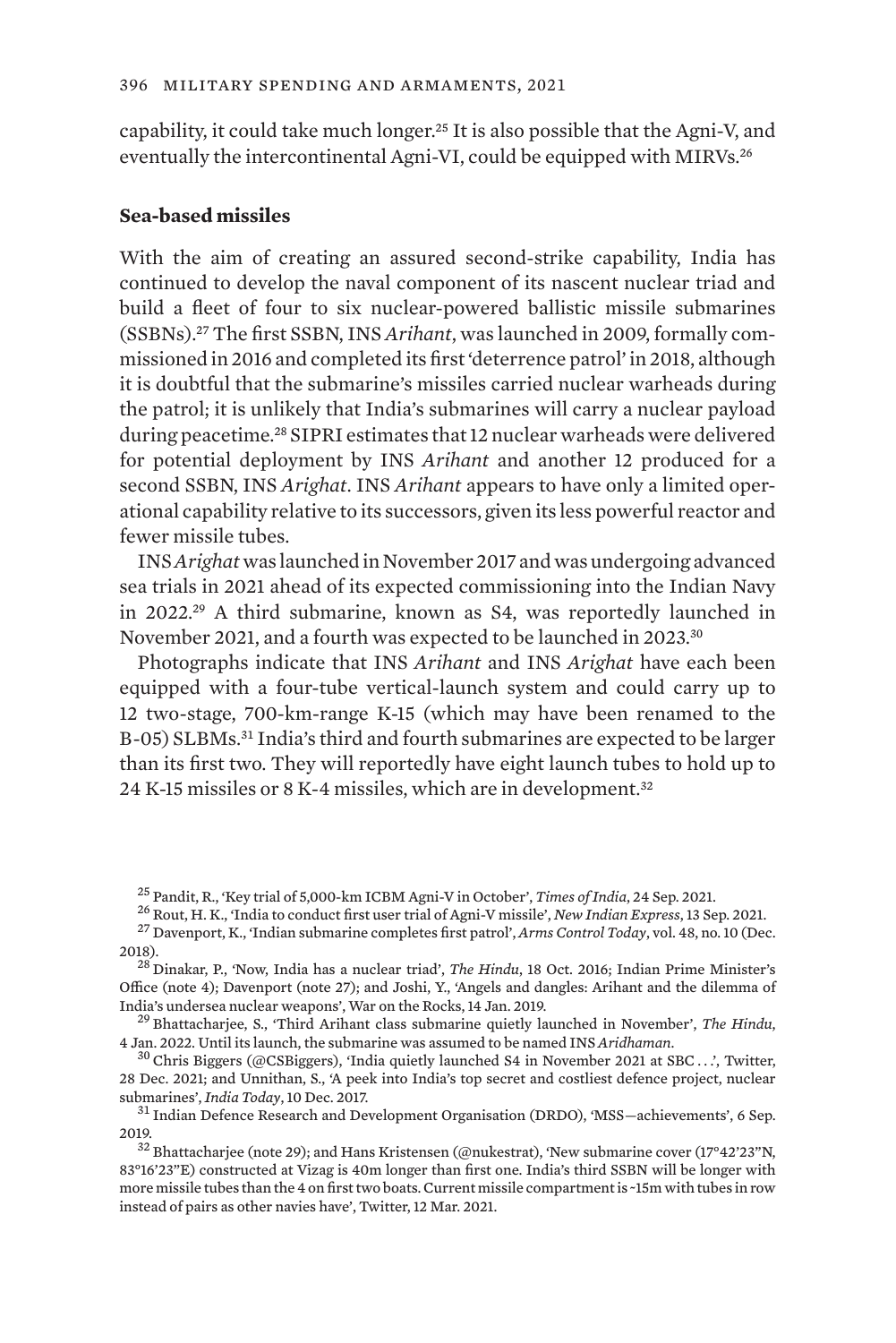The K-4 is a two-stage, 3500-km-range SLBM being developed by the Indian Defence Research and Development Organisation (DRDO). The K-4 will eventually replace the K-15, although with only four or eight missiles per submarine, depending on the number of launch tubes.<sup>33</sup> The DRDO has also started to develop extended-range versions: the K-5, which will reportedly have a range in excess of 5000 km, and the K-6, which will have an even longer range.34 With only two successful launches, which took place in January 2020 after two previous attempts failed, and none from a submarine, as of January 2022, the K-4 still seemed to be several years from operational capability.<sup>35</sup>

India's first naval nuclear weapon, the Dhanush missile, is a version of the dual-capable Prithvi-II that can be launched from two Sukanya-class offshore patrol vessels often seen at the Mumbai and Karwar naval bases on India's west coast.<sup>36</sup> Although NASIC has listed the Dhanush system as deployed, its usefulness in combat is highly questionable, given the slow speed and high degree of vulnerability of the Sukanya-class vessels.<sup>37</sup> Therefore, the system will probably be retired when the SSBN programme with longer-range missiles matures.

### **Cruise missiles**

There have been numerous claims in news articles and on private websites that some Indian cruise missiles are nuclear-capable. These claims concern the ground- and air-launched Nirbhay subsonic cruise missile and the supersonic air-, ground-, ship- and submarine-launched BrahMos cruise missile.38 However, no official or authoritative source has attributed nuclear capability to India's cruise missiles. Therefore, they are not included in SIPRI's estimate for January 2022.

 $33$  Jha, S., '[India's undersea deterrent](https://thediplomat.com/2016/03/indias-undersea-deterrent/)', The Diplomat, 30 Mar. 2016; and United States Air Force (note 15), p. 30.

 $^{34}$ Unnithan (note 30).  $^{34}$  Unnithan (note 30).  $^{35}$  Peri, D., ['India successfully test-fires 3,500-km range submarine-launched ballistic missile K-4'](https://www.thehindu.com/news/national/india-successfully-test-fires-3500-km-k-4-slbm/article30601739.ece), *The Hindu*, 19 Jan. 2020; and Pandit, R., '[DRDO: Arihant's N-capable missile "ready to roll"](https://timesofindia.indiatimes.com/india/india-successfully-test-fires-k-4-submarine-launched-missile/articleshow/73589861.cms)', *Times of* 

*India*, 25 Jan. 2020. <sup>36</sup> 'Nuke-capable Dhanush and Prithvi-II launched', *New Indian Express*, 12 Mar. 2011; and Indian

<sup>37</sup> US Air Force (note 24).<br><sup>38</sup> See e.g. Pandit, R., 'India successfully tests its first nuclear-capable cruise missile', *Times of India*, 8 Nov. 2017; Gady, F.-S., ['India successfully test fires indigenous nuclear-capable cruise missile'](https://thediplomat.com/2017/11/india-successfully-test-fires-indigenous-nuclear-capable-cruise-missile/), The Diplomat, 8 Nov. 2017; and Mitra, J., ['Nuclear BrahMos: on the anvil?](https://southasianvoices.org/nuclear-brahmos-on-the-anvil/)', *South Asian Voices*, 10 July 2018.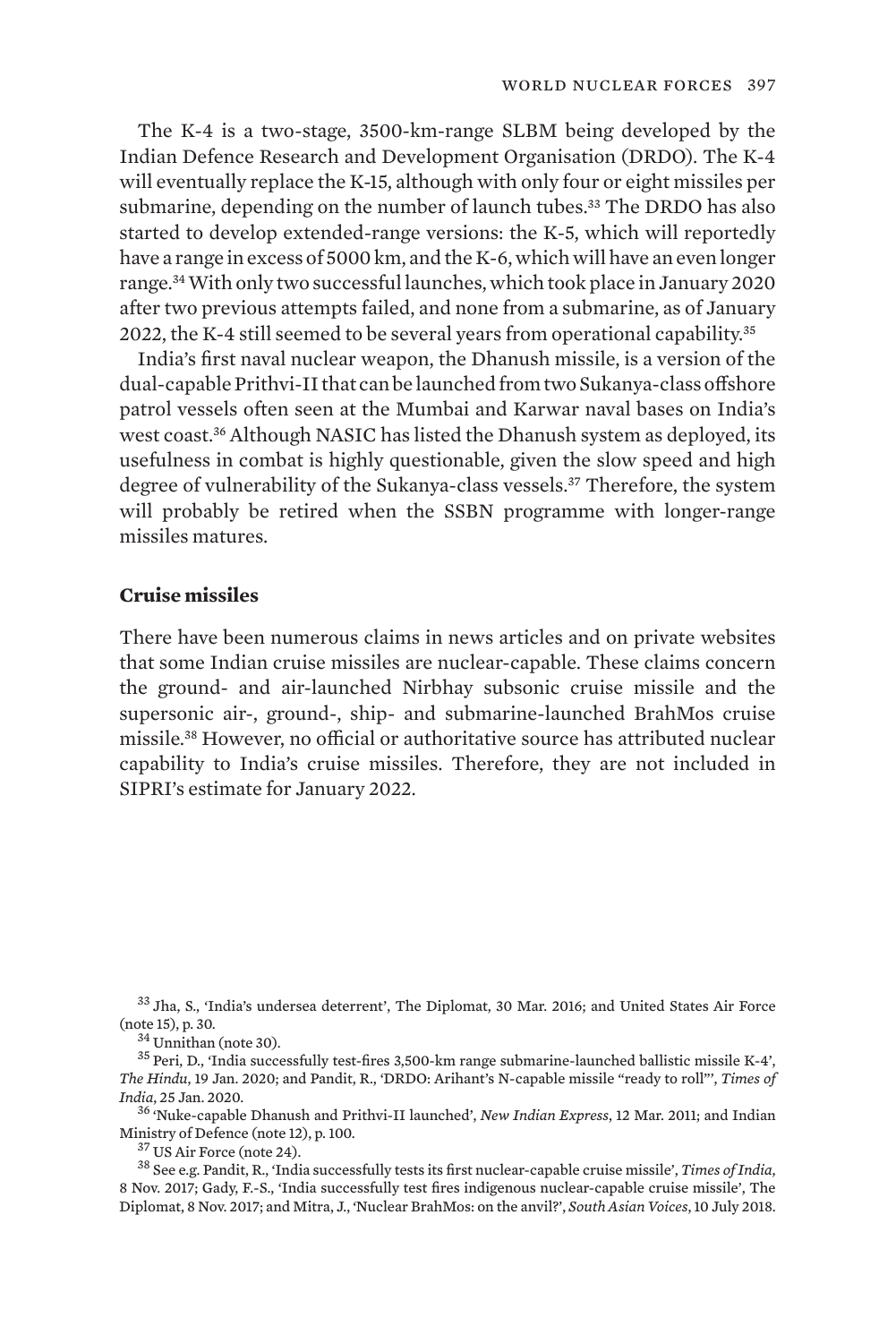# VII. Pakistani nuclear forces

## hans m. kristensen and matt korda

According to SIPRI estimates, Pakistan possessed approximately 165 nuclear warheads as of January 2022, around the same number as the previous year (see table 10.8). The Pakistani government has never publicly disclosed the size of its nuclear arsenal. Limited official public data and widespread exaggerated news stories about Pakistan's nuclear weapons mean that analysing the number and types of Pakistani warheads and delivery vehicles is fraught with uncertainty.<sup>1</sup> The estimates in this section are based on the authors' analysis of Pakistan's nuclear posture, fissile material production, public statements by Western officials, and private conversations with Pakistani officials. The development of several new delivery systems and growing accumulation of fissile materials suggests that Pakistan's nuclear weapon arsenal and fissile material stockpile are likely to continue to expand over the next decade, although projections vary considerably.<sup>2</sup>

#### **The role of nuclear weapons in Pakistani military doctrine**

Pakistan has been pursuing the development and deployment of new nuclear weapons and delivery systems as part of its 'full spectrum deterrence posture' in relation to India.3 According to Pakistan, its full spectrum nuclear weapon posture includes long-range missiles and aircraft as well as several shortrange, lower-yield nuclear-capable weapon systems.4 Pakistan's emphasis on non-strategic (tactical) nuclear weapons is specifically intended to be a reaction to India's 'Cold Start' doctrine, which revolves around maintaining the capability to launch large-scale conventional strikes or incursions against Pakistani territory at a level below the threshold at which Pakistan would

[Nuclear Weapons and Arms Control \(Workshop\)](https://www.iiss.org/-/media/files/events/2020/transcript-of-lt-general-kidwais-keynote-address-as-delivered---iiss-ciss-workshop-6feb20.pdf), International Institute for Strategic Studies (IISS) and Centre for International Strategic Studies (CISS), 6 Feb. 2020. For a detailed assessment of Pakistan's nuclear posture see Tasleem, S. and Dalton, T., '[Nuclear emulation: Pakistan's nuclear](https://doi.org/10.1080/0163660X.2018.1558662) [trajectory'](https://doi.org/10.1080/0163660X.2018.1558662), *Washington Quarterly*, vol. 41, no. 4 (winter 2019). <sup>4</sup> Pakistani Inter Services Public Relations (ISPR), [Press release no. PR-94/2011-ISPR](https://www.ispr.gov.pk/press-release-detail.php?id=1721), 19 Apr. 2011.

 $^1$  Kristensen, H. M. and Korda, M., ['Estimating world nuclear forces: An overview and assessment of](https://www.sipri.org/commentary/topical-backgrounder/2021/estimating-world-nuclear-forces-overview-and-assessment-sources) sources', SIPRI Topical Backgrounder, 14 June 2021.

<sup>&</sup>lt;sup>2</sup> See e.g. Sundaresan, L. and Ashok, K., ['Uranium constraints in Pakistan: How many nuclear](https://www.currentscience.ac.in/Volumes/115/06/1042.pdf) [weapons does Pakistan have?](https://www.currentscience.ac.in/Volumes/115/06/1042.pdf)', *Current Science*, vol. 115, no. 6 (25 Sep. 2018); Salik, N., '[Pakistan's nuclear](https://carnegieendowment.org/2016/06/30/pakistan-s-nuclear-force-structure-in-2025-pub-63912) [force structure in 2025](https://carnegieendowment.org/2016/06/30/pakistan-s-nuclear-force-structure-in-2025-pub-63912)', Regional Insight, Carnegie Endowment for International Peace, 30 June 2016; and Jones, G. S., '[Pakistan's nuclear material production for nuclear weapons'](https://www.proliferationmatters.com/nuclear-weapons.html), Proliferation Matters, 16 Feb. 2021. See also Berrier, S., Director, US Defense Intelligence Agency, '[Worldwide](https://www.dia.mil/Articles/Speeches-and-Testimonies/Article/2590462/statement-for-the-record-worldwide-threat-assessment/) [threat assessment'](https://www.dia.mil/Articles/Speeches-and-Testimonies/Article/2590462/statement-for-the-record-worldwide-threat-assessment/), Statement for the record, US Senate Armed Services Committee, 26 Apr. 2021. On Pakistan's fissile material stockpile see Kile, S. N. and Kristensen, H. M., ['Pakistani nuclear forces](https://www.sipriyearbook.org/view/9780198839996/sipri-9780198839996-chapter-6-div1-040.xml)', *SIPRI Yearbook 2019*; International Panel on Fissile Materials, '[Pakistan](http://fissilematerials.org/countries/pakistan.html)', 31 Aug. 2021; and section X of this chapter.<br><sup>3</sup> Kidwai, K., [Keynote address and discussion session, South Asian Strategic Stability: Deterrence,](https://www.iiss.org/-/media/files/events/2020/transcript-of-lt-general-kidwais-keynote-address-as-delivered---iiss-ciss-workshop-6feb20.pdf)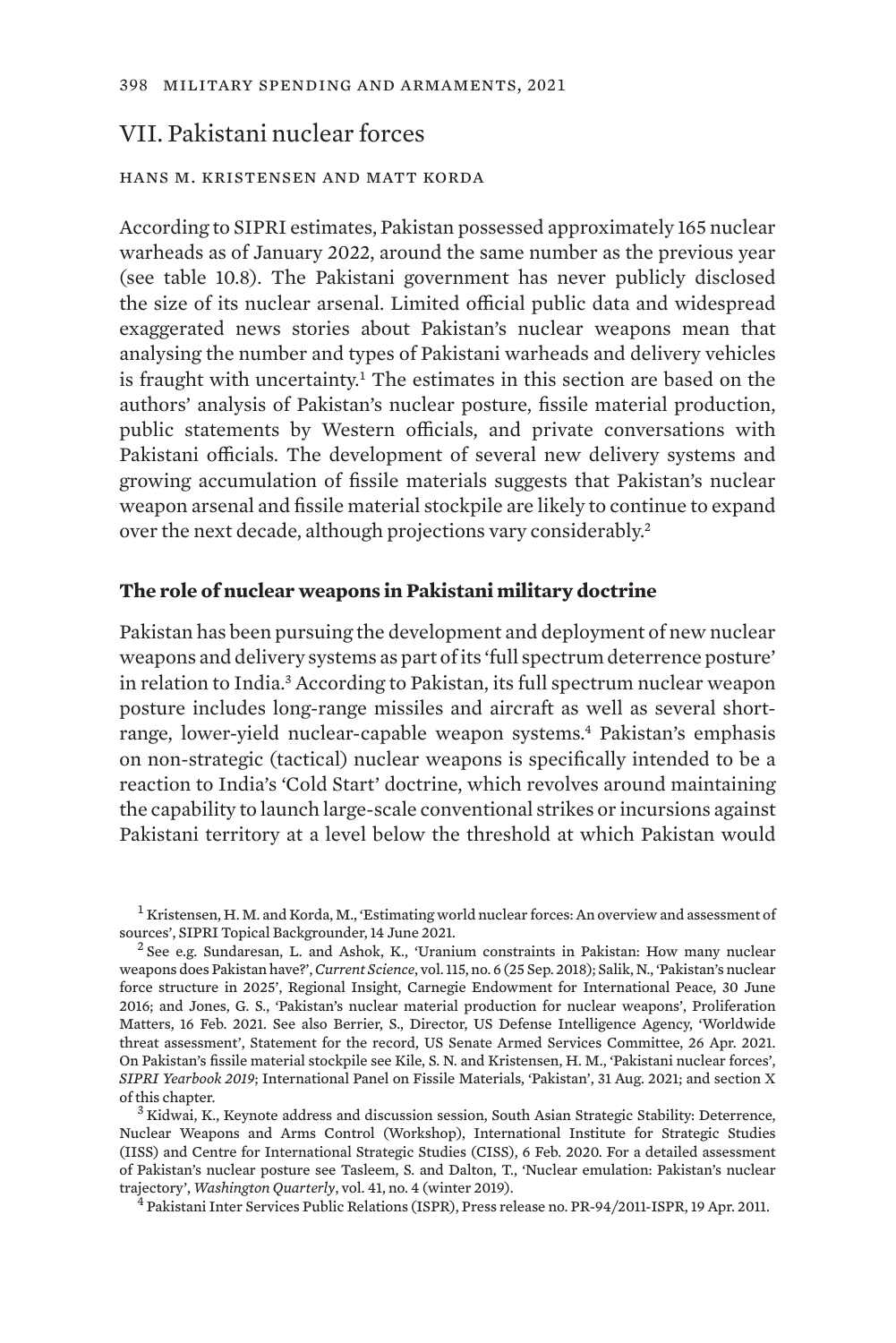retaliate with nuclear weapons.<sup>5</sup> In 2015 a retired member of Pakistan's National Command Authority suggested that 'by introducing the variety of tactical nuclear weapons in Pakistan's inventory', Pakistan has 'blocked the avenues for serious military operations by the other side'.6 In June 2021 Pakistani Prime Minister Imran Khan stated in an interview, 'I'm not sure whether we're growing [the nuclear arsenal] or not because as far as I know . . . the only one purpose [of Pakistan's nuclear weapons]—it's not an offensive thing', further noting that 'Pakistan's nuclear arsenal is simply as a deterrent, to protect ourselves'.<sup>7</sup>

## **Aircraft and air-delivered weapons**

At the end of December 2021, Pakistan had a small stockpile of gravity bombs. Two versions of the Ra'ad (Hatf-8) air-launched cruise missile (ALCM) were being developed to supplement this stockpile by providing the Pakistan Air Force (PAF) with a nuclear-capable standoff capability at ranges of 350–600 kilometres.8 There is no publicly available evidence to suggest that either version of the Ra'ad ALCM had been operationally deployed as of January 2022.

Pakistan has several types of combat aircraft with performance characteristics that make them suitable as nuclear delivery platforms, including the Mirage III, the Mirage V, the F-16 and the JF-17. However, no official sources have confirmed their nuclear-capable roles. Given this significant uncertainty, SIPRI assesses that the Mirage III and possibly the Mirage V are the most likely to have a nuclear-delivery role. The Mirage III has been used for developmental test flights of the nuclear-capable Ra'ad ALCM, while the Mirage V is believed to have been given a strike role with Pakistan's small arsenal of nuclear gravity bombs.<sup>9</sup> The nuclear capability of Pakistan's F-16 fighter-bombers is uncertain. Many analysts continue to assign a potential nuclear role to these aircraft based on reports in the late 1980s that

<sup>5</sup> Kidwai (note 3); and Saalman, L. and Topychkanov, P., *[South Asia's Nuclear Challenges](https://www.sipri.org/sites/default/files/2021-03/2104_south_asias_nuclear_challenges_0.pdf)*, SIPRI Report (SIPRI: Stockholm, Apr. 2021). For a US diplomatic assessment of India's 'Cold Start' strategy see Roemer, T., US Ambassador to India, '[Cold Start: A mixture of myth and reality](http://wikileaks.org/plusd/cables/10NEWDELHI295_a.html)', Cable New Delhi 000295, 16 Feb. 2010. Although Indian officials had previously denied the existence of the Cold Start doctrine, India's chief of the army staff acknowledged its existence in an interview with *India Today* in 2017. Unnithan, S., ['"We will cross again"](https://www.indiatoday.in/magazine/interview/story/20170116-lt-general-bipin-rawat-surgical-strikes-indian-army-985527-2017-01-04)', *India Today*, 4 Jan. 2017. <sup>6</sup> Kidwai, K., [Conversation transcript,](https://carnegieendowment.org/files/03-230315carnegieKIDWAI.pdf) Carnegie Endowment for International Peace, 23 Mar. 2015,

p. 5.<sup>7</sup> Laskar, R. H., '[Pakistan PM Imran Khan again seeks US intervention on Kashmir](https://www.hindustantimes.com/india-news/pakistan-pm-imran-khan-again-seeks-us-intervention-on-kashmir-101624274376335.html)', *Hindustan* 

*Times*, 21 June 2021.<br><sup>8</sup> For further detail on the Ra'ad ALCM see Kristensen, H. M. and Korda, M., 'Pakistani nuclear<br>forces', *SIPRI Yearbook 2021*, p. 387.

forces', *SIPRI Yearbook 2021*, p. 387. <sup>9</sup> International Institute for Strategic Studies (IISS), *[The Military Balance 2022](https://www.iiss.org/publications/the-military-balance)* (Routledge: London, 2022), p. 297; and Dominguez, G., ['Pakistan test-launches longer-range variant of Ra'ad II ALCM'](https://www.janes.com/defence-news/news-detail/pakistan-test-launches-longer-range-variant-of-raad-ii-alcm), Janes, 19 Feb. 2020.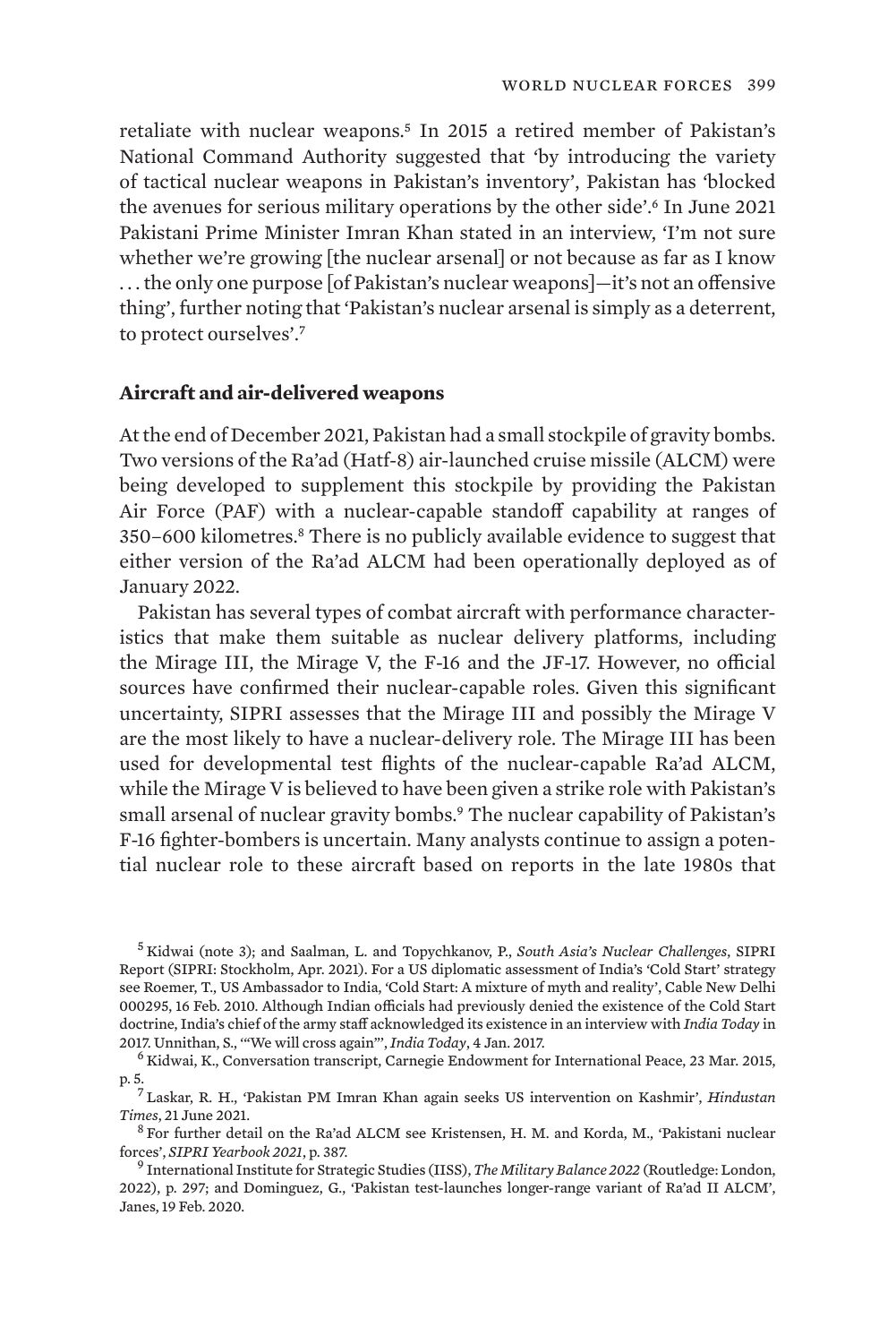#### **Table 10.8.** Pakistani nuclear forces, January 2022

| All figures are approximate and some are based on assessments by the authors. |                          |                  |          |                                      |                          |
|-------------------------------------------------------------------------------|--------------------------|------------------|----------|--------------------------------------|--------------------------|
|                                                                               | No. of                   | Year first       | Range    |                                      | No. of                   |
| Type/designation                                                              | launchers                | deployed         | $(km)^d$ | Warheads x yield <sup>b</sup>        | warheads <sup>c</sup>    |
| Aircraft <sup>d</sup>                                                         | 36                       |                  |          |                                      | 36                       |
| Mirage III/V                                                                  | 36 <sup>e</sup>          | 1998             | 2 100    | $1 \times 5 - 12$ kt bomb            | 36                       |
|                                                                               |                          |                  |          | or Ra'ad ALCM                        |                          |
|                                                                               |                          |                  |          | (in development) <sup><i>f</i></sup> |                          |
| Land-based missiles                                                           | 1188                     |                  |          |                                      | 118                      |
| Abdali (Hatf-2)                                                               | 10                       | 2015             | 200      | $1 \times 5 - 12$ kt                 | 10                       |
| Ghaznavi (Hatf-3)                                                             | 16                       | 2004             | 300      | $1 \times 5 - 12$ kt                 | 16                       |
| Shaheen-I (Hatf-4)                                                            | 16                       | 2003             | 750      | $1 \times 5 - 12$ kt                 | 16                       |
| Shaheen-I $A^h$                                                               | $\qquad \qquad -$        | . .              | 900      | $1 \times 5 - 12$ kt                 | $\overline{\phantom{m}}$ |
| Shaheen-II (Hatf-6)                                                           | 16                       | 2014             | 2000     | $1 \times 10 - 40$ kt                | 16                       |
| Shaheen-III <sup>i</sup>                                                      | $\overline{\phantom{0}}$ | $[2023]$         | 2750     | $1 \times 10 - 40$ kt                | $\qquad \qquad -$        |
| Ghauri (Hatf-5)                                                               | 24                       | 2003             | 1250     | $1 \times 10 - 40$ kt                | 24                       |
| Nasr (Hatf-9)                                                                 | 24                       | 2013             | 70       | $1 \times 5 - 12$ kt                 | 24                       |
| Ababeel                                                                       |                          | . .              | 2 2 0 0  | $MRV$ or $MIRVj$                     |                          |
| Babur/-1A GLCM                                                                | 12                       | 2014/[early 350/ |          | $1 \times 5 - 12$ kt                 | 12                       |
| $(Haff-7)k$                                                                   |                          | 2020s            | 450      |                                      |                          |
| Babur-2 GLCM <sup>1</sup>                                                     |                          | . .              | 900      | $1 \times 5 - 12$ kt                 |                          |
| Sea-based missiles                                                            |                          |                  |          |                                      |                          |
| Babur-3 SLCM                                                                  |                          | $[2025]$         | 450      | $1 \times 5 - 12$ kt                 |                          |
| Other stored warheads <sup>m</sup>                                            |                          |                  |          |                                      | 11                       |
| <b>Total stockpile</b>                                                        | 154                      |                  |          |                                      | 165 <sup>m</sup>         |

. . = not available or not applicable; – = nil or a negligible value; [ ] = uncertain SIPRI estimate; ALCM = air-launched cruise missile; GLCM = ground-launched cruise missile; kt = kiloton; MIRV = multiple independently targetable re-entry vehicle; MRV = multiple re-entry vehicle; SLCM = sea-launched cruise missile.

*<sup>a</sup>* For aircraft, the listed range is for illustrative purposes only; actual mission range will vary according to flight profile, weapon payload and in-flight refuelling.

*<sup>b</sup>* The yields of Pakistan's nuclear warheads are not known. The 1998 nuclear tests demonstrated a yield of up to 12 kt. Since then, it is possible that boosted warheads have been introduced with higher yields. There is no open-source evidence that Pakistan has developed two-stage thermonuclear warheads.

*<sup>c</sup>* Aircraft and several missile types are dual-capable—that is, they can be armed with either conventional or nuclear warheads. Cruise missile launchers (aircraft and land- and sea-based missiles) can carry more than one missile. This estimate counts an average of one nuclear warhead per launcher. Pakistan does not deploy its warheads on launchers but keeps them in separate storage facilities.

*<sup>d</sup>* There are unconfirmed reports that Pakistan modified for a nuclear weapon delivery role some of the 40 F-16 aircraft procured from the United States in the 1980s. However, it is assumed here that the nuclear weapons assigned to aircraft are for use by Mirage aircraft. When the Mirage IIIs and Vs are eventually phased out, it is possible that the JF-17 will take over their nuclear role in the Pakistan Air Force.

*<sup>e</sup>* Pakistan possesses many more than 36 Mirage aircraft, but this table only includes those that are assumed to have a nuclear weapon delivery role.

*<sup>f</sup>* The Ra'ad (Hatf-8) ALCM has a claimed range of 350 km and an estimated yield of 5–12 kt. However, there is no available evidence to suggest that the Ra'ad has been deployed and therefore it is not included in the operational warhead count. In 2017 the Pakistani military displayed a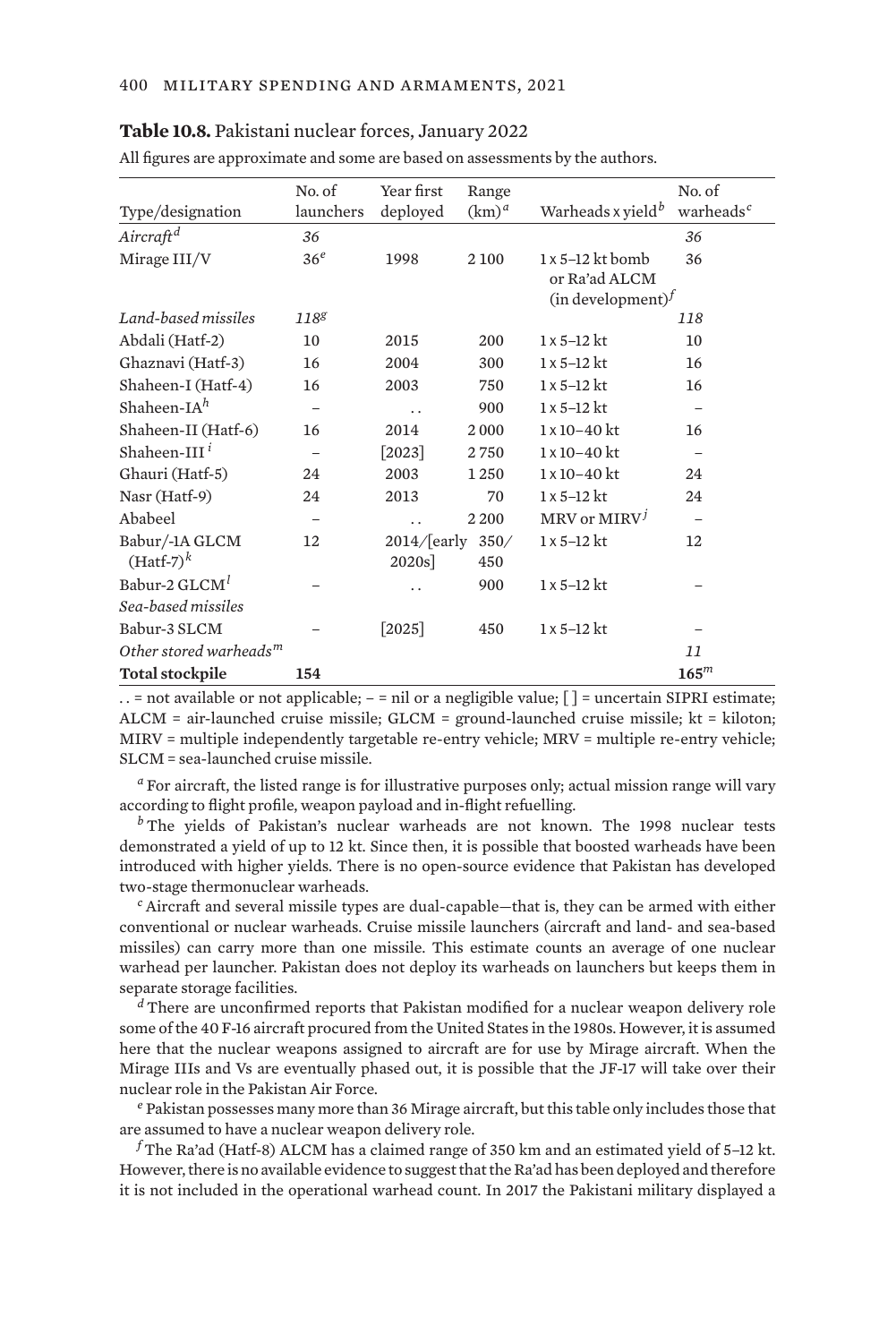Ra'ad-II variant with a reported range of 600 km. It was test flown for the first time in 2020 and several additional flights will be needed before it becomes operational.

*<sup>g</sup>* Some launchers might have one or more missile reloads.

*<sup>h</sup>* It is unclear whether the Shaheen-IA has the same designation as the Shaheen-I.

*<sup>i</sup>* The designation for the Shaheen-III is unknown.

*<sup>j</sup>* The Pakistani military in 2017 claimed that the Ababeel can deliver multiple warheads using MIRV technology, but does not appear to have provided any further information since then.

*<sup>k</sup>* Pakistan has been upgrading its original Babur GLCMs to Babur-1As by improving their avionics and target engagement systems to enable engagement against both land and sea targets. The original Babur's range is listed as 350 km by the US Air Force's National Air and Space Intelligence Center, while Pakistan claims that the improved Babur-1A's range is 450 km.

*<sup>l</sup>* The Babur-2 GLCM is sometimes referred to as the Babur-1B.

*<sup>m</sup>* In addition to the approximately 154 warheads estimated to be assigned to operational forces, SIPRI estimates that around 11 warheads have been produced to arm future Shaheen-III and cruise missiles, for a total estimated stockpile of about 165 warheads. Pakistan's warhead stockpile is expected to continue to increase.

*Sources*: Pakistani Ministry of Defence, various documents; US Air Force, National Air and Space Intelligence Center, *Ballistic and Cruise Missile Threat*, various years; International Institute for Strategic Studies, *The Military Balance*, various years; *Bulletin of the Atomic Scientists*, 'Nuclear notebook', various issues; and authors' estimates.

Pakistan was modifying them to deliver nuclear weapons.10 At the end of 2021, Pakistan was also operating more than 100 JF-17 aircraft, and intended to acquire around another 188 JF-17s to replace the ageing Mirage III and Mirage V aircraft.<sup>11</sup> When the Mirage aircraft are eventually phased out, it is possible that the JF-17 will take over their nuclear role in the PAF and that the Ra'ad ALCM will be integrated onto the JF-17.<sup>12</sup> However, in the light of these considerable uncertainties, it is not possible for SIPRI to make an assessment as to whether Pakistan's F-16s and JF-17s have a dedicated nuclear weapondelivery role and therefore they are omitted from table 10.8.

## **Land-based missiles**

As of January 2022, Pakistan's nuclear-capable ballistic missile arsenal comprised short- and medium-range systems.

Pakistan has deployed four types of solid-fuelled, road-mobile shortrange ballistic missiles: Abdali (also designated Hatf-2), Ghaznavi (Hatf-3), Shaheen-I (Hatf-4) and Nasr (Hatf-9). The dual-capable Ghaznavi was test

<sup>10</sup> For further detail on the role of the F-16s see Kristensen, H. M. and Kile, S. N., '[Pakistani nuclear](https://www.sipriyearbook.org/view/9780198869207/sipri-9780198869207-chapter-010-div1-149.xml) [forces'](https://www.sipriyearbook.org/view/9780198869207/sipri-9780198869207-chapter-010-div1-149.xml), *SIPRI Yearbook 2020*, p. 370.<br><sup>11</sup> International Institute for Strategic Studies (IISS), *[The Military Balance 2019](https://www.iiss.org/publications/the-military-balance/the-military-balance-2019)* (Routledge:

London, 2019), pp. 298–99; Warnes, A., '[PAC Kamra rolls out final 14 JF-17B fighters for Pakistan Air](https://www.janes.com/defence-news/news-detail/pac-kamra-rolls-out-final-14-jf-17b-fighters-for-pakistan-air-force) [Force](https://www.janes.com/defence-news/news-detail/pac-kamra-rolls-out-final-14-jf-17b-fighters-for-pakistan-air-force)', Janes, 31 Dec. 2020; Khan, B., '[Why is the Pakistan Air Force procuring 26 JF-17B fighters?'](https://quwa.org/2020/01/19/why-is-the-pakistan-air-force-procuring-26-jf-17bs-2/),

<sup>&</sup>lt;sup>12</sup> Fisher, R., 'JF-17 Block II advances with new refuelling probe', *Jane's Defence Weekly*, 27 Jan. 2016; '[Ra'ad ALCM: The custodian of Pakistan's airborne nuclear deterrence](https://www.pakdefense.com/blog/pakistan-air-force/raad-alcm-the-custodian-of-pakistans-airborne-nuclear-deterrence/)', PakDefense, 6 Dec. 2020; and '[Update on Pakistan: "JF-17 Thunder's integration with RA'AD II ALCM"'](https://pakstrategic.com/2020/07/08/update-on-pakistan-jf-17-thunders-integration-with-raad-ii-alcm/), Pakistan Strategic Forum, 8 July 2020.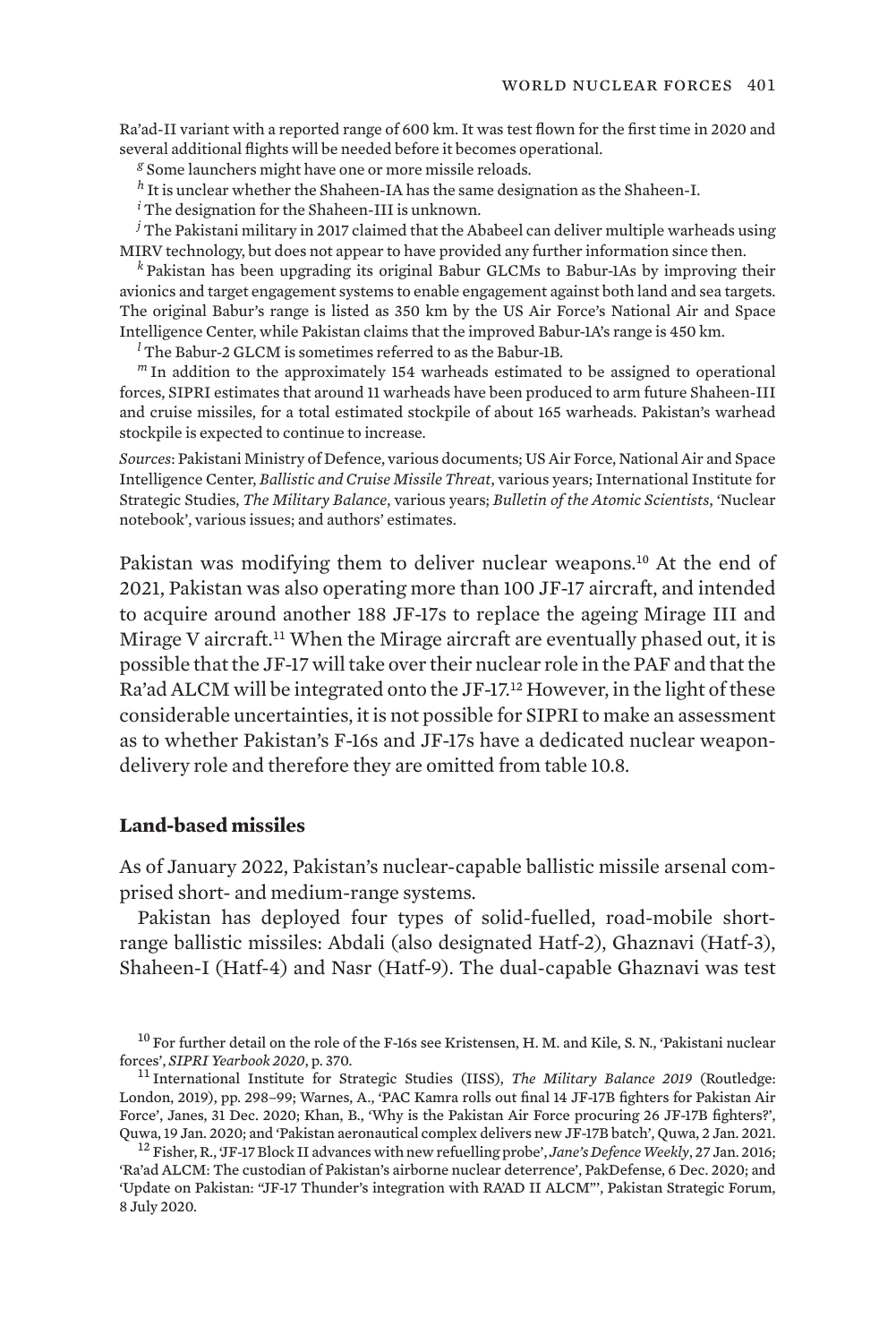launched twice in 2021, after which the PAF listed its range as 290 km.13 The Shaheen-IA, an extended-range version of the Shaheen-I that was still in development, was test launched twice in 2021—once to a range of 900 km.<sup>14</sup> With the exception of the Abdali, Pakistan displayed all its nuclear-capable short-range missiles at the Pakistan Day Parade in March 2021.<sup>15</sup>

The arsenal also included two types of medium-range ballistic missile: the liquid-fuelled, road-mobile Ghauri (Hatf-5), with a range of 1250 km; and the two-stage, solid-fuelled, road-mobile Shaheen-II (Hatf-6), with a range of 2000 km.16 The Shaheen-II has been test launched seven times since 2004, with the most recent launch taking place in 2019.<sup>17</sup> A longer-range variant in development, the Shaheen-III, has been test launched only twice—in 2015 and early 2021—and had not yet been deployed as of January 2022.<sup>18</sup> This missile has a claimed range of 2750 km, making it the longest-range system that Pakistan has tested to date. Notably, the Shaheen-III, but not the Shaheen-II, was displayed at the Pakistan Day Parade in March 2021.<sup>19</sup> The Pakistani government claimed in 2017 that the Ababeel (a variant of the Shaheen-III under development) could deliver multiple warheads, using multiple independently targetable re-entry vehicle (MIRV) technology, but has not conducted any subsequent test launches of the missile.<sup>20</sup>

In addition to expanding its arsenal of land-based ballistic missiles, Pakistan continued in 2021 to develop the nuclear-capable Babur (Hatf-7) ground-launched cruise missile. The United States Air Force's National Air and Space Intelligence Center has claimed that the Babur has a range of

<sup>13</sup> Pakistani Inter Services Public Relations (ISPR), '[Pakistan conducted a training launch of surface](https://www.ispr.gov.pk/press-release-detail.php?id=6261) [to surface ballistic missile Ghaznavi'](https://www.ispr.gov.pk/press-release-detail.php?id=6261), Press release no. PR-141/2021-ISPR, 12 Aug. 2021; and ISPR, '[Pakistan today conducted a successful training launch of surface to surface ballistic missile Ghaznavi,](https://www.ispr.gov.pk/press-release-detail.php?id=6035) [capable of delivering nuclear and conventional warheads up to a range of 290 kilometer](https://www.ispr.gov.pk/press-release-detail.php?id=6035)s', Press release no. PR-19/2021-ISPR, 3 Feb. 2021.<br><sup>14</sup> Pakistani Inter Services Public Relations (ISPR), ['Pakistan conducted successful flight test of](https://www.ispr.gov.pk/press-release-detail.php?id=6319)

[Shaheen-1A surface to surface ballistic missile'](https://www.ispr.gov.pk/press-release-detail.php?id=6319), Press release no. PR-199/2021-ISPR, 25 Nov. 2021; and ISPR, ['Pakistan conducted successful flight test of Shaheen-1A surface to surface ballistic missile,](https://www.ispr.gov.pk/press-release-detail.php?id=6104) having a range of 900 kilometers', Press release no. PR-59/2021-ISPR, 26 Mar. 2021.

<sup>15</sup> Pakistani Inter Services Public Relations (ISPR), DG ISPR (@OfficialDGISPR), '[Pakistan Day](https://twitter.com/OfficialDGISPR/status/1374914302960893953) [Parade: March 2021](https://twitter.com/OfficialDGISPR/status/1374914302960893953)', Twitter, 24 Mar. 2021. <sup>16</sup> United States Air Force, National Air and Space Intelligence Center (NASIC), *[Ballistic and Cruise](https://media.defense.gov/2021/Jan/11/2002563190/-1/-1/1/2020%20BALLISTIC%20AND%20CRUISE%20MISSILE%%2020THREAT_FINAL_2OCT_REDUCEDFILE.PDF)* 

*[Missile Threat 2020](https://media.defense.gov/2021/Jan/11/2002563190/-1/-1/1/2020%20BALLISTIC%20AND%20CRUISE%20MISSILE%%2020THREAT_FINAL_2OCT_REDUCEDFILE.PDF)* (NASIC: Wright-Patterson Air Force Base, OH, July 2020), p. 25.<br><sup>17</sup> Pakistani Inter Services Public Relations (ISPR), '[Pakistan conducted successful training launch](https://ispr.gov.pk/press-release-detail.php?id=5308)

[of surface to surface ballistic missile Shaheen-II'](https://ispr.gov.pk/press-release-detail.php?id=5308), Press release no. PR-104/2019-ISPR, 23 May 2019.<br><sup>18</sup> Pakistani Inter Services Public Relations (ISPR), ['Shaheen 3 missile test'](https://www.ispr.gov.pk/press-release-detail.php?id=2804), Press release

no. PR-61/2015-ISPR, 9 Mar. 2015; and Jamal, S., '[Pakistan tests nuclear-capable Shaheen-III ballistic](https://gulfnews.com/world/asia/pakistan/pakistan-tests-nuclear-capable-shaheen-iii-ballistic-missile-1.76628475) [missile'](https://gulfnews.com/world/asia/pakistan/pakistan-tests-nuclear-capable-shaheen-iii-ballistic-missile-1.76628475), *Gulf News*, 20 Jan. 2021.<br><sup>19</sup> Pakistani Inter Services Public Relations (note 15). <sup>20</sup> Pakistani Inter Services Public Relations (ISPR)[, Press release no. PR-34/2017-ISPR](https://www.ispr.gov.pk/press-release-detail.php?id=3705), 24 Jan. 2017.

The US Air Force's National Air and Space Intelligence Center (NASIC) also describes the 2017 test as involving 'the MIRV version of the Ababeel'. US Air Force (note 16), p. 25. On the Ababeel see also Kile and Kristensen (note 2), p. 335.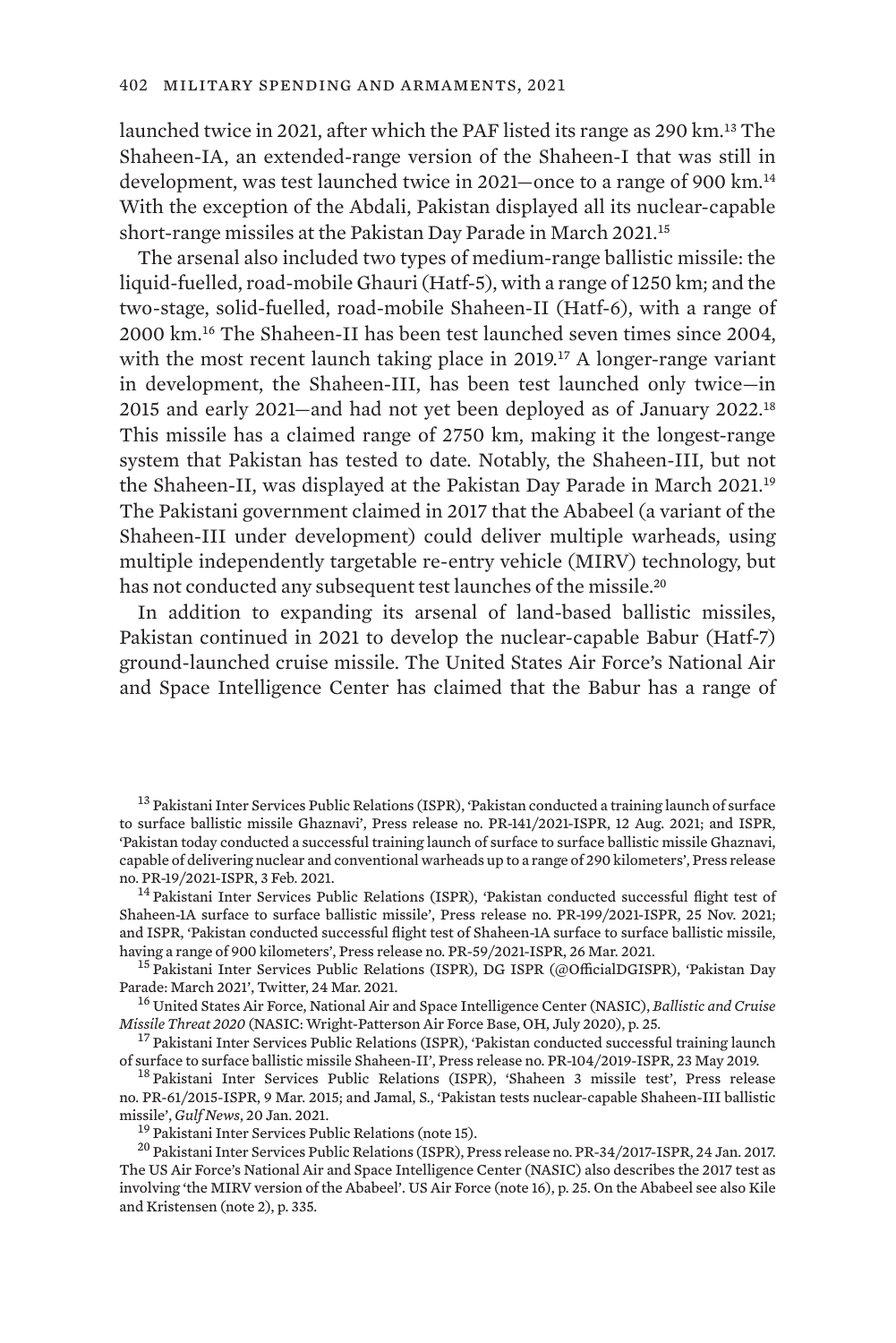350 km.21 Pakistan has test launched the Babur approximately a dozen times since 2005 and has used it in army field training since 2011, which indicates that the system is probably operational. Pakistan has been upgrading the Babur's avionics and navigation systems to enable target engagement both on land and at sea; the upgraded version is known as the Babur-1A. Following the system's most recent test in February 2021, the Pakistani military stated that the Babur-1A's range was 450 km.<sup>22</sup> An extended-range version known as the Babur-2 (sometimes referred to as the Babur-1B) has a claimed range of 900 km—double that of the Babur-1A. Pakistan test launched the Babur-2 in 2016, 2018, 2020 (which resulted in a failure) and most recently in December 2021.<sup>23</sup>

## **Sea-based missiles**

As part of its efforts to achieve a secure second-strike capability, Pakistan has sought to create a nuclear triad by developing a sea-based nuclear force. The Babur-3 submarine-launched cruise missile (SLCM) is intended to establish a nuclear capability for the Pakistan Navy's three Agosta-90B diesel–electric submarines.24 Pakistan test launched the Babur-3 first in 2017 and again in 2018.<sup>25</sup>

China was still expected to deliver the first of eight air-independent propulsion-powered Hangor-class submarines to Pakistan in 2022, possibly for a nuclear role with the Babur-3 SLCM.26 If Pakistan does intend to deploy both nuclear and conventional missiles on its attack submarines, this could ultimately create issues around entanglement of nuclear and non-nuclear capabilities, with the potential risk of unintended escalation.<sup>27</sup>

<sup>21</sup> US Air Force, National Air and Space Intelligence Center (NASIC), *[Ballistic and Cruise Missile](https://www.nasic.af.mil/Portals/19/images/Fact%20Sheet%20Images/2017%20Ballistic%20and%20Cruise%20Missile%20Threat_Final_small.pdf?ver=2017-07-21-083234-343)*<br>*Threat 2017* (NASIC: Wright-Patterson Air Force Base, OH, June 2017), p. 37.

<sup>23</sup> Pakistani Inter Services Public Relations (ISPR), '[Pakistan conducted a successful test of](https://ispr.gov.pk/press-release-detail.php?id=4693) [an enhanced range version of the indigenously developed Babur cruise missile](https://ispr.gov.pk/press-release-detail.php?id=4693)', Press release no. PR-142/2018-ISPR, 14 Apr. 2018; Gupta, S., ['Pakistan's effort to launch 750km range missile crashes'](https://www.hindustantimes.com/india-news/pakistan-s-effort-to-launch-750km-range-missile-crashes/story-UT5CbOR3K0uVojmiOYoKjO.html), *Hindustan Times*, 23 Mar. 2020; and ISPR, ['Pakistan conducted a successful test of an enhanced range](https://www.ispr.gov.pk/press-release-detail.php?id=6342) [version of the indigenously developed Babur cruise missile 1B'](https://www.ispr.gov.pk/press-release-detail.php?id=6342), Press release no. PR-222/2021-ISPR, 21 Dec. 2021. 24 Pakistani Inter Services Public Relations (ISPR), [Press release no. PR-10/2017-ISPR,](https://www.ispr.gov.pk/press-release-detail.php?id=3672) 9 Jan. 2017;

and Panda, A. and Narang, V., ['Pakistan tests new sub-launched nuclear-capable cruise missile. What](https://thediplomat.com/2017/01/pakistans-tests-new-sub-launched-nuclear-capable-cruise-missile-what-now/) [now?](https://thediplomat.com/2017/01/pakistans-tests-new-sub-launched-nuclear-capable-cruise-missile-what-now/)', The Diplomat, 10 Jan. 2017.<br><sup>25</sup> Pakistani Inter Services Public Relations (ISPR), ['Pakistan conducted another successful test fire](https://www.ispr.gov.pk/press-release-detail.php?id=4660)

[of indigenously developed submarine launched cruise missile Babur having a range of 450 kms'](https://www.ispr.gov.pk/press-release-detail.php?id=4660), Press release no. PR-125/2018-ISPR, 29 Mar. 2018. Reports of a ship-launched cruise missile test in 2019 might have been for a different missile. Gady, F.-S., '[Pakistan's Navy test fires indigenous anti-ship/](https://thediplomat.com/2019/04/pakistans-navy-test-fires-indigenous-anti-shipland-attack-cruise-missile/)

<sup>26</sup> Khan, B., ['Profile: Pakistan's new Hangor submarine'](https://quwa.org/2019/11/11/profile-pakistans-new-hangor-submarine/), Quwa, 11 Nov. 2019.<br><sup>27</sup> For further discussion on entanglement in the South Asian context see Saalman and Topychkanov (note 5).

<sup>&</sup>lt;sup>22</sup> Pakistani Inter Services Public Relations (ISPR), ISPR Official, 'Press release no. PR24/2021,<br>Pak conducted successful launch of Babur cruise missile -11 Feb 2021(ISPR)', YouTube, 11 Feb. 2021.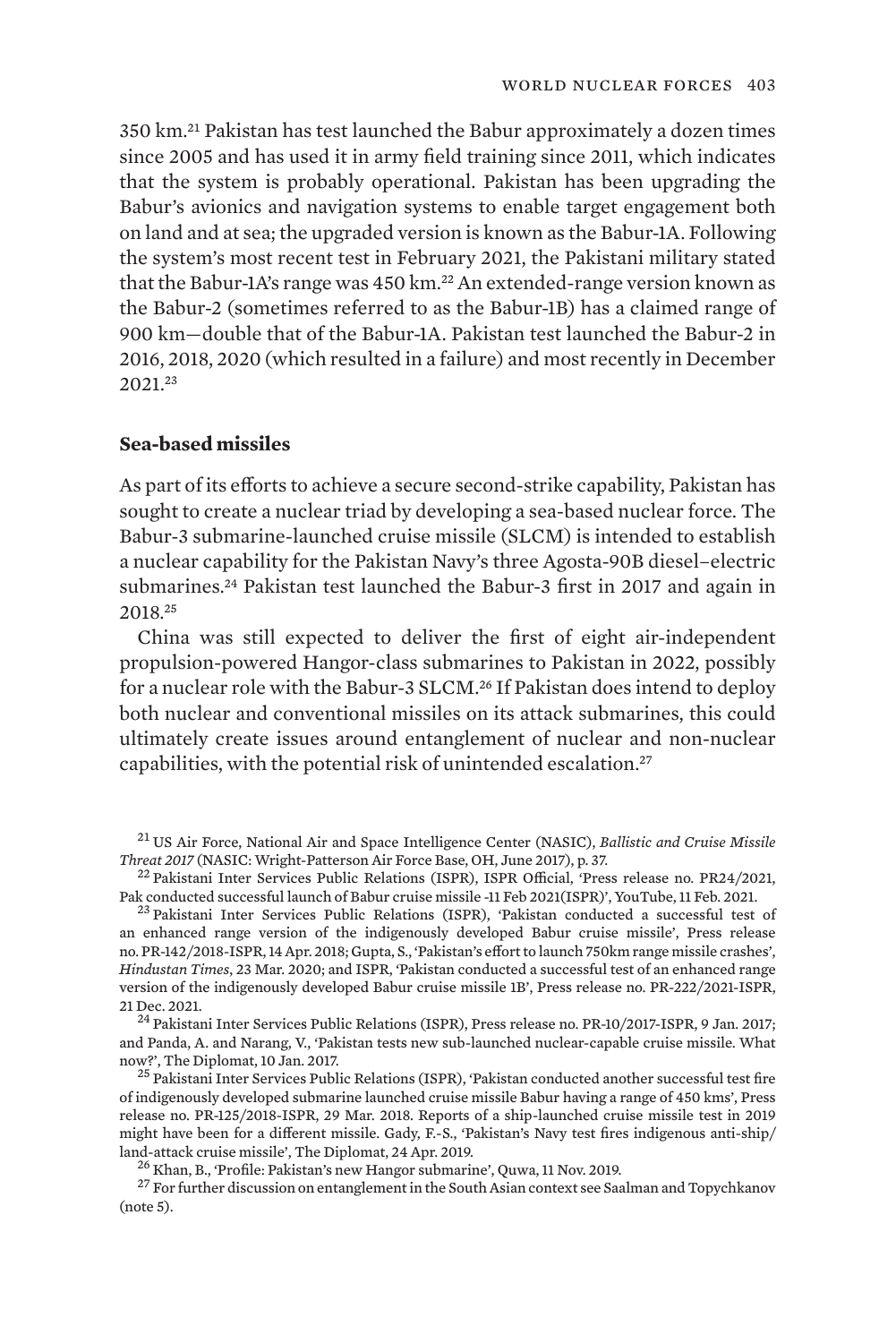## VIII. Israeli nuclear forces

## hans m. kristensen and matt korda

As of January 2022, Israel was estimated to have a stockpile of around 90 nuclear warheads (see table 10.9), the same number as in January 2021. This estimate is on the lower end of a possible range that other analysts have estimated could reach as high as 300 nuclear weapons; however, SIPRI assesses that these larger estimates are probably too high.<sup>1</sup> Israel continues to maintain its long-standing policy of nuclear ambiguity: it neither officially confirms nor denies that it possesses nuclear weapons.2 This lack of transparency means there is significant uncertainty about the size of Israel's nuclear arsenal and the yields and characteristics attributed to its weapons.<sup>3</sup> The estimate here is largely based on calculations of Israel's inventory of weapon-grade plutonium and the number of operational nuclear-capable delivery systems. The locations of the storage sites for the warheads, which are thought to be stored partially unassembled, are unknown.

#### **The role of nuclear weapons in Israeli military doctrine**

Since the late 1960s, the Israeli government has repeated that Israel 'won't be the first to introduce nuclear weapons into the Middle East'.<sup>4</sup> However, to accommodate the apparent fact that Israel possesses a significant nuclear arsenal, Israeli policymakers have previously interpreted 'introducing nuclear weapons' as testing, publicly declaring or actually using nuclear capability, which, according to available open-access sources, Israel has not yet done.5 Another caveat may be that the warheads are not fully assembled under normal circumstances (i.e. the nuclear cores would be stored and managed separately from their delivery systems). It is unclear what

<sup>&</sup>lt;sup>1</sup> Luscombe, B., '[10 questions: Jimmy Carter'](https://web.archive.org/web/20120802090902/http://www.time.com/time/magazine/article/0,9171,2104825,00.html), *Time*, 30 Jan. 2012; and Clifton, E., ['Powell](https://lobelog.com/powell-acknowledges-israeli-nukes/) acknowledges Israeli nukes'. *Lobe Log*, 14 Sep. 2016.

<sup>&</sup>lt;sup>2</sup> For further detail on Israel's 'strategic ambiguity' policy see Cohen, A., 'Israel', eds H. Born, B. Gill and H. Hänggi, *[Governing the Bomb: Civilian Control and Democratic Accountability of Nuclear Weapons](https://www.sipri.org/sites/default/files/2018-10/sipri10gtb.pdf)* (SIPRI and Oxford University Press: Oxford, 2010), pp. 152–68.<br><sup>3</sup> Kristensen, H. M. and Korda, M., ['Estimating world nuclear forces: An overview and assessment of](https://www.sipri.org/commentary/topical-backgrounder/2021/estimating-world-nuclear-forces-overview-and-assessment-sources)

[sources](https://www.sipri.org/commentary/topical-backgrounder/2021/estimating-world-nuclear-forces-overview-and-assessment-sources)', SIPRI Topical Backgrounder, 14 June 2021.<br><sup>4</sup> This formulation was first expressed during Israel's negotiations with the United States over

the purchase of 50 F-4 Phantom aircraft in the late 1960s. During these negotiations, it was made explicitly clear that both sides had very different opinions about what 'introducing nuclear weapons' meant; however, these competing interpretations allowed the two sides to look the other way, thus satisfying both their security interests and alliance relationships while 'agreeing to disagree' over their interpretations of what 'introducing nuclear weapons' actually meant. The most recent public iteration of this policy by an Israeli head of state was made by Benjamin Netanyahu in 2011. Prime Minister's

 $<sup>5</sup>$  Cohen, A. and Burr, W., '[Israel crosses the threshold](http://www2.gwu.edu/~nsarchiv/NSAEBB/NSAEBB189/index.htm)', Electronic Briefing Book no. 189, National</sup> Security Archive, 28 Apr. 2006; and Cohen, A. and Burr, W., '[The US discovery of Israel's secret nuclear](https://nsarchive2.gwu.edu/nukevault/ebb510/) [project](https://nsarchive2.gwu.edu/nukevault/ebb510/)', Electronic Briefing Book no. 510, National Security Archive, 15 Apr. 2015.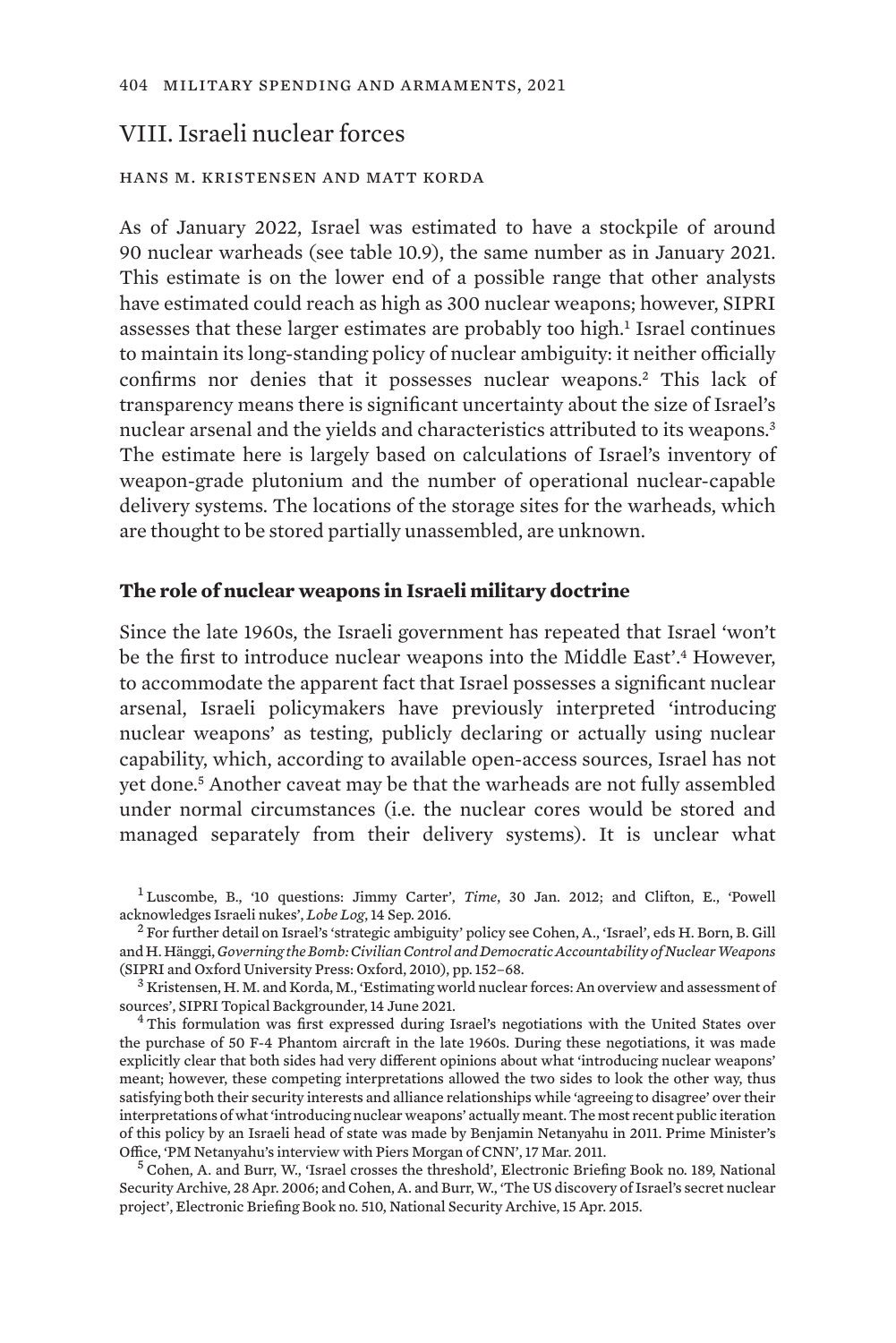circumstances would prompt Israel to 'introduce' nuclear weapons into the region under its own narrow definition. It is believed that one such scenario would involve a crisis that poses an existential threat to the State of Israel, such as a full-scale conventional attack.

In 2021 Israeli Prime Minister Naftali Bennett and United States President Joe Biden met to reaffirm that the USA would not pressure Israel to disarm or join the 1968 Treaty on the Non-Proliferation of Nuclear Weapons (Non-Proliferation Treaty, NPT), and that any arms control agreement would not negatively impact Israel's nuclear arsenal.6 This has reportedly been a ritual performed with every US president since the administration of President Bill Clinton.

### **Military fissile material production**

Declassified US government documents indicate that Israel may have assembled its first nuclear weapons in the late 1960s, using plutonium produced by the Israel Research Reactor 2 (IRR-2) at the Negev Nuclear Research Center near Dimona, in southern Israel.7 This heavy water reactor, which was commissioned in 1963, is not under International Atomic Energy Agency (IAEA) safeguards. There is little publicly available information about its operating history and power capacity (see section  $X$ ).<sup>8</sup>

The International Panel on Fissile Materials (IPFM) estimates that, as of the beginning of 2020, Israel may have a stockpile of 850–1120 kilograms of plutonium.<sup>9</sup> Another analyst estimates a lower amount, approximately 530 kg, depending on assumptions about the reactor efficiency.10 Assuming that its warhead arsenal is likely to consist of single-stage, boosted fission weapons, Israel could potentially use the larger number estimated by the IPFM to build anywhere between 170 and 278 nuclear weapons. However, as with other nuclear-armed states, Israel is unlikely to have converted all of its plutonium into warheads and has probably assigned nuclear weapons to only a limited number of launchers. Moreover, the available tritium required to boost the warheads would represent an additional constraint on the

<sup>6</sup> Ravid, B., '[Biden and Israeli PM renewed agreement on covert nuclear program'](https://www.axios.com/us-israel-nuclear-weapons-agreement-biden-bennett-46251c24-e467-4912-bac8-9a569dabdc20.html), Axios, 1 Sep. 2021; and Entous, A., ['How Trump and three other US presidents protected Israel's worst-kept secret: Its](https://www.newyorker.com/news/news-desk/how-trump-and-three-other-us-presidents-protected-israels-worst-kept-secret-its-nuclear-arsenal)<br>nuclear arsenal', New Yorker, 18 June 2018.

[nuclear arsenal](https://www.newyorker.com/news/news-desk/how-trump-and-three-other-us-presidents-protected-israels-worst-kept-secret-its-nuclear-arsenal)', *New Yorker*, 18 June 2018. <sup>7</sup> For a history of Israel's nuclear weapon programme see Cohen, A., *[The Worst-kept Secret: Israel's](https://www.jstor.org/stable/10.7312/cohe13698) [Bargain with the Bomb](https://www.jstor.org/stable/10.7312/cohe13698)* (Columbia University Press: New York, 2010); Burr, W. and Cohen, A., ['Duplicity](https://nsarchive.gwu.edu/briefing-book/nuclear-vault/2020-11-10/duplicity-deception-self-deception-israel-united-states-dimona-inspections-1964-65) [and self-deception: Israel, the United States, and the Dimona inspections, 1964–65](https://nsarchive.gwu.edu/briefing-book/nuclear-vault/2020-11-10/duplicity-deception-self-deception-israel-united-states-dimona-inspections-1964-65)', Briefing Book no. 733, National Security Archive, 10 Nov. 2020; and Cohen, A. and Burr, W., ['How Israel built a nuclear](https://nsarchive.gwu.edu/documents/duplicity-deception-self-deception-israel-united-states-dimona-inspections-1964-65/Haaretz-article.pdf)<br>program right under the Americans' nose'. *Haaretz*, 17 Jan. 2021.

 $\sigma$ <sup>8</sup> Glaser, A. and Miller, M., '[Estimating plutonium production at Israel's Dimona reactor'](http://www.princeton.edu/~aglaser/PU056-Glaser-Miller-2011.pdf), 52nd annual meeting of the Institute of Nuclear Materials Management (INMM), 17–21 July 2011.

 $^9$  International Panel on Fissile Materials, ['Countries: Israel'](https://fissilematerials.org/countries/israel.html), 31 Aug. 2021.<br><sup>10</sup> Jones, G. S., '[Estimating Israel's stocks of plutonium, tritium and heu'](https://nebula.wsimg.com/af67c5952110bc7a05f250260765c792?AccessKeyId=40C80D0B51471CD86975&disposition=0&alloworigin=1), Proliferation Matters, 18 Sep. 2018, p. 6.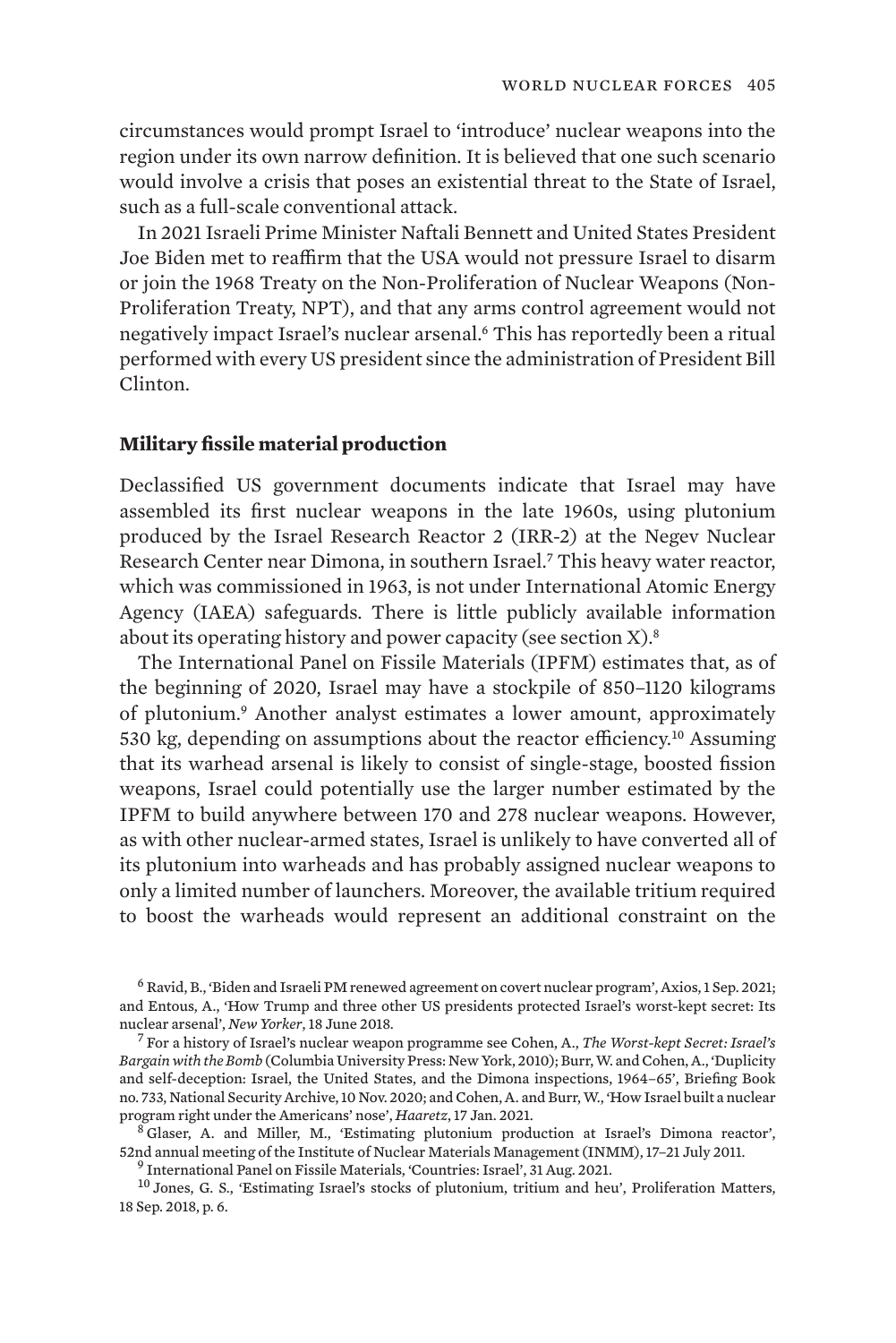| Type/designation       | No. of launchers | Year first<br>deployed | Range $(km)^d$                | No. of<br>warheads |
|------------------------|------------------|------------------------|-------------------------------|--------------------|
|                        |                  |                        |                               |                    |
| Aircraft               | $125/50^{b}$     |                        |                               | 30                 |
| $F-16I$                | 100/25           | 1980                   | 1600                          | 30                 |
| $F-15$                 | 25/25            | 1998                   | 4 4 5 0                       | $\cdot \cdot^c$    |
| Land-based missiles    | 50               |                        |                               | 50 <sup>d</sup>    |
| Jericho II             | 25               | 1990                   | >1500                         | 25                 |
| Jericho III            | 25               | $[2011]$               | [>4000]                       | 25 <sup>e</sup>    |
| Sea-based missiles     | $5/20^{f}$       |                        |                               | <i>10</i>          |
| 'Popeye' variant SLCM  | 20               | $[2002]$               | $\left[ \times 1,500 \right]$ | 10                 |
| <b>Total stockpile</b> | 120              |                        |                               | 90 <sup>g</sup>    |
|                        |                  |                        |                               |                    |

| Table 10.9. Israeli nuclear forces, January 2022 |  |  |
|--------------------------------------------------|--|--|
|--------------------------------------------------|--|--|

All figures are approximate and some are based on assessments by the authors.

. . = not available or not applicable; [ ] = uncertain SIPRI estimate; SLCM = sea-launched cruise missile.

*<sup>a</sup>* Aircraft range is for illustrative purposes only; actual range will vary according to flight profile, weapon payload and in-flight refuelling.

*<sup>b</sup>* The first figure is the total number of aircraft in the inventory; the second is the number of aircraft that might be adapted for a nuclear strike mission.

*<sup>c</sup>* The United States Air Force's F-15E Strike Eagle has been given a nuclear role. It is not known whether the Israeli Air Force has added nuclear capability to this aircraft, but when Israel sent half a dozen F-15s from Tel Nof Air Base to the United Kingdom in Sep. 2019, a US official privately commented that Israel had sent its nuclear squadron.

*<sup>d</sup>* Commercial satellite images show what appear to be 23 caves or bunkers for mobile Jericho launchers at Sdot Micha Air Base. High-resolution satellite imagery that became available in 2021 indicates that each cave appears to have two entrances, which suggests that each cave could hold up to 2 launchers. If all 23 caves are full, this would amount to 46 launchers.

*<sup>e</sup>* The Jericho III is gradually replacing the older Jericho II, if this has not happened already. A longer-range version of the Jericho ballistic missile with a new solid rocket motor may be under development.

*<sup>f</sup>* The first figure is the total number of Dolphin-class submarines in the Israeli fleet; the second is the estimated maximum number of missiles that they can carry. In addition to six standard 533 millimetre torpedo tubes, Israel's submarines are reportedly equipped with four additional, specially designed 650 mm tubes that could potentially be used to launch nuclear-armed SLCMs.

*<sup>g</sup>* Given the unique lack of publicly available information about Israel's nuclear arsenal, this estimate comes with a considerable degree of uncertainty.

*Sources*: Cohen, A., *The Worst-kept Secret: Israel's Bargain with the Bomb* (Columbia University Press: New York, 2010); Cohen, A. and Burr, W., 'Israel crosses the threshold', *Bulletin of the Atomic Scientists*, vol. 62, no. 3 (May/June 2006); Cohen, A., *Israel and the Bomb* (Columbia University Press: New York, 1998); US [National Security Archive,](https://nsarchive.gwu.edu/search?s=israel&op=Search) various document collections related to Israel's nuclear weapon programme and declassified US government documents relating to Israel's nuclear weapon capability; Albright, D., Berkhout, F. and Walker, W., SIPRI, *Plutonium and Highly Enriched Uranium 1996: World Inventories, Capabilities and Policies* (Oxford University Press: Oxford, 1997); International Institute for Strategic Studies, *The Military Balance*, various years; *IHS Jane's Strategic Weapon Systems*, various issues; Fetter, S., 'Israeli ballistic missile capabilities', *Physics and Society*, vol. 19, no. 3 (July 1990); *Bulletin of the Atomic Scientists*, 'Nuclear notebook', various issues; and authors' estimates.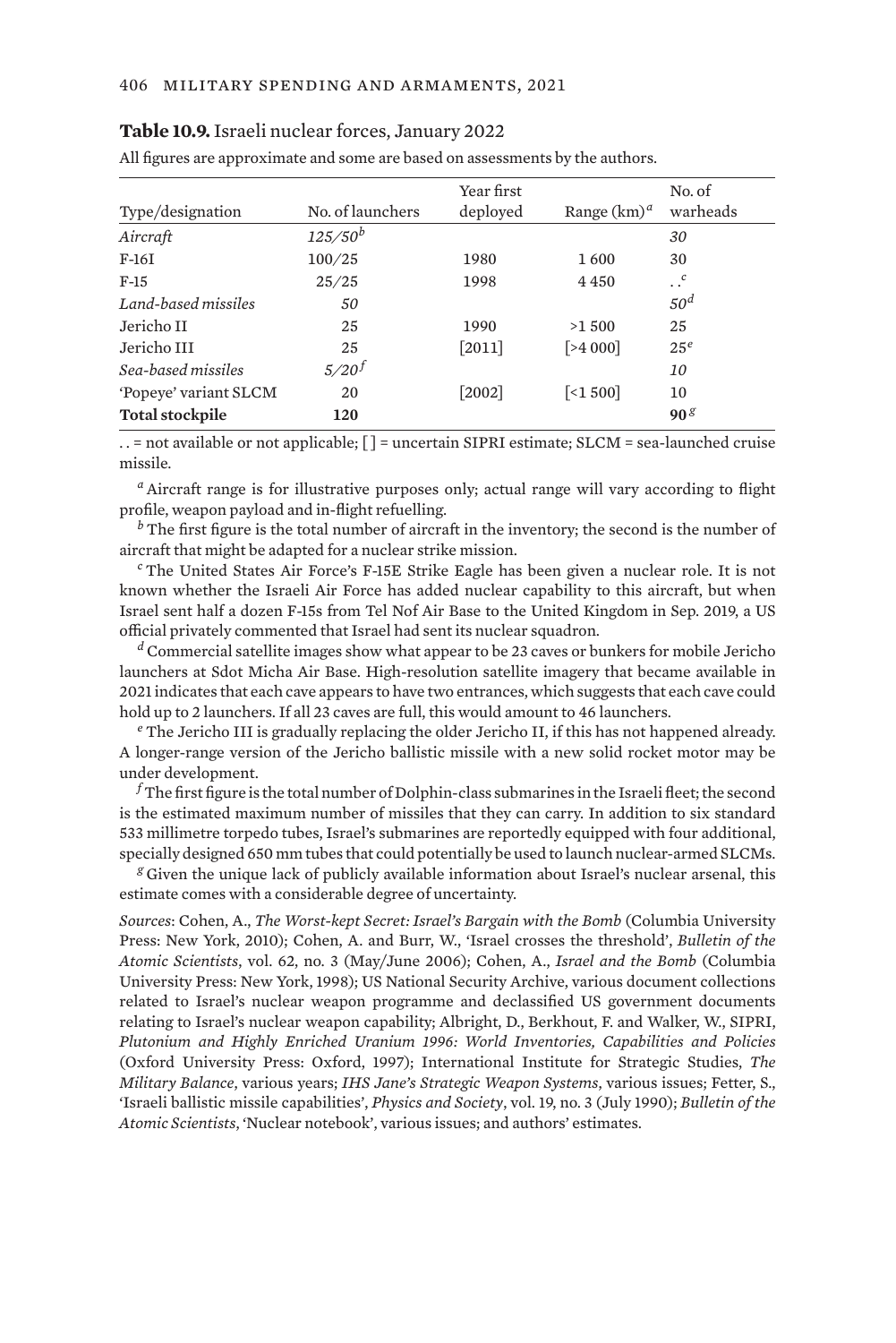number of weapons Israel could build. As a result, SIPRI estimates that Israel has approximately 90 warheads, rather than several hundred.

Having produced enough plutonium for Israel to produce some weapons, IRR-2 may now be operated primarily to produce the tritium needed to boost those weapons.<sup>11</sup> Shutdown of the ageing reactor was scheduled for 2003 but has been postponed until at least 2023. The Israel Atomic Energy Commission is reportedly examining ways to extend its service life until the 2040s.12 Satellite imagery indicates that significant construction started at the Negev Nuclear Research Center in late 2018 or early 2019 and continued throughout 2021, with a large dig several storeys deep located near the reactor.13 It is unclear whether the construction is related to life-extension operations at Dimona.

## **Aircraft and air-delivered weapons**

Approximately 30 of Israel's nuclear weapons are estimated to be gravity bombs for delivery by F-16I aircraft. It is possible that some F-15 aircraft could also play a nuclear role.14 When Israel sent half a dozen F-15s from Tel Nof Air Base to the United Kingdom for an exercise in September 2019, a US official privately commented that Israel had sent its nuclear squadron.<sup>15</sup>

Nuclear gravity bombs without nuclear cores would probably be stored at protected facilities near one or two air force bases. It is possible that Tel Nof Air Base in central Israel and Hatzerim Air Base in the Negev desert might have nuclear missions. Israel is also acquiring 50 F-35s from the USA, which are particularly suitable for deep strike operations, although it is unclear whether Israel would use them for that role.<sup>16</sup>

## **Land-based missiles**

Up to 50 warheads are thought to be assigned for delivery by land-based Jericho ballistic missiles, although the Israeli government has never publicly confirmed that it possesses the missiles.17 The missiles are believed to be located, along with their mobile transporter-erector-launchers (TELs), in

<sup>11</sup> Kelley, R. and Dewey, K., 'Assessing replacement options for Israel's ageing Dimona reactor', *Jane's Intelligence Review*, 20 Nov. 2018; and International Panel on Fissile Materials (note 9). <sup>12</sup> Bob, Y. J., ['Experts agree Dimona nuke reactor can exceed original life expectancy](https://www.jpost.com/Israel-News/Experts-agree-Dimona-nuke-reactor-can-exceed-original-life-expectancy-595404)', *Jerusalem* 

*Post*, 12 July 2019.

<sup>&</sup>lt;sup>14</sup> Israeli Air Force, ['The F-15I as the IAF's Strategic Aircraft](https://www.iaf.org.il/4443-46114-en/IAF.aspx)', 19 Jan. 2016; and Israeli Air Force, '19 vears of "Ra'am'". 19 Jan. 2017.

<sup>&</sup>lt;sup>15</sup> US military official, Interview with the author (Kristensen, H. M.), Oct. 2019.<br><sup>16</sup> Lockheed Martin, ['Israel's 5th generation fighter'](https://www.f35.com/f35/global-enterprise/israel.html), [n.d.].<br><sup>17</sup> For further detail see Kristensen, H. M. and Korda, M., 'Israeli nu *2021*.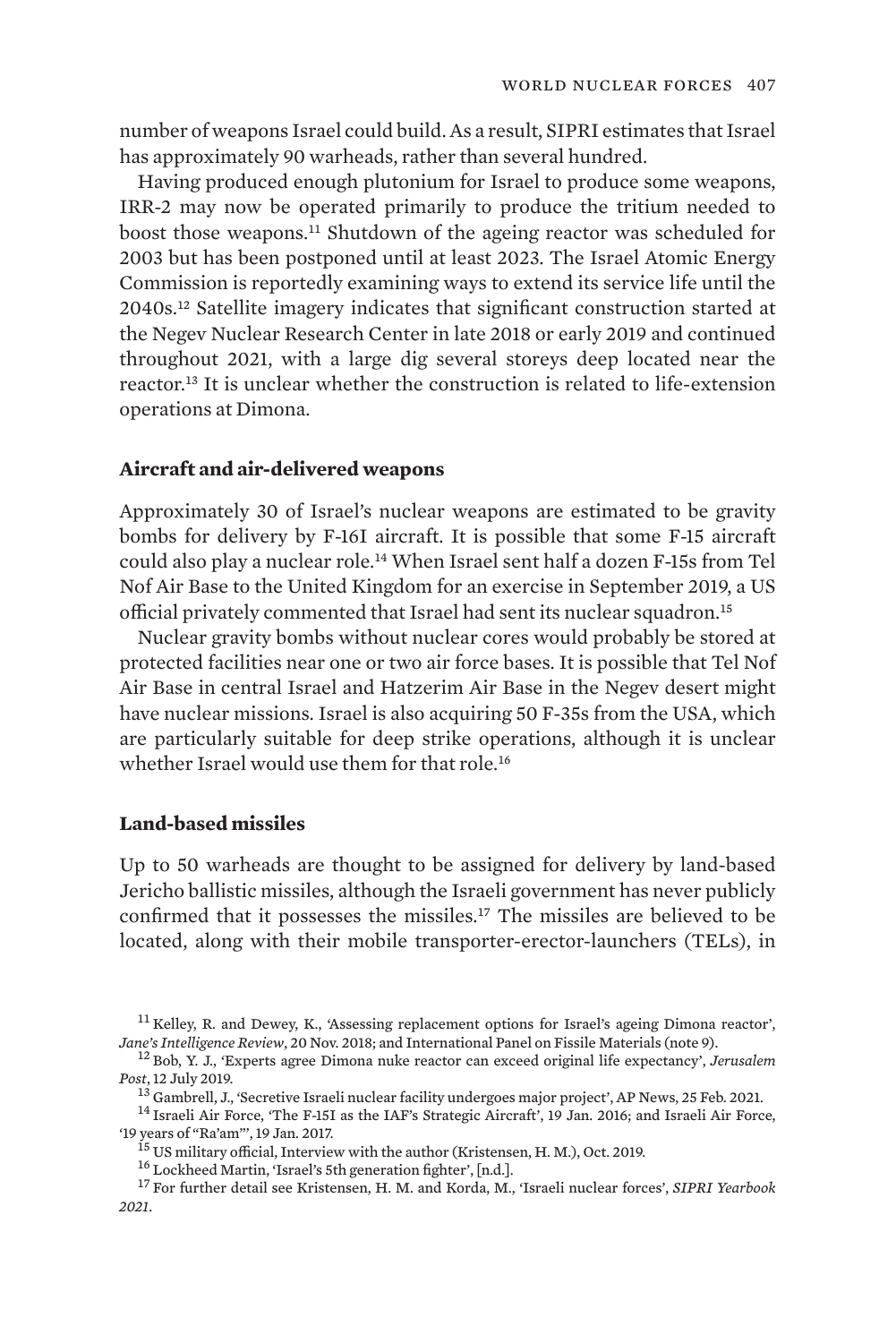caves or bunkers at Sdot Micha Air Base near Zekharia, about 25 kilometres west of Jerusalem. High-resolution satellite imagery that became available in 2021 showed that an upgrade of the bunkers is ongoing, and indicated that each suspected Jericho missile bunker might be capable of storing two launchers. Given that there are 23 caves or bunkers visible in satellite imagery, this lends support to the estimate of approximately 50 mobile missile launchers. Each cluster of bunkers also appears to be coupled with a covered high-bay drive-through facility, potentially for missile handling and warhead loading. A nearby complex with its own internal perimeter has four tunnels to underground facilities that could be used for warhead storage.

Israel is upgrading its arsenal of missiles from the solid-fuelled, two-stage Jericho II medium-range ballistic missile to the Jericho III intermediaterange ballistic missile. The newer and more capable Jericho III is a threestage missile with a longer range, exceeding 4000 km. It first became operational in 2011 and might now have replaced the Jericho II.18 In recent years including 2015, 2017, 2019, 2020 and possibly 2021—Israel has conducted several test launches of what it calls 'rocket propulsion systems', although it is possible that some of these tests could be related to the development of Israeli space-launch vehicles, which use solid rocket motors.19 In April 2021 video footage captured a blast at Sdot Micha Air Base that external analysts suggested was likely to be another rocket engine test; however—unlike its previous rocket propulsion tests—the Israeli Ministry of Defence did not confirm it as such.<sup>20</sup>

## **Sea-based missiles**

Israel operates five German-built Dolphin-class (Dolphin-I and Dolphin-II) diesel–electric submarines, and plans to take delivery of at least four more submarines.21 It is possible that the newer enlarged Dolphin-II submarines could be equipped with a vertical launch system that could carry new types of missile.22 In early 2022 Israel signed a deal with Germany to procure three submarines, which will be known as the Dakar class, to replace the three

<sup>18</sup> O'Halloran, J. C. (ed.), 'Jericho missiles', *IHS Jane's Weapons: Strategic, 2015-16* (IHS Jane's: Coulsdon, 2015), p. 53.

<sup>&</sup>lt;sup>19</sup> Agence France-Presse, ['Israel tests rocket propulsion system'](https://www.defensenews.com/air/2015/05/05/israel-tests-rocket-propulsion-system/), *Defense News*, 5 May 2015; Israeli Ministry of Defense (@Israel\_MOD), ['A few moments ago, Israel conducted a test launch of](https://twitter.com/Israel_MOD/status/869047358260207616) [a rocket propulsion system around central Israel'](https://twitter.com/Israel_MOD/status/869047358260207616), Twitter, 29 May 2017; Kubovich, Y., '[Israel carries](https://www.haaretz.com/israel-news/.premium-israel-carries-out-test-launch-for-rocket-propulsion-system-1.8228327) [out test launch for rocket propulsion system](https://www.haaretz.com/israel-news/.premium-israel-carries-out-test-launch-for-rocket-propulsion-system-1.8228327)', *Haaretz*, 6 Dec. 2017; and Israeli Ministry of Defense (@Israel\_MOD), ['The Israel Ministry of Defense has completed a test of a rocket propulsion system](https://twitter.com/israel_mod/status/1223172528992149504) [from a military base in central Israel. The test launch was scheduled in advance and carried out as](https://twitter.com/israel_mod/status/1223172528992149504)

<sup>&</sup>lt;sup>20</sup> Lewis, J., '[Israeli rocket motor test'](https://www.armscontrolwonk.com/archive/1211676/israeli-rocket-motor-test/), Arms Control Wonk, 23 Apr. 2021.<br><sup>21</sup> [SIPRI Arms Transfers Database](https://www.sipri.org/databases/armstransfers), Mar. 2022.<br><sup>22</sup> Sutton, H. I., ['Israel's submarine secret: New dolphin-IIs could have VLS](https://www.navalnews.com/naval-news/2022/01/israels-submarine-secret-new-dolphin-class-boat-could-have-vls/)', Naval News, 19 2022.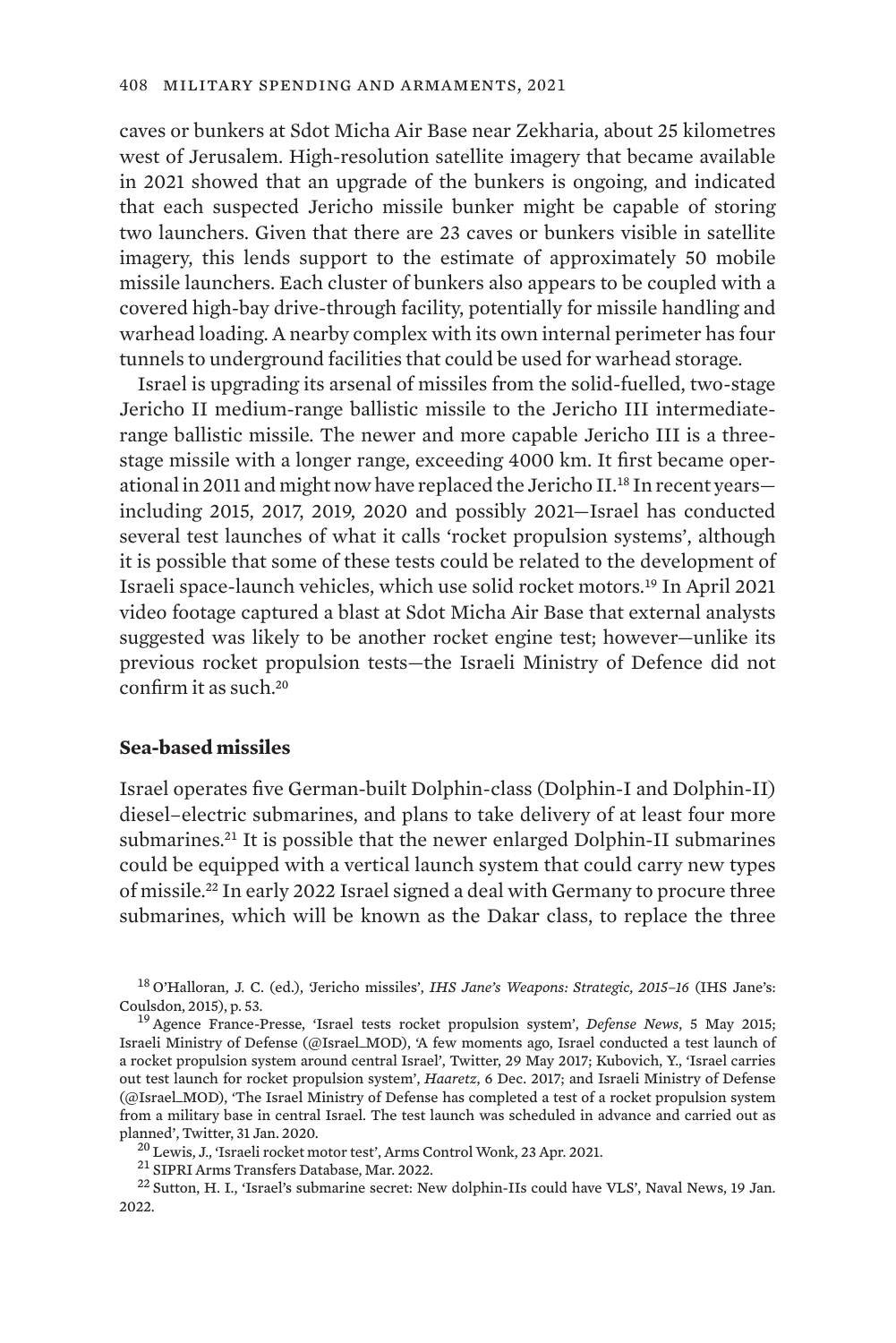oldest Dolphin-class boats.23 In addition to six standard 533 millimetre torpedo tubes, Israel's submarines are equipped with four additional, specially designed 650 mm tubes.<sup>24</sup> Both the German and Israeli governments have stated that these tubes are 'for the transfer of special forces and the pressure-free stowage of their equipment'; however, the unusual diameter has led many to speculate that Israel has modified some or all of the submarines to carry indigenously produced nuclear-armed sea-launched cruise missiles (SLCMs), giving it a sea-based nuclear strike capability.25 Additionally, a 2012 media report—which remains one of the most significant exposés on the topic—quoted several former German defence ministry officials stating that they had always assumed that Israel would use the submarines for nuclear weapons.<sup>26</sup> If this is true, the naval arsenal might include about 10 cruise missile warheads for the submarines. Israel's submarines have their home port at Haifa on the Mediterranean coast. In recent years—including in 2021—they have occasionally sailed through the Suez Canal, as a possible deterrence signal to Iran.<sup>27</sup>

<sup>&</sup>lt;sup>23</sup> ['Israel signs \\$3.4 bln submarines deal with Germany's Thyssenkrupp'](https://www.reuters.com/world/middle-east/israel-signs-34-bln-submarines-deal-with-thyssenkrupp-2022-01-20/), Reuters, 20 Jan. 2022.<br><sup>24</sup> Sutton, H. I., ['History of Israeli subs'](http://www.hisutton.com/History%20of%20Israeli%20Subs.html), Covert Shores, 20 May 2017; and Bergman, R. et al., ['Israel's](https://www.spiegel.de/international/world/israel-deploys-nuclear-weapons-on-german-built-submarines-a-836784.html)

[deployment of nuclear missiles on subs from Germany'](https://www.spiegel.de/international/world/israel-deploys-nuclear-weapons-on-german-built-submarines-a-836784.html), *Der Spiegel*, 4 June 2012.<br><sup>25</sup> Bergman et al. (note 24).<br><sup>26</sup> Bergman et al. (note 24). See also Frantz, D., '[Israel's arsenal is point of contention'](https://www.latimes.com/archives/la-xpm-2003-oct-12-fg-iznukes12-story.html), *Los Angeles* 

<sup>&</sup>lt;sup>27</sup> See e.g. '[Iranian state media claims Israeli submarine passed through Suez into Red Sea'](https://www.timesofisrael.com/iranian-state-media-claims-israeli-submarine-passed-through-suez-into-red-sea/), *Times of Israel*, 10 Aug. 2021.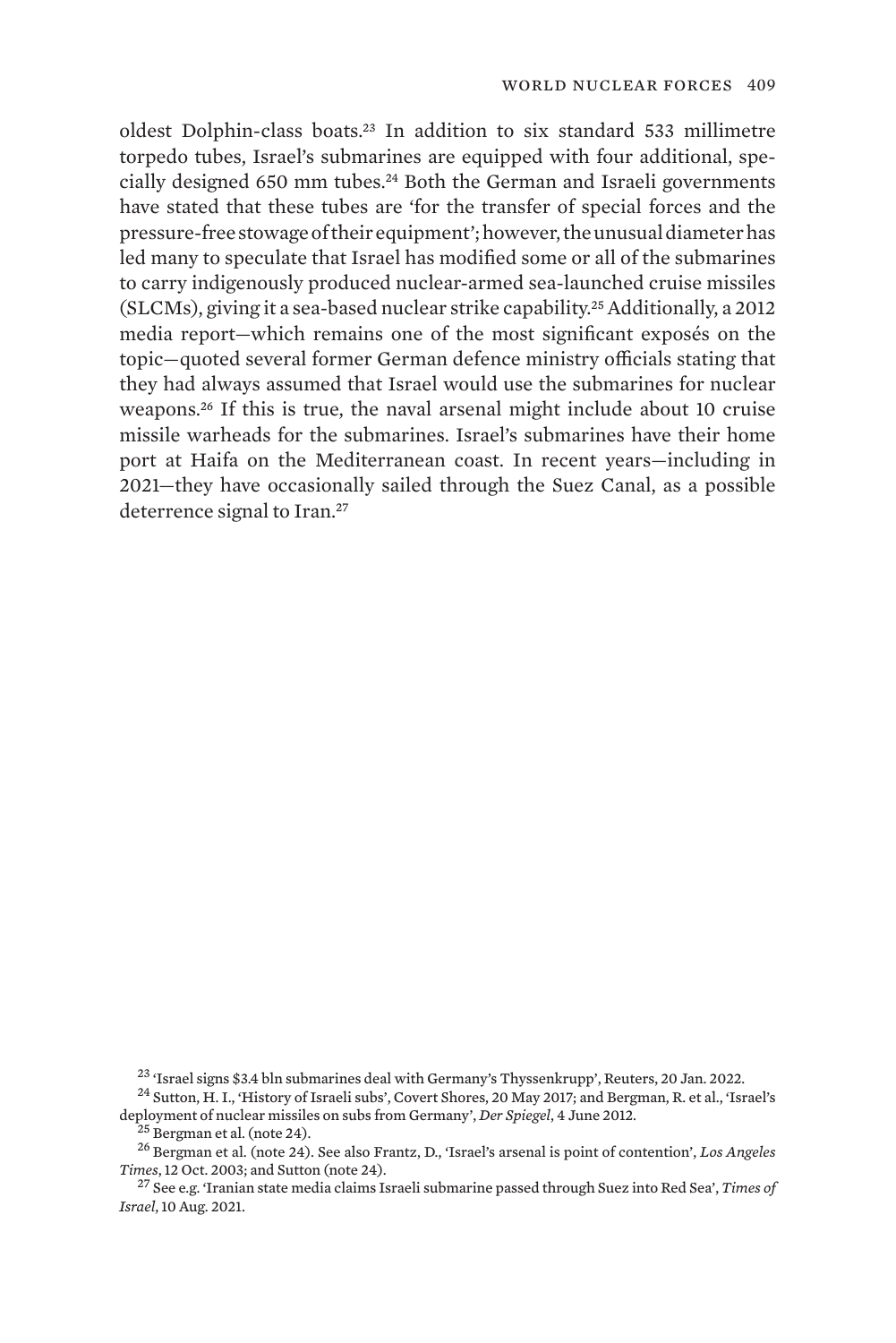# IX. North Korean nuclear forces

## hans m. kristensen and matt korda

The Democratic People's Republic of Korea (DPRK, or North Korea) maintains an active but highly opaque nuclear weapon programme. SIPRI estimates that, as of January 2022, North Korea possessed approximately 20 nuclear weapons, but that it probably possessed sufficient fissile material for approximately 45–55 nuclear devices (see table 10.10). These estimates are based on calculations of the amount of fissile material—plutonium and highly enriched uranium (HEU)—that North Korea is believed to have produced for use in nuclear weapons (see section X), North Korea's nuclear weapon testing history and its observable missile forces. Analysing the numbers and types of North Korean warheads and delivery vehicles is fraught with uncertainty due to limited official public data and the fact that North Korean state media sources can be subject to manipulation, misinterpretation or exaggeration. Most of the data presented here is derived from sources outside North Korea, including satellite imagery, United States government reports and statements, and expert analyses.<sup>1</sup>

In 2021 North Korea did not conduct any nuclear explosive tests or flight tests of long-range ballistic missiles, despite the government's announcement in January 2020 that it would no longer observe its self-imposed moratorium from 2018 on conducting either type of test.<sup>2</sup> However, North Korea did conduct several tests of short-range ballistic missiles (SRBMs)—including tests from new types of launcher—as well as new land-attack cruise missiles, hypersonic glide vehicles (HGVs), and submarine-launched ballistic missiles (SLBMs).

Additionally, in January 2021 North Korean leader Kim Jong Un announced at the eighth congress of the ruling Workers' Party of Korea (WPK) that, since the previous congress in 2016, North Korea had 'already accumulated nuclear technology developed to such a high degree as to miniaturize, lighten and standardize nuclear weapons and to make them tactical ones and to complete the development of a super-large hydrogen bomb'. Kim also emphasized the need to 'develop the nuclear technology to a higher level and make nuclear weapons smaller and lighter for more tactical uses'.3 The 'super-large hydrogen bomb' might refer to a weaponized design of the largeyield device with a suspected thermonuclear yield that was tested in 2017,

 $^1$  Kristensen, H. M. and Korda, M., ['Estimating world nuclear forces: An overview and assessment of](https://www.sipri.org/commentary/topical-backgrounder/2021/estimating-world-nuclear-forces-overview-and-assessment-sources) sources', SIPRI Topical Backgrounder, 14 June 2021.

<sup>&</sup>lt;sup>2</sup> Nebehay, S., '[North Korea abandons nuclear freeze pledge, blames "brutal" US sanctions'](https://www.reuters.com/article/us-northkorea-nuclear-usa-idUSKBN1ZK1FX), Reuters, 21 Jan. 2020.<br><sup>3</sup> Korean Central News Agency, '[On report made by Supreme Leader Kim Jong Un at eighth party](https://www.ncnk.org/sites/default/files/KJU_8th_Party_Congress_Speech_Summary.pdf)

[congress of WPK'](https://www.ncnk.org/sites/default/files/KJU_8th_Party_Congress_Speech_Summary.pdf), National Committee on North Korea, 9 Jan. 2021.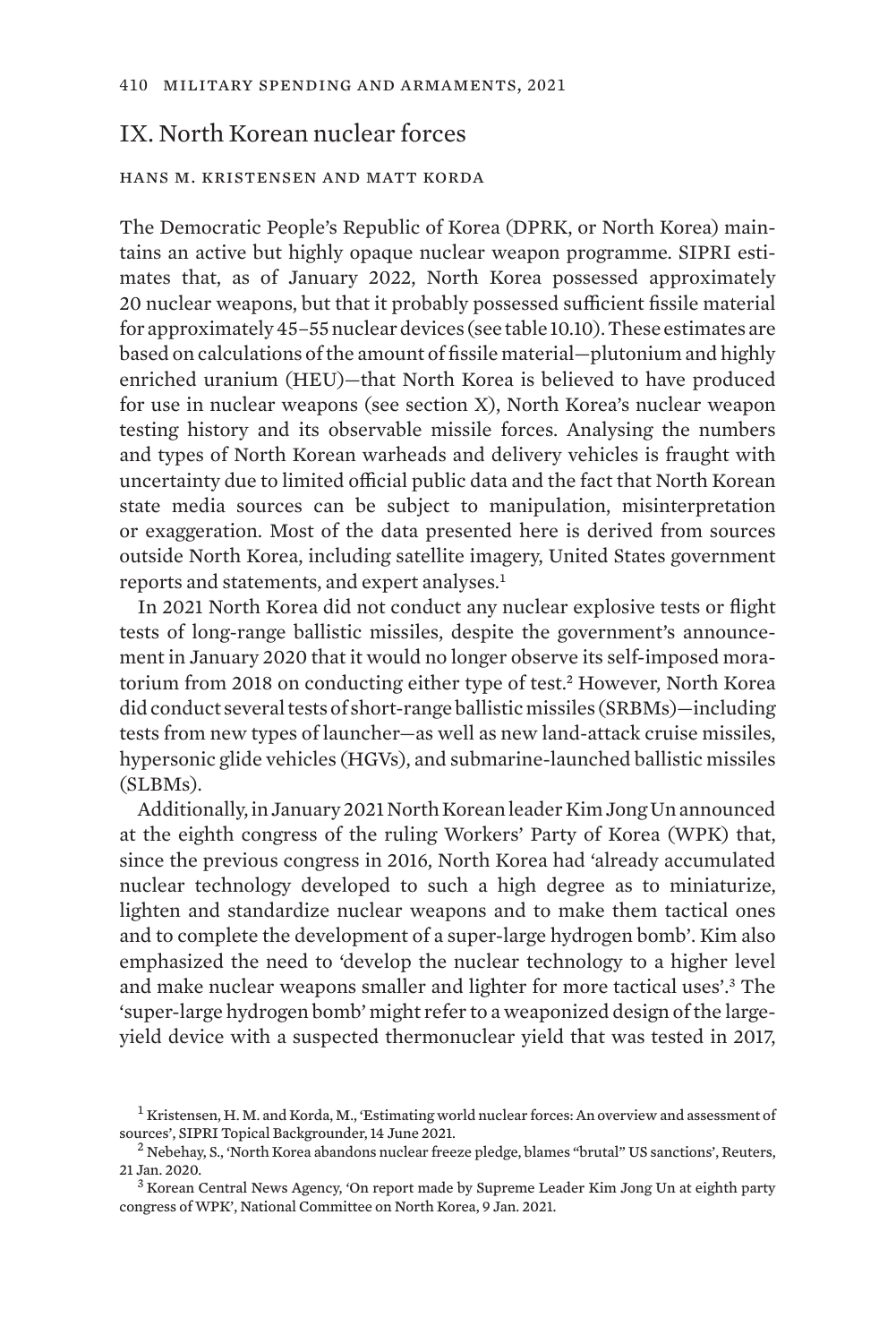while the smaller and lighter weapons might be intended for deployment on one or several of the new shorter-range missiles test launched in 2021.<sup>4</sup>

### **The role of nuclear weapons in North Korean military doctrine**

The 2013 law on nuclearization—one of the most recent official documents pertaining to North Korean nuclear doctrine—states that North Korea's nuclear arsenal would only be used 'to repel invasion or attack from a hostile nuclear weapons state and make retaliatory strikes', and that nuclear weapons would not be used against non-nuclear states 'unless they join a hostile nuclear weapons state in its invasion and attack on the DPRK'.<sup>5</sup> In a speech marking the 75th anniversary of the ruling WPK in October 2020, Kim Jong Un reiterated North Korea's pledge not to use nuclear weapons 'preemptively'.6 This does not constitute a no-first-use policy, however, since Kim made it clear that he could turn to nuclear weapons if 'any forces infringe upon the security of our state'.<sup>7</sup>

As with other nuclear-armed states, it seems unlikely that North Korea would use its nuclear weapons outside of extreme circumstances where the continued existence of the state and its leadership was in question. However, in the event of such a scenario, it is possible that North Korea would use its nuclear weapons in an attempt to forestall adversarial action. Occasionally, North Korea has signalled or explicitly mentioned which targets it intends to prioritize in the event of imminent invasion. North Korea has specifically indicated that it would first target the Blue House, the executive office and official residence of the head of state of the Republic of Korea (South Korea), most likely as a response to the public acknowledgement by South Korea of its preparations to conduct 'decapitation' strikes aimed at eliminating North Korea's political and military leadership early in a conflict.<sup>8</sup> North Korea has stated that to forestall a conventional invasion, its second wave of targets would be US military bases in the Asia–Pacific region and continental USA.<sup>9</sup> Some nuclear weapons would probably be held in reserve to threaten targets

 $^{4}$  For detail on North Korea's nuclear test in late 2017 see Fedchencko, V., '[Nuclear explosions,](https://www.sipriyearbook.org/view/9780198821557/sipri-9780198821557-chapter-6-div1-040.xml) 1945–2017', SIPRI Yearbook 2018.

<sup>5</sup> Law on Consolidating the Position of Nuclear Weapons State for Self-Defence, adopted 1 Apr. 2013, Articles 4 and 5. For a translation see Korean Central News Agency, '[Law on consolidating position](https://www.globalsecurity.org/wmd/library/news/dprk/2013/dprk-130401-kcna01.htm) [of nuclear weapons state adopted](https://www.globalsecurity.org/wmd/library/news/dprk/2013/dprk-130401-kcna01.htm)', Korea News Service, 1 Apr. 2013, available via GlobalSecurity.org. <sup>6</sup> ['Kim Jong Un's October speech: More than missiles'](https://www.38north.org/2020/10/kjuspeech101320/), 38 North, 13 Oct. 2020. <sup>7</sup> 'Kim Jong Un's October speech' (note

<sup>8</sup> Korean Central News Agency, '[Crucial statement of KPA Supreme Command](https://www.globalsecurity.org/wmd/library/news/dprk/2016/dprk-160223-kcna01.htm)', Korea News Service, 23 Feb. 2016, available via GlobalSecurity.org; and Choe, S. H., ['South Korea plans "decapitation](https://www.nytimes.com/2017/09/12/world/asia/north-south-korea-decapitation-.html) unit" to try to scare North's leaders'. New York Times, 12 Sep. 2017.

<sup>9</sup> Ko, Y. H., 'North Korean missile proliferation', [Statement before the Subcommittee on International](https://www.govinfo.gov/content/pkg/CHRG-105shrg44649/html/CHRG-105shrg44649.htm) [Security, Proliferation and Federation Services,](https://www.govinfo.gov/content/pkg/CHRG-105shrg44649/html/CHRG-105shrg44649.htm) US Senate Hearing no. 105-241, 21 Oct. 1997; Korean Central News Agency (note 8); and Allard, L., Duchâtel, M. and Godement, F., ['Pre-empting defeat: In](https://ecfr.eu/publication/pre_empting_defeat_in_search_of_north_koreas_nuclear_doctrine/) [search of North Korea's nuclear doctrine](https://ecfr.eu/publication/pre_empting_defeat_in_search_of_north_koreas_nuclear_doctrine/)', European Council on Foreign Relations, 22 Nov. 2017.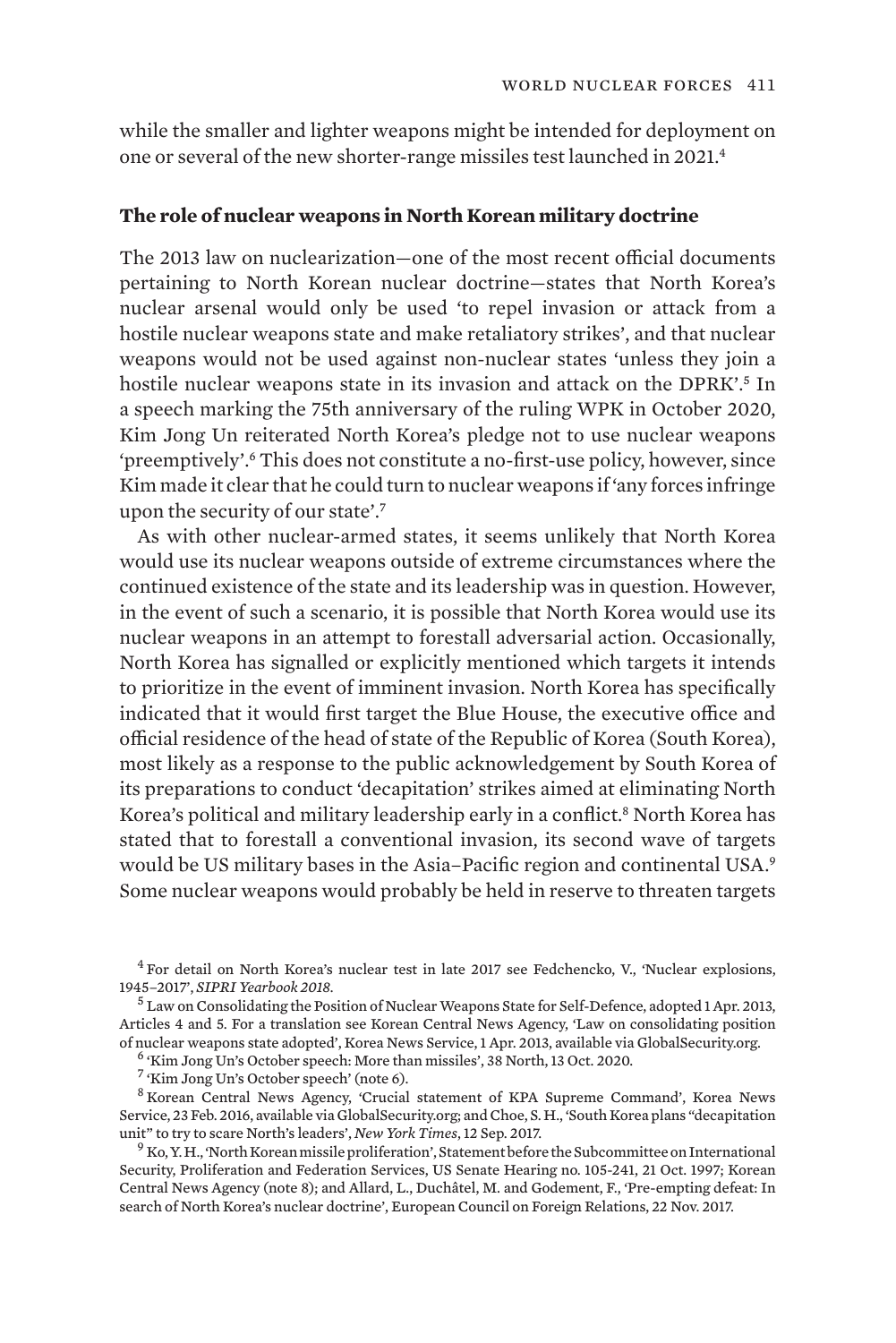## **Table 10.10.** North Korean forces with potential nuclear capability, January 2022

All figures are approximate and some are based on assessments by the authors. The inclusion of a missile in this table does not necessarily indicate it is known to have a nuclear role. Some systems have been excluded because it is unlikely that they have a nuclear or operational role.

| Type/                                     |           |       |                                                                                                                                                                                                                                                                                                   |
|-------------------------------------------|-----------|-------|---------------------------------------------------------------------------------------------------------------------------------------------------------------------------------------------------------------------------------------------------------------------------------------------------|
| North Korean designation Year first       |           |       |                                                                                                                                                                                                                                                                                                   |
| (US designation) <sup><i>a</i></sup>      |           |       | displayed Range (km) Description and status                                                                                                                                                                                                                                                       |
| Land-based missiles                       |           |       |                                                                                                                                                                                                                                                                                                   |
| Hwasong-5/-6<br>$(Scud-B/-C)$             | 1984/1990 |       | 300/500 Single-stage, liquid-fuelled SRBMs<br>launched from 4-axle wheeled<br>TEL. NASIC estimates fewer than<br>100 Hwasong-5 and -6 launchers.<br>Operational.                                                                                                                                  |
| (KN18/KN21)                               | 2017      |       | 250/450 Hwasong-5 and -6 variants with separating<br>manoeuvrable warhead. Flight tested in<br>May and Aug. 2017 from wheeled and<br>tracked TELs. Status unknown; may have<br>been superseded by newer solid-fuelled<br>SRBMs.                                                                   |
| (KN23/KN24 <sup>b</sup> /KN25)            | 2018/2019 |       | 380-800 New generation of solid-fuelled SRBMs.<br>Resemble Russia's Iskander-M, South<br>Korea's Hyunmoo-2B, and the USA's<br>ATACMS SRBMs. Successfully flight<br>tested several times from wheeled,<br>tracked and rail-based launchers<br>since 2019. Status unknown; probably<br>operational. |
| Hwasong-7<br>(Nodong/Rodong)              | 1993      | >1200 | Single-stage, liquid-fuelled MRBM<br>launched from 5-axle wheeled<br>TEL. NASIC estimates fewer than<br>100 Hwasong-7 launchers. Operational.                                                                                                                                                     |
| Hwasong-9<br>$(KN04/Scud-ER)$             | 2016      | 1 000 | Single-stage, liquid-fuelled Scud extended-<br>range variant launched from 4-axle<br>wheeled TEL. Flight tested in 2016.<br>Probably operational.                                                                                                                                                 |
| Pukguksong-2 (KN15)                       | 2017      | >1000 | Two-stage, solid-fuelled MRBM launched<br>from tracked TEL. Land-based version<br>of Pukguksong-1 SLBM. Flight tested in<br>2017. Probably operational.                                                                                                                                           |
| Land-attack cruise missile 2021           |           | 1500  | Flight tested multiple times in 2021 from<br>wheeled TEL. Under development.                                                                                                                                                                                                                      |
| Hwasong-8/Unnamed<br>'Hypersonic Missile' | 2021      | >1000 | Two versions of HGV carried by a<br>shortened Hwasong-12 booster.<br>Hwasong-8 flight tested in Sep. 2021<br>with unknown result; unnamed missile<br>successfully flight tested twice in<br>Jan. 2022. Both systems displayed<br>at exhibition in Oct. 2021. Under<br>development.                |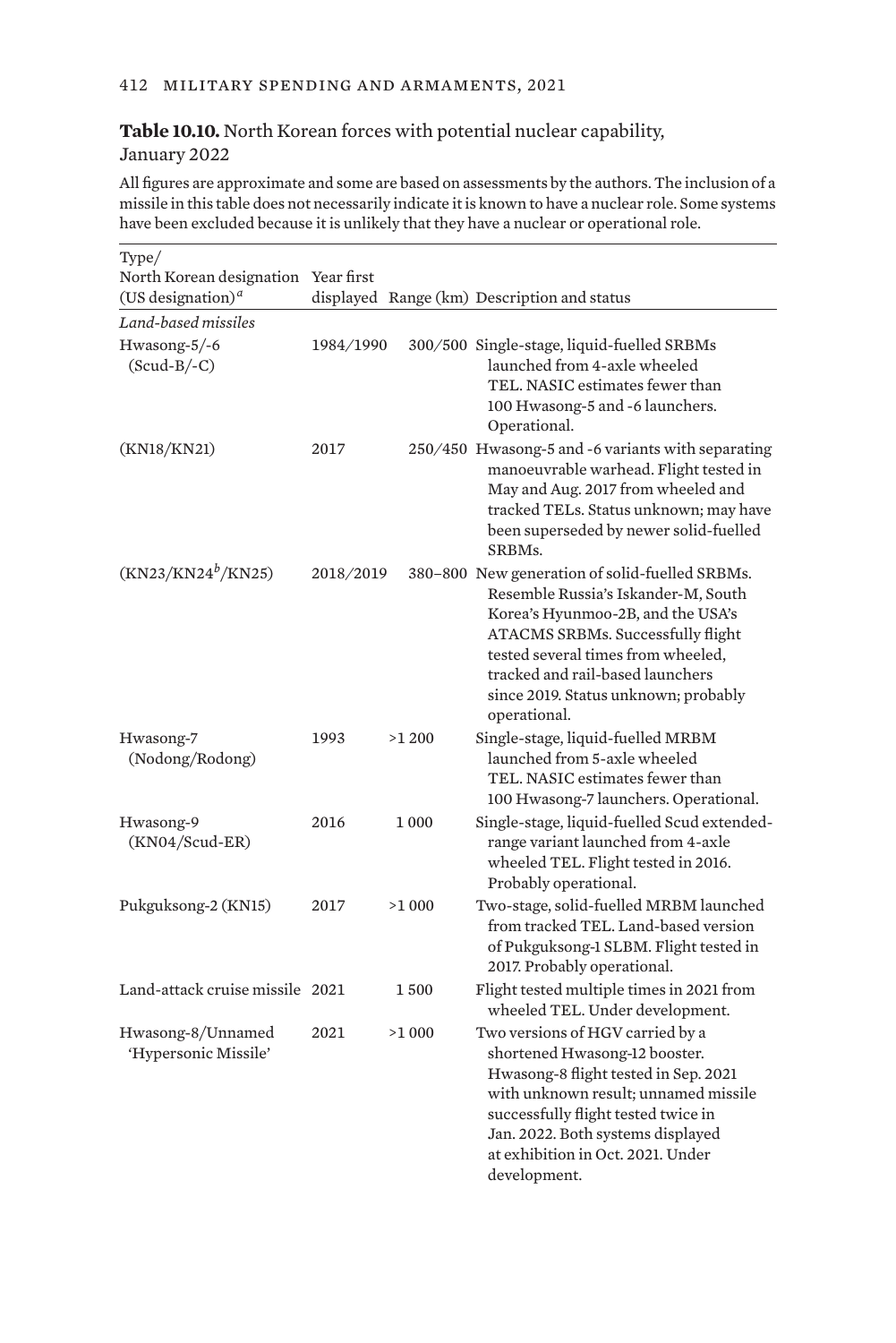| North Korean designation<br>(US designation) <sup><i>a</i></sup> | Year first |                     | displayed Range (km) Description and status                                                                                                                                                                                                                                             |
|------------------------------------------------------------------|------------|---------------------|-----------------------------------------------------------------------------------------------------------------------------------------------------------------------------------------------------------------------------------------------------------------------------------------|
| Hwasong-10<br>(BM-25/Musudan)                                    | 2010       | >3000               | Single-stage, liquid-fuelled IRBM launched<br>from 6-axle wheeled TEL. NASIC<br>estimates fewer than 50 Hwasong-10<br>launchers. Several failed flight tests in<br>2016. Status unknown; may have been<br>superseded.                                                                   |
| Hwasong-12 (KN17)                                                | 2017       | >4500               | Single-stage, liquid-fuelled MRBM<br>launched from 8-axle wheeled TEL.<br>Flight tested several times in 2017 with<br>mixed success. Deployment status<br>unknown.                                                                                                                      |
| Hwasong-14 (KN20)                                                | 2017       | >10000              | Two-stage, liquid-fuelled ICBM launched<br>from 8-axle wheeled TEL. First ICBM.<br>Successfully flight tested twice in 2017.<br>Deployment status unknown; may have<br>been superseded.                                                                                                 |
| Hwasong-15 (KN22)                                                | 2017       | >12000              | Two-stage, liquid-fuelled ICBM launched<br>from 9-axle wheeled TEL. Successfully<br>flight tested in Nov. 2017. Displayed at<br>parade in Oct. 2020 and at exhibition in<br>Oct. 2021. Deployment status unknown.                                                                       |
| Hwasong-17 $(KN28)^c$                                            | 2020       | 14 000              | Two-stage, liquid-fuelled ICBM launched<br>from 11-axle wheeled TEL. Largest ICBM<br>to date, possibly capable of carrying<br>MIRVs and penetration aids. No known<br>flight tests. Displayed at parade in Oct.<br>2020 and at exhibition in Oct. 2021.<br>Under development.           |
| Sea-based missiles<br>Pukguksong-1 (KN11)                        | 2014       | >1000               | Two-stage, solid-fuelled SLBM. Flight<br>tested several times in 2015 and 2016 with<br>mixed success. Displayed at exhibition in                                                                                                                                                        |
|                                                                  |            |                     | Oct. 2021. Deployment status unknown;<br>may have been superseded.                                                                                                                                                                                                                      |
| Pukguksong-3 (KN26)                                              | 2017       | $1900 -$<br>2500    | Two-stage, solid-fuelled SLBM.<br>Successfully flight tested in Oct. 2019.<br>Deployment status unknown.                                                                                                                                                                                |
| Pukguksong-4                                                     | 2020       | $3500 -$<br>5 4 0 0 | Two-stage, solid-fuelled SLBM. Appears<br>wider than Pukguksong-1 and shorter<br>than Pukguksong-3. No known flight<br>tests. Displayed at parade in Oct. 2020.<br>Deployment status unknown.                                                                                           |
| Pukguksong-5                                                     | 2021       |                     | Two-stage, solid-fuelled SLBM. Roughly<br>same length as Pukguksong-3 with<br>elongated shroud; possibly capable of<br>carrying MIRVs and penetration aids. No<br>known flight tests. Displayed at parade in<br>Jan. 2021 and at exhibition in Oct. 2021.<br>Deployment status unknown. |

# Type/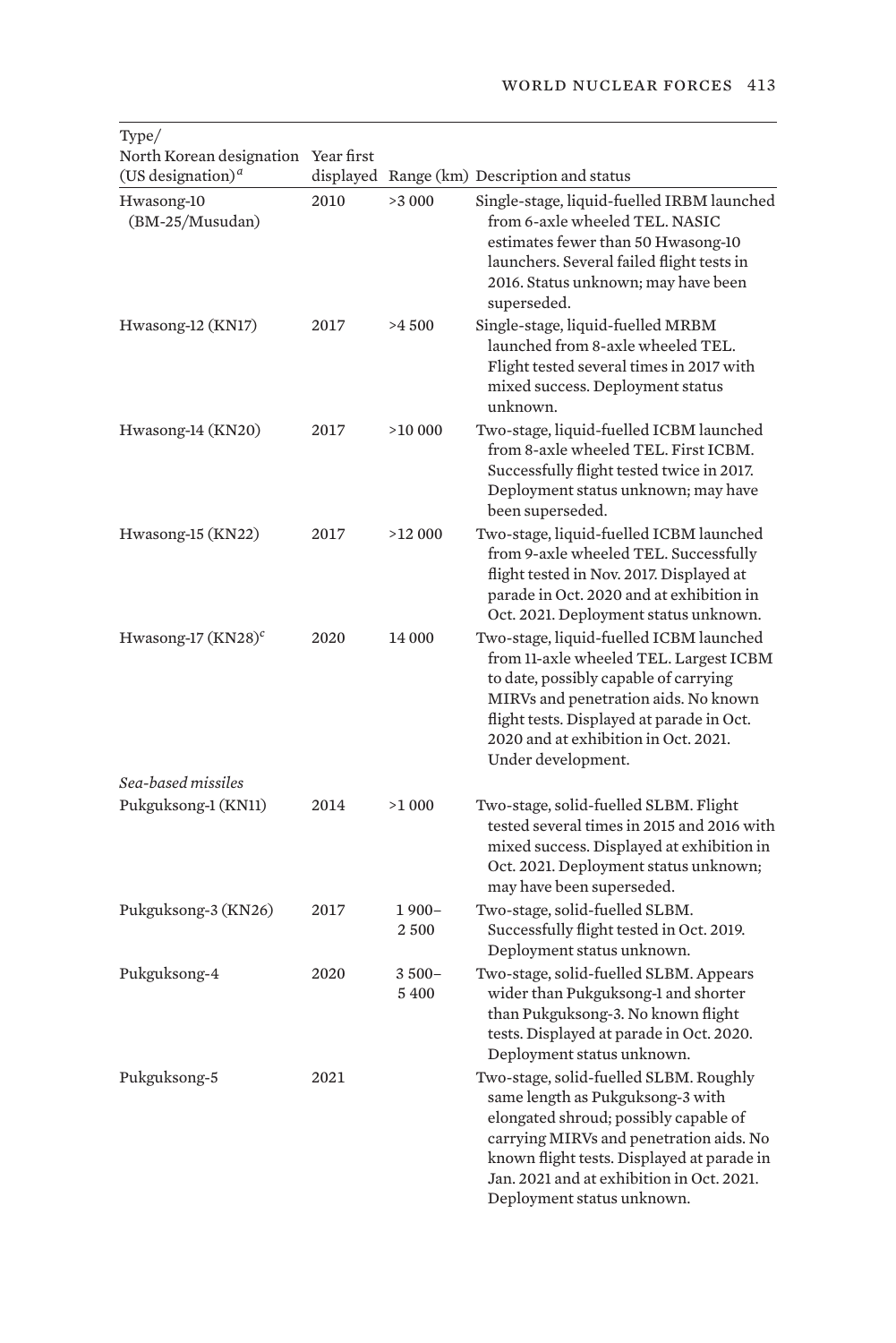| Type/                                |      |                                                                                                                                                                                                                                                                           |
|--------------------------------------|------|---------------------------------------------------------------------------------------------------------------------------------------------------------------------------------------------------------------------------------------------------------------------------|
| North Korean designation Year first  |      |                                                                                                                                                                                                                                                                           |
| (US designation) <sup><i>a</i></sup> |      | displayed Range (km) Description and status                                                                                                                                                                                                                               |
| Small 'New Type' SLBM                | 2021 | 400–600 Appears to deviate from traditional<br>Pukguksong SLBM design, instead<br>bearing similarities to KN23 SRBM.<br>Displayed at exhibition in Oct. 2021 and<br>successfully flight tested a week later.<br>Deployment status unknown; probably<br>under development. |
| <b>Total warheads</b>                |      | 20 <sup>d</sup>                                                                                                                                                                                                                                                           |

HGV = hypersonic glide vehicle; ICBM = intercontinental ballistic missile; IRBM = intermediaterange ballistic missile; MIRV = multiple independently targetable re-entry vehicle; MRBM = medium-range ballistic missile; NASIC = United States National Air and Space Intelligence Center; SLBM = submarine-launched ballistic missile; SRBM = short-range ballistic missile; TEL = transporter-erector-launcher.

*<sup>a</sup>* Information about the status and capability of North Korea's missiles comes with significant uncertainty. This table includes missiles that could potentially have a nuclear capability, whether or not confirmed as being equipped with nuclear warheads or assigned nuclear missions. Several missiles may have been intended for development of technologies that will eventually become operational on newer missiles. There is no publicly available evidence that North Korea has produced an operational nuclear warhead for delivery by an ICBM.

*<sup>b</sup>* North Korea refers to the KN24 as the 'Hwasong-11Na', which could be considered akin to 'Hwasong-11B', as 'Na'  $(1)$  is the second letter in the Korean (Hangul) alphabet. This indicates that the KN24 is an improvement on or replacement for the original Hwasong-11 SRBM, which the US Department of Defense designates as the KN02 (Toksa).

*<sup>c</sup>* This missile was previously assumed to be designated the Hwasong-16; however, it was revealed at North Korea's Oct. 2021 Defence Development Exhibition that it is called the Hwasong-17.

*<sup>d</sup>* SIPRI estimates that North Korea might have produced enough fissile material to build between 45 and 55 nuclear warheads; however, it is likely that it has assembled fewer warheads, perhaps around 20, of which only a few would be thermonuclear warheads and nearly all would be lower-yield single-stage fission warheads.

*Sources*: US Department of Defense (DOD), *2019 Missile Defense Review* (DOD: Arlington, VA, 2019); US Air Force, National Air and Space Intelligence Center, *Ballistic and Cruise Missile Threat*, various years; *IHS Jane's Strategic Weapon Systems*, various editions; Hecker, S., Stanford University, Personal communication, 2020; *Bulletin of the Atomic Scientists*, 'Nuclear notebook', various issues; published expert analyses; and the authors' estimates. For the estimated number of warheads see also Hecker, S., 'What do we know about North Korea's nuclear program?', Presentation, Dialogue on DPRK Denuclearization Roadmaps and Verification, Kyung Hee University, Global America Business Institute (GABI) and Natural Resources Defense Council (NRDC), 20 Oct. 2020; '[Estimating North Korea's nuclear stockpiles: An interview with](https://www.38north.org/2021/04/estimating-north-koreas-nuclear-stockpiles-an-interview-with-siegfried-hecker/) [Siegfried Hecker](https://www.38north.org/2021/04/estimating-north-koreas-nuclear-stockpiles-an-interview-with-siegfried-hecker/)', 38 North, 30 Apr. 2021; and Fedchenko, V. and Kelley, R., ['New methodology](https://www.janes.com/new-methodology-offers-estimates-for-north-korean-thermonuclear-stockpile) [offers estimates for North Korean thermonuclear stockpile'](https://www.janes.com/new-methodology-offers-estimates-for-north-korean-thermonuclear-stockpile), *Janes Intelligence Review*, Sep. 2020, pp. 44–49.

within the US mainland, in an attempt to 'decouple' the USA from its Asia– Pacific allies.

The North Korean announcement in 2021 to 'make nuclear weapons smaller and lighter for more tactical uses' could potentially indicate plans to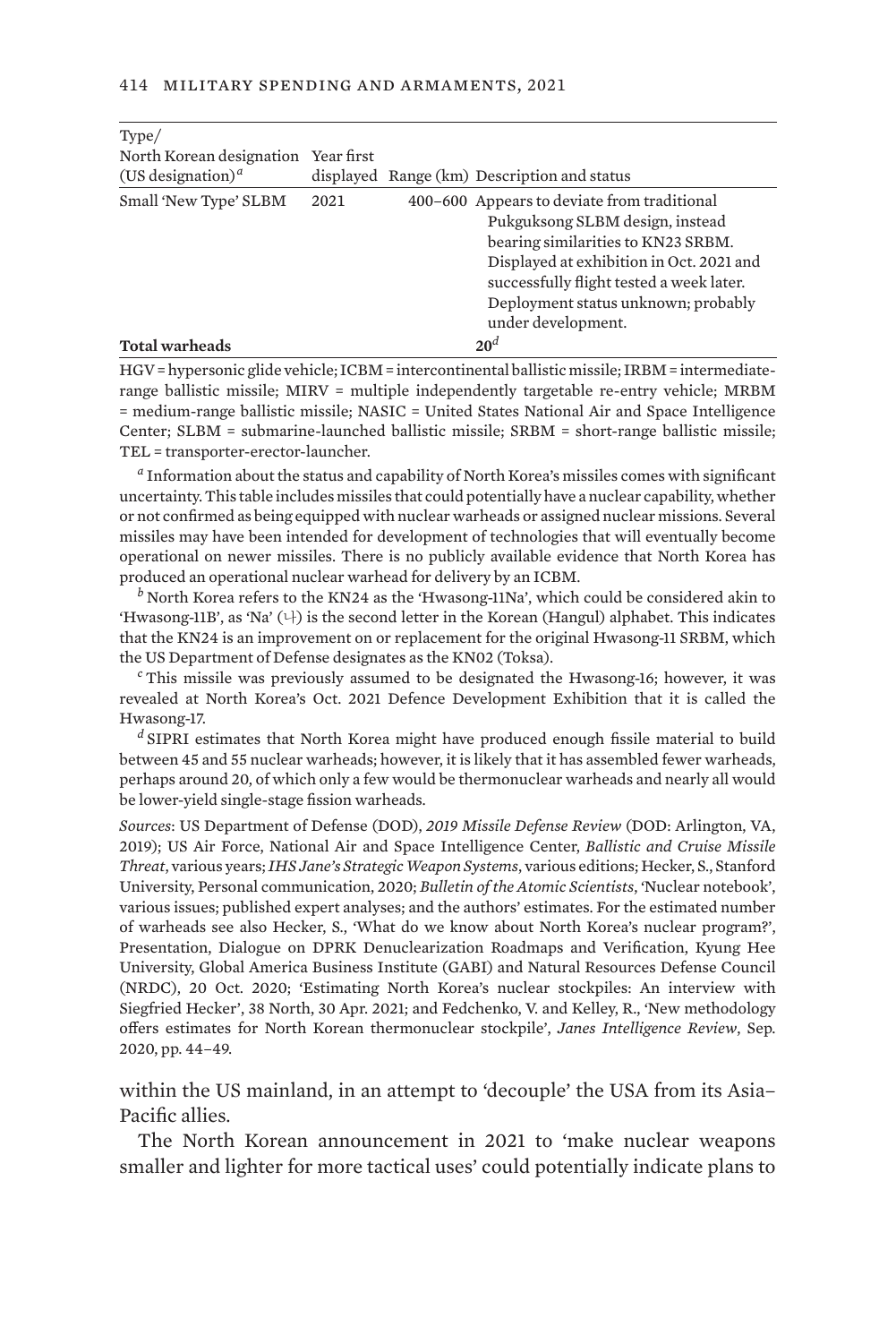have the capability to respond on a more limited scale to threats that do not meet the threshold for a full-scale nuclear attack.

## **Fissile material and warhead production**

## *Plutonium production and separation capabilities*

North Korea's plutonium production and separation capabilities for manufacturing nuclear weapons are located at the Yongbyon Nuclear Scientific Research Centre in North Pyongan province.<sup>10</sup> Since its inspectors were required to leave the country in 2009, the International Atomic Energy Agency (IAEA) has monitored North Korea's nuclear programme using open-source information and commercial satellite imagery.11 Between December 2018 and July 2021 the IAEA found no signs that North Korea's ageing 5-megawatt-electric (MW(e)) graphite-moderated research reactor had been operational; however, in August 2021 the IAEA reported that 'since early July 2021, there have been indications, including the discharge of cooling water, consistent with the operation of the reactor'.12 Despite the intermittent discharge of cooling water throughout the latter half of 2021, there were no other indicators of reactor operations, such as steam emissions from the generator building.<sup>13</sup>

The Yongbyon complex's Thermal Plant—which supplies steam to the Radiochemical Laboratory used for plutonium reprocessing—operated between February 2021 and July 2021 after a multi-year hiatus.14 The IAEA noted in August 2021 that 'this five-month timeframe is consistent with the time required to reprocess a complete core of irradiated fuel', which could indicate the possible completion of a new reprocessing campaign in 2021.<sup>15</sup>

<sup>&</sup>lt;sup>10</sup> For an assessment of North Korea's nuclear weapon production facilities and infrastructure see Hecker, S. S., Carlin, R. L. and Serbin, E. A., ['A comprehensive history of North Korea's nuclear program:](https://cisac.fsi.stanford.edu/content/dprk-history-2018-update)<br>2018 update', Stanford University, Center for International Security and Cooperation, 11 Feb. 2019.

 $^{11}$  Dixit, A., '[IAEA ready to undertake verification and monitoring in North Korea'](https://www.iaea.org/newscenter/news/iaea-ready-to-undertake-verification-and-monitoring-in-north-korea#:~:text=IAEA%20inspectors%20were%20required%20to,the%20North%20Korea%20nuclear%20issue.), International Atomic Energy Agency (IAEA), 4 Mar. 2019.

 $12$  IAEA, Board of Governors and General Conference, ['Application of safeguards in the Democratic](https://www.iaea.org/sites/default/files/gc/gc65-22.pdf) [People's Republic of Korea](https://www.iaea.org/sites/default/files/gc/gc65-22.pdf)', Report by the Director General, GOV/2021/40-GC(65)/22, 27 Aug. 2021, para. 12; and Pabian, F., Town, J. and Liu, J., ['North Korea's Yongbyon nuclear complex: More evidence](https://www.38north.org/2021/08/north-koreas-yongbyon-nuclear-complex-more-evidence-the-5-mwe-reactor-appears-to-have-restarted/) [the 5 MWe reactor appears to have restarted'](https://www.38north.org/2021/08/north-koreas-yongbyon-nuclear-complex-more-evidence-the-5-mwe-reactor-appears-to-have-restarted/), 38 North, 30 Aug. 2021.<br><sup>13</sup> Pabian, Town and Liu (note 12); and Heinonen, O., Liu, J. and Pitz, S. J., ['North Korea's Yongbyon](https://www.38north.org/2021/10/north-koreas-yongbyon-nuclear-complex-5-mwe-reactor-may-still-be-operating/)

[nuclear complex: 5 MWe reactor may still be operating](https://www.38north.org/2021/10/north-koreas-yongbyon-nuclear-complex-5-mwe-reactor-may-still-be-operating/)', 38 North, 8 Oct. 2021.<br><sup>14</sup> Makowsky, P., Pabian, F. and Liu, J., ['North Korea's Yongbyon nuclear center: Signs of activity at](https://www.38north.org/2021/03/north-koreas-yongbyon-nuclear-center-signs-of-activity-at-the-radiochemical-laboratory-facilities/)

[the radiochemical laboratory facilities](https://www.38north.org/2021/03/north-koreas-yongbyon-nuclear-center-signs-of-activity-at-the-radiochemical-laboratory-facilities/)', 38 North, 3 Mar. 2021; Pabian, F. et al., '[North Korea's Yongbyon](https://www.38north.org/2021/04/north-koreas-yongbyon-nuclear-center-reprocessing-status-remains-unclear/) [nuclear center: Reprocessing status remains unclear](https://www.38north.org/2021/04/north-koreas-yongbyon-nuclear-center-reprocessing-status-remains-unclear/)', 38 North, 7 Apr. 2021; and Bermudez Jr, J. S. et al., '[Thermal imagery indicates activity at Yongbyon nuclear reprocessing facilities](https://beyondparallel.csis.org/thermal-imagery-indicates-activity-at-yongbyon-nuclear-reprocessing-facilities/)', Beyond Parallel, 15 Apr. 2021. <sup>15</sup> IAEA, Board of Governors and General Conference, ['Application of safeguards in the Democratic](https://www.iaea.org/sites/default/files/gc/gc65-22.pdf)

[People's Republic of Korea](https://www.iaea.org/sites/default/files/gc/gc65-22.pdf)', Report by the Director General, GOV/2021/40-GC(65)/22, 27 Aug. 2021, para. 12.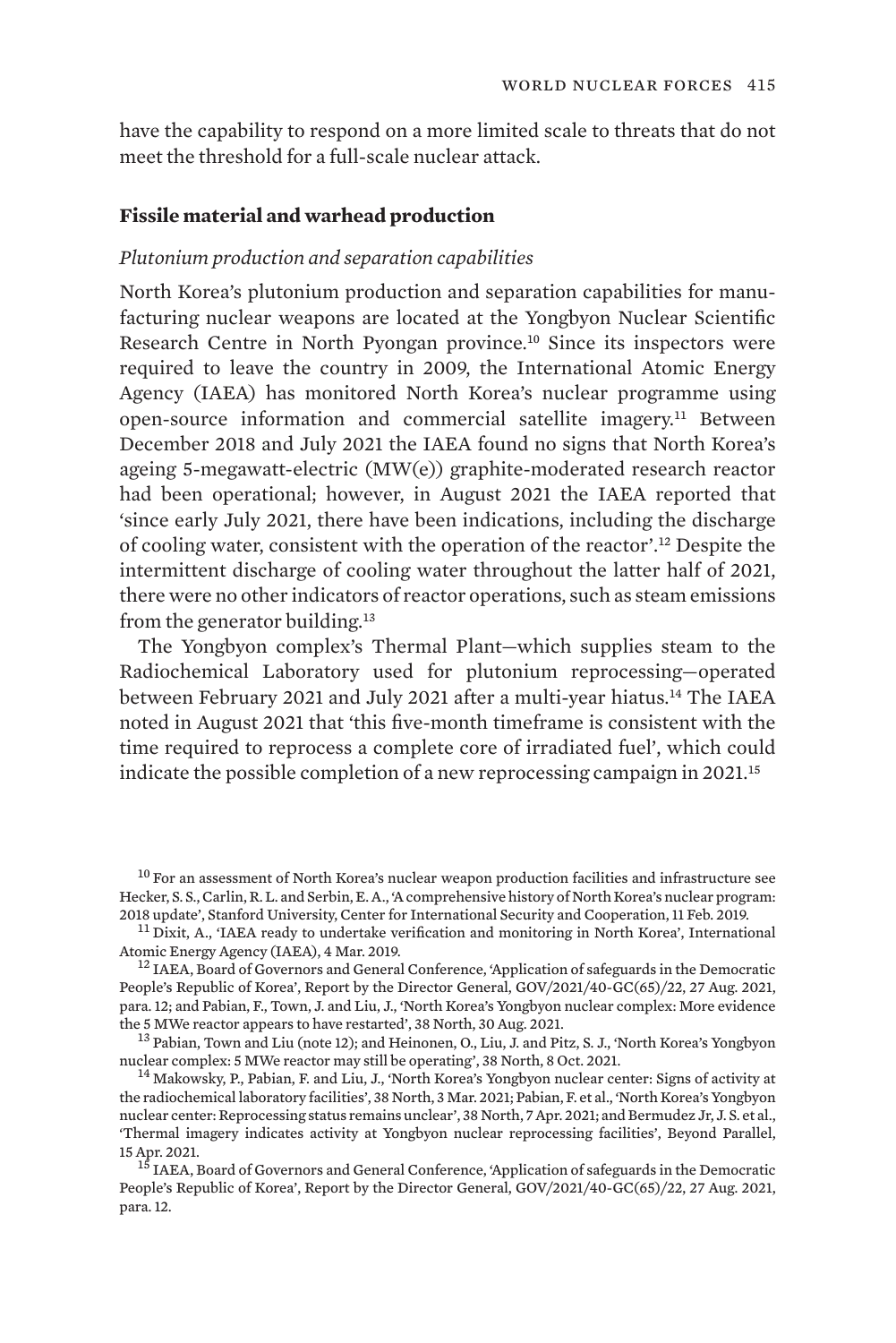Throughout 2021, commercial satellite imagery indicated that North Korea continued construction of a new experimental light water reactor (ELWR), which will eventually be capable of producing plutonium for nuclear weapons. The 2021 IAEA report noted that North Korea may have conducted infrastructure tests at the ELWR in March and April, but that 'it is not possible to estimate when the reactor could become operational'.<sup>16</sup>

In April 2021 Siegfried Hecker—the former Los Alamos National Laboratory director who was given unprecedented access to North Korean nuclear facilities over several years—estimated that North Korea's plutonium stocks were likely to be between 25 and 48 kilograms and could increase by up to 6 kg per year at full operation.<sup>17</sup>

## *Uranium enrichment capabilities*

There is considerable uncertainty about North Korea's uranium enrichment capabilities and its stock of HEU. North Korea produces yellowcake—the raw material for reactor fuel rods—at its Pyongsan Uranium Concentrate Plant (Nam-chon Chemical Complex) in North Hwanghae province.18 It is widely believed that North Korea has focused on the production of HEU for use in nuclear warheads to overcome its limited capacity to produce weapongrade plutonium. In September 2021 a report by the United Nations panel of experts assessed that North Korea continued to conduct activities at the gas centrifuge enrichment plant located at the Yongbyon complex, and noted the presence of what might have been a liquid nitrogen tank trailer at the site in April 2021–possibly indicating that the plant was operational.<sup>19</sup> Additionally, satellite imagery analysis indicates that North Korea is expanding this uranium enrichment plant, possibly by adding up to 1000 new centrifuges—thus potentially increasing the plant's enrichment capacity by up to  $25$  per cent.<sup>20</sup>

Using commercial satellite imagery, several non-governmental researchers have identified an additional suspected covert uranium enrichment plant located at Kangson (or Kangsong), to the south-west of Pyongyang.<sup>21</sup> The

<sup>&</sup>lt;sup>16</sup> IAEA, GOV/2021/40-GC(65)/22 (note 15), para. 12.<br><sup>17</sup> ['Estimating North Korea's nuclear stockpiles: An interview with Siegfried Hecker'](https://www.38north.org/2021/04/estimating-north-koreas-nuclear-stockpiles-an-interview-with-siegfried-hecker/), 38 North, 30 Apr. 2021.<br> $18$  Bermudez Jr, J. S., Cha, V. and Jun, J., '[Current status of the Pyongsan Uranium Concentrate](https://beyondparallel.csis.org/current-status-of-the-pyongsan-uranium-concentrate-plant-nam-chon-chemical-complex-and-january-industrial-mine/)

[Plant \(Nam-chon Chemical Complex\) and January Industrial Mine](https://beyondparallel.csis.org/current-status-of-the-pyongsan-uranium-concentrate-plant-nam-chon-chemical-complex-and-january-industrial-mine/)', Beyond Parallel, 8 Nov. 2021; and Bermudez Jr, J. S., Cha, V. and Kim, D., ['Recent activity at the Pyongsan Uranium Concentrate Plant](https://beyondparallel.csis.org/recent-activity-at-the-pyongsan-uranium-concentrate-plant-nam-chon-chemical-complex-and-january-industrial-mine/)

 $^{19}$  United Nations, Security Council, [Midterm report of the Panel of Experts submitted pursuant to](https://documents-dds-ny.un.org/doc/UNDOC/GEN/N21/220/95/PDF/N2122095.pdf?OpenElement) [resolution 2569 \(2021\),](https://documents-dds-ny.un.org/doc/UNDOC/GEN/N21/220/95/PDF/N2122095.pdf?OpenElement) S/2021/777, 8 Sep. 2021, pp. 6–7.<br><sup>20</sup> Lewis, J., Pollack, J. and Schmerler, D., '[North Korea expanding uranium enrichment plant at](https://www.armscontrolwonk.com/archive/1213420/yongbyon-enrichment-plant/)

[Yongbyon'](https://www.armscontrolwonk.com/archive/1213420/yongbyon-enrichment-plant/), Arms Control Wonk, 14 Sep. 2021; and Cohen, Z., '[Satellite images reveal North Korea](https://www.cnn.com/2021/09/16/politics/north-korea-yongbyon-expansion-satellite-images/index.html)

 $^{21}$ Panda, A., ['Exclusive: Revealing Kangson, North Korea's first covert uranium enrichment site'](https://thediplomat.com/2018/07/exclusive-revealing-kangson-north-koreas-first-covert-uranium-enrichment-site/), The Diplomat, 13 July 2018; and Albright, D. and Burkhard, S., '[Revisiting Kangsong: A suspect uranium](https://isis-online.org/uploads/isis-reports/documents/Kangsong_Update_2Oct2018_Final.pdf) [enrichment plant'](https://isis-online.org/uploads/isis-reports/documents/Kangsong_Update_2Oct2018_Final.pdf), Institute for Science and International Security Imagery Brief, 2 Oct. 2018.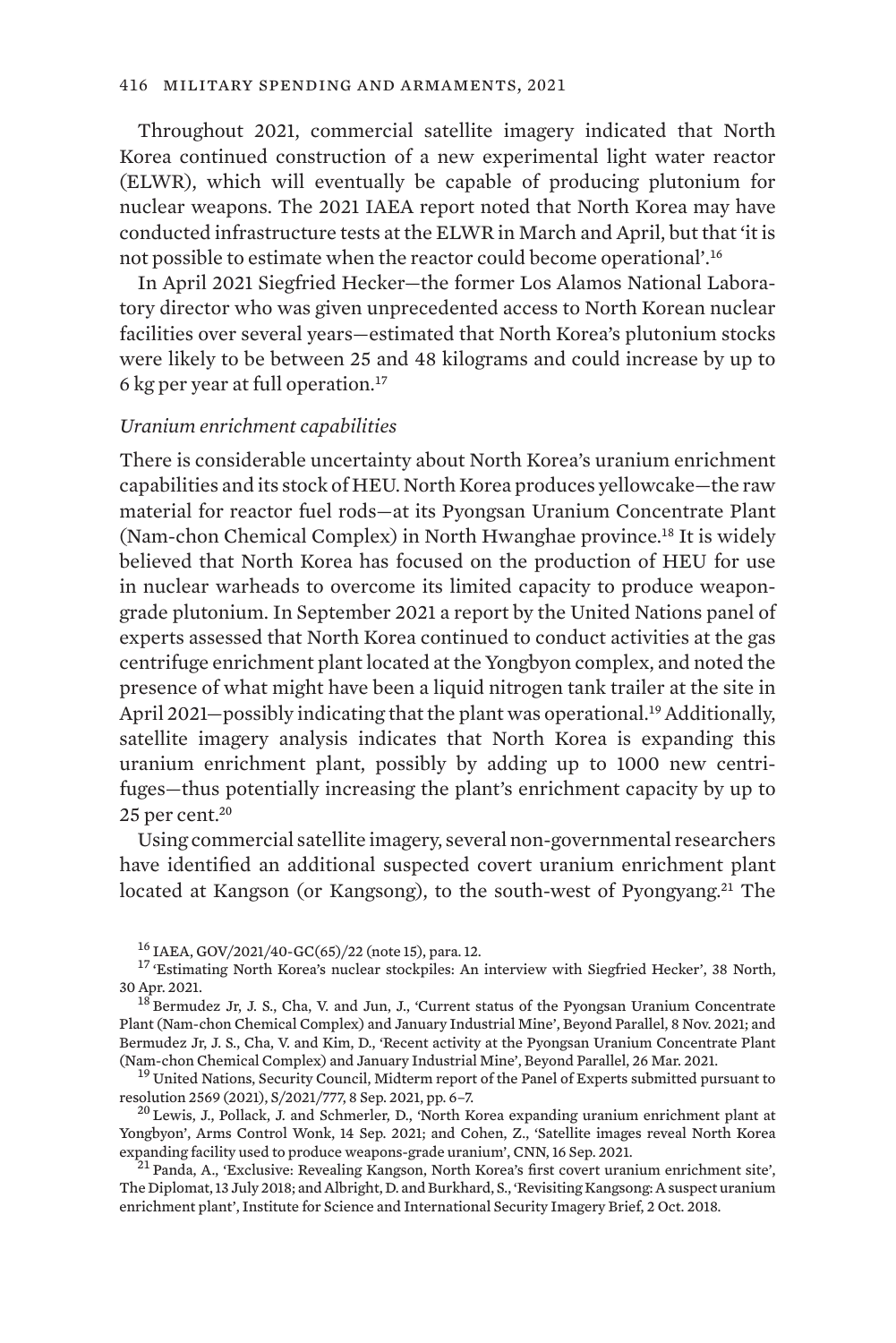2021 IAEA report noted that 'the Kangson complex shares infrastructure characteristics with the reported centrifuge enrichment facility at Yongbyon', and that its construction matched the IAEA's understanding of the construction sequence of North Korea's uranium enrichment plant.<sup>22</sup> However, the 2021 UN panel of experts report cautioned that, without access to the plant, it was not possible to confirm the nature and purpose of the activities being conducted on-site.23 A classified intelligence assessment by the USA in 2018 reportedly concluded that North Korea probably had more than one covert uranium enrichment plant and that the country was seeking to conceal the types and numbers of production facilities in its nuclear weapon programme, although a more recent open-source assessment concluded that the increased production capacity at Pyongsan indicates that North Korea does not require another uranium milling facility of comparable size.<sup>24</sup>

## *Nuclear warhead production*

It is unclear how many nuclear weapons North Korea has produced with its fissile material, how many have been deployed on missiles, and what the military characteristics of the weapons are. North Korea has demonstrated a thermonuclear capability (or a capability with suspected thermonuclear yield) once, in 2017.25 There is no open-source evidence or state intelligence confirming North Korea's capability to deliver an operational nuclear warhead on an intercontinental ballistic missile (ICBM). Moreover, most of North Korea's nuclear tests demonstrated yields in the range of 5–15 kilotons. As a result, SIPRI estimates that North Korea has used only a small portion of its HEU for thermonuclear weapons and has probably used the majority for a larger number of fission-only single-stage weapons deliverable by a medium-range ballistic missile (MRBM) or possibly by an intermediaterange ballistic missile (IRBM).<sup>26</sup> For this reason, SIPRI estimates that North Korea could potentially produce 45–55 nuclear weapons with its inventory of fissile material as at January 2022; however, it is likely that the number of operational warheads is smaller, perhaps closer to 20.27 This falls within the range offered by a July 2020 US Army study that stated: 'Estimates for North Korean nuclear weapons range from 20–60 bombs, with the capability

<sup>22</sup> IAEA, GOV/2021/40-GC(65)/22 (note 15), para. 14.<br><sup>23</sup> United Nations, S/2021/777 (note 19), p. 7.<br><sup>24</sup> Kube, C., Dilanian, K. and Lee, C. E, ['North Korea has increased nuclear production at secret](https://www.nbcnews.com/news/north-korea/north-korea-has-increased-nuclear-production-secret-sites-say-u-n887926) [sites, say US officials](https://www.nbcnews.com/news/north-korea/north-korea-has-increased-nuclear-production-secret-sites-say-u-n887926)', NBC News, 1 July 2018; Nakashima, E. and Warrick, J., ['North Korea working](https://www.washingtonpost.com/world/national-security/north-korea-working-to-conceal-key-aspects-of-its-nuclear-program-us-officials-say/2018/06/30/deba64fa-7c82-11e8-93cc-6d3beccdd7a3_story.html) [to conceal key aspects of its nuclear program, US officials say](https://www.washingtonpost.com/world/national-security/north-korea-working-to-conceal-key-aspects-of-its-nuclear-program-us-officials-say/2018/06/30/deba64fa-7c82-11e8-93cc-6d3beccdd7a3_story.html)', *Washington Post*, 1 July 2018; and Park, S. et al., ['Assessing uranium ore processing activities using satellite imagery at Pyongsan in the](https://doi.org/10.1080/08929882.2021.1988258) [Democratic People's Republic of Korea](https://doi.org/10.1080/08929882.2021.1988258)', Science and Global Security, vol. 29, no. 3 (2021), pp. 111–44.<br><sup>25</sup> Fedchenko (note 4).<br><sup>26</sup> Ballistic missiles are typically divided into four range categories: short-range (less t

1000 km), medium-range (1000–3000 km), intermediate-range (3000–5500 km) and intercontinental (>5500 km).

<sup>27</sup> For additional assessments see 'Estimating North Korea's nuclear stockpiles' (note 17).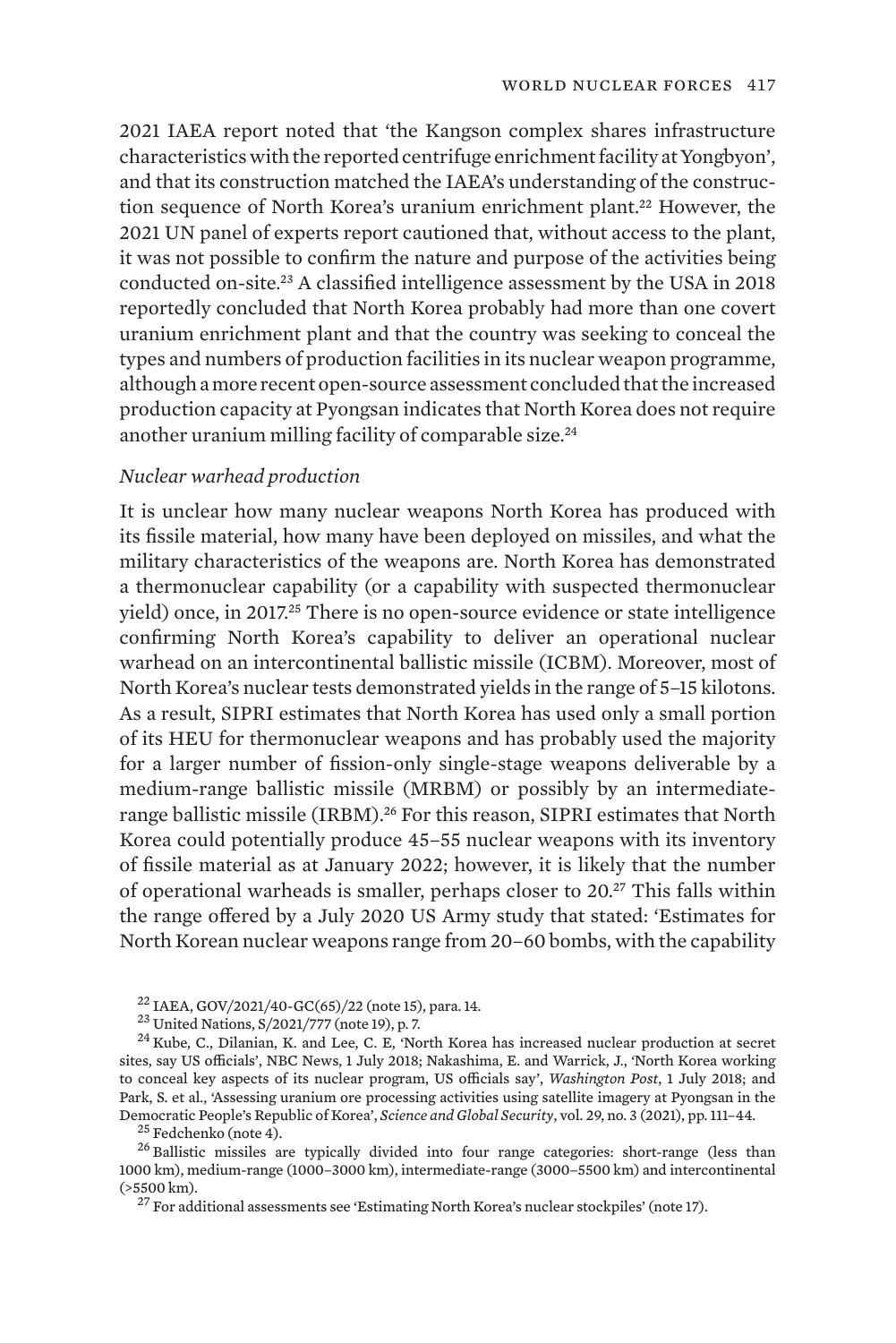to produce 6 new devices each year.'28 Although North Korea demolished tunnels and facilities at its nuclear test site in 2018, satellite images in 2021 and early 2022 indicated that the site had not been abandoned but kept in caretaker status, potentially allowing nuclear testing to resume.<sup>29</sup>

# **Land-based missiles**

North Korea is increasing both the size and capability of its ballistic missile force, which consists of indigenously produced missile systems with ranges from a few hundred kilometres to more than 12 000 km.30 Since 2016, it has pursued development and production of several missile systems with progressively longer ranges and increasingly sophisticated delivery capabilities.31 There is considerable uncertainty about the operational status of North Korea's IRBMs and ICBMs. According to independent analyses, North Korea may have deployed long-range missiles at several missile bases.<sup>32</sup>

It is unclear which of North Korea's missiles can carry nuclear weapons. The available evidence suggests that some MRBMs and IRBMs are the most likely to have an operational nuclear capability, while the ICBMs being developed to fulfil the nuclear role specified in North Korea's military doctrine have not yet demonstrated a reliable atmospheric re-entry vehicle or a capability for terminal-stage guidance and warhead activation.<sup>33</sup> As such, it remains unclear whether North Korea's missiles would be able to deliver reliably a nuclear warhead to an intercontinental-range target without further development.<sup>34</sup>

It must be emphasized that inclusion of a specific North Korean missile in the following overview and in table 10.10 does not necessarily indicate that it is confirmed as nuclear-capable or as having a nuclear role.

## *Short-range ballistic missiles*

As of January 2022, North Korea had several types of SRBM, including older liquid-fuelled systems, possibly based on Soviet R-17 Scud missiles, and newer

<sup>&</sup>lt;sup>28</sup> United States Army, ['North Korean tactics](https://irp.fas.org/doddir/army/atp7-100-2.pdf)', Army Techniques Publication no. 7-100.2, 24 July 2020, pp. 1–11.<br><sup>29</sup> Lee, C., ['North Korea's saber-rattling rekindles nuclear test site questions](https://www.voanews.com/a/north-korea-s-saber-rattling-rekindles-nuclear-test-site-questions/6414654.html)', VOA, 26 Jan. 2022.<br><sup>30</sup> United States Air Force, National Air and Space Intelligence Center (NASIC), *Ballistic and Cruis* 

*[Missile Threat 2020](https://media.defense.gov/2021/Jan/11/2002563190/-1/-1/1/2020%20BALLISTIC%20AND%20CRUISE%20MISSILE%%2020THREAT_FINAL_2OCT_REDUCEDFILE.PDF)* (NASIC: Wright-Patterson Air Force Base, OH, July 2020).<br><sup>31</sup> James Martin Center for Nonproliferation Studies (CNS), [The CNS North Korea Missile Test](https://www.nti.org/analysis/articles/cns-north-korea-missile-test-database/)<br>Database, Nuclear Threat Initiative, as of 24 Mar

 $32$  Bermudez Jr, J. S. and Cha, V., '[Undeclared North Korea: The Yusang-ni missile operating base'](https://beyondparallel.csis.org/undeclared-north-korea-the-yusang-ni-missile-operating-base/), Beyond Parallel, 9 May 2019; Frank, M. ['Continued construction at Yusang-ni missile base'](https://oneearthfuture.org/research-analysis/continued-construction-yusang-ni-missile-base), Open Nuclear Network, 26 July 2021; and United Nations, Security Council, [Final report of the Panel of](https://www.securitycouncilreport.org/atf/cf/%7B65BFCF9B-6D27-4E9C-8CD3-CF6E4FF96FF9%7D/s_2021_211.pdf) Experts submitted pursuant to resolution 2515 (2020), S/2021/211, 4 Mar, 2021, annexes 16–18.

 $^{33}$  Ali, I., '[US general says North Korea not demonstrated all components of ICBM'](https://www.reuters.com/article/us-northkorea-missiles-usa-idUSKBN1FJ23Z), Reuters, 30 Jan. 2018; and Cohen, Z., Starr, B. and Crawford, J., ['Top general warns US may not see a North Korean](https://edition.cnn.com/2019/03/27/politics/abrams-us-military-capabilities-north-korea/index.html) [attack coming](https://edition.cnn.com/2019/03/27/politics/abrams-us-military-capabilities-north-korea/index.html)', CNN, 27 Mar. 2019. <sup>34</sup> Elleman, M., ['Does size matter? North Korea's newest ICBM](https://www.38north.org/2020/10/melleman102120/)', 38 North, 21 Oct. 2020.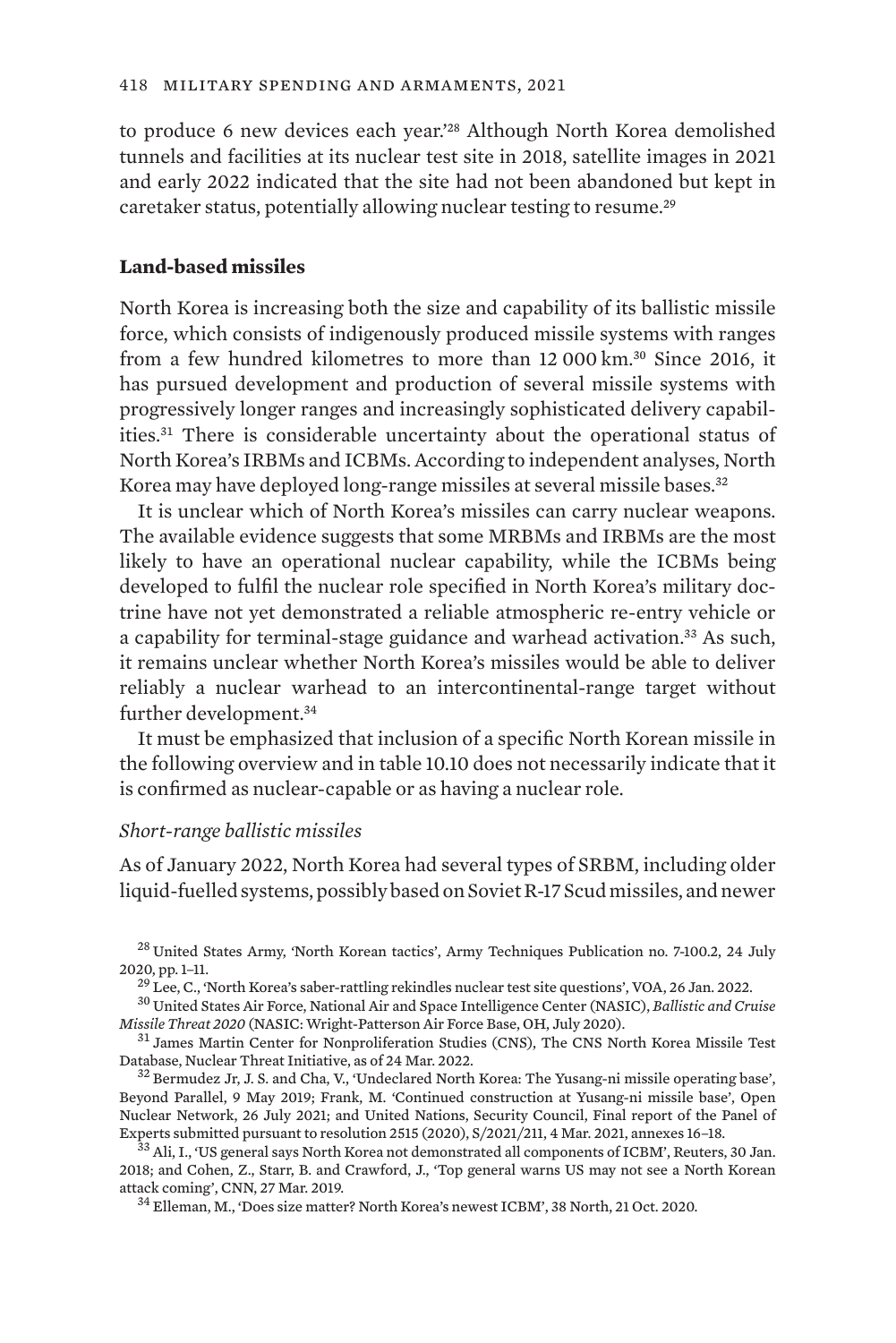solid-fuelled missiles of indigenous design. These newer missiles, known as the KN23, KN24 and KN25, have been tested more than 35 times since the beginning of 2019.35 North Korea has also been modernizing its older SRBMs by equipping them with manoeuverable re-entry vehicles designed to evade regional (e.g. South Korean) missile-defence systems.<sup>36</sup> Notably, in September 2021 North Korea launched two KN23 SRBMs using a railmobile launcher for the first time; following the successful test, North Korea announced its intention to expand the regiment into a brigade, which could eventually consist of nine launchers with 18 KN23s.<sup>37</sup> Rail-mobile launchers would enable North Korea to move missiles around the country rapidly and significantly increase the survivability of its second-strike force.

While the older, less accurate SRBMs might have been developed with dual capability, there is no publicly available, authoritative information confirming a nuclear delivery role for the newer, more accurate SRBMs—although as noted above, in a May 2021 speech, Kim Jong Un hinted that North Korea's shorter-range systems might have a 'tactical' (i.e. non-strategic) nuclear role.<sup>38</sup> Independent assessments have suggested that a nuclear device that North Korea displayed in 2017—if, indeed, it was a functional nuclear device—might be too large to fit into these newer SRBMs.<sup>39</sup> However, if North Korea has miniaturized its nuclear warheads as claimed, these types of missile could be used in a dual-capable role to target US military facilities south of Seoul.

# *Medium- and intermediate-range ballistic missiles*

Assuming that North Korea is able to produce a sufficiently compact warhead, the country's three types of MRBM—all of which were probably operational as of January 2022—are considered to be its most likely nuclear delivery systems. These three types include the single-stage, liquid-fuelled Hwasong-7 (Nodong/Rodong); the single-stage, liquid-fuelled Hwasong-9 (KN04/Scud-ER); and the two-stage, solid-fuelled Pukguksong-2 (KN15), a land-based variant of the Pukguksong-1 (KN11) SLBM.<sup>40</sup> All three missiles

[socialist construction to fresh victory on report made by Supreme Leader Kim Jong Un at Eighth](http://www.mfa.gov.kp/en/on-report-at-eighth-congress-of-wpk/)<br>Congress of WPK', Rodong Sinmun, 9 Jan. 2021, available via KCNA Watch.

 $3\overline{9}$  Elleman, M., ['Preliminary assessment of the KN-24 missile launches](https://www.38north.org/2020/03/melleman032520/)', 38 North, 25 Mar. 2020.<br><sup>40</sup> For the missiles and submarines discussed in this section, a designation in parentheses (e.g.

Nodong/Rodong) following the North Korean designation (e.g. Hwasong-7) is that assigned by the US Department of Defense.

 $35$  James Martin Center for Nonproliferation Studies (note 31).<br> $36$  Panda, A., '[Introducing the KN21, North Korea's new take on its oldest ballistic missile](https://thediplomat.com/2017/09/introducing-the-kn21-north-koreas-new-take-on-its-oldest-ballistic-missile/)', The Diplomat, 14 Sep. 2017. <sup>37</sup> Korean Central News Agency, '[Secretary Pak Jong Chon guides launching drill of Railway Mobile](https://kcnawatch.org/newstream/1631739672-562011738/secretary-pak-jong-chon-guides-launching-drill-of-railway-mobile-missile-regiment-for-inspection/)

[Missile Regiment for inspection'](https://kcnawatch.org/newstream/1631739672-562011738/secretary-pak-jong-chon-guides-launching-drill-of-railway-mobile-missile-regiment-for-inspection/), KCNA Watch, 16 Sep. 2021; Xu, T., Shin, J. and Furukawa, K., ['The](https://oneearthfuture.org/research-analysis/first-dprk-missile-launch-rail-mobile-launcher) [first DPRK missile launch from a rail-mobile launcher](https://oneearthfuture.org/research-analysis/first-dprk-missile-launch-rail-mobile-launcher)', Open Nuclear Network, 17 Sep. 2021; and Bermudez Jr, J. S., ['What is the significance of North Korea's rail-mobile ballistic missile launcher?'](https://beyondparallel.csis.org/what-is-the-significance-of-north-koreas-rail-mobile-ballistic-missile-launcher/), Beyond Parallel, 30 Sep. 2021.<br><sup>38</sup> North Korean Ministry of Foreign Affairs, ['Great programme for struggle leading Korean-style](http://www.mfa.gov.kp/en/on-report-at-eighth-congress-of-wpk/)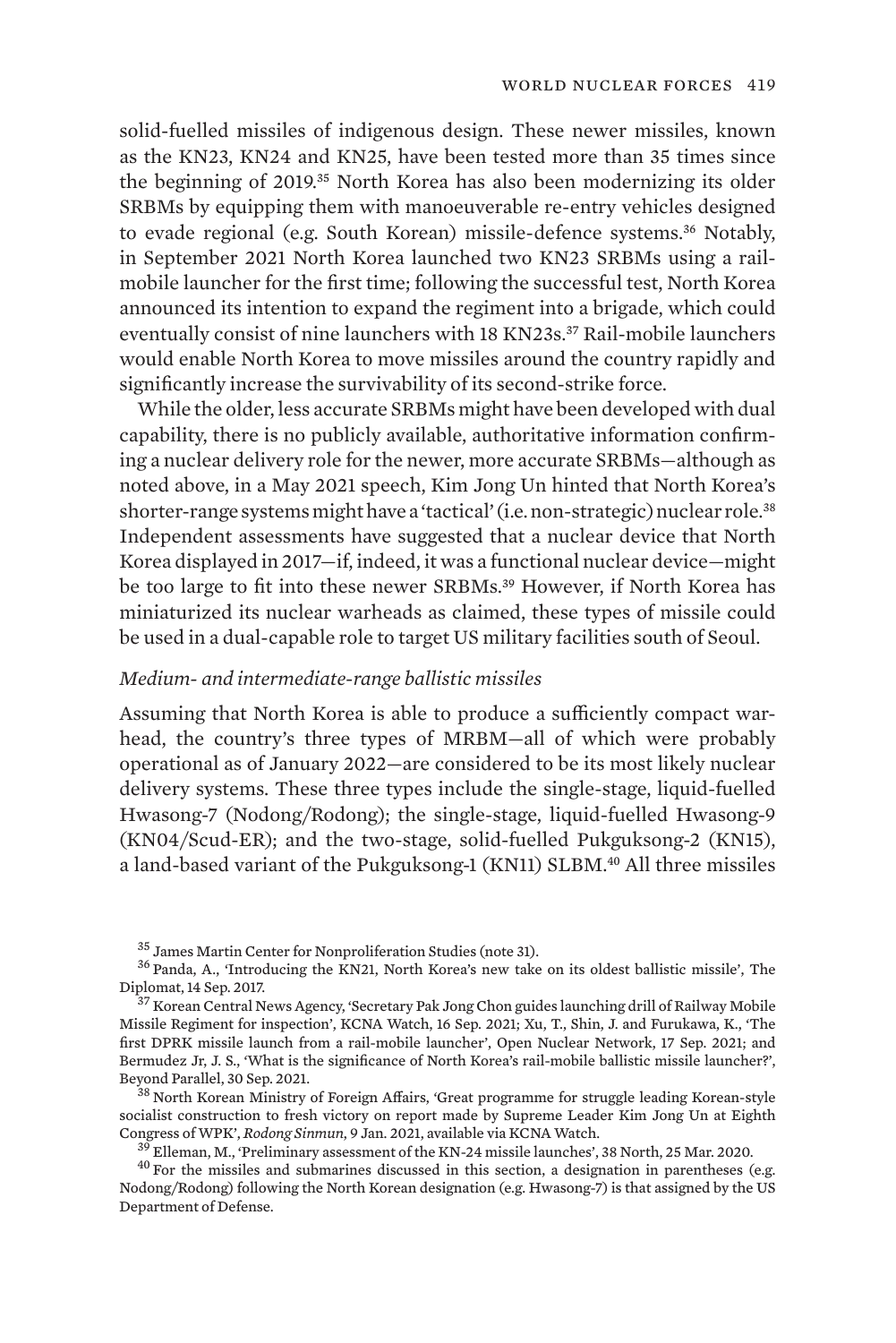have ranges between 1000 and 1200 km, meaning that they could reach targets anywhere in South Korea or Japan.<sup>41</sup>

North Korea's development of the solid-fuelled Pukguksong-2 might be part of an effort to improve the survivability of its nuclear-capable ballistic missile systems. Solid-fuelled missiles can be fired more quickly than liquidfuelled systems and require fewer support vehicles that might give away their position to overhead surveillance. In addition, the Pukguksong-2 is coupled with a tracked transporter-erector-launcher (TEL), allowing North Korea to launch it from hidden, off-road sites. Most other systems use wheeled launchers and thus require paved or relatively smooth roads—a rarity in North Korea's mountainous terrain. According to a 2021 UN panel of experts report, North Korea has also developed tracked launchers for some of its newer SRBM systems, including the KN23, KN24 and KN25.<sup>42</sup>

The Hwasong-10 (BM-25/Musudan) is a single-stage, liquid-fuelled missile with an estimated range exceeding 3000 km. The missile has a poor test rate and no flight tests of the Hwasong-10 are known to have been conducted since 2016–17; as such, SIPRI assesses that the Hwasong-10 programme might have been superseded by North Korea's more sophisticated missile programmes in particular, the Hwasong-12 (KN17), a single-stage IRBM that is believed to have a new liquid-propellant booster engine that is also used for North Korea's ICBM programme.43 The Hwasong-12 was test launched in 2017 but it is unclear whether it has been operationally deployed.<sup>44</sup>

In September 2021 North Korea tested a new missile called the Hwasong-8, which appeared to include an HGV carried by a modified Hwasong-12 booster. Notably, state media reported that the Hwasong-8 is the first North Korean missile to use a 'fuel ampoule', which involves placing pre-fuelled liquid-fuelled missiles in temperature-controlled canisters to facilitate faster launches<sup>45</sup>

## *Intercontinental-range ballistic missiles*

As of January 2022, North Korea was widely believed to have prioritized building and deploying an ICBM that could potentially deliver a nuclear warhead to targets in continental USA. However, as mentioned above, considerable uncertainty remained in assessments of North Korea's long-range

 $^{41}$  United States Air Force (note 30).<br> $^{42}$  United Nations, S/2021/211 (note 32), annex 12.<br> $^{43}$  James Martin Center for Nonproliferation Studies (note 31).<br> $^{43}$  James Martin Center for Nonproliferation Studies ( 2017. <sup>45</sup> Korean Central News Agency, '[Hypersonic missile newly developed by Academy of Defence](https://kcnawatch.org/newstream/1632978090-364336107/hypersonic-missile-newly-developed-by-academy-of-defence-science-test-fired/)

[Science test-fired'](https://kcnawatch.org/newstream/1632978090-364336107/hypersonic-missile-newly-developed-by-academy-of-defence-science-test-fired/), KCNA Watch, 30 Sep. 2021; and Xu, T., '[Brief on the Defence Development](https://oneearthfuture.org/file/2622/download?token=OSeaZusF) [Exhibition of the Democratic People's Republic of Korea'](https://oneearthfuture.org/file/2622/download?token=OSeaZusF), Open Nuclear Network, 18 Oct. 2021.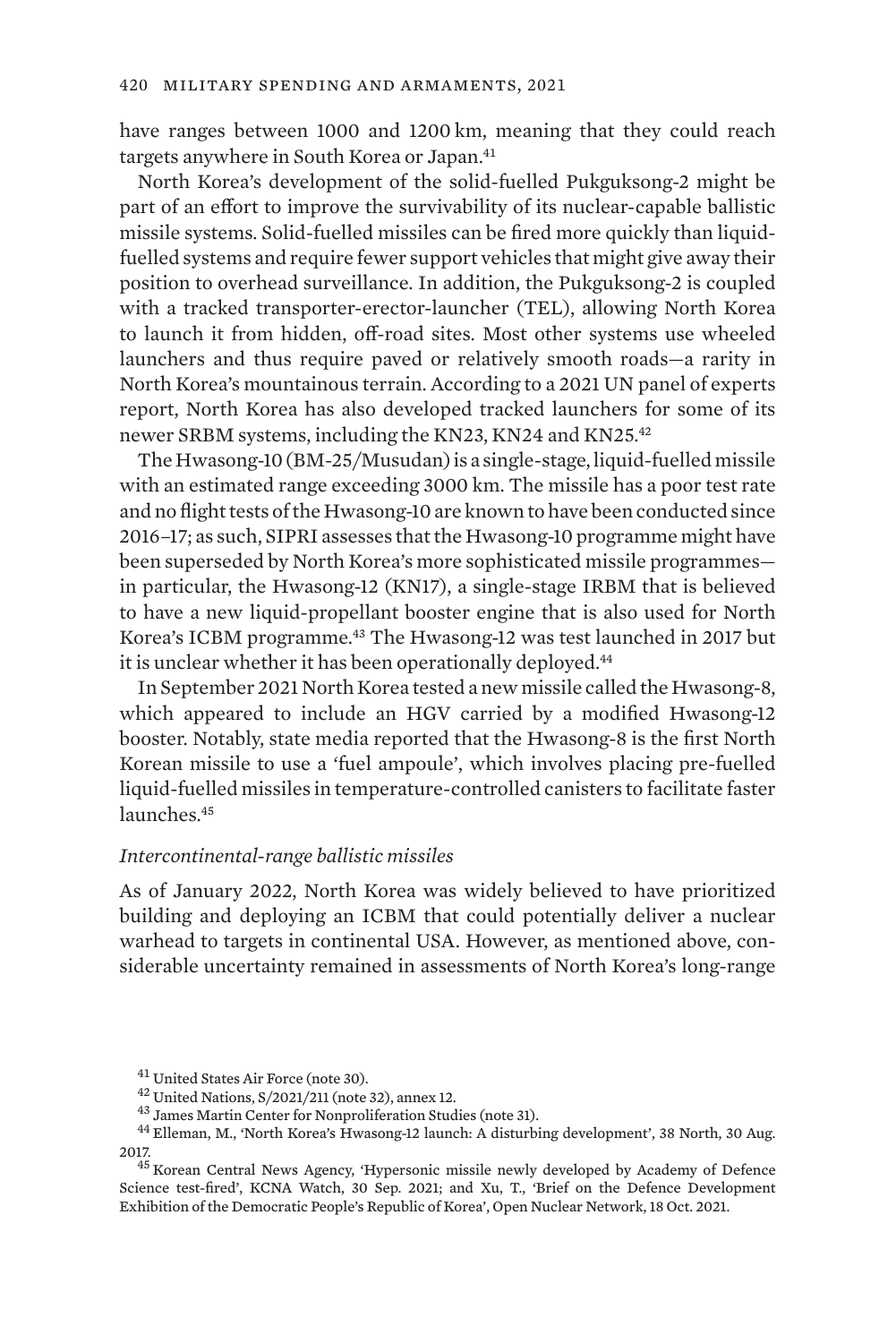missile capabilities, and the US Air Force's most recent report, from 2020, did not list any of North Korea's ICBMs as deployed.<sup>46</sup>

The Hwasong-13 (KN08) had not been flight tested as of January 2022 and SIPRI assesses that it is unlikely to become an operational military system. North Korea has twice tested the Hwasong-14 (KN20), a prototype ICBM that first appeared in 2015 at a military parade in Pyongyang, but it is unclear if it was operational in 2021.<sup>47</sup> However, the Hwasong-14 was absent from North Korea's most recent military parade featuring ICBMs, which took place in 2020. This suggests that it may have been superseded by more sophisticated ICBM programmes.<sup>48</sup>

North Korea has been developing a new two-stage ICBM, the Hwasong-15 (KN22), which has a significantly larger second stage and more powerful booster engines than the Hwasong-14, as well as a new liquid-fuelled type of ICBM, the Hwasong-17.49 The Hwasong-17 (thought to have the US designation KN28) would hypothetically be large enough to accommodate multiple warheads; however, such capabilities have not yet been demonstrated.<sup>50</sup>

In 2019 the US Department of Defense (DOD) indicated that North Korea had deployed one ICBM, the Taepodong-2; however, other official US sources have listed the missile as a space-launch vehicle that would need reconfiguration to be used as an ICBM and therefore it is not included in SIPRI's assessment for January 2022 of North Korean forces with potential nuclear capability.<sup>51</sup>

## *Cruise missiles*

In September 2021 North Korea conducted test launches of a new landattack cruise missile (LACM) at a claimed speed of roughly 200 metres per second to a range of 1500 km. Although North Korea has other cruise missiles in its arsenal, this is the first system that has been explicitly described as a 'strategic weapon', thus potentially implying a connection to North Korea's nuclear weapon programme.52 The test launches followed Kim Jong Un's

 $^{46}$  United States Air Force (note 30).<br> $^{47}$  United States Air Force (note 30), p. 27; Wright, D., ['North Korean ICBM appears able to reach](https://allthingsnuclear.org/dwright/new-north-korean-icbm/) [major US cities](https://allthingsnuclear.org/dwright/new-north-korean-icbm/)', Union of Concerned Scientists, 28 July 2017; and Elleman, M., '[North Korea's](https://www.38north.org/2018/11/melleman112918/)

 $^{48}$  NK News, ['North Korea military parade 2020: livestream & analysis](https://www.nknews.org/2020/10/watch-free-livestream-of-north-koreas-military-parade-with-expert-commentary/)', YouTube, 10 Oct. 2020.<br> $^{49}$  For further detail see Kristensen, H. M. and Korda, M., 'North Korean nuclear forces', SIPRI

*Yearbook 2021*, p. 402.<br><sup>50</sup> Ankit Panda (@nktpnd), ['Real good catch by @ColinZwirko: North Korea's very large road-](https://twitter.com/nktpnd/status/1448073861363290124?s=20)

[mobile ICBM seen at the end of the October 2020 is the \\*Hwasong-17\\*, NOT Hwasong-16 \(KN28 to](https://twitter.com/nktpnd/status/1448073861363290124?s=20)

<sup>&</sup>lt;sup>51</sup> United States Department of Defense, *[Missile Defense Review 2019](https://media.defense.gov/2019/Jan/17/2002080666/-1/-1/1/2019-MISSILE-DEFENSE-REVIEW.PDF)* (Office of the Secretary of Defense: Arlington, VA, Jan. 2019); and United States Air Force (note 30), p. 29.

<sup>52</sup> Shin, H. and Smith, J., ['N.Korea tests first "strategic" cruise missile with possible nuclear](https://www.reuters.com/world/asia-pacific/nkorea-test-fires-long-range-cruise-missile-kcna-2021-09-12/) [capability'](https://www.reuters.com/world/asia-pacific/nkorea-test-fires-long-range-cruise-missile-kcna-2021-09-12/), Reuters, 13 Sep. 2021.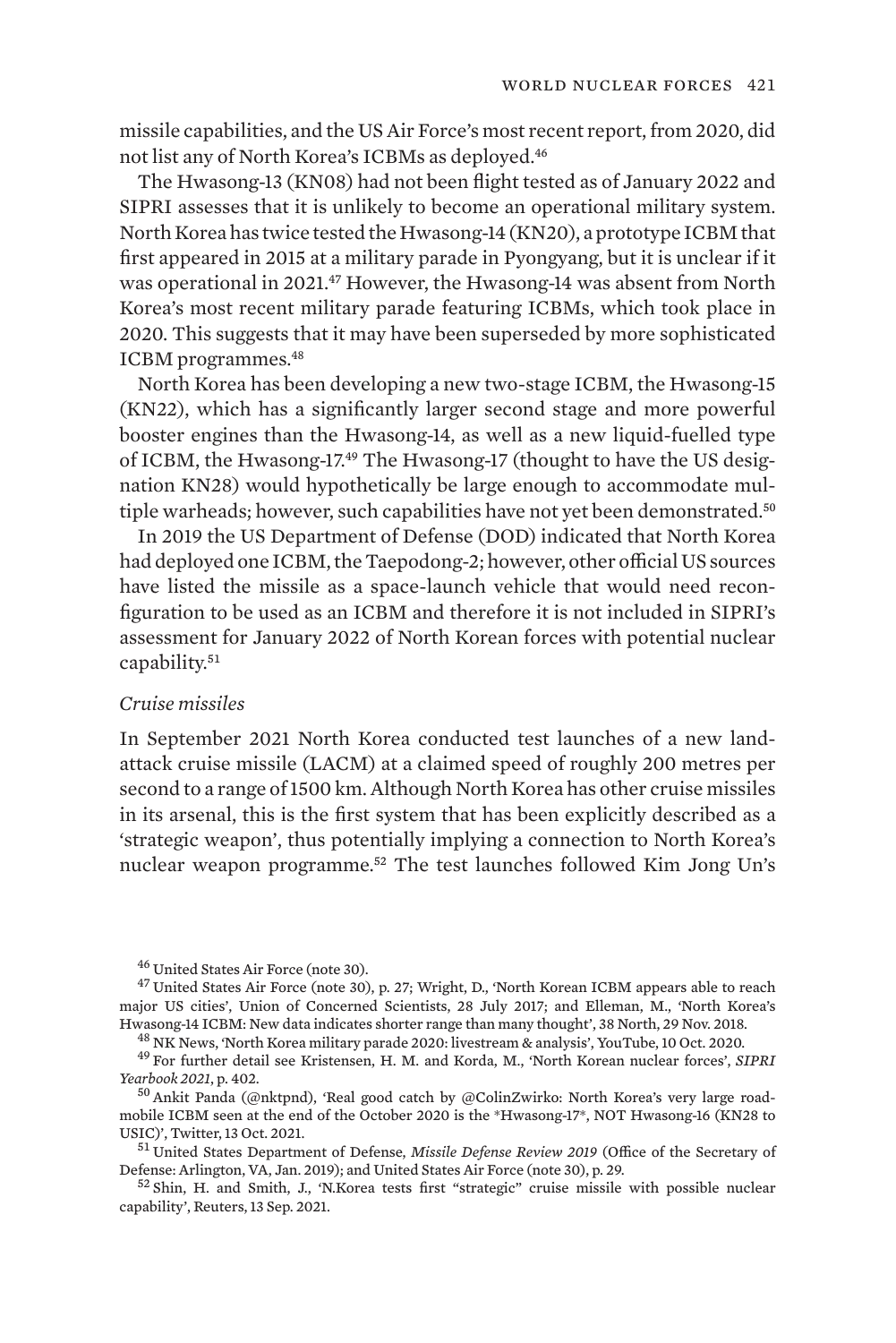January 2021 statement on pursuing 'tactical' missiles and nuclear weapons.<sup>53</sup> Imagery of the LACM released by North Korean state media indicates that it might include a terminal guidance system—which would improve the missile's accuracy—and that it could be launched from a TEL that carries five missiles.54 Notably, South Korean news sources subsequently reported that neither South Korea nor the USA were aware of the LACM launch until after the announcement in North Korean state media.<sup>55</sup> Given that this system is designed to circumvent radars and missile-defence systems by flying at lower altitudes on manoeuvrable trajectories, it could offer North Korea a new and unique capability to attack regional targets. Kim Jong Un's statement in January 2021 that this system's 'conventional warheads are the most powerful in the world' indicates that the LACM could either be dual-capable or exclusively conventional.<sup>56</sup>

## **Sea-based missiles**

North Korea has continued to develop its family of Pukguksong ('Polaris') solid-fuelled SLBMs as part of an effort to improve the survivability of its nuclear-capable ballistic missile systems.57 During North Korea's October 2020 military parade, a new type of SLBM was unveiled—the Pukguksong-4, which the UN panel of experts estimates has a maximum range between 3500 and 5400 km for payloads of 1300 kg and 650 kg, respectively.58 At a military parade in January 2021, North Korea unveiled its new Pukguksong-5. Both the Pukguksong-4 and Pukguksong-5 are two-stage, solid-fuelled missiles and are wider than North Korea's previous Pukguksong SLBMs.<sup>59</sup>

In October 2021 North Korea unveiled a 'new type' of smaller SLBM with an unknown designation at its Defence Development Exhibition.60 The missile appears to bear similar characteristics to North Korea's newer SRBM designs.61 The same SLBM, which North Korea described as having 'flank mobility and gliding skip mobility', was reportedly test launched one week

<sup>53</sup> Korean Central News Agency, ['Newly-developed long-range cruise missiles test-fired](https://kcnawatch.org/newstream/1631480433-241822961/newly-developed-long-range-cruise-missiles-test-fired/)', KCNA Watch, 13 Sep. 2021; and Van Diepen, V. H., '[Initial analysis of North Korea's "new type long-range](https://www.38north.org/2021/09/initial-analysis-of-north-koreas-new-type-long-range-cruise-missile/)

<sup>54</sup> Xu (note 45).<br><sup>55</sup> See e.g. Lee, C. J., [(Exclusive) ['Both pre- and post-detection of North Korean missiles failed . . .](https://www.joongang.co.kr/article/25006649#home)<br>Korea–US information disaster'], *JoongAng*, 13 Sep. 2021 (in Korean).

 $^{56}$  North Korean Ministry of Foreign Affairs (note 38).<br> $^{57}$  For further detail on North Korea's earlier Pukguksong family of missiles see Kristensen and Korda (note 49), p. 403.<br><sup>58</sup> NK News (note 48); and United Nations, S/2021/211 (note 32), annex 11.<br><sup>59</sup> United Nations, S/2021/777 (note 19), annex 18-2. The larger diameter of the missiles could

potentially indicate that they are designed to carry penetration aids or even multiple warheads;<br>however, such capabilities have not vet been demonstrated.

 $h^{60}$  Xu (note 45).<br> $h^{61}$  Xu, T., '[Brief on the 19 October 2021 submarine-launched ballistic missile test of the Democratic](https://oneearthfuture.org/file/2627/download?token=XmEUw6TF) [People's Republic of Korea'](https://oneearthfuture.org/file/2627/download?token=XmEUw6TF), Open Nuclear Network, 21 Oct. 2021.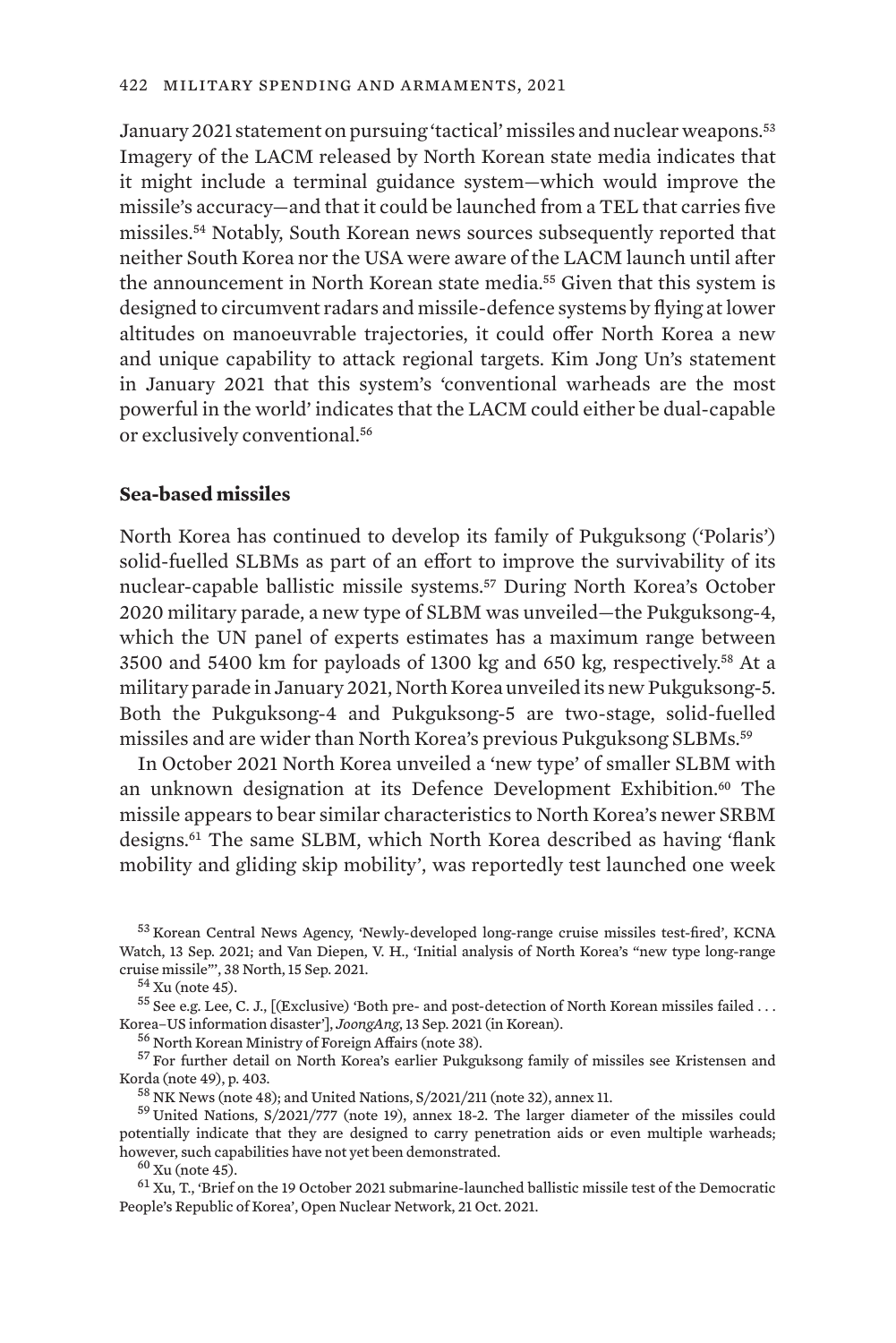later from the port of Sinpo to an approximate range of 590 km, landing in the Sea of Japan.<sup>62</sup> The test's short apogee of 60 km indicates that this new SLBM is likely to have a shorter range than many of the Pukguksong SLBMs.<sup>63</sup> The missile was launched using North Korea's single Gorae-class (Sinpo) experimental submarine, *8.24 Yongung*. <sup>64</sup> This submarine can hold and launch only a single SLBM.

In November 2020 the South Korean National Intelligence Service announced that North Korea was building a new ballistic missile submarine.<sup>65</sup> The vessel, designated Sinpo-C by the US DOD, appears to be based on a modified Project-633 (Romeo) diesel–electric submarine and to be fitted with three missile launch canisters.<sup>66</sup> According to a 2019 report by North Korea's state-run Korean Central News Agency, the submarine's operational deployment was 'near at hand'.<sup>67</sup>

 $^{62}$  Korean Central News Agency, ['Academy of Defence science succeeds in test-launch of new-type](https://kcnawatch.org/newstream/1634724068-15952614/academy-of-defence-science-succeeds-in-test-launch-of-new-type-slbm/) SLBM', KCNA Watch, 20 Oct. 2021.

63 'N. Korea fires what seems to be SLBM toward East Sea: S. Korea', Yonhap News Agency, 19 Oct. 2021.<br> $64$  Korean Central News Agency (note 62); Makowsky, P. and Liu, J., ['Sinpho South shipyard:](https://www.38north.org/2021/10/sinpho-south-shipyard-evidence-of-the-sinpo-class-ssba-participation-in-recent-slbm-test/)

[Evidence of the SINPO-Class SSBA participation in recent SLBM test](https://www.38north.org/2021/10/sinpho-south-shipyard-evidence-of-the-sinpo-class-ssba-participation-in-recent-slbm-test/)', 38 North, 21 Oct. 2021; and Bermudez Jr, J. S. and Cha, V., '[Sinpo South shipyard update: SLBM test launch](https://beyondparallel.csis.org/sinpo-south-shipyard-update-slbm-test-launch/)', Beyond Parallel, 21 Oct. 2021.<br><sup>65</sup> Bermudez Jr, J. S. and Cha, V., ['Sinpo South shipyard: Construction of a new ballistic missile](https://beyondparallel.csis.org/sinpo-south-shipyard-construction-of-a-new-ballistic-missile-submarine/)

[submarine?](https://beyondparallel.csis.org/sinpo-south-shipyard-construction-of-a-new-ballistic-missile-submarine/)', Beyond Parallel, 28 Aug. 2019; Cha, S., '[North Korea building two submarines, one capable](https://www.reuters.com/article/us-northkorea-missiles-idUSKBN27J0MC) [of firing ballistic missiles: Lawmaker'](https://www.reuters.com/article/us-northkorea-missiles-idUSKBN27J0MC), Reuters, 3 Nov. 2020; and Dempsey, J. and Schmerler, D., ['Two](https://www.armscontrolwonk.com/archive/1212081/two-halls-enter-one-sub-leaves/)

<sup>66</sup> Hotham, O., '[New North Korean submarine capable of carrying three SLBMs: South Korean](https://www.nknews.org/2019/07/new-north-korean-submarine-capable-of-carrying-three-slbms-south-korean-mnd/) [MND](https://www.nknews.org/2019/07/new-north-korean-submarine-capable-of-carrying-three-slbms-south-korean-mnd/)', NK News, 31 July 2019; and Cha (note 65).<br><sup>67</sup> ['NK leader inspects new submarine to be deployed in East Sea: State media](https://en.yna.co.kr/view/AEN20190723001600325)', Yonhap News

Agency, 23 July 2019.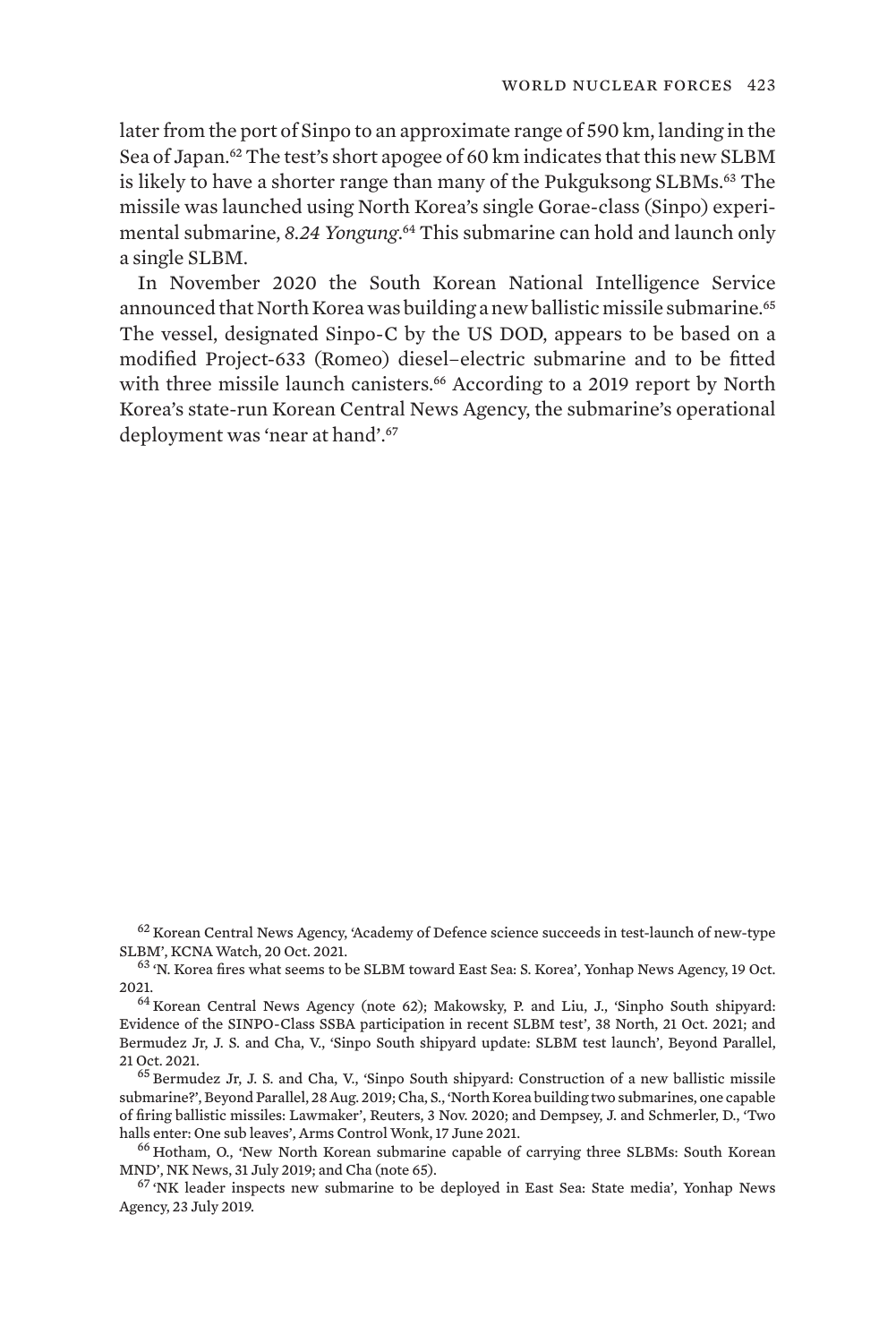# X. Global stocks and production of fissile materials, 2021

moritz kütt, zia mian and pavel podvig international panel on fissile materials

Materials that can sustain an explosive fission chain reaction are essential for all types of nuclear explosive, from first-generation fission weapons to advanced thermonuclear weapons. The most common of these fissile materials are highly enriched uranium (HEU) and plutonium. This section gives details of military and civilian stocks, as of the beginning of 2021, of HEU (table 10.11) and separated plutonium (table 10.12), including in weapons, and details of the current capacity to produce these materials (tables 10.13 and 10.14, respectively). The timeliness of the information here is constrained by the most recent annual declarations on civilian plutonium and HEU stocks to the International Atomic Energy Agency (IAEA; INFCIRC/549), which give data for 31 December 2020. The information in the tables is based on estimates prepared for the International Panel on Fissile Materials (IPFM).<sup>1</sup>

The production of both HEU and plutonium starts with natural uranium. Natural uranium consists almost entirely of the non-chain-reacting isotope uranium-238 (U-238) and is only about 0.7 per cent uranium-235 (U-235). Following mining, which produces a large amount of hazardous mining waste, conversion facilities turn uranium into gaseous uraniumhexafluoride. Using the gas, the concentration of U-235 in the uranium can be increased through isotopic separation (enrichment)—now carried out typically by using gas centrifuges and previously by gaseous diffusion technology.

Uranium that has been enriched to less than 20 per cent U-235 (typically, 3–5 per cent), known as low-enriched uranium, is suitable for use in power reactors. Uranium that has been enriched to contain at least 20 per cent U-235, known as HEU, is generally taken to be the lowest concentration practicable for use in weapons. However, to minimize the mass of the nuclear explosive, weapon-grade uranium is usually enriched to over 90 per cent U-235.

Plutonium is produced in nuclear reactors when U-238 in the fuel is exposed to neutrons. The plutonium is subsequently chemically separated from spent fuel in a hazardous reprocessing operation that generates large amounts of long-lived radioactive waste and can expose workers to high radiation doses.

<sup>&</sup>lt;sup>1</sup> For further information see International Panel on Fissile Materials, ['Fissile material stocks'](https://fissilematerials.org), 4 Sep. 2021. For further information on the history, production and use of fissile materials and options for addressing the risks these materials pose see Feiveson, H. A. et al., *[Unmaking the Bomb: A Fissile](https://mitpress.mit.edu/books/unmaking-bomb) [Material Approach to Nuclear Disarmament and Nonproliferation](https://mitpress.mit.edu/books/unmaking-bomb)* (MIT Press: Cambridge, MA, 2014).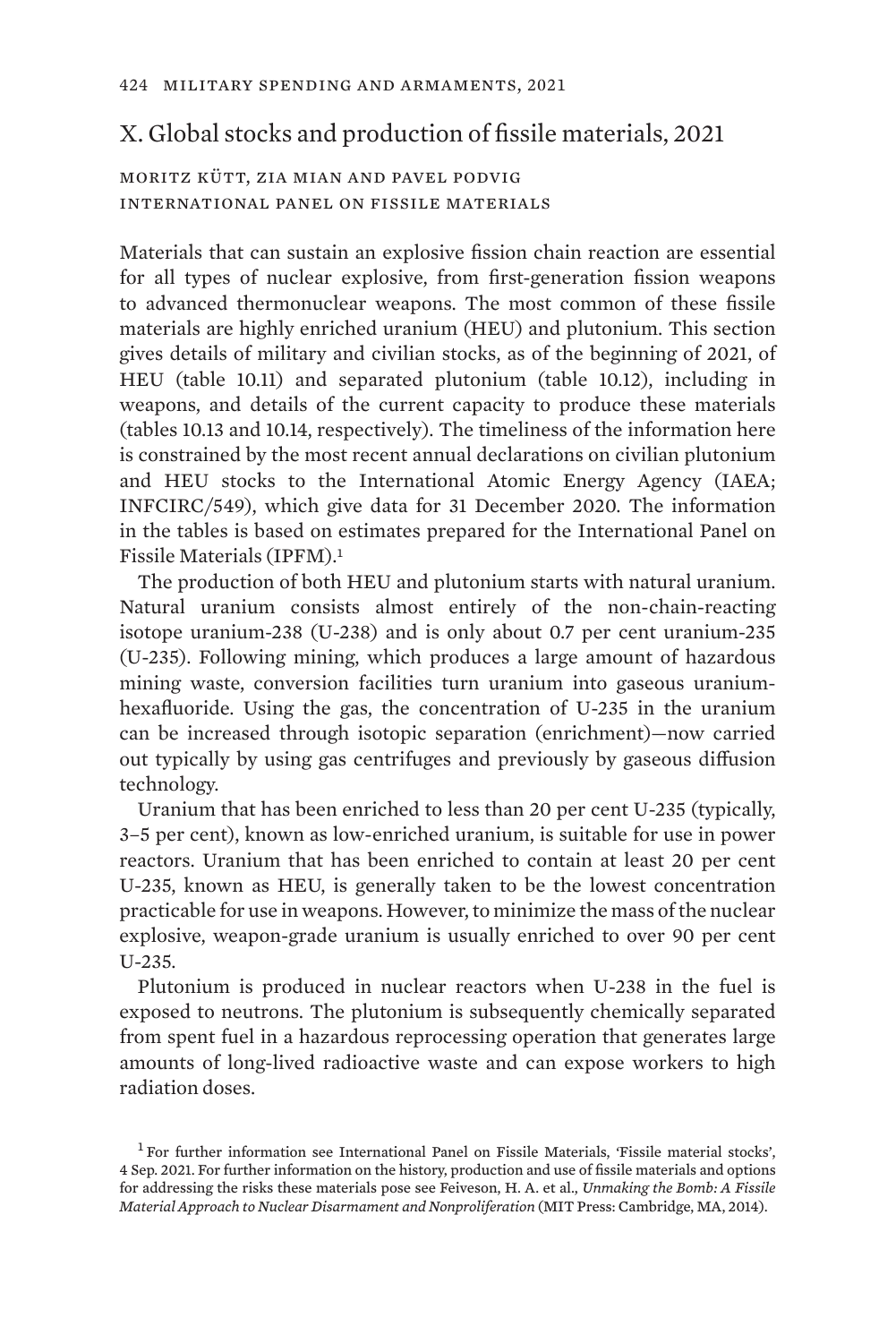Plutonium comes in a variety of isotopic mixtures, most of which are weapon-usable. Weapon designers prefer to work with a mixture that predominantly consists of plutonium-239 (Pu-239) because of its relatively low rate of spontaneous emission of neutrons and gamma rays and the low level of heat generation from alpha decay. Weapon-grade plutonium typically contains more than 90 per cent Pu-239. The plutonium in typical spent fuel from power reactors (reactor-grade plutonium) contains 50–60 per cent Pu-239 but is weapon-usable, even in a first-generation weapon design.

The categories for fissile materials used in this section reflect the availability of these materials for weapon purposes. Material described as 'not directly available for weapons' is either material produced outside of weapon programmes or weapon-related material that states pledged not to use in weapons. This material, however, is not placed under international safeguards (such as through the IAEA or Euratom) or under bilateral monitoring. Safeguarded or monitored material is listed in a separate category. Starting this year, the data accounts only for unirradiated fissile material, a category that corresponds to the IAEA definition of 'unirradiated direct use material'.

All states that have a civil nuclear industry (i.e. that operate a nuclear reactor or a uranium enrichment plant) have some capability to produce fissile materials that could be used for weapons.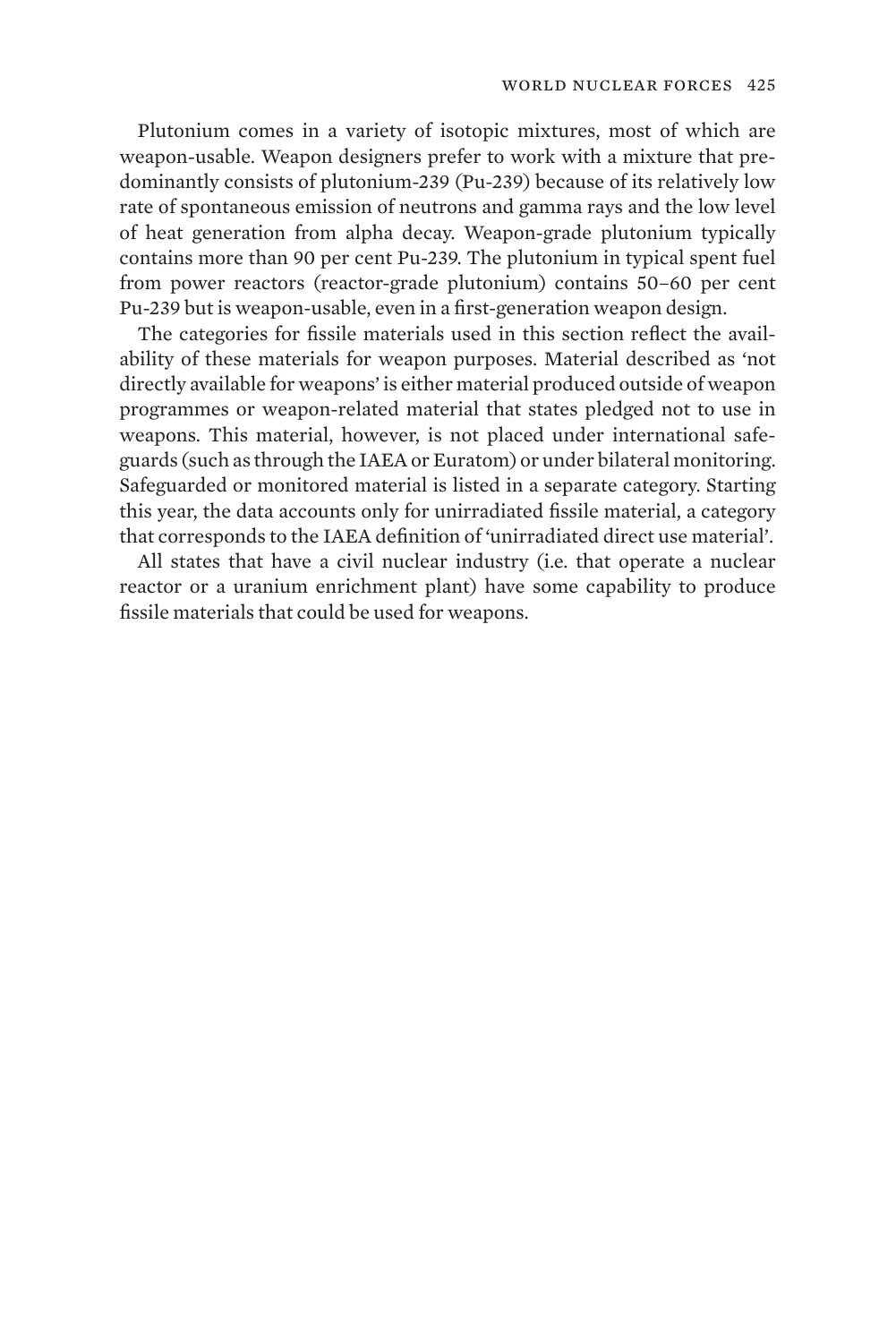| State                 | Total<br>stock<br>$(\text{tonnes})^a$ | In weapons/<br>available for<br>weapons<br>(tonnes) | Not directly<br>available for<br>weapons,<br>unsafeguarded<br>(tonnes) | Not available<br>for weapons,<br>monitored/<br>under safeguards Production<br>(tonnes) | status          |
|-----------------------|---------------------------------------|-----------------------------------------------------|------------------------------------------------------------------------|----------------------------------------------------------------------------------------|-----------------|
| China                 | 14                                    | $14 \pm 3$                                          |                                                                        |                                                                                        | Stopped 1987-89 |
| France <sup>b</sup>   | 29                                    | $25 \pm 6$                                          |                                                                        | 3.8                                                                                    | Stopped 1996    |
| India $c$             | 4.5                                   |                                                     | $4.5 \pm 1.9$                                                          |                                                                                        | Continuing      |
| $\text{Tran}^d$       | 0.02                                  |                                                     | 0.02                                                                   |                                                                                        | Continuing      |
| Israel <sup>e</sup>   | 0.3                                   | 0.3                                                 |                                                                        |                                                                                        | Unknown         |
| Korea, North $^f$     | Uncertain                             |                                                     |                                                                        |                                                                                        | Uncertain       |
| Pakistan <sup>g</sup> | 4                                     | $4 \pm 1.2$                                         |                                                                        |                                                                                        | Continuing      |
| Russia <sup>h</sup>   | 678                                   | $672 \pm 120$                                       | $6^{i}$                                                                |                                                                                        | Continuing $J$  |
| U K <sup>k</sup>      | 23                                    | 22                                                  | 0.6 <sup>l</sup>                                                       |                                                                                        | Stopped 1962    |
| USA <sup>m</sup>      | 495                                   | 361                                                 | 134                                                                    |                                                                                        | Stopped 1992    |
| Other states $n$      | ~1                                    |                                                     | -                                                                      | ~4                                                                                     | . .             |
| Total <sup>o</sup>    | 1250                                  | 1100                                                | 145                                                                    | 10                                                                                     |                 |

#### **Table 10.11.** Global stocks of highly enriched uranium, 2021

. . = not available or not applicable; – = nil or a negligible value.

*<sup>a</sup>* The numbers in the table are for unirradiated highly enriched uranium (HEU). Most of this material is 90–93% enriched uranium-235 (U-235), which is typically considered weapon-grade. The estimates are for the start of 2021. Important exceptions are noted.

*<sup>b</sup>* A 2014 analysis offers grounds for a significantly lower estimate of the stockpile of weapongrade HEU (between 6  $\pm$  2 tonnes and 10  $\pm$  2 tonnes), based on evidence that the Pierrelatte enrichment plant may have had both a much shorter effective period of operation and a smaller weapon-grade HEU production capacity than previously assumed.

*<sup>c</sup>* It is believed that India is producing HEU (enriched to 30–45%) for use as naval reactor fuel. The estimate is for HEU enriched to 30%.

*<sup>d</sup>* The data for Iran is the International Atomic Energy Agency's (IAEA) estimate as of 5 Nov. 2021. Iran started enriching uranium up to 20% on 4 Jan. 2021 and started enriching HEU up to 60% enrichment level on 17 Apr. 2021.

*<sup>e</sup>* Israel may have acquired illicitly *c*. 300 kilograms of weapon-grade HEU from the USA in or before 1965. Some of this material may have been consumed in the process of producing tritium.

*<sup>f</sup>* North Korea (the Democratic People's Republic of Korea, DPRK) is known to have a uranium enrichment plant at Yongbyon and possibly others elsewhere. Independent estimates of uranium enrichment capability and possible HEU production extrapolated to the beginning of 2021 suggest a potential accumulated HEU stockpile in the range 230–1180 kg.

*<sup>g</sup>* This estimate for Pakistan assumes total HEU production of 4.1 tonnes, of which *c*. 100 kg was used in nuclear weapon tests.

*<sup>h</sup>* This estimate assumes that the Soviet Union stopped all HEU production in 1988. It may therefore understate the amount of HEU in Russia (see also note j).

*<sup>i</sup>* This material is believed to be in use in various civilian as well as military-related research facilities.

*<sup>j</sup>* The Soviet Union stopped production of HEU for weapons in 1988 but kept producing HEU for civilian and non-weapon military uses. Russia continues this practice.

*<sup>k</sup>* The estimate for the United Kingdom reflects a declaration of 21.9 tonnes of military HEU as of 31 Mar. 2002, the average enrichment of which was not given.

<sup>*l*</sup> This figure is from the UK's INFCIRC/549 declaration to the IAEA for the start of 2021. As the UK has left the European Union, the material is no longer under Euratom safeguards.

*<sup>m</sup>* The amount of HEU held by the United States is given in actual tonnes, not 93%-enriched equivalent. In 2016 the USA declared that, as of 30 Sep. 2013, its HEU inventory was 585.6 tonnes,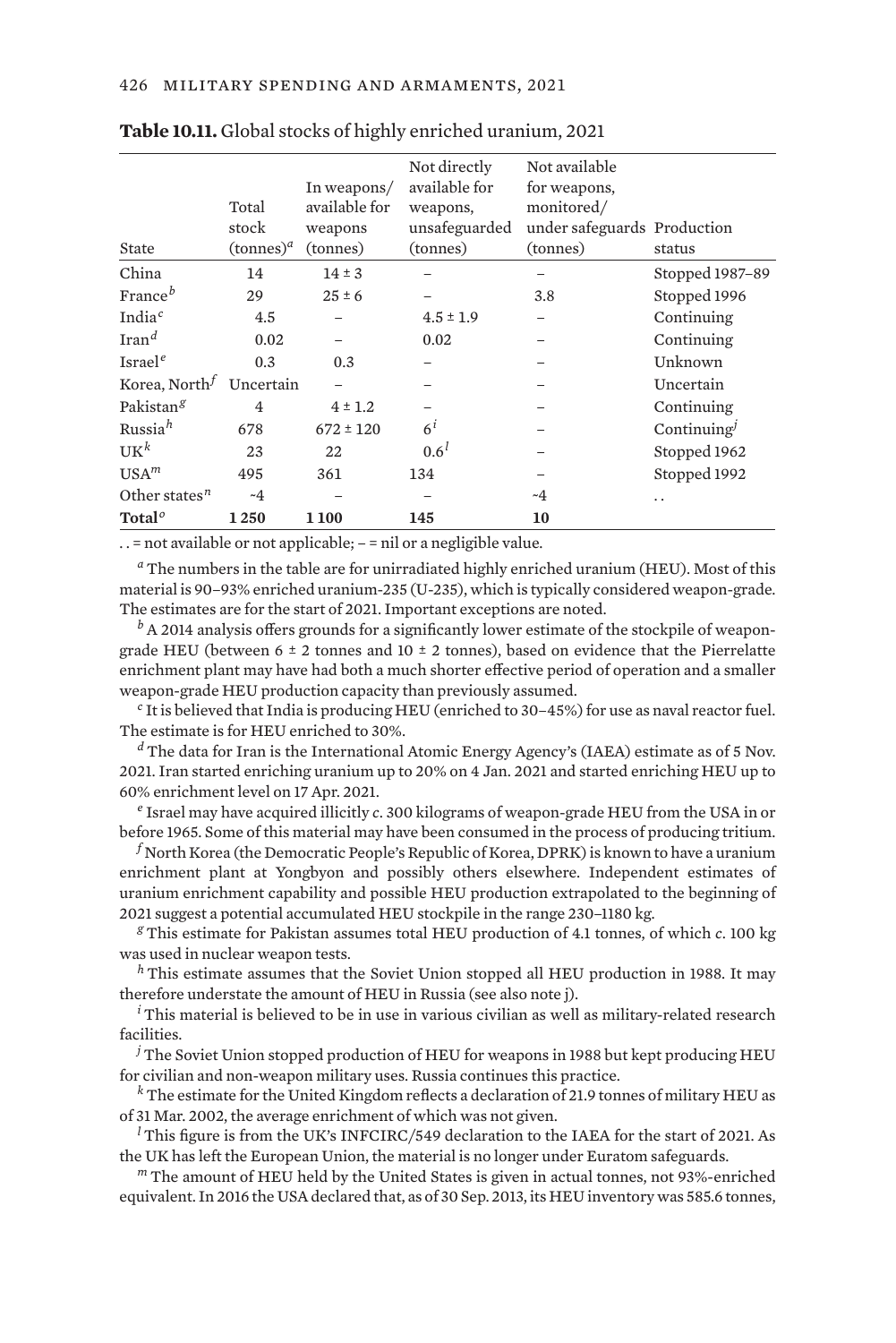of which 499.4 tonnes was declared to be for 'national security or non-national security programs including nuclear weapons, naval propulsion, nuclear energy, and science'. This material was estimated to include about 360.9 tonnes of HEU in weapons and available for weapons, 121.1 tonnes of HEU reserved for naval fuel and 17.3 tonnes of HEU reserved for research reactors. The remaining 86.2 tonnes of the 2013 declaration was composed of 41.6 tonnes 'available for potential down-blend to low enriched uranium or, if not possible, disposal as low-level waste', and 44.6 tonnes in spent reactor fuel. As of the end of 2020, the amount available for use had been reduced to *c*. 472.1 tonnes, which is estimated to include 96 tonnes of HEU in naval reserve and 15.2 tonnes reserved for research reactors. Between the end of the US financial year (FY) 2013 (30 Sep. 2013) and the end of FY 2020 (30 Sep. 2020), the amount of material to be downblended was reduced from 41.6 tonnes to 23 tonnes.

*<sup>n</sup>* The IAEA's 2020 annual report lists 156 significant quantities of HEU under comprehensive safeguards in non-nuclear weapon states as of the end of 2020. Assuming a significant quantity to be 25 kg of HEU, the total mass is estimated to be 4 tonnes. In INFCIRC/912 (from 2017) more than 20 states committed to reducing civilian HEU stocks and providing regular reports. So far, only 2 states have reported under this scheme. At the end of 2018 (time of last declaration), Norway held less than 4 kg of HEU for civilian purposes. As of 30 June 2019, Australia held 2.7 kg of HEU for civilian purposes.

*<sup>o</sup>* Totals are rounded to the nearest 5 tonnes.

*Sources*: International Panel on Fissile Materials (IPFM), *Global Fissile Material Report 2015: Nuclear Weapon and Fissile Material Stockpiles and Production* (IPFM: Princeton, NJ, 2015). *China*: Zhang, H., *China's Fissile Material Production and Stockpile* (IPFM: Princeton, NJ, 2017). *France*: International Atomic Energy Agency (IAEA), ['Communication received from](https://www.iaea.org/sites/default/files/publications/documents/infcircs/1998/infcirc549a5-24.pdf) [France concerning its policies regarding the management of plutonium](https://www.iaea.org/sites/default/files/publications/documents/infcircs/1998/infcirc549a5-24.pdf)', INFCIRC/549/ Add.5/25, 21 Sep. 2021; and Philippe, S. and Glaser, A., 'Nuclear archaeology for gaseous diffusion enrichment plants', *Science & Global Security*, vol. 22, no. 1 (2014), pp. 27–49. *Iran*: IAEA, Board of Governors, '[Verification and monitoring in the Islamic Republic of Iran in light of United](https://www.iaea.org/sites/default/files/21/11/gov2021-51.pdf) [Nations Security Council Resolution 2231 \(2015\)](https://www.iaea.org/sites/default/files/21/11/gov2021-51.pdf)', Report by the Director General, GOV/2021/51, 17 Nov. 2021. *Israel*: Myers, H., 'The real source of Israel's first fissile material', *Arms Control Today*, vol. 37, no. 8 (Oct. 2007), p. 56; and Gilinsky, V. and Mattson, R. J., ['Revisiting the NUMEC](https://doi.org/10.2968/066002007) [affair](https://doi.org/10.2968/066002007)', *Bulletin of the Atomic Scientists*, vol. 66, no. 2 (Mar./Apr. 2010). *North Korea*: Hecker, S. S., Braun, C. and Lawrence, C., 'North Korea's stockpiles of fissile material', *Korea Observer*, vol. 47, no. 4 (winter 2016), pp. 721–49. *Russia*: Podvig, P. (ed.), *The Use of Highly-Enriched Uranium as Fuel in Russia* (IPFM: Washington, DC, 2017). *UK*: British Ministry of Defence, 'Historical accounting for UK defence highly enriched uranium', Mar. 2006; and IAEA, ['Communications](https://www.iaea.org/sites/default/files/publications/documents/infcircs/1998/infcirc549a8-23.pdf) [received from the United Kingdom of Great Britain and Northern Ireland concerning its](https://www.iaea.org/sites/default/files/publications/documents/infcircs/1998/infcirc549a8-23.pdf) [policies regarding the management of plutonium](https://www.iaea.org/sites/default/files/publications/documents/infcircs/1998/infcirc549a8-23.pdf)', INFCIRC/549/Add.8/25, 13 Oct. 2021. *USA*: US Department of Energy (DOE), National Nuclear Security Administration, *Highly Enriched Uranium, Striking a Balance: A Historical Report on the United States Highly Enriched Uranium Production, Acquisition, and Utilization Activities from 1945 through September 30, 1996* (DOE: Washington, DC, Jan. 2001); White House, 'Transparency in the US highly enriched uranium inventory', Fact sheet, 31 Mar. 2016; US DOE, *FY 2021 Congressional Budget Request*, vol. 1, *National Nuclear Security Administration* (DOE: Washington, DC, Feb. 2020), p. 593; and US DOE, *Tritium and Enriched Uranium Management Plan through 2060*, Report to Congress (DOE: Washington, DC, Oct. 2015). *Non-nuclear weapon states*: IAEA, *[IAEA Annual Report 2020](https://www.iaea.org/sites/default/files/publications/reports/2020/gc65-5.pdf)* (IAEA: Vienna, 2020), Annex, Table A4, p. 139; IAEA, '[Communication dated 19 July 2019 received from](https://www.iaea.org/sites/default/files/publications/documents/infcircs/2017/infcirc912a3.pdf) [the Permanent Mission of Norway concerning a joint statement on minimising and eliminating](https://www.iaea.org/sites/default/files/publications/documents/infcircs/2017/infcirc912a3.pdf) [the use of highly enriched uranium in civilian applications](https://www.iaea.org/sites/default/files/publications/documents/infcircs/2017/infcirc912a3.pdf)', INFCIRC/912/Add.3, 15 Aug. 2019; and IAEA, '[Communication dated 23 January 2020 received from the Permanent Mission](https://www.iaea.org/sites/default/files/publications/documents/infcircs/2017/infcirc912a4.pdf) [of Australia concerning the joint statement on minimising and eliminating the use of highly](https://www.iaea.org/sites/default/files/publications/documents/infcircs/2017/infcirc912a4.pdf) [enriched uranium in civilian applications](https://www.iaea.org/sites/default/files/publications/documents/infcircs/2017/infcirc912a4.pdf)', INFCIRC/912/Add.4, 5 Mar. 2020.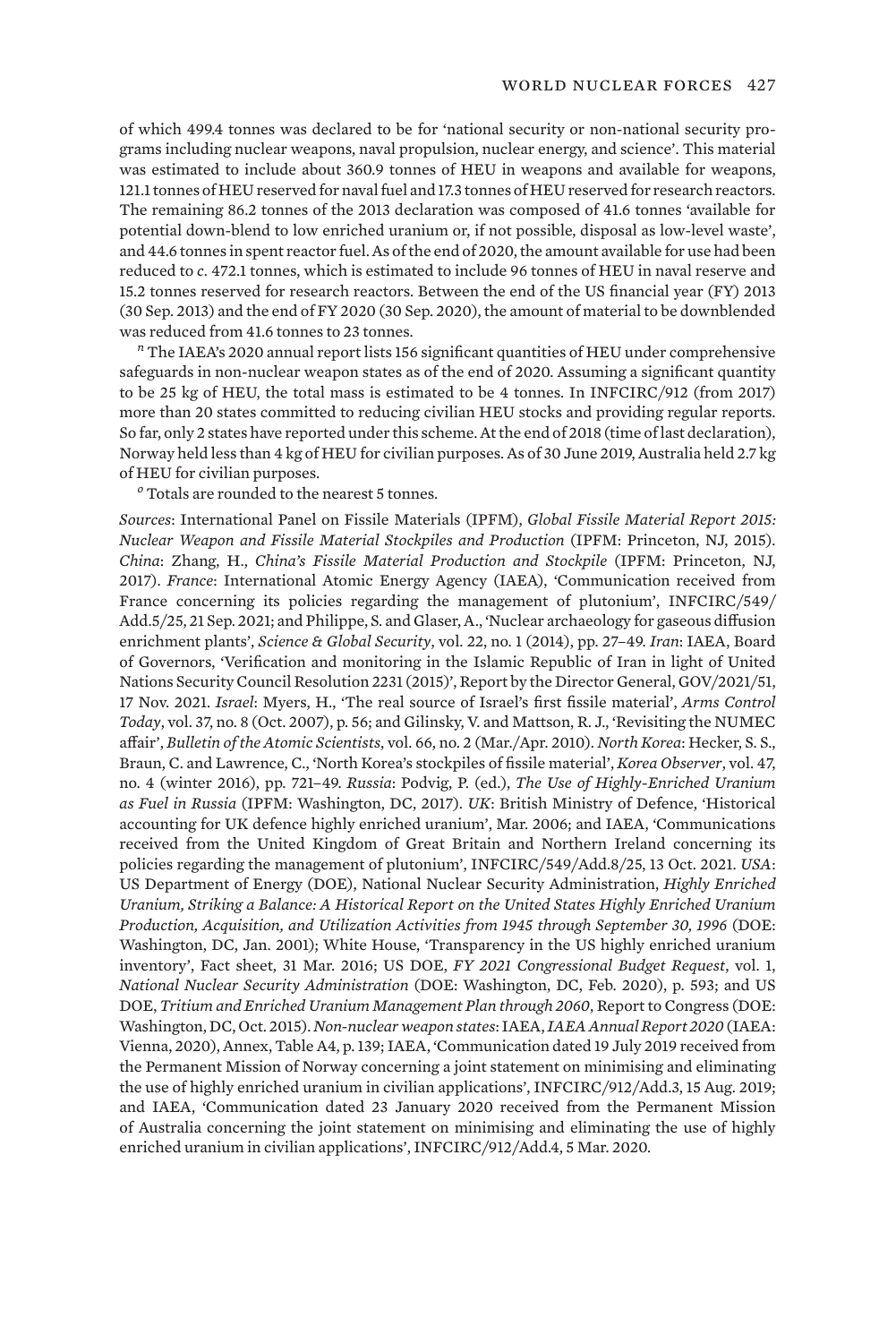| State                 | Total<br>stock<br>$(\text{tonnes})^d$ | In weapons/<br>available for<br>weapons<br>(tonnes) | Not directly<br>available for<br>weapons,<br>unsafeguarded<br>(tonnes) | Not available<br>for weapons,<br>monitored/<br>under safeguards production<br>(tonnes) | Military<br>status |
|-----------------------|---------------------------------------|-----------------------------------------------------|------------------------------------------------------------------------|----------------------------------------------------------------------------------------|--------------------|
| China                 | 2.9                                   | $2.9 \pm 0.6$                                       | $0.04^{b}$                                                             |                                                                                        | Stopped in 1991    |
| France                | 85.4                                  | $6 \pm 1.0$                                         |                                                                        | $79.4^{c}$                                                                             | Stopped in 1992    |
| India                 | 9.2                                   | $0.71 \pm 0.14$                                     | $8.1 \pm 4.3^{d}$                                                      | 0.4                                                                                    | Continuing         |
| Israel <sup>e</sup>   | 0.8                                   | $0.83 \pm 0.1$                                      |                                                                        |                                                                                        | Continuing         |
| Japan                 | 46.1                                  |                                                     |                                                                        | 46.1 <sup>c</sup>                                                                      |                    |
| Korea, Northf         | 0.04                                  | 0.04                                                |                                                                        |                                                                                        | Continuing         |
| Pakistan <sup>g</sup> | 0.5                                   | $0.46 \pm 0.16$                                     |                                                                        |                                                                                        | Continuing         |
| Russia                | 191                                   | $88 \pm 8$                                          | $88.3^{h}$                                                             | $15^i$                                                                                 | Stopped in 2010    |
| UК                    | 119.3                                 | 3.2                                                 | $116.1^{c}$                                                            |                                                                                        | Stopped in 1995    |
| USA <sup>j</sup>      | 87.8                                  | 38.4                                                | 46.4                                                                   | $3^k$                                                                                  | Stopped in 1988    |
| Total <sup>l</sup>    | 545                                   | 140                                                 | 260                                                                    | 145                                                                                    |                    |

| Table 10.12. Global stocks of separated plutonium, 2021 |  |  |
|---------------------------------------------------------|--|--|
|---------------------------------------------------------|--|--|

– = nil or a negligible value.

*<sup>a</sup>* Estimates are for the start of 2021. Important exceptions are noted.

*<sup>b</sup>* These numbers are based on China's INFCIRC/549 declaration to the International Atomic Energy Agency (IAEA) for the end of 2016. As of May 2022, this is the most recent declaration.

*<sup>c</sup>* The data for France, Japan and the United Kingdom is for the end of 2020, reflecting their most recent respective INFCIRC/549 declarations to the IAEA. Some states with civilian plutonium stocks do not submit an INFCIRC/549 declaration. Of these states, the Netherlands, Spain and Sweden store their plutonium abroad, but the total amounts are too small to be noted in the table.

*<sup>d</sup>* This material is the plutonium separated from spent power-reactor fuel. While such reactorgrade plutonium can, in principle, be used in weapons, it is labelled as 'not directly available for weapons' here since it is intended for breeder reactor fuel. It was not placed under safeguards in the 'India-specific' safeguards agreement signed by the Indian government and the IAEA on 2 Feb. 2009. India does not submit an INFCIRC/549 declaration to the IAEA.

*<sup>e</sup>* Israel is believed to be operating the Dimona plutonium production reactor. The estimate assumes partial use of the reactor for tritium production from 1997 onwards. The estimate is for the end of 2020. Without tritium production, the stockpile could be as high as 1070 kg.

*<sup>f</sup>* North Korea (the Democratic People's Republic of Korea, DPRK) reportedly declared a plutonium stock of 37 kg in June 2008. It is believed that it subsequently unloaded its 5 megawatt electric reactor three additional times, in 2009, 2016 and 2018. The stockpile estimate has been reduced to account for North Korea's six nuclear tests. North Korea's reprocessing facility operated again in 2021 for five months.

*<sup>g</sup>* As of the end of 2020, Pakistan was operating four plutonium production reactors at its Khushab site. This estimate assumes that Pakistan is separating plutonium from all four reactors.

*<sup>h</sup>* This material includes 63.3 tonnes of separated plutonium declared in Russia's 2021 INFCIRC/549 declaration as civilian. Russia does not make the plutonium it reports as civilian available to IAEA safeguards. This amount also includes 25 tonnes of weapon-origin plutonium stored at the Mayak Fissile Material Storage Facility, which Russia pledged not to use for military purposes.

*<sup>i</sup>* This material is weapon-grade plutonium produced between 1 Jan. 1995 and 15 Apr. 2010, when the last plutonium production reactor was shut down. It cannot be used for weapon purposes under the terms of a 1997 Russian–United States agreement on plutonium production reactors. The material is currently stored at Zheleznogorsk and is subject to monitoring by US inspectors.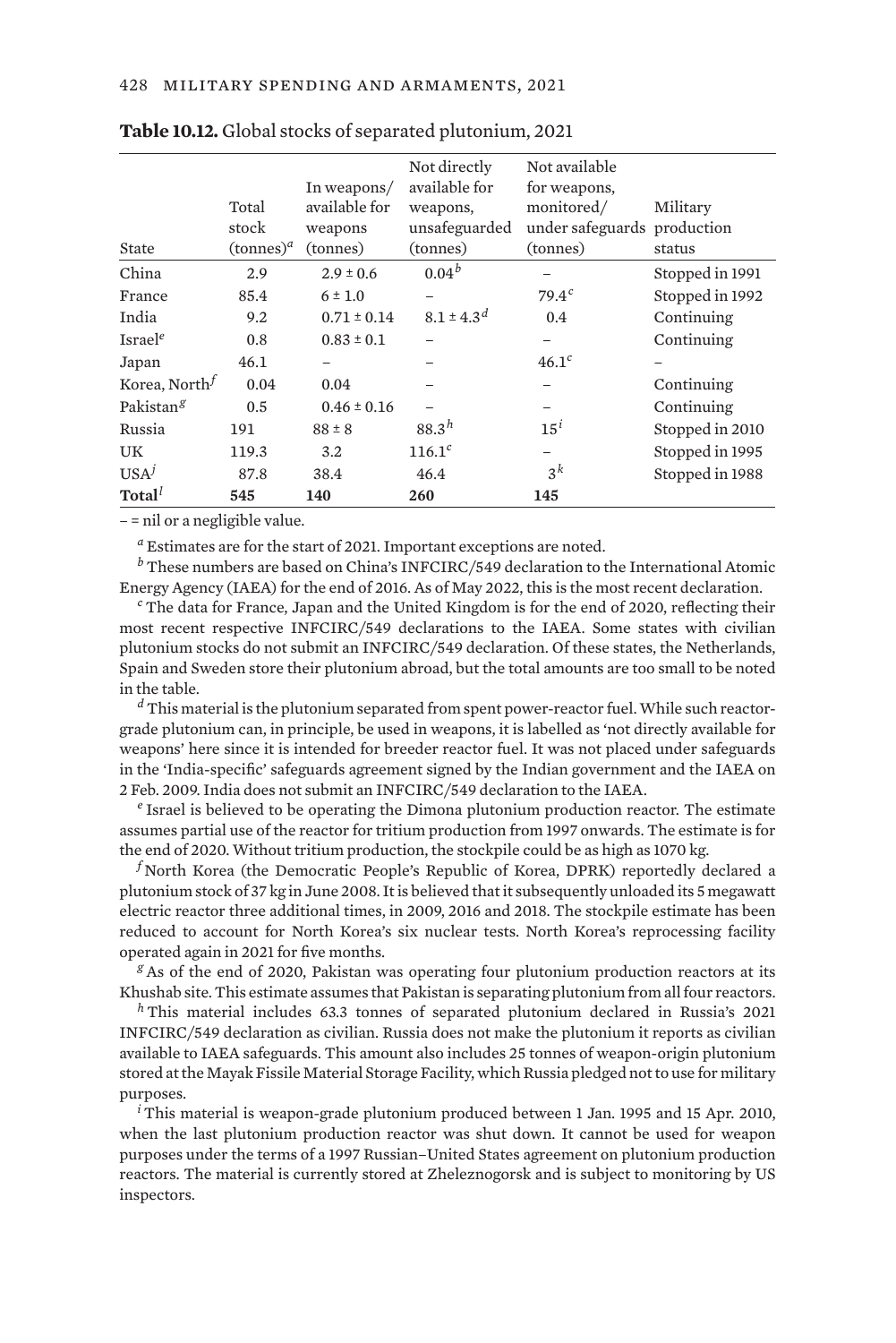*<sup>j</sup>* In 2012 the USA declared a government-owned plutonium inventory of 95.4 tonnes as of 30 Sep. 2009. In its 2021 INFCIRC/549 declaration, the most recent submitted, the USA declared 49.4 tonnes of unirradiated plutonium (both separated and in mixed oxide, MOX) as part of the stock identified as excess for military purposes (declaration for 31 Dec. 2020).

*<sup>k</sup>* The USA has placed about 3 tonnes of its excess plutonium, stored at the K-Area Material Storage Facility at the Savannah River Plant, under IAEA safeguards.

*<sup>l</sup>* Totals are rounded to the nearest 5 tonnes.

*Sources*: International Panel on Fissile Materials (IPFM), *Global Fissile Material Report 2015: Nuclear Weapon and Fissile Material Stockpiles and Production* (IPFM: Princeton, NJ, 2015). *Civilian stocks (except for India)*: declarations by countries to the International Atomic Energy Agency (IAEA) under INFCIRC/549. *China*: Zhang, H., *China's Fissile Material Production and Stockpile* (IPFM: Princeton, NJ, 2017). *Israel*: Glaser, A. and de Troullioud de Lanversin, J., '[Plutonium and tritium production in Israel's Dimona reactor, 1964–2020'](https://doi.org/10.1080/08929882.2021.1988325), *Science & Global Security*, vol. 29, no. 2 (2021). *North Korea*: Kessler, G., 'Message to US preceded nuclear declaration by North Korea', *Washington Post*, 2 July 2008; Hecker, S. S., Braun, C. and Lawrence, C., 'North Korea's stockpiles of fissile material', *Korea Observer*, vol 47, no. 4 (winter 2016), pp. 721–49; and IAEA, Board of Governors and General Conference, 'Application of safeguards in the Democratic People's Republic of Korea', Report by the acting director general, GOV/2019/33-GC(63)/20, 19 Aug. 2019. *Russia*: Russian–United States Agreement Concerning the Management and Disposition of Plutonium Designated as No Longer Required for Defense Purposes and Related Cooperation (Plutonium Management and Disposition Agreement), signed 29 Aug. and 1 Sep. 2000, amendment signed 5 Sep. 2006, entered into force 13 July 2011. *USA*: National Nuclear Security Administration (NNSA), *The United States Plutonium Balance, 1944–2009* (NNSA: Washington, DC, June 2012); and Gunter, A., 'K-Area overview/update', US Department of Energy, Savanah River Site, 28 July 2015.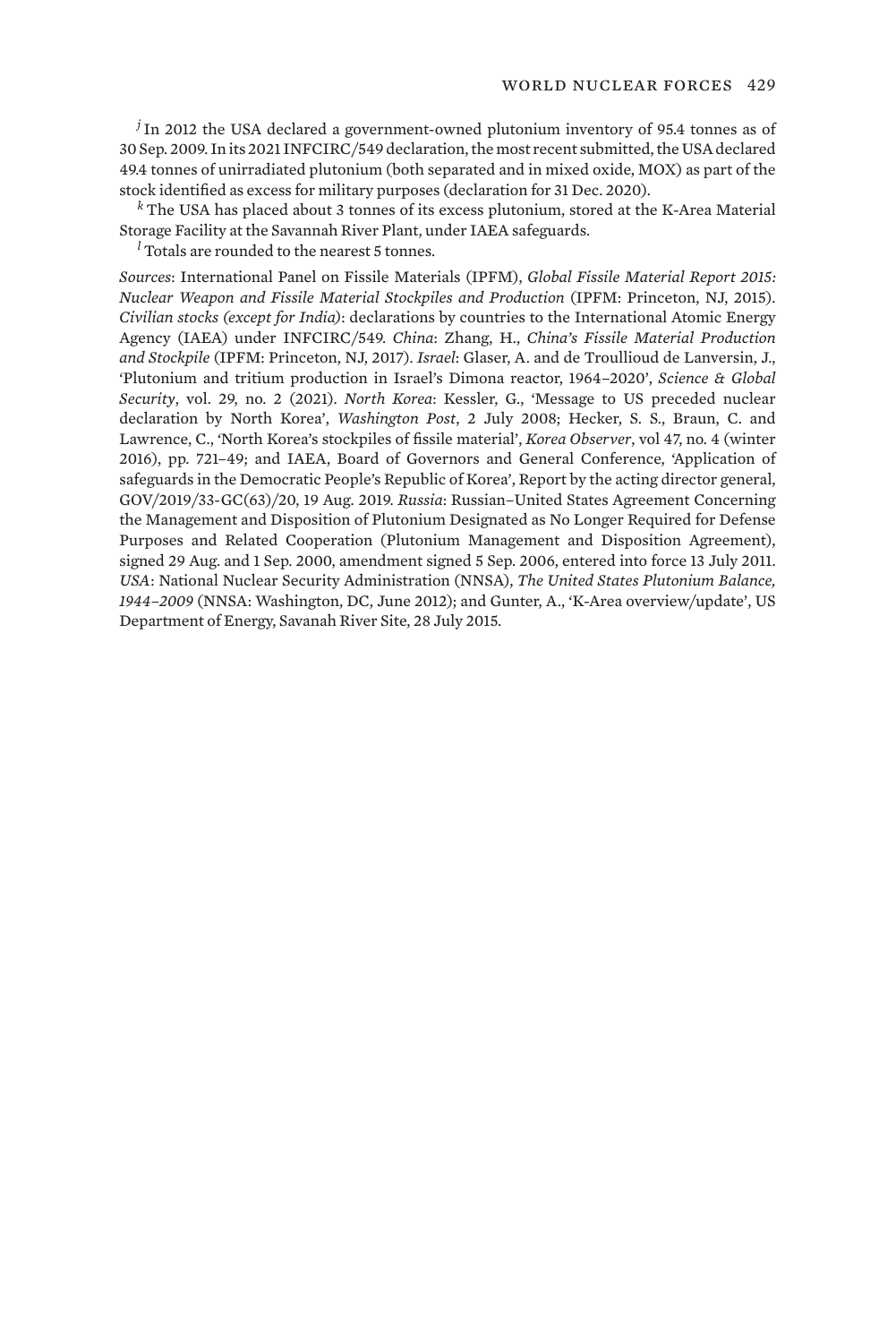|                                    |                          |           |                    |                      | Capacity    |
|------------------------------------|--------------------------|-----------|--------------------|----------------------|-------------|
|                                    | Facility name            |           |                    | Enrichment           | (thousands) |
| State                              | or location              | Type      | <b>Status</b>      | process <sup>a</sup> | $SWU/yr)^b$ |
| $Argentina^c$                      | Pilcaniyeu               | Civilian  | Uncertain          | GD                   | 20          |
| <b>Brazil</b>                      | Resende                  | Civilian  | Expanding capacity | GC                   | 45          |
| $China^d$                          | Lanzhou                  | Civilian  | Operational        | GC                   | 2600        |
|                                    | Hanzhong (Shaanxi)       | Civilian  | Operational        | GC                   | 2000        |
|                                    | Emeishan                 | Civilian  | Operational        | GC                   | 1050        |
|                                    | Heping                   | Dual-use  | Operational        | GD                   | 230         |
| France                             | Georges Besse II         | Civilian  | Operational        | GC                   | 7500        |
| Germany                            | Urenco Gronau            | Civilian  | Operational        | GC                   | 3800        |
| India                              | Rattehalli               | Military  | Operational        | GC                   | $15 - 30$   |
| $\text{Iran}^e$                    | Natanz                   | Civilian  | Limited operation  | GC                   | $3.5 - 10$  |
|                                    | Qom (Fordow)             | Civilian  | Limited operation  | GC                   | $0.7 - 2$   |
| Japan                              | Rokkasho <sup>f</sup>    | Civilian  | Resuming operation | GC                   | 75          |
| Korea, North Yongbyon <sup>g</sup> |                          | Uncertain | Operational        | GC                   | 8           |
| Netherlands                        | Urenco Almelo            | Civilian  | Operational        | GC                   | 5 2 0 0     |
| Pakistan                           | Gadwal                   | Military  | Operational        | GC                   | . .         |
|                                    | Kahuta                   | Military  | Operational        | GC                   | $15 - 45$   |
| Russia                             | Angarsk                  | Civilian  | Operational        | GC                   | 4 0 0 0     |
|                                    | Novouralsk               | Civilian  | Operational        | GC                   | 13 300      |
|                                    | Seversk                  | Civilian  | Operational        | GC                   | 3800        |
|                                    | Zelenogorsk <sup>h</sup> | Civilian  | Operational        | GC                   | 7900        |
| UK                                 | Urenco Capenhurst        | Civilian  | Operational        | GC                   | 4500        |
| <b>USA</b>                         | Urenco Eunice            | Civilian  | Operational        | GC                   | 4 9 0 0     |

**Table 10.13.** Significant uranium enrichment facilities and capacity worldwide, 2021

. . = not available or not applicable.

*<sup>a</sup>* The gas centrifuge (GC) is the main isotope-separation technology used to enrich uranium in uranium-235 (U-235), but a few facilities continue to use gaseous diffusion (GD).

*<sup>b</sup>* Separative work units per year (SWU/yr) is a measure of the effort required in an enrichment facility to separate uranium of a given content of U-235 into two components, one with a higher and one with a lower percentage of U-235. Where a range of capacities is shown, the capacity is uncertain or the facility is expanding its capacity.

*<sup>c</sup>* In Dec. 2015 Argentina announced the reopening of its Pilcaniyeu GD uranium enrichment plant, which was shut down in the 1990s. There is no evidence of actual production.

*<sup>d</sup>* Assessments of China's enrichment capacity in 2015 and 2017 identified new enrichment sites and suggested a much larger total capacity than had previously been estimated.

*<sup>e</sup>* In July 2015 Iran agreed the Joint Comprehensive Plan of Action (JCPOA), which ended uranium enrichment at Fordow but kept centrifuges operating and limited the enrichment capacity at Natanz to 5060 IR-1 centrifuges (equivalent to 3500–5000 SWU/yr) for 10 years. Since the withdrawal of the United States from the JCPOA in 2018, Iran has increased enrichment capacities at its facilities. As of 17 Nov. 2021, the International Atomic Energy Agency (IAEA) had verified 5229 IR-1 centrifuges (31 cascades), 1044 IR-2m centrifuges (6 cascades) and 348 IR-4 centrifuges (2 cascades) installed at the Natanz Fuel Enrichment Plant. Highly enriched uranium (HEU) production takes place at the Pilot Fuel Enrichment Plant at Natanz, with a capacity of up to 2000 SWU. At the Fordow Fuel Enrichment Plant, there were 1044 IR-1 and 189 IR-6 centrifuges as of Nov. 2021.

*<sup>f</sup>* The Rokkasho centrifuge plant has been in the process of being refitted with new centrifuge technology since 2011. Production since the start of retrofitting has been negligible.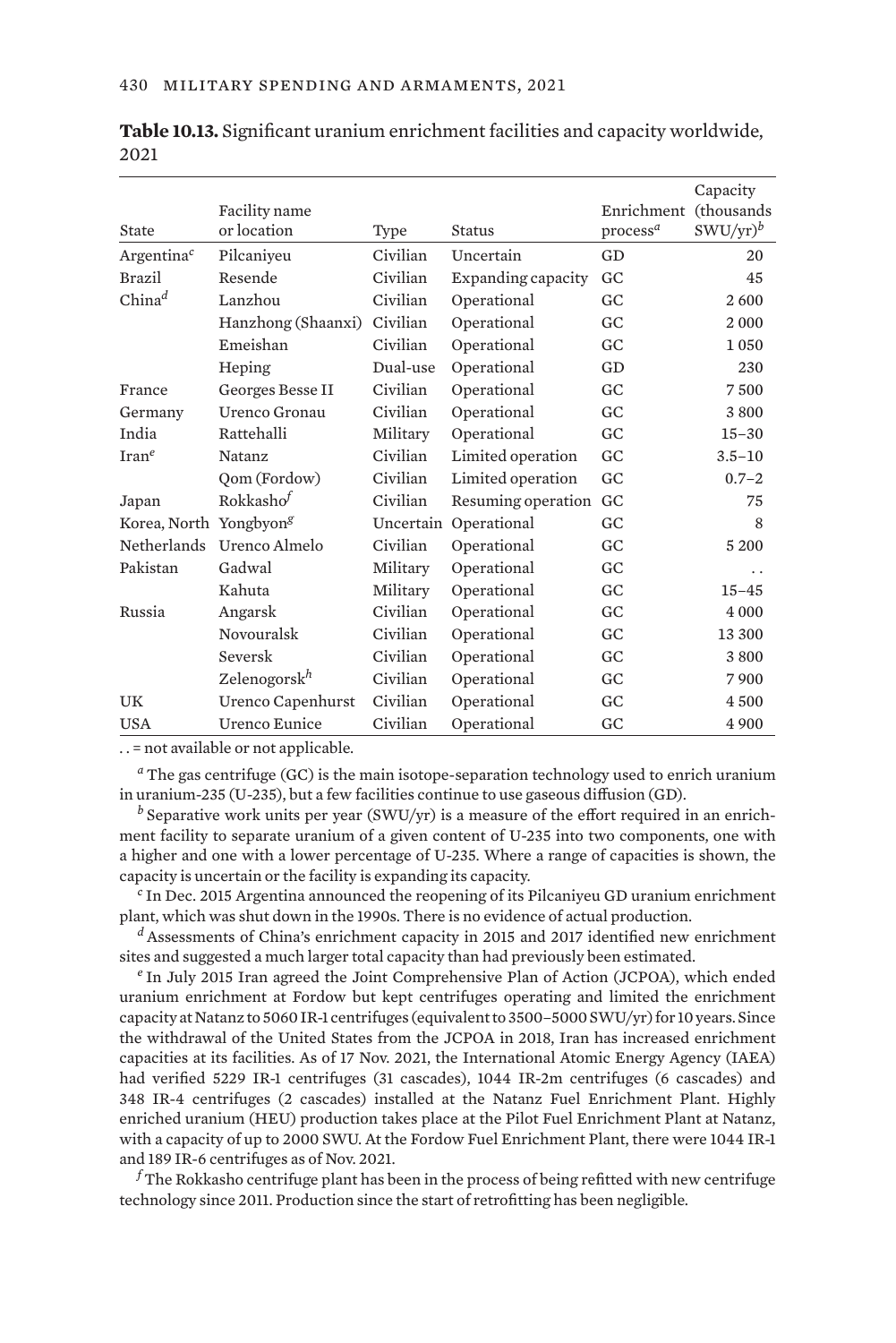*<sup>g</sup>* North Korea (the Democratic People's Republic of Korea, DPRK) revealed its Yongbyon enrichment facility in 2010. It appeared to be operational in 2021. It is believed that North Korea is operating at least one other enrichment facility.

*<sup>h</sup>* Zelenogorsk operates a centrifuge cascade for HEU production for fast reactor and research reactor fuel.

*Sources*: Indo-Asian News Service (IANS), 'Argentina president inaugurates enriched uranium plant', *Business Standard*, 1 Dec. 2015; '[Brazil's INB launches new centrifuge cascade'](https://www.neimagazine.com/news/newsbrazils-inb-launches-new-centrifuge-cascade-9277802), *Nuclear Engineering International*, 25 Nov. 2021; Zhang, H., 'China's uranium enrichment complex', *Science & Global Security*, vol. 23, no. 3 (2015), pp. 171–90; Zhang, H., *China's Fissile Material Production and Stockpile* (International Panel on Fissile Materials, IPFM: Princeton, NJ, 2017); Hecker, S. S., Carlin, R. L. and Serbin, E. A., 'A comprehensive history of North Korea's nuclear program', Stanford University, Center for International Security and Cooperation (CISAC), 2018 update; International Atomic Energy Agency (IAEA), Board of Governors, ['Verification and](https://www.iaea.org/sites/default/files/21/11/gov2021-51.pdf) [monitoring in the Islamic Republic of Iran in light of United Nations Security Council Resolution](https://www.iaea.org/sites/default/files/21/11/gov2021-51.pdf) [2231 \(2015\)](https://www.iaea.org/sites/default/files/21/11/gov2021-51.pdf)', Report by the Director General, GOV/2021/51, 17 Nov. 2021; and IAEA, Board of Governors, '[Verification and monitoring in the Islamic Republic of Iran in light of United Nations](https://www.iaea.org/sites/default/files/22/03/gov2022-4.pdf) [Security Council resolution 2231 \(2015\)](https://www.iaea.org/sites/default/files/22/03/gov2022-4.pdf)', Report by the Director General, GOV/2022/4, 3 Mar. 2022. Enrichment capacity data is based on IAEA, [Integrated Nuclear Fuel Cycle Information](https://www.iaea.org/resources/databases/integrated-nuclear-fuel-cycle-information-system-infcis) [Systems](https://www.iaea.org/resources/databases/integrated-nuclear-fuel-cycle-information-system-infcis) (iNFCIS); Urenco, ['Global operations](https://www.urenco.com/global-operations)', [n.d.]; and IPFM, *Global Fissile Material Report 2015: Nuclear Weapon and Fissile Material Stockpiles and Production* (IPFM: Princeton, NJ, 2015).